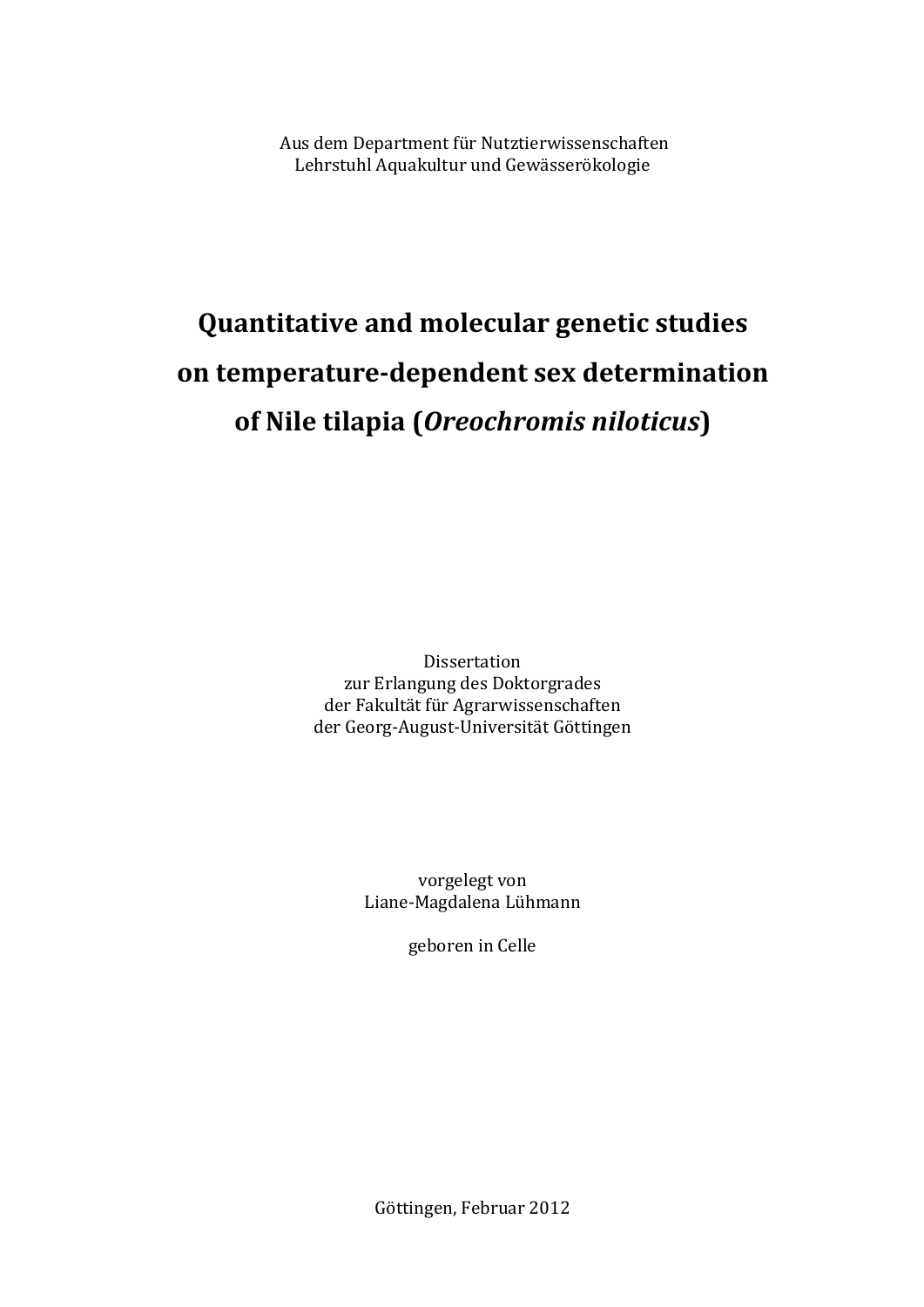# D7

- 1. Referentin: Prof. Dr. Gabriele Hörstgen-Schwark
- 2. Korreferent: Prof. Dr. Christoph Knorr

Tag der mündlichen Prüfung: 02. Februar 2012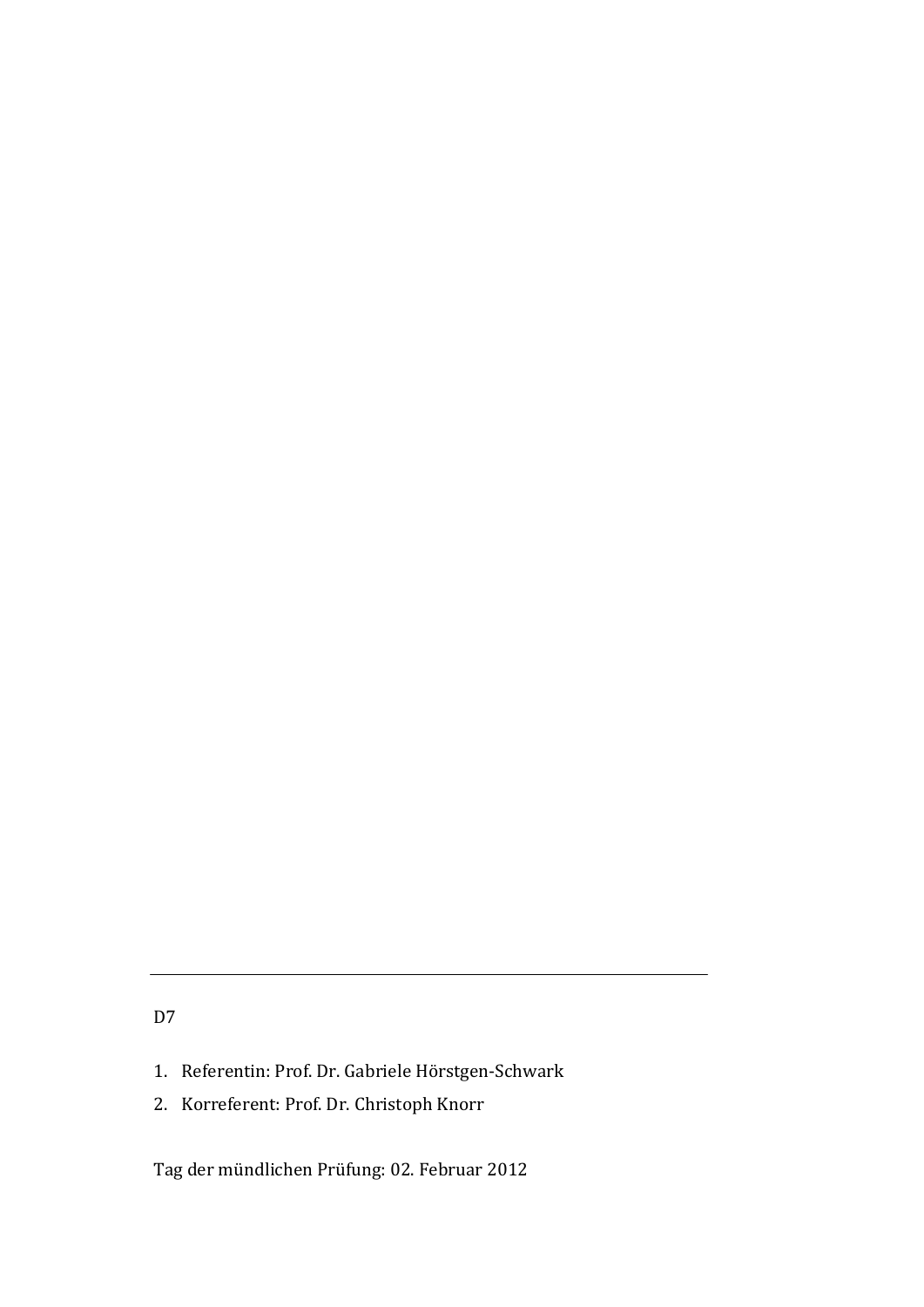# **Table of Contents**

|        | Chapter 1 - General introduction to sex determining mechanisms in Nile     |
|--------|----------------------------------------------------------------------------|
|        |                                                                            |
|        |                                                                            |
| 1.2.   |                                                                            |
| 1.2.1. |                                                                            |
| 1.2.2. | Minor genetic sex-determining factors - autosomal factors  7               |
| 1.2.3. |                                                                            |
| 1.3.   | Sex determination in Nile tilapia - a polygenic system?10                  |
|        |                                                                            |
| 1.3.2. |                                                                            |
|        | 1.4. Genetic and temperature-dependent factors for sex determination - the |
|        |                                                                            |
| 1.5.   | Molecular mechanisms of sex determination processes14                      |
| 1.5.1. |                                                                            |
| 1.5.2. | QTL and marker associations for the phenotypic sex in Oreochromis          |
| 1.5.3. |                                                                            |
| 1.6.   |                                                                            |
| 1.7.   |                                                                            |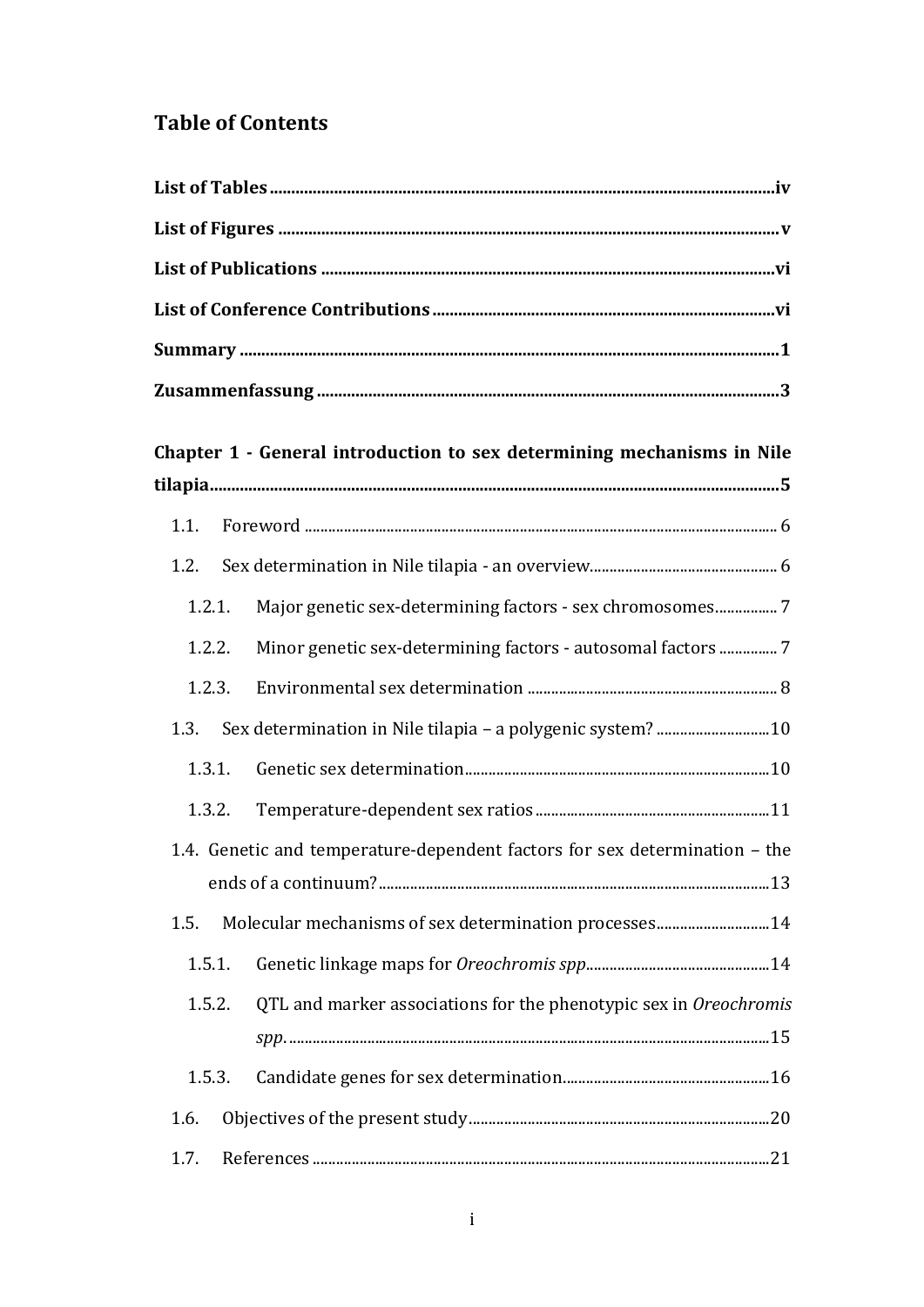| Chapter 2 - Additive, dominance, and reciprocal effects for temperature- |                                                                               |  |  |  |  |
|--------------------------------------------------------------------------|-------------------------------------------------------------------------------|--|--|--|--|
|                                                                          | dependent sex ratios of Nile tilapia (Oreochromis niloticus) using test cross |  |  |  |  |
|                                                                          |                                                                               |  |  |  |  |
| 2.1.                                                                     |                                                                               |  |  |  |  |
| 2.2.                                                                     |                                                                               |  |  |  |  |
| 2.3.                                                                     |                                                                               |  |  |  |  |
|                                                                          |                                                                               |  |  |  |  |
|                                                                          |                                                                               |  |  |  |  |
| 2.4.                                                                     |                                                                               |  |  |  |  |
|                                                                          |                                                                               |  |  |  |  |
|                                                                          |                                                                               |  |  |  |  |
|                                                                          |                                                                               |  |  |  |  |
|                                                                          |                                                                               |  |  |  |  |
|                                                                          |                                                                               |  |  |  |  |
| 2.5.                                                                     |                                                                               |  |  |  |  |
|                                                                          |                                                                               |  |  |  |  |

# Chapter 3 - First evidence for family-specific QTL for temperaturedependent sex reversal in Nile tilapia (Oreochromis niloticus) ................. 45

| 3.4.1. Temperature-dependent phenotypic sex of the mapping population 51 |  |  |  |
|--------------------------------------------------------------------------|--|--|--|
|                                                                          |  |  |  |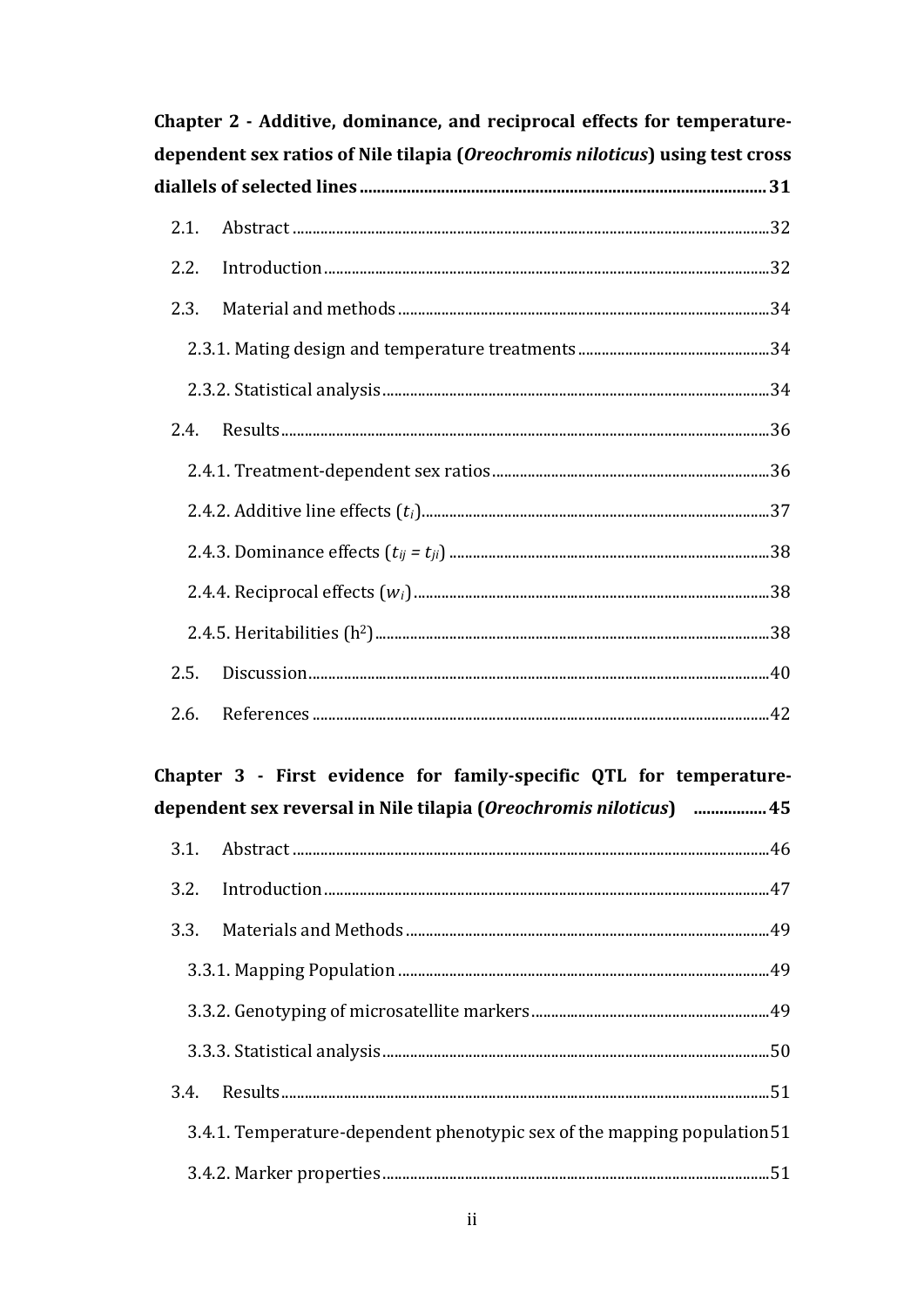|      | 3.4.4. Marker trait associations for temperature-dependent phenotypic sex |  |
|------|---------------------------------------------------------------------------|--|
|      |                                                                           |  |
| 3.5. |                                                                           |  |
|      | 3.5.1. Phenotyping - temperature-dependent phenotypic sex 58              |  |
|      |                                                                           |  |
|      |                                                                           |  |
|      | 3.5.4. Marker trait associations for temperature-dependent phenotypic sex |  |
|      |                                                                           |  |
| 3.6. |                                                                           |  |
|      |                                                                           |  |
| 4.1. |                                                                           |  |
| 4.2. |                                                                           |  |
| 4.3. | Interaction of genetic sex determination and temperature effects 74       |  |
| 4.4. |                                                                           |  |
| 4.5. |                                                                           |  |
|      |                                                                           |  |

# Curriculum vitae

# **Acknowledgement - Danksagung**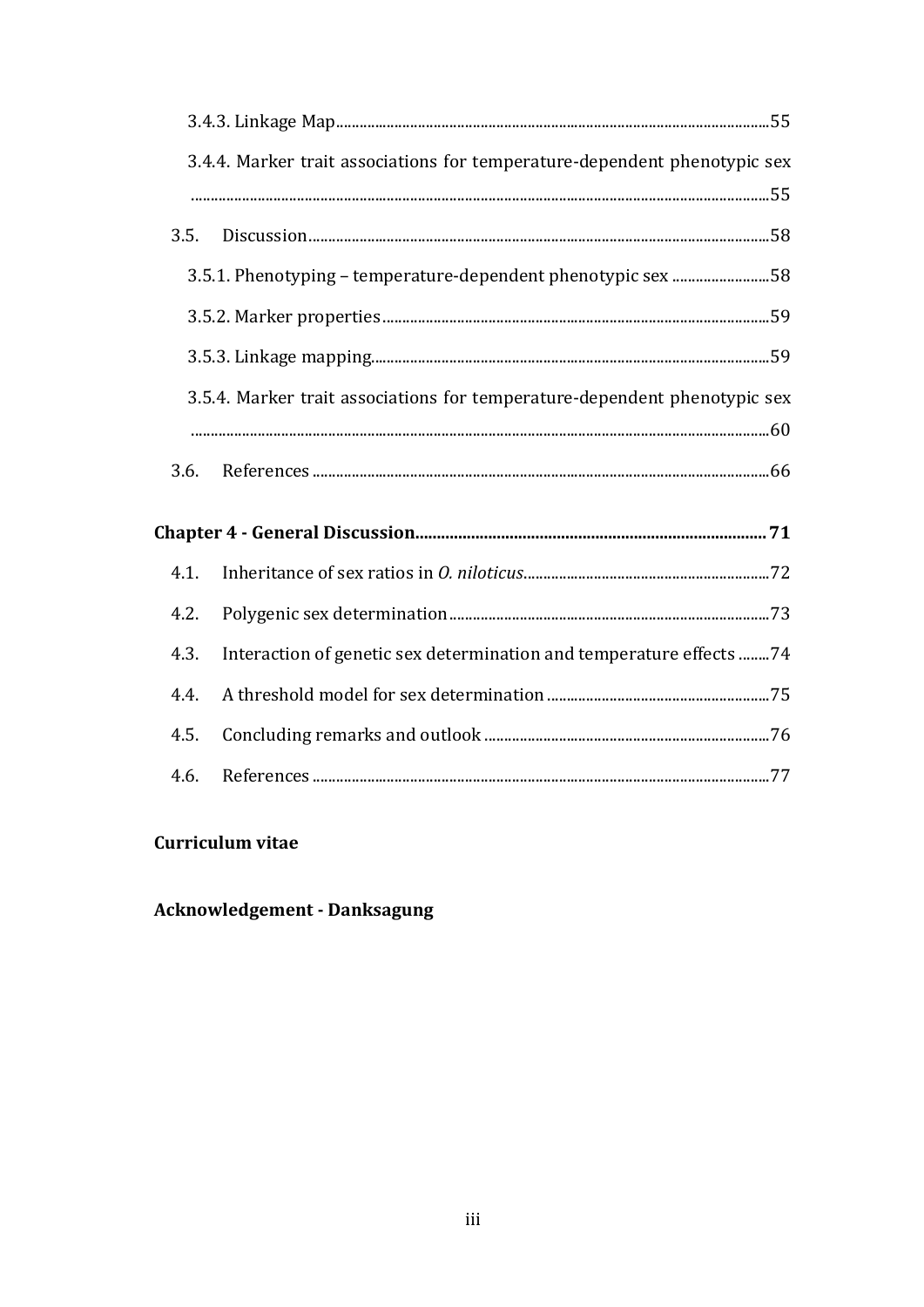# <span id="page-5-0"></span>**List of Tables**

| Table 1. Current status of linkage maps in Oreochromis spp. (modified from                   |
|----------------------------------------------------------------------------------------------|
|                                                                                              |
| Table 2. Male ratios in control and treatment groups in two testcross diallels of            |
|                                                                                              |
| <b>Table 3.</b> Maximum-likelihood and odds ratio estimation of the line additive $(t_i)$ ,  |
| line reciprocal $(w_i)$ and dominance effects $(t_{ij})$ in the first and second             |
| testcross diallel (diallel 1 and diallel 2) of the high and low temperature-                 |
|                                                                                              |
| <b>Table 4.</b> Number of males and females and male ratios in the control (28 $^{\circ}$ C) |
| and temperature-treated (36 °C) groups of the genetically all-female $F_1$                   |
|                                                                                              |
| Table 5. Characteristics of the chosen microsatellite markers with positions on              |
| the genetic map by Lee et al. (2005) and marker trait association statistics                 |
|                                                                                              |
| Table 6. Population wide QTL statistics for temperature-dependent phenotypic                 |
| sex in a genetically all-female (XX) population of <i>O. niloticus.</i> 55                   |
| <b>THE MICLO ICLO</b> I CONTROL                                                              |

**Table 7.** [Number of males and females for each genotype of family-specific](#page-63-0)  [significantly associated loci with the temperature-dependent sex.](#page-63-0) ...............56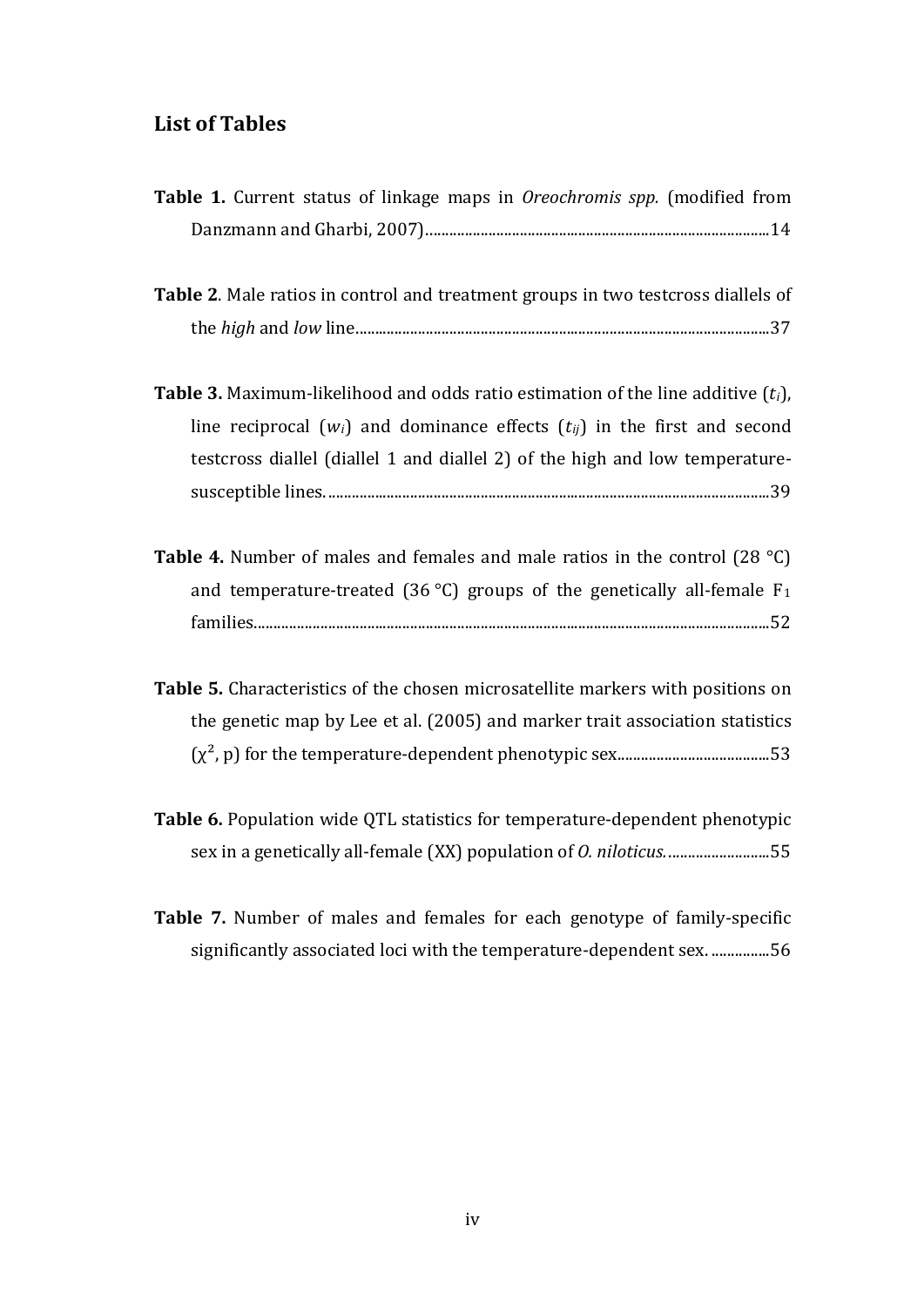# <span id="page-6-0"></span>**List of Figures**

- **Figure 1.** [Illustration of the mapping of the major sex-determining region of](#page-24-0)  *Oreochromis niloticus* [on linkage group 1\(red dot\), candidate genes for sex](#page-24-0)  [determination \(green boxes\) and genetic markers associated with the](#page-24-0)  phenotypic sex of *Oreochromis spp*[. \(highlighted in light blue\) on](#page-24-0) the linkage [groups 1, 3, and 23 of the linkage map by Lee et al. \(2005\).](#page-24-0) .............................17
- **Figure 2.** Comparison of the genetic linkage map of Lee et al. (2005) (white) and the combined linkage map of six genetically all-female (XX) temperaturetreated intercross families (blue) of *O. niloticus*. Marker distances in Kosambi cM are given to the left of each linkage group. .....................................54
- **Figure 3.** OTL statistics for linkage group 1 within family 6 of the intercross mapping population. [.........................................................................................................57](#page-64-0)
- **Figure 4.** [QTL statistics for linkage group 3a within family 2 of the intercross](#page-64-1)  mapping population. [.........................................................................................................57](#page-64-1)
- **Figure 5.** QTL statistics for linkage group 23 within family 4 of the intercross mapping population. [.........................................................................................................58](#page-65-3)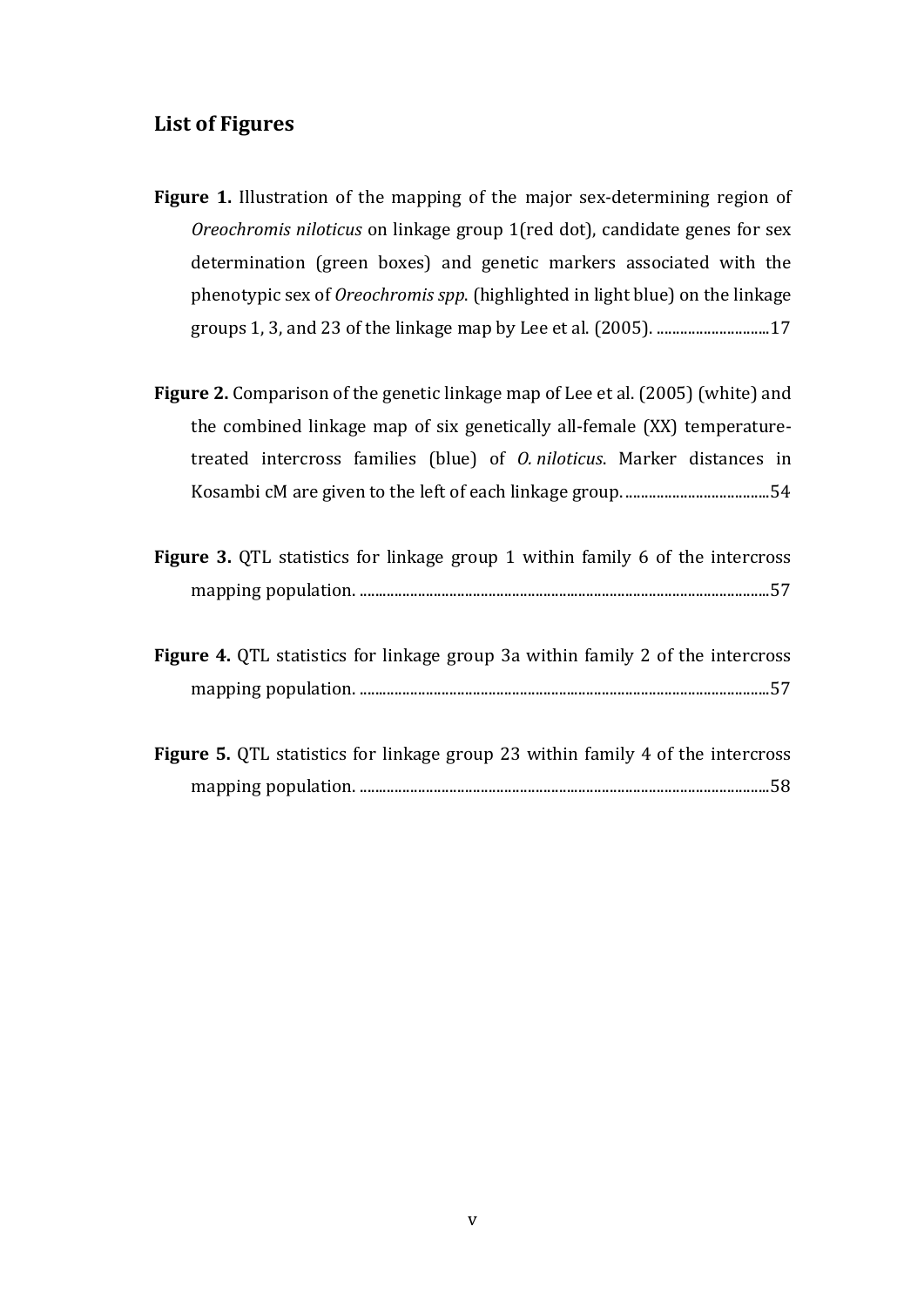## <span id="page-7-0"></span>**List of Publications**

Lühmann, L., Knorr, C., Hörstgen-Schwark, G., Wessels, S.: First evidence for family-specific QTL for temperature-dependent sex reversal in Nile tilapia (*Oreochromis niloticus*)

(manuscript has been accepted for publication in "Sexual Development", 23.04.2012, Manuscript No.: 201201005).

## <span id="page-7-1"></span>**List of Conference Contributions**

- Lühmann, L., Samavati, S., Wessels, S., Hörstgen-Schwark, G. (2009): The effect of temperature and hormone treatments during embryonic and post-larvae stages on sex differentiation in Nile tilapia (*Oreochromis niloticus*). Poster. Book of Abstracts of 10th International Symposium on Genetics in Aquaculture, Bangkok, Thailand, June, 22.-26., 2009, page 217
- Lühmann, L., Wessels, S., Hörstgen-Schwark, G. (2010): Detection of nonadditive genetic effects on temperature dependent sex determination in Nile tilapia (*Oreochromis niloticus*). Poster. Book of Abstracts. Deutscher Tropentag, 14.-16. September 2010, Zürich, Switzerland. p. 462 <http://www.tropentag.de/2010/proceedings/proceedings.pdf>
- Lühmann, L., Knorr, C., Hörstgen-Schwark, G., Wessels, S. (2011): Temperatur trifft Genetik: Molekulargenetische Untersuchungen zum temperaturabhängigen Geschlecht bei Nilbuntbarschen (*Oreochromis niloticus*). Vortragstagung der DGfZ und GfT am 6./7. September 2011 in Freising-Weihenstephan. A17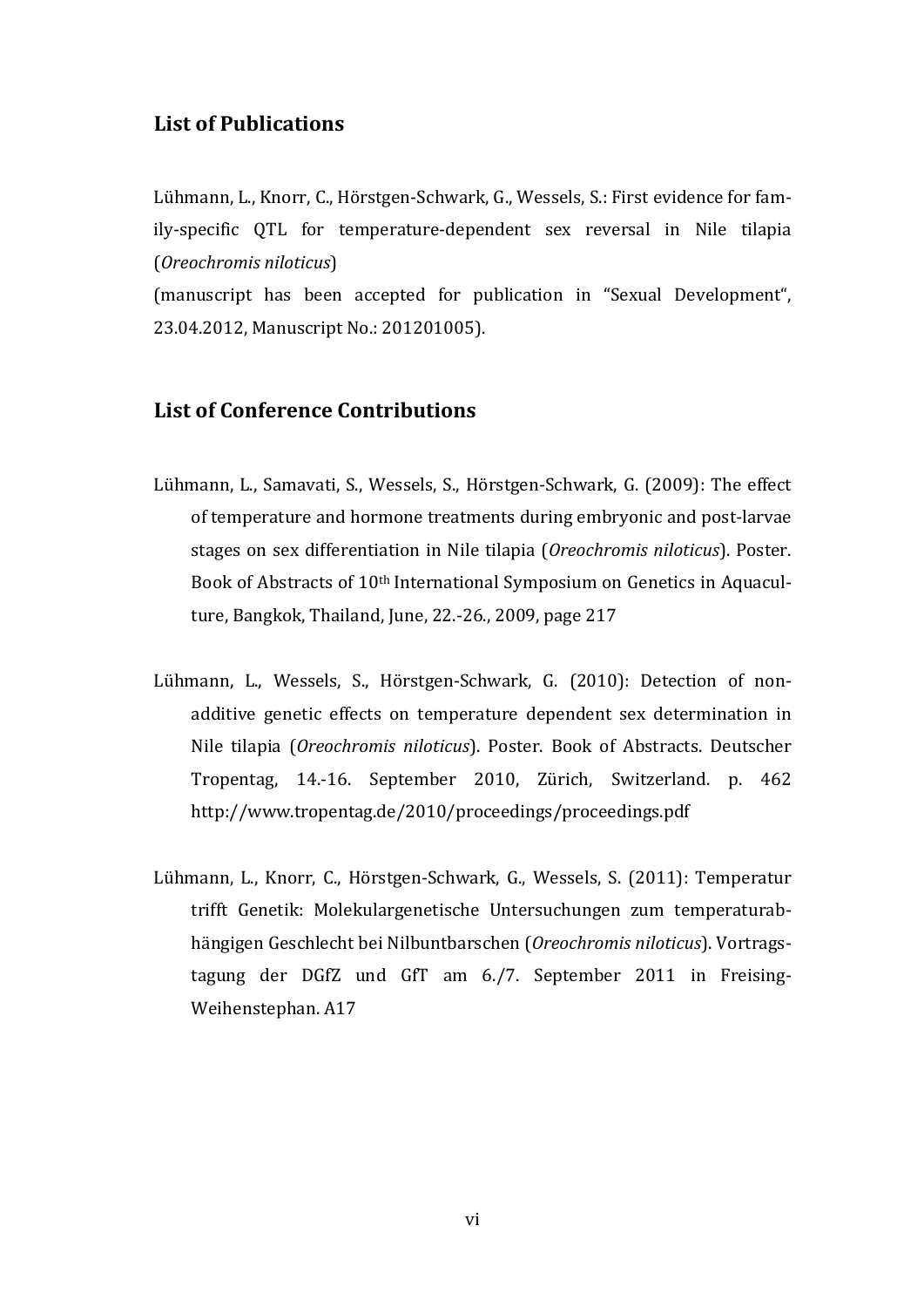## <span id="page-8-0"></span>**Summary**

Tilapia is one of the most important species group for aquaculture production. Particularly Nile tilapia (*Oreochromis niloticus*) amounts to over 80 % of the world tilapia production. All-male populations are favourable due to the better growth of the males and for avoiding uncontrolled reproduction. For the production of all-male populations, the application of the androgen 17-αmethyltestosterone via the feed is a common practice. The application of masculinising temperatures during early larval stages of *O. niloticus* could substitute the common practice of application of androgens.

The phenotypic sex of *O. niloticus* is a complex trait determined by major and minor genetic factors as well as temperature influence. The complex mechanisms of sex determination in Nile tilapia have not yet been completely understood and the patterns of inheritance as well as the molecular genetic background of sex determination in general and temperature-dependent phenotypic sex in particular are a lively discussed field. The first part of the current study provides first estimates of additive, dominance and reciprocal effects as well as the estimation of narrow sense heritabilities for the temperature-dependent sex ratios of *O. niloticus* using complete testcross diallels of a high and weakly temperature-susceptible line. Estimates of narrow sense heritabilities for the temperature-dependent sex ratios in progeny groups resulted in 0.74 for the high and 0.51 for the weakly sensitive line. A negative dominance effect was found for the weakly sensitive line and a negative reciprocal effect was identified for the low susceptible line as maternal breeder. Maternal effects on the temperature-susceptibility of progeny groups are discussed.

The second part of the study demonstrates a first evidences for family-specific marker trait associations and QTL for the temperature-dependent phenotypic sex in Nile tilapia on linkage groups (LG) 1, 3, and 23. The study screened 21 microsatellites on these LGs for associations with the temperature-dependent sex of Nile tilapia using a temperature-treated genetically all-female (XX) population. Single marker analysis resulted in family-specific associations for *UNH995* and *UNH104* on LG 1, *GM213* on LG 3, and *UNH898* and *GM283* on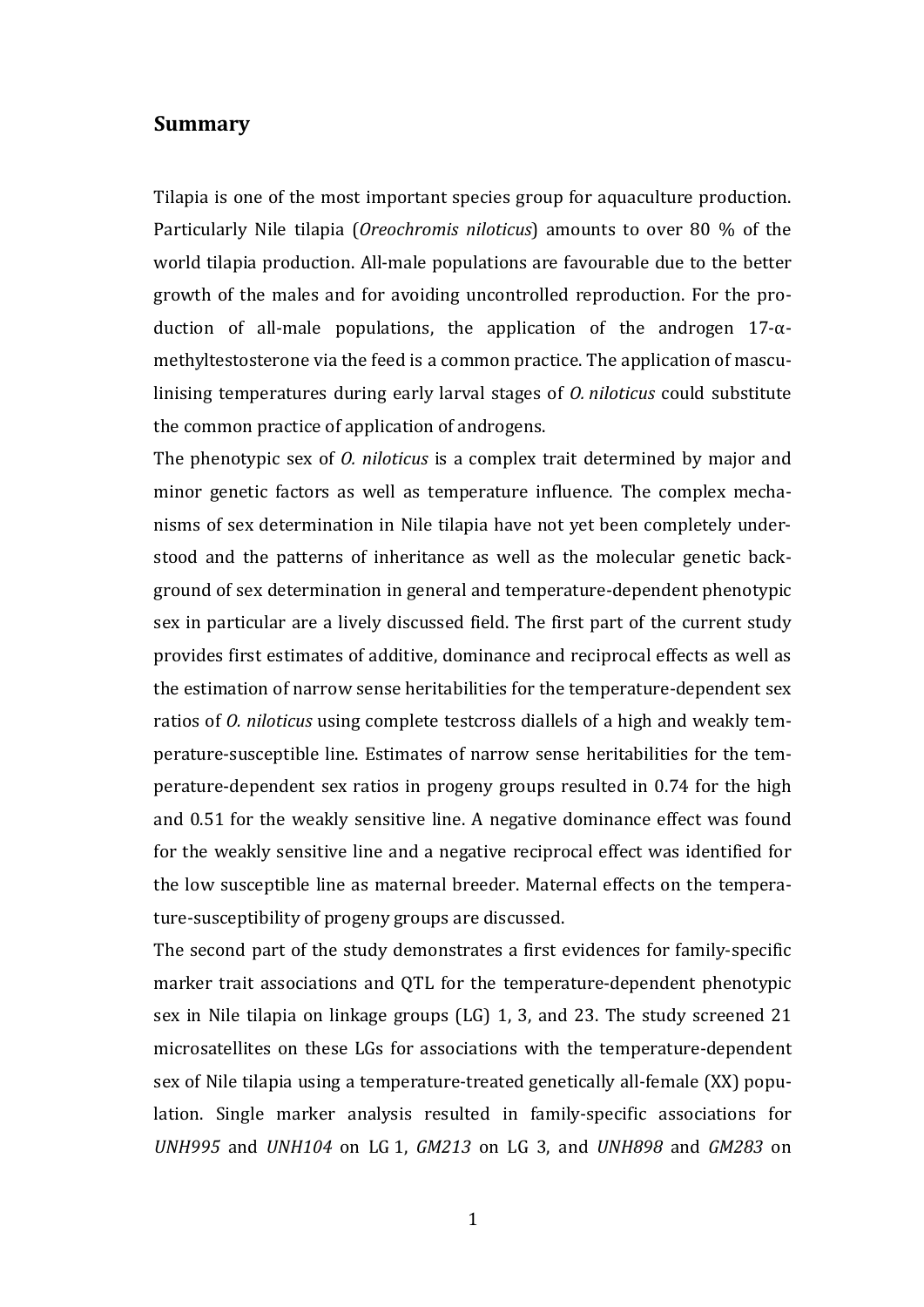LG 23. However, no population-wide QTL or marker trait associations could be detected. Further QTL on different linkage groups were suggested and prospects for following studies are discussed.

In previous studies by different authors, several genetic markers on these LGs were proven to be associated with the phenotypic sex of different tilapia species (*Oreochromis spp*.) and interspecies crosses. Furthermore, putative master key regulators for sex determination in tilapia were mapped to the three LGs. Therefore, the study reveals new information for the coexistence of genetic and temperature effects on the development of the phenotypic sex in Nile tilapia and provides useful information for further research on sex determining processes and for prospective breeding programs for temperature-induced masculinisation in order to substitute hormone treatments in production systems.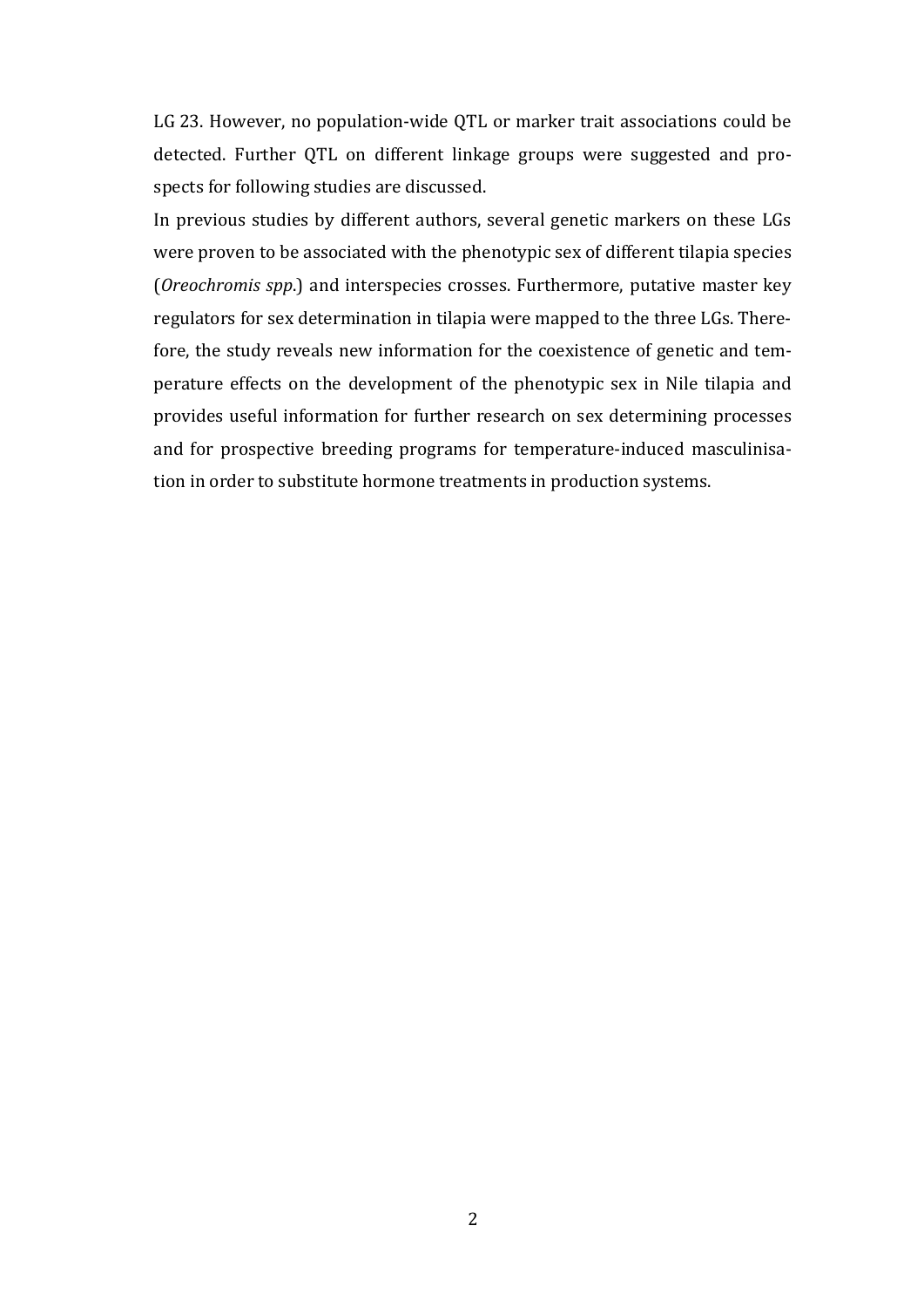## <span id="page-10-0"></span>**Zusammenfassung**

Tilapien spielen eine erhebliche Rolle in der weltweiten Aquakultur-Produktion. Dabei machen Nilbuntbarsche (*Oreochromis niloticus*) den größten Teil der weltweiten Tilapien-Produktion aus (> 80 %).

Bei der Produktion dieser Spezies hat sich der Einsatz von rein-männlichen Populationen stark bewährt. Durch den Einsatz von eingeschlechtlichen Beständen kann eine unkontrollierte Vermehrung während der Produktion vermieden werden. Zudem weisen die männlichen Fische ein stärkeres Wachstum auf. Eine häufig angewendete Methode zur Erstellung solcher rein-männlichen Bestände ist die Verabreichung von Androgenen (17-α-Methyltestosteron) über das Futter an die Larven. Diese Technik könnte durch den Einsatz umweltfreundlicher, vermännlichend wirkender Temperaturprotokolle abgelöst werden.

Das phänotypische Geschlecht von *O. niloticus* ist ein komplexes Merkmal welches durch genetische Haupt- und Nebenfaktoren bestimmt wird. Zudem hat die Wassertemperatur während der juvenilen Phase einen Effekt auf die Ausbildung des phänotypischen Geschlechts. Die vielschichtigen Mechanismen der Geschlechtsdetermination sowie die Vererbungsmechanismen und die molekulargenetischen Hintergründe stellen einen starken Anreiz für wissenschaftliche Untersuchungen dar, konnten jedoch bis jetzt noch nicht vollständig aufgeklärt werden.

Der erste Teil der vorliegenden Studie beschäftigt sich mit der Schätzung von genetischen Parametern bei der Vererbung der temperaturabhängigen Geschlechterverhältnisse. Anhand vollständiger Diallele einer hoch und einer niedrig temperatursensiblen Linie wurden additive Effekte, Dominanzeffekte und reziproke Effekte auf die Vererbung der Temperatursensibilität geschätzt. Weiterhin wurden Heritabilitäten für die temperaturabhängigen Geschlechterverhältnisse für diese divergent selektierten Linien über drei Selektionsgenerationen geschätzt. Hierbei ergaben sich Heritabilitäten von 0.74 für die hoch sensible Linie und von 0.51 für die niedrig sensible Linie. Durch die diallelen Anpaarungen konnte ein negativer Dominanzeffekt der niedrig sensiblen Linie ermittelt werden. Zudem zeigte sich ein negativer reziproker Effekt auf die tempe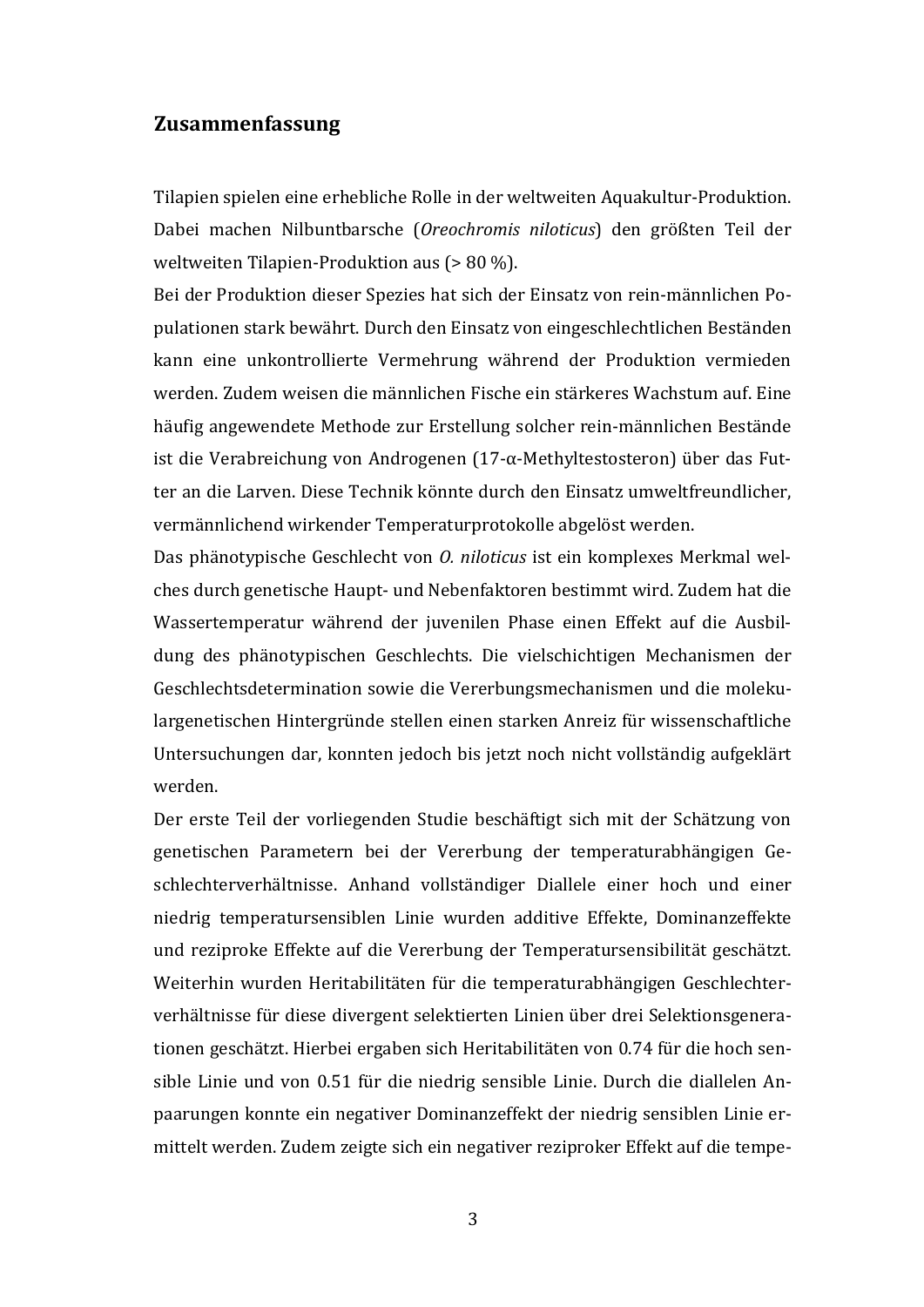raturabhängigen Männchenanteile in den Nachkommengruppen bei dem Einsatz von niedrig temperatursensiblen Müttern. Im Zuge dessen werden maternale Effekte auf die Temperatursensibilität der Nachkommen diskutiert. Der zweite Teil der vorliegenden Untersuchung erbringt einen ersten Beweis für familien-spezifische Merkmals-Marker-Assoziationen sowie QTL für das temperaturabhängige phänotypische Geschlecht von Nilbuntbarschen auf den Kopplungsgruppen (KG) 1, 3 und 23. Insgesamt wurden 21 Mikrosatellitenmarker auf diesen Kopplungsgruppen anhand einer temperaturbehandelten, genetisch rein weiblichen (XX) Population untersucht. Anhand von Einzelmarker-Analysen konnten familien-spezifische Assoziationen zum temperaturabhängigen Geschlecht für *UNH995* und *UNH104* auf KG 1, für *GM213* auf KG 3 sowie für *UNH898* und *GM283* auf KG 23 nachgewiesen werden und merkmalsspezifische Allelsegregationen erkannt werden. Es konnte kein Nachweis für familienübergreifende QTL oder Marker-Assoziationen gefunden werden. Es werden Vermutungen über weitere QTL auf anderen als den untersuchten Kopplungsgruppen angestellt.

Unterschiedliche Studien konnten im Vorhinein schon Marker-Assoziationen mit dem phänotypischen Geschlecht verschiedener Tilapienarten (*Oreochromis spp*.) und interspezifischen Kreuzungen auf diesen Kopplungsgruppen nachweisen. Zudem konnten verschiedene Kandidatengene für die Geschlechtsdetermination diesen drei Kopplungsgruppen zugeordnet werden. Durch den Nachweis von QTL für das temperaturabhängige Geschlecht auf eben diesen Kopplungsgruppen liefert die Untersuchung neue Erkenntnisse über die Koexistenz und den Zusammenhang von genetischen und temperaturabhängigen Effekten auf die Geschlechtsdetermination. Daraus können bedeutende Informationen für weitere Untersuchungen zu Geschlechtsdeterminationsprozessen abgeleitet werden. Diese Kenntnisse werden besonders für potentielle Zuchtprogramme zur erfolgreichen Maskulinisierung über Temperaturbehandlungen von Bedeutung sein.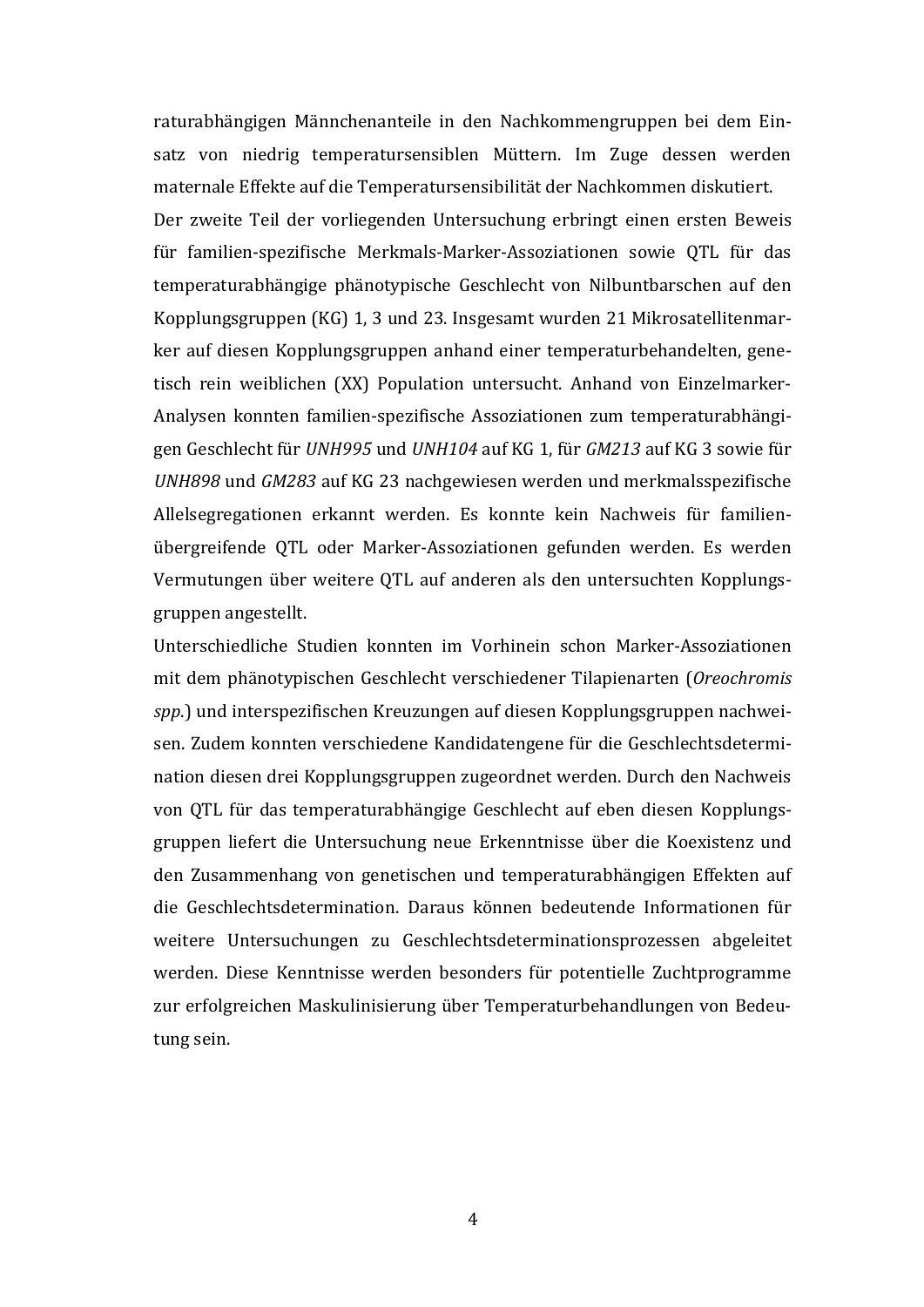**Chapter 1** 

 $=$ 

 $\equiv$ 

<span id="page-12-0"></span>**General introduction to sex determining mechanisms in Nile tilapia**

 $\equiv$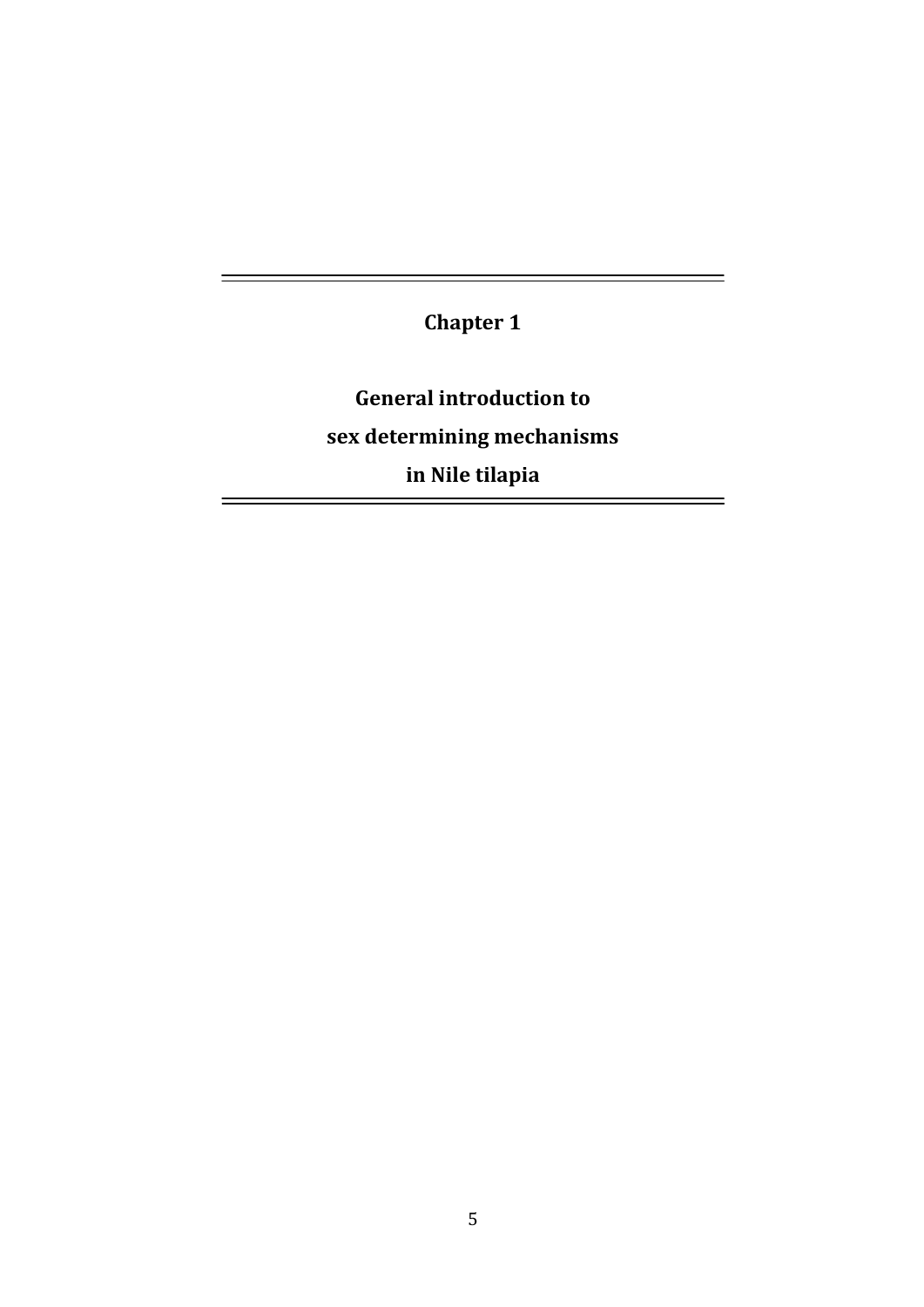## <span id="page-13-0"></span>**1.1. Foreword**

Tilapia represents the second most important species group in aquaculture production. Particularly Nile tilapia (*Oreochromis niloticus*) accounts for over 80 % of the world tilapia production of 3.1 million tons per year (FAO, 2011). Due to the fast growth, the tolerance for environmental factors and microbiological hazards, a very short generation interval and low feed quality demands, tilapia are a widely spread species in extensive and semi-intensive aquaculture production systems. However, the production of tilapia also poses some challenges. All species of the genus *Oreochromis* are maternal mouth brooders. During the incubation of eggs and fry, the females stop to feed which results in stunting in the production system and reduced carcass weights of the fish. Therefore, the production of mixed-sex populations is less productive in such production systems. Due to the better growth of males, the production of all-male populations is the method of choice. The most common technique for all-male production, especially in pond systems, is the application of  $17-\alpha$ methyltestosterone (MT) to the swim-up larvae via the feed. This method is barely accepted by the consumers and environmental influences must not be neglected. The application of masculinising temperatures to *Oreochromis niloticus* constitutes a very promising perspective for the substitution of hormone application in an economically, ecologically and customer friendly way.

## <span id="page-13-1"></span>**1.2. Sex determination in Nile tilapia - an overview**

The determination of sex in tilapia is a very complex mechanism and it is not yet completely understood. Within the genus *Oreochromis* both male (XX/XY) and female (ZZ/WZ) heterogametic sex determination systems are described. The genetic sex determination (GSD) of Nile tilapia is governed by major genetic factors with a male heterogametic system (XX/XY) (Jalabert et al., 1971; Mair et al., 1991). However, minor genetic (autosomal) factors are able to override these factors (Müller-Belecke and Hörstgen-Schwark, 1995). Furthermore, in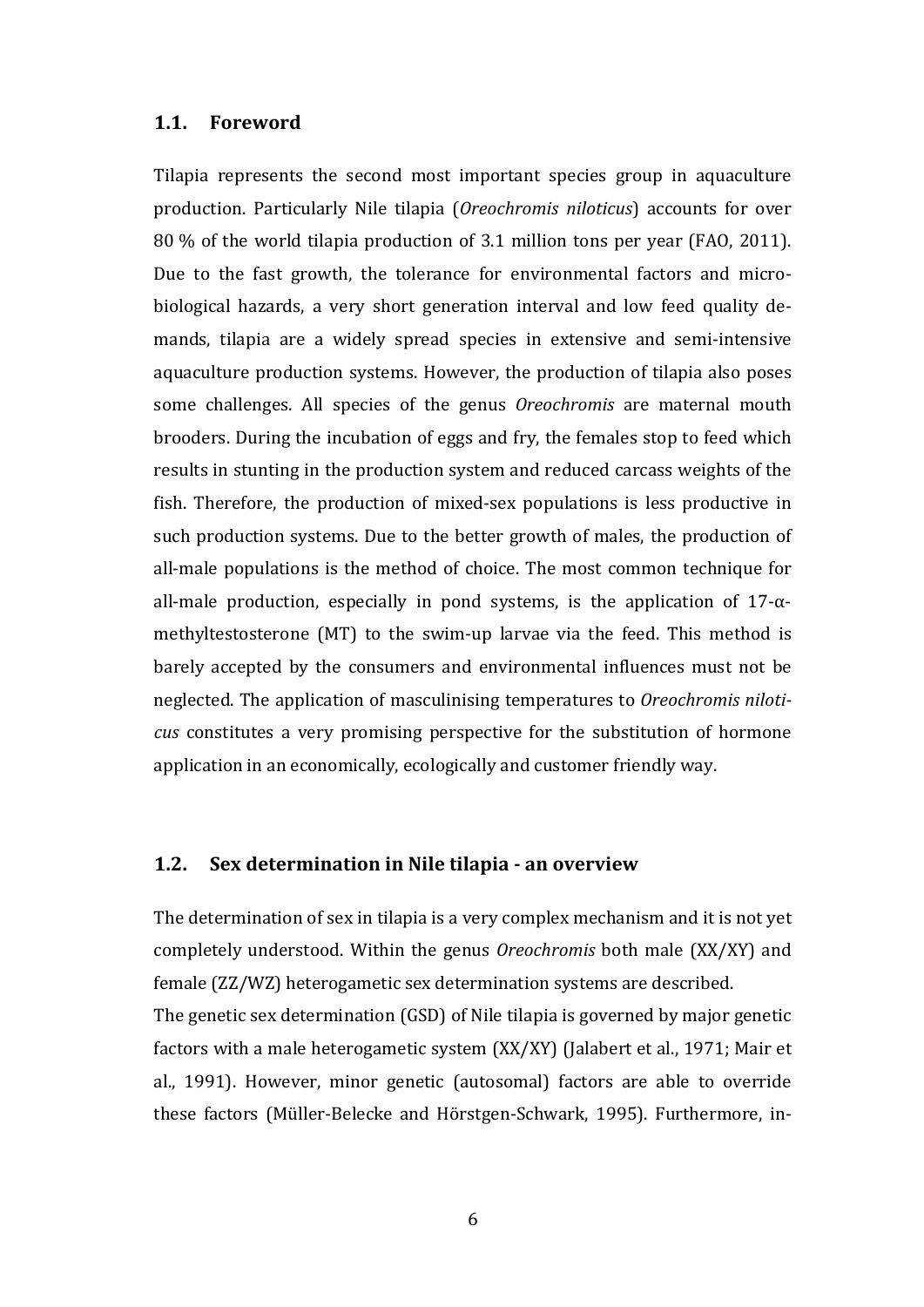creased water temperatures during juvenile stages are able to bias the respective sex ratio in favour of males (Baroiller et al., 1995a; b; Tessema et al., 2006).

#### <span id="page-14-0"></span>**1.2.1. Major genetic sex-determining factors - sex chromosomes**

There is a large variety of sex-determining systems in fish (Nakamura et al., 1998). Many species exhibit a genetic sex determining system in the absence of heteromorphic sex chromosomes. In Nile tilapia, no karyotypic heteromorphic sex chromosomes can be found as well (Majumdar and McAndrew, 1986). However, a genetic sex determining system, comparable to the mammalian XX/XY system can be assumed for Nile tilapia, suggesting that they represent an early evolutionary stage of sex-chromosomal differentiation (Cnaani et al., 2008; Baroiller et al., 2009b). By the analysis of the synaptonemal complex of meiotic chromosomes, Foresti et al. (1993) found size differences in the terminal region of the largest bivalent. In this bivalent Foresti et al. (1993), later confirmed by Carrasco et al. (1999) identified an incompletely paired segment during the meiotic synapsis process. In addition, Harvey et al. (2002) detected sequence differences in the terminal region of this largest pair of chromosomes. It can be assumed that the largest pair of chromosomes can be defined as the sex chromosomes (X and Y) of *O. niloticus* (Harvey et al., 2002; Cnaani et al., 2008).

#### <span id="page-14-1"></span>**1.2.2. Minor genetic sex-determining factors - autosomal factors**

Despite the fact that in general a male heterogametic sex determination system exists in Nile tilapia, the simple model of a monofactorial sex determination system was not sufficient to explain all observed sex ratios. Deviations from this system have been observed in investigated sex ratios (Mair et al., 1991). Variations in sex ratios were observed particularly in experiments using genetically all-female (XX) or all-male (XY) populations of *O. niloticus*. Progeny groups of matings between YY-males and XX-females (Mair et al., 1997) or between pseudomales (XX) and normal females (XX) (Calhoun and Shelton, 1983) did not show the expected sex ratios of 100 % males or 100 % females, respectively.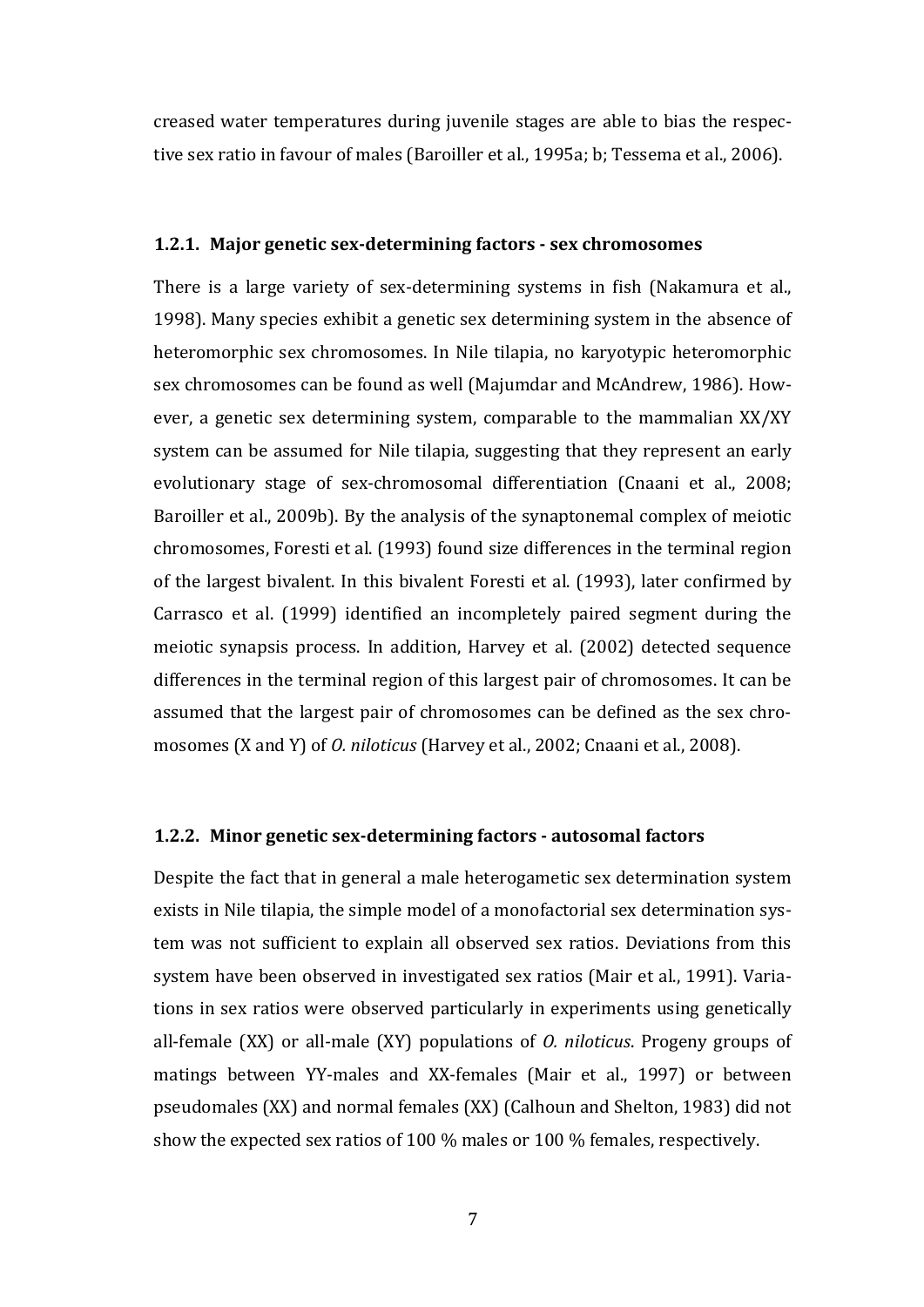Moreover, in experiments with meiotic or mitotic gynogenetic progenies of *O. niloticus*, unexpected males occurred (Mair et al., 1991; Müller-Belecke and Hörstgen-Schwark, 1995, Ezaz et al., 2004). Müller-Belecke and Hörstgen-Schwark (1995) assumed a sex determination system for *O. niloticus* consisting of major genetic factors (XX/XY), which can be overridden by two or more minor genetic factors.

#### <span id="page-15-0"></span>**1.2.3. Environmental sex determination**

It has been suggested that sex determination in *Oreochromis* species is determined by major and minor genetic factors. However, exogenous factors like sex steroid application or water temperature shifts influence the phenotypic sex of tilapia. Such exogenous factors can influence the sex differentiation divergent to the genetically determined sex if applied during the time of undifferentiated gonads (Yamamoto, 1969; D'Cotta et al., 2001). In *O. niloticus* the critical sensitive period for the environmental sex determination lasts from the 10<sup>th</sup> until the 19th day post fertilization (dpf). During this time, the gonads are still undifferentiated. The first indicators of differentiation appear as an increase in the number of somatic cells followed by an active mitosis of the primordial germ cells in the gonads (Kwon et al., 2000; D'Cotta et al., 2001). In accordance to the histological studies for the sex differentiation, D'Cotta et al. (2001) found a sex-dimorphic expression of the gene *cyp19a,* which codes for the enzyme *P450aromatase,* from the 18th until the 26th dpf. Aromatase catalyses the synthesis of estrogens from androgens and females showed a higher expression of *cyp19a* in contrast to males just after the stage of sexual lability.

#### **Exogenous steroids**

The first and fundamental studies on the influence of exogenous sex steroids to the phenotypic sex of fish were provided by Yamamoto in 1969. He succeeded in the production of all-male and all-female populations of *Oryzia latipes* by the application of androgens and estrogenes, respectively. However, the successful production of mono-sex populations strictly depends on the stage of develop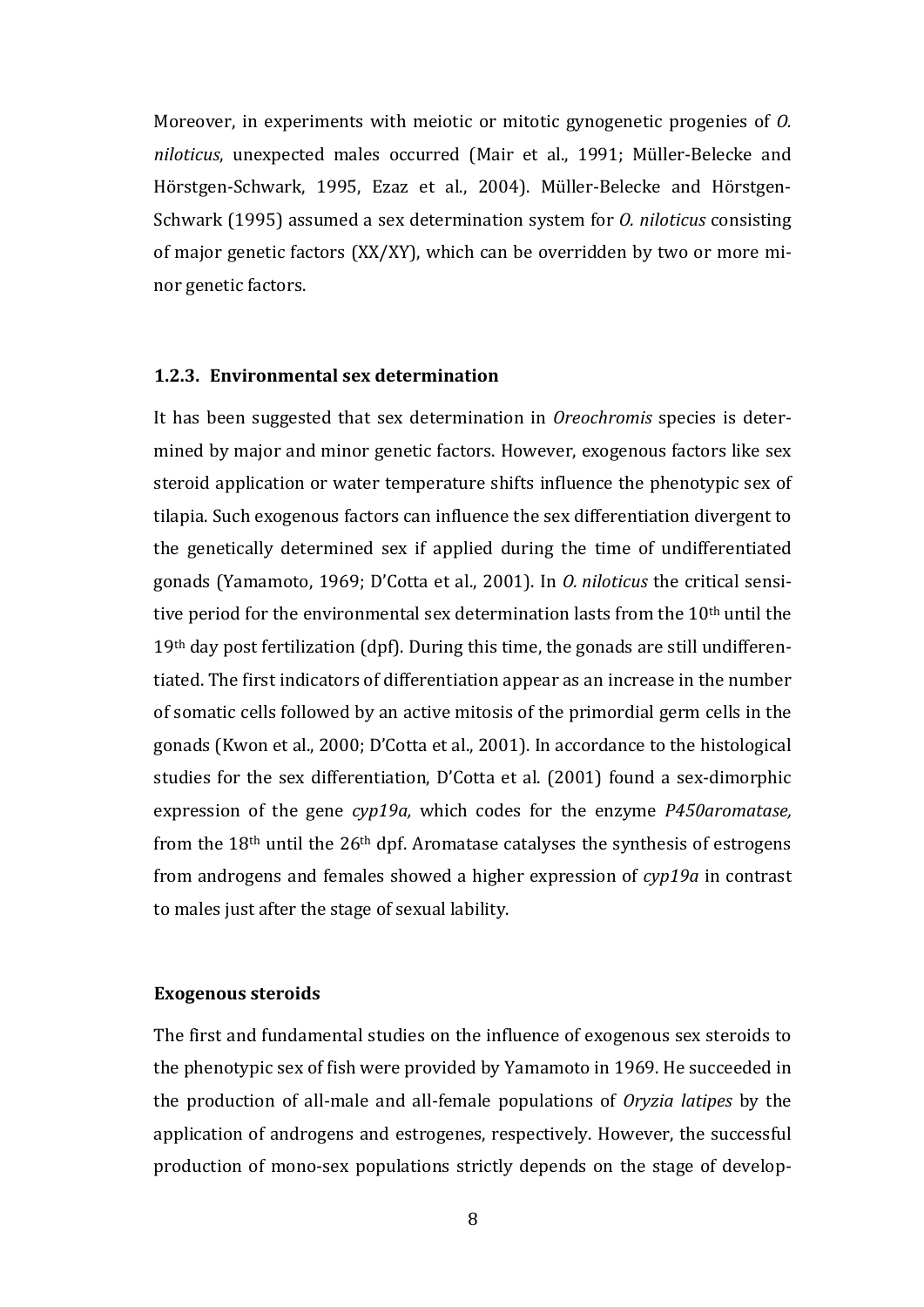ment. A hormone treatment should be applied during the time of sexual lability before the onset of sexual differentiation (Nakamura and Nagahama, 1985). Until now, the mechanisms of exogenous steroid action during the sexual lability are unclear. Bogart (1987) assumed that the sex differentiation depends on the androgen to estrogen ratio. Thereby, the synthesis of androgens triggered by the enzyme *P450aromatase* plays an essential role. The expression of aromatase (*cyp19a* gene) has been proven to be suppressed in *O. niloticus* by the application of 17- $\alpha$ -methltestosterone (MT) during the time of the critical sensitive period (Bhandari et al., 2006). Beside that, Kah et al. (1993) assumed a feedback effect of the steroids on the brain-pituitary-gonad axis.

Under practical conditions, the application of androgens has been proven to be a useful tool for the production of all-male tilapia. To obtain the maximal percentage of males ( $\geq$  95 %), hormone treatments should start simultaneously to the first feeding period, because it is congruent with the critical sensitive period for sex determination and treatments should be continued for at least 21 days with a dosage of 30 - 60 mg MT per kg feed (Phelps, 2006).

#### **Temperature-dependent sex determination**

Elevated water temperatures during juvenile stages of *O. niloticus* are able to override the genetic sex and to bias the respective sex ratio in favour of males. Temperatures of more than 34 °C, applied during the juvenile stage, can lead to higher proportions of males (Baroiller et al., 1995a; b). The temperature shift has to be applied during the critical sensitive period, while the gonads are in an undifferentiated stage (v.s.). The most effective temperature treatment starts at the  $10<sup>th</sup>$  dpf and lasts for 10 days at 36 °C (Baroiller et al., 1995a; b; Tessema et al., 2006). At temperatures of 36 °C, the highest rate of males was achieved without influencing the survival rates. Additionally, a treatment of more than 10 days did not increase the male proportion. Thereby, a treatment starting after the 13th dpf was not successful at all (Baroiller et al., 1995a; 1996; Tessema et al., 2006).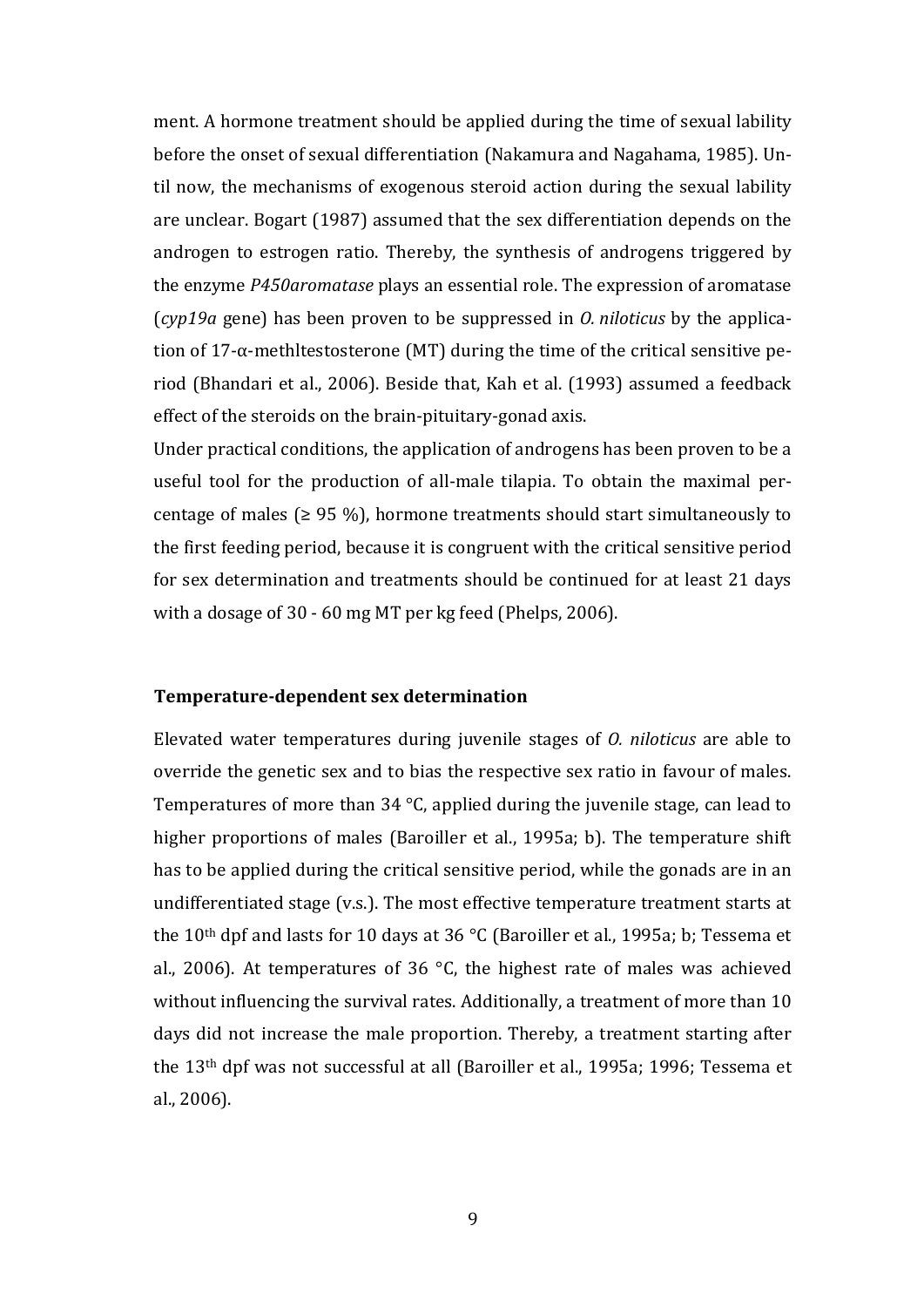## <span id="page-17-0"></span>**1.3. Sex determination in Nile tilapia - a polygenic system?**

## <span id="page-17-1"></span>**1.3.1. Genetic sex determination**

As described before, the genetic sex determination of *O. niloticus* is governed by major and minor genetic factors. Minor genetic factors are able to bias the respective sex ratio in mixed sex populations from a 1:1 distribution. The sex determination of tilapia has been assumed to be a polygenic system (Calhoun and Shelton, 1983; Lester et al., 1989; Tuan, 1999).

Bull (1983) described a polyfactorial system of sex determination as a mechanism, which is controlled by the interaction of many different factors. Three criteria can be assumed to define a polyfactorial sex determination (Bull, 1983):

- a large between-family sex ratio variance,
- paternal and maternal effects on family sex ratio,
- sex ratios response to selection.

For the sex ratios of *O. niloticus*, all criteria are fulfilled.

Large variations in the sex ratios were observed for different families (Calhoun and Shelton, 1983; Lester et al., 1989; Wohlfarth and Wedekind, 1991; Tuan, 1999).

Moreover, the male proportions differ depending on the mating partners. Therefore, maternal and paternal factors have an effect on the genetic sex determination (Tuan, 1999). A response to selection for sex ratios has been suggested by (Wohlfarth and Wedekind, 1991). Heritabilities for sex ratios were estimated by Lester et al. (1989). At normal rearing temperatures, they estimated a heritability  $(h^2)$  of 0.26.

In a considerable experiment, using a complete diallel cross of eight strains of GIFT tilapia (genetically improved farming tilapia), Lozano et al. (2011) estimated strain additive genetic, heterosis and reciprocal effects for male proportions. They solely found the strain heterosis effect to differ significantly from zero. Moreover, the significance could not be reproduced across seven different test environments. They concluded that the heterosis effect may be due to naturally sex-reversed individuals or to an introgression of *O. mossambicus* genes.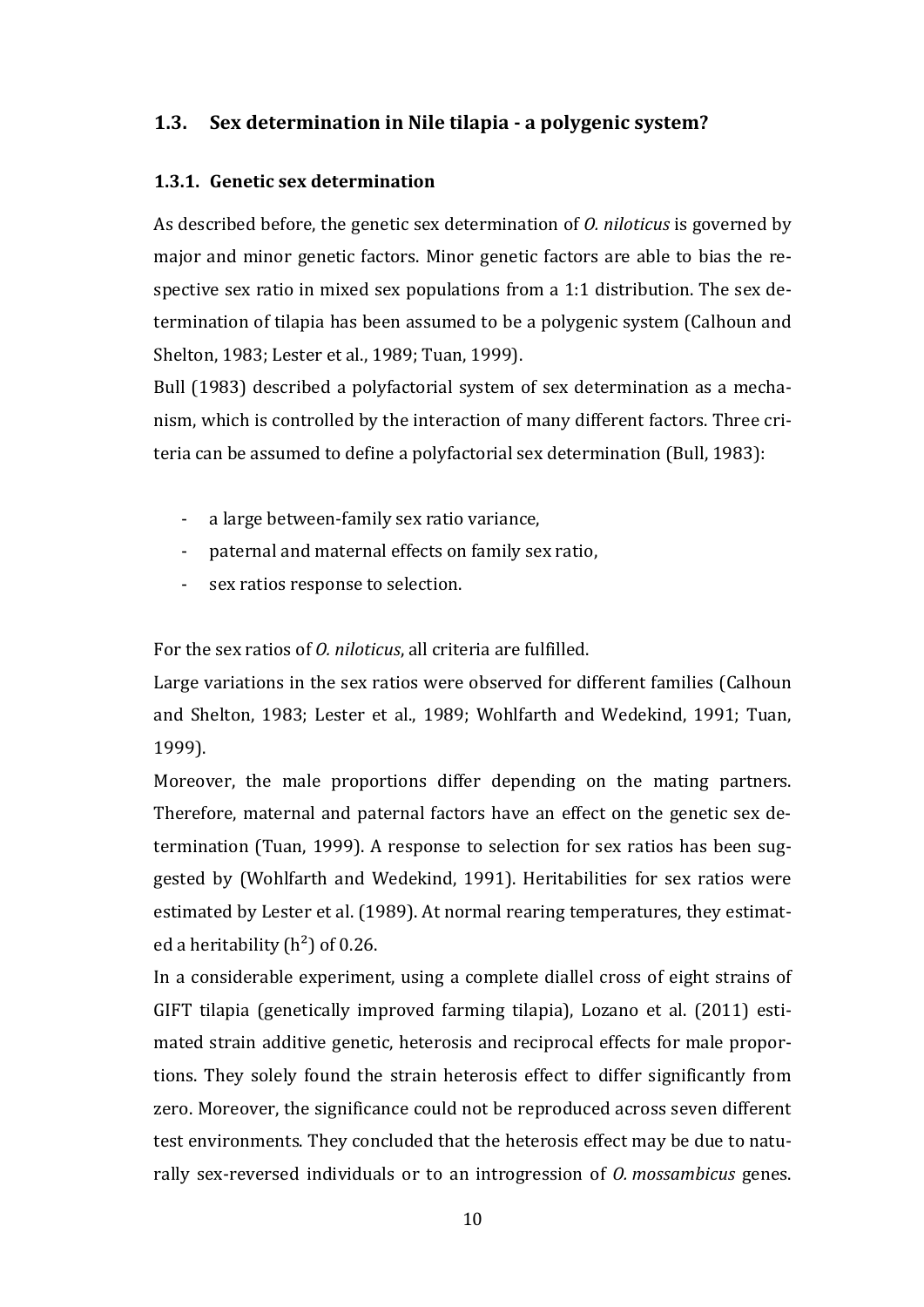Additionally, influences of different water temperatures, acting on progenies' or parents' sex, were discussed. Therefore, it can be assumed that sex is in general a polygenic trait, since major, minor, and environmental factors interact. However, sex ratios at normal ambient temperatures have a strong genetic background with low influences of family variation and maternal or paternal factors. Such effects may mostly be due to environmental factors, especially to temperature effects, acting on the sex determination system.

#### <span id="page-18-0"></span>**1.3.2. Temperature-dependent sex ratios**

Several studies investigated the dependency of susceptibility to temperature treatments on the population and on the combination of mating partners in *O. niloticus*. Differences in the susceptibility to temperature treatments were investigated by Tessema et al. (2006) for different populations and population crosses. The authors tested two different populations of *O. niloticus* (Lake Manzala and El Molo). The Lake Manzala population showed a higher responsiveness to the temperature treatment with regard to male ratios compared to the El Molo population. Substantial differences in the temperature susceptibility of progeny groups in the intra-population matings were identified, indicating strong between-family variations. Such interfamiliar variations were also verified by Baroiller et al. (2009a) and Baroiller and D'Cotta (2001). Additionally, maternal and paternal effects on the temperature susceptibility have been confirmed in different studies by single pair matings (Baroiller and Clota, 1998; Baroiller and D'Cotta, 2001; Tessema et al., 2006). Baroiller and D'Cotta (2001) stated that a given couple of mating partners will produce equal sex ratios in temperature treatment for full sibs. However, the sensitivity is strongly dependent on the set of mating partners.

Temperature-dependent sex ratio is a heritable trait and it can be selected for as a quantitative trait. Wessels and Hörstgen-Schwark (2007; 2011) succeeded in the selection for high and low temperature-responding lines, described as the *high* and *low* line. Within three generations of selection the percentage of males in temperature-treated progeny groups of the *high* and the *low* line was more than 92 % and less than 53 %, respectively. The cumulated realized heritability

11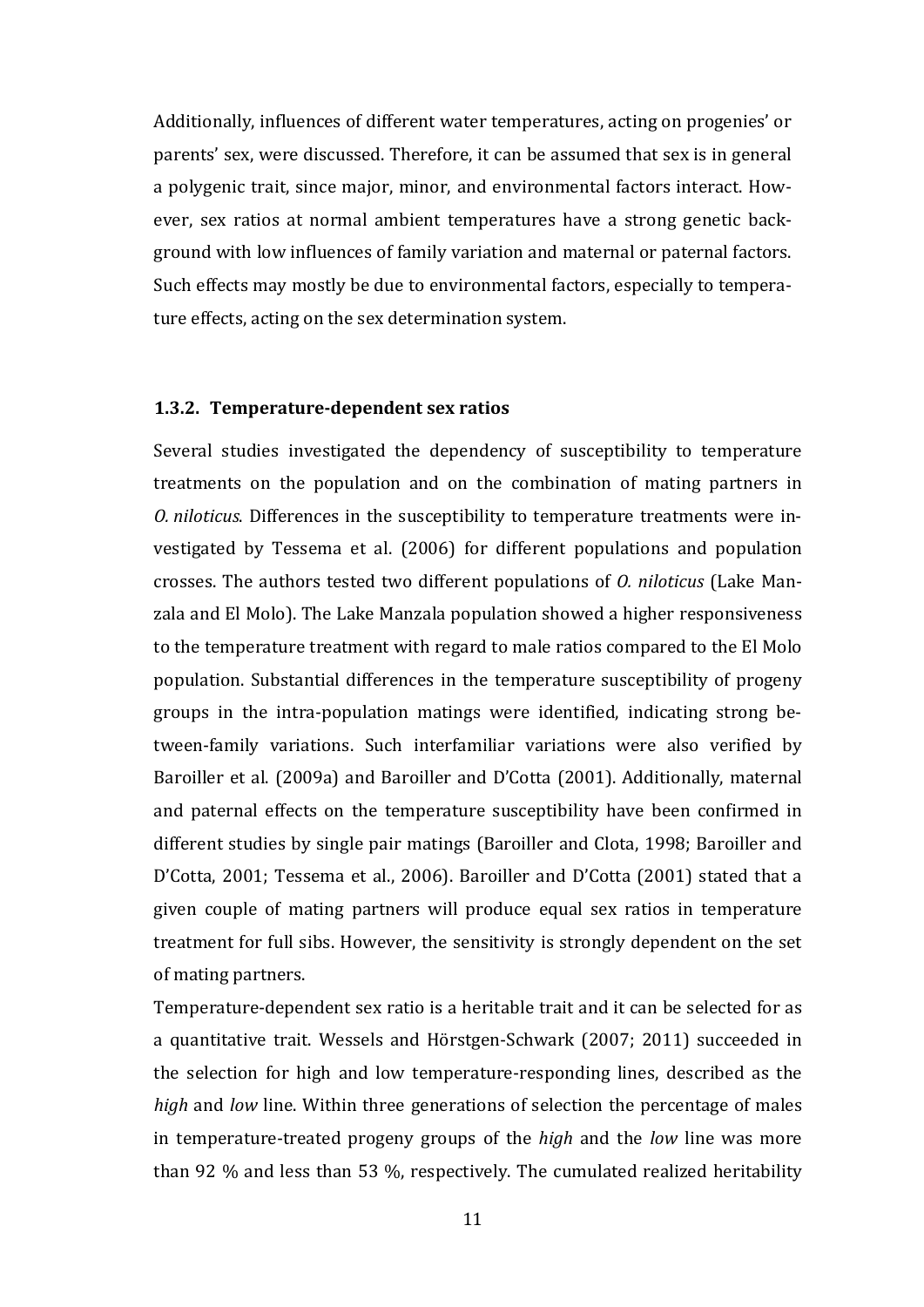for the *high* and *low* line was 0.63 and 0.84, respectively, after three generations of selection.

Wessels and Hörstgen-Schwark (2007) and Baroiller and Clota (1998) assumed an additive model of temperature-driven sex ratios in Nile tilapia. This is not only hypothesised for the temperature-dependent phenotypic sex in *O. niloticus* but also for the European sea bass (*Dicentrarchus labrax*) (Saillant et al., 2002) and the Atlantic Silverside (*Menidia menidia*) (Conover and Kynard, 1981). Contrary to that, Baroiller and D'Cotta (2001) suggested that only male breeders can sire either all sensitive or all non-sensitive progenies. Furthermore, the first indication for non-additive effects of temperature-dependent sex ratio inheritance in Nile tilapia can be found in the study by Tessema et al. (2006) showing a stronger effect of a low temperature susceptible population on the progenies' phenotypic sex. The average temperature-dependent male ratio of the population crosses was lower than for the purebreds of the low temperature responding El Molo population. In crosses of highly susceptible Lake Manzala males with El Molo females, the authors obtained higher male ratios by temperature treatment than in the reciprocal crosses. Such results are due to parental strain effects showing that a low temperature response of parents may have a stronger influence on the progenies temperature-dependent phenotypic sex. However, the different pathways of inheritance of temperature susceptibility are still unknown.

Temperature-dependent sex ratios of tilapia and European sea bass (*Dicentrarchus labrax*) as well have been assumed to underlie a polygenic system (Desprez et al., 2006; Vandeputte et al., 2007). Therefore, different genetic loci and genes are involved in the expression of the temperature-dependent phenotypic sex. However, there is no ample knowledge of genetic components contributing to temperature effects on the phenotypic sex in Nile tilapia but it is hypothesized that merely the interaction of genetic factors and temperaturedependent factors will contribute to finally explain the variety of sex ratios (Lee and Kocher, 2007; Cnaani et al., 2008).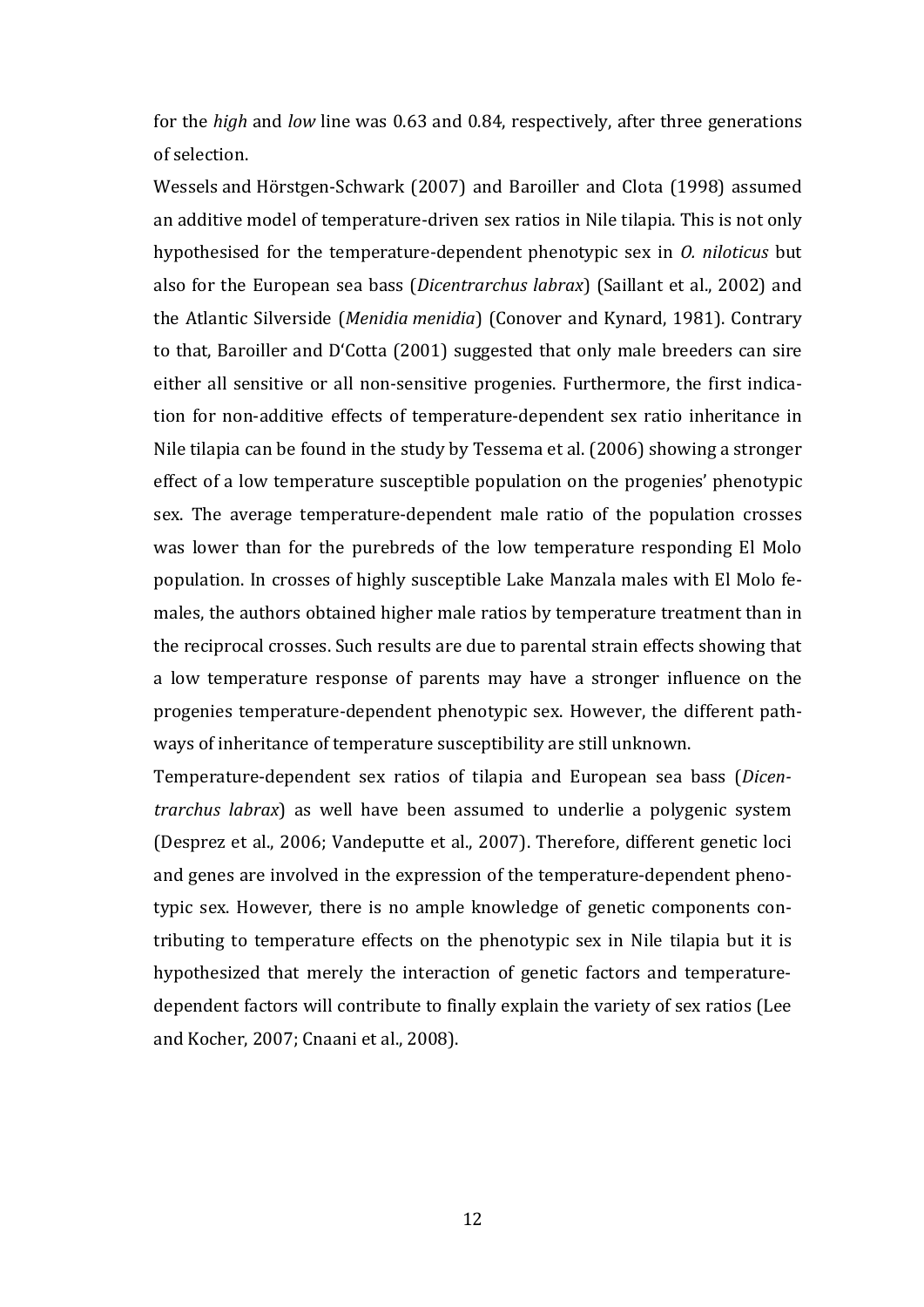# <span id="page-20-0"></span>**1.4. Genetic and temperature-dependent factors for sex determination - the ends of a continuum?**

The evolutionary role, the development and the interdependence of genetic and environmental factors influencing sex-determining processes is an ongoing discussion (Sarre et al., 2004; Bull, 2008; Ospina-Alvarez and Piferrer, 2008; Shoemaker and Crews, 2009). It has long been suggested that the phenotypic sex of species with genetic sex determination (GSD) is exclusively determined by genetic factors, which are predominantly independent from the environment. Furthermore, the sex of species with temperature-dependent sex determination (TSD), especially of reptiles, has been assumed to be largely independent of genetic influences, determined after fertilisation by the environment during incubation (Bull, 1983). Therefore, it has been assumed, that TSD and GSD are mutually exclusive and can be seen as two fundamentally different traits (Bull, 1981; Bull, 1985; Valenzuela et al., 2003). Recent studies in reptiles and also in fish lead to the conclusion, that genetic and environmental factors for sex determination interact and display a continuum. Sarre et al. (2004) argued that GSD and TSD in reptiles represent the ends of a continuum and genetic as well as environmental factors co-exist and interact. A similar complexity of the sex determining process can be supposed for tilapia (Baroiller et al., 2009a) because of the presence of both major genetic (sex chromosomal) factors and temperature-dependent factors. Thereby, it has to be considered that Ospina-Alvarez and Piferrer (2008) distinguished between species with real TSD and species with genotypic sex determination plus temperature effect (GSD + TE) in order to discern true cases of TSD. Thus, TSD is defined by occurrence under natural conditions. According to this, sex determination in *O. niloticus* has to be defined as GSD + TE due to the lack of evidence for temperature effects under natural conditions (Baroiller et al., 2009a). For this intermediate case, Grossen et al. (2011) proposed a quantitative model for temperature-dependent turnovers in sex-determining mechanisms concerning the interaction of genetic and temperature effects. They argued that in a quantitative-genetics perspective, sex in general can be seen as a threshold trait that depends on an underlying liability factor which is under both genetic and environmental influence. Therefore, sex determination is neither purely ge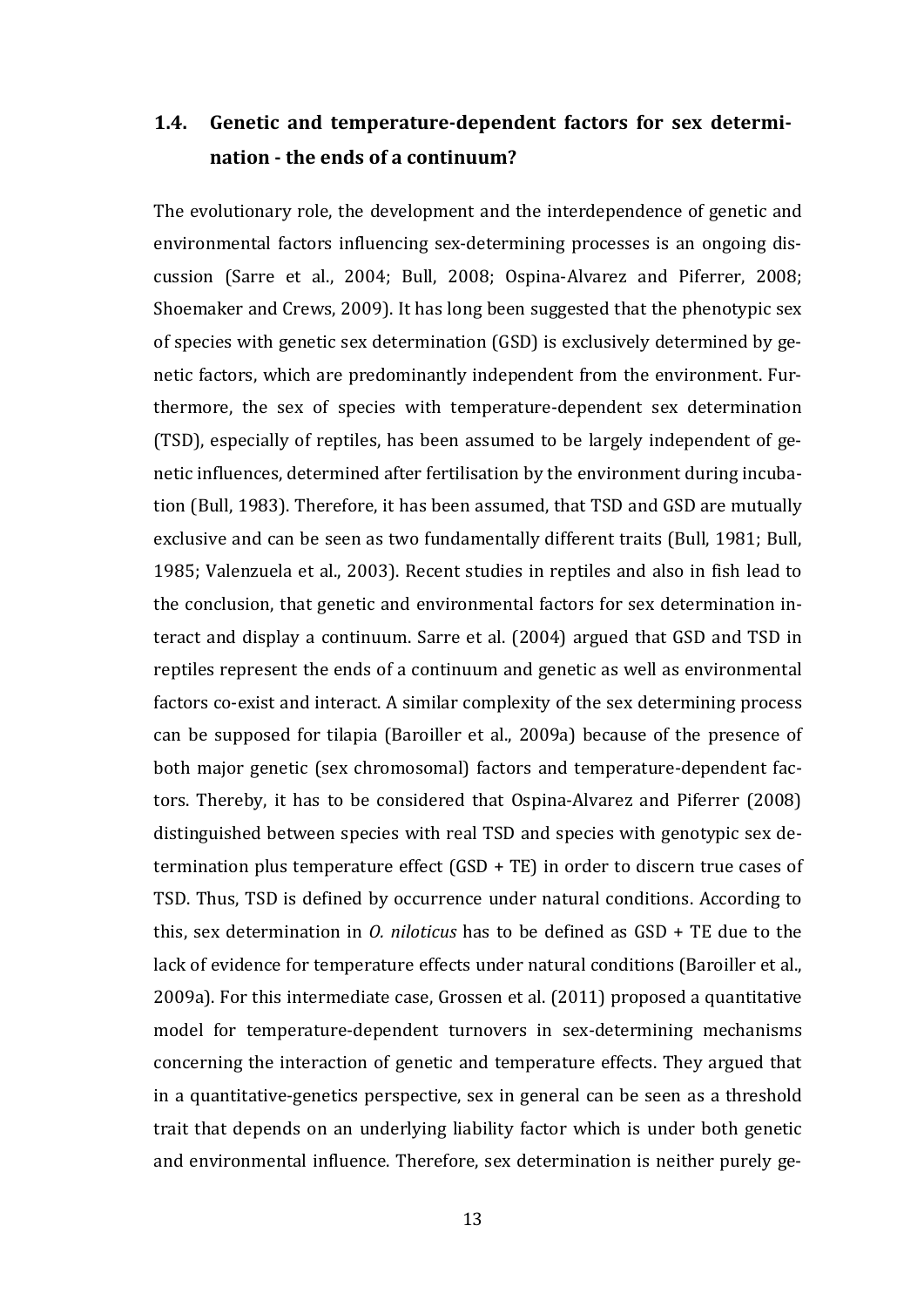netic nor environmental but rather results from an interaction between both factors.

In Nile tilapia, a coexistence of GSD and temperature effects on the phenotypic sex has been postulated (Wessels and Hörstgen-Schwark, 2007). However, it is still questionable whether a genetic correlation between genetic and temperature effects on the phenotypic sex exists and therefore, if loci associated with temperature-dependent sex or GSD reside on the same linkage groups, are located close to each other, or are essentially the same.

## <span id="page-21-0"></span>**1.5. Molecular mechanisms of sex determination processes**

#### <span id="page-21-1"></span>**1.5.1. Genetic linkage maps for** *Oreochromis spp***.**

Until now, three different genome-wide linkage maps exist for *Oreochromis spp.* They were built on the basis of purebreds of *O. niloticus* (Kocher et al., 1998) and interspecies crosses with the *O. aureus* (Lee et al., 2005) and *O. aureus* and *O. mossambicus* (Agresti et al., 2000). Each map was compiled using different types of genetic markers (amplified fragment-length polymorphisms (AFLP), microsatellites (MS), and genes). [Table 1](#page-21-2) presents an overview over the parameters of the different linkage maps.

| <b>Species</b> | <b>Mapping</b><br>panel | Number of<br>markers * | Number of<br>linkage groups | Reference             |
|----------------|-------------------------|------------------------|-----------------------------|-----------------------|
| 0. niloticus   | haploids                | 112 (AFLP),            | 30                          | Kocher et al. (1998)  |
|                |                         | 62 (MS)                |                             |                       |
| 0. niloticus x | interspecies            | 229 (AFLP),            | 24                          | Agresti et al. (2000) |
| 0. aureus x    |                         |                        |                             |                       |
| O.mossambicus  | 3-way cross             | 63 (MS)                |                             |                       |
| 0. niloticus x | interspecies            | 525 (MS),              | 24                          | Lee et al. (2005)     |
| O. aureus      | $F_2$ -cross            | $21$ (genes)           |                             |                       |

<span id="page-21-2"></span>**Table 1**. Current status of linkage maps in *Oreochromis spp.* (modified from Danzmann and Gharbi, 2007).

\* AFLP: amplified fragment-length polymorphism; MS: microsatellite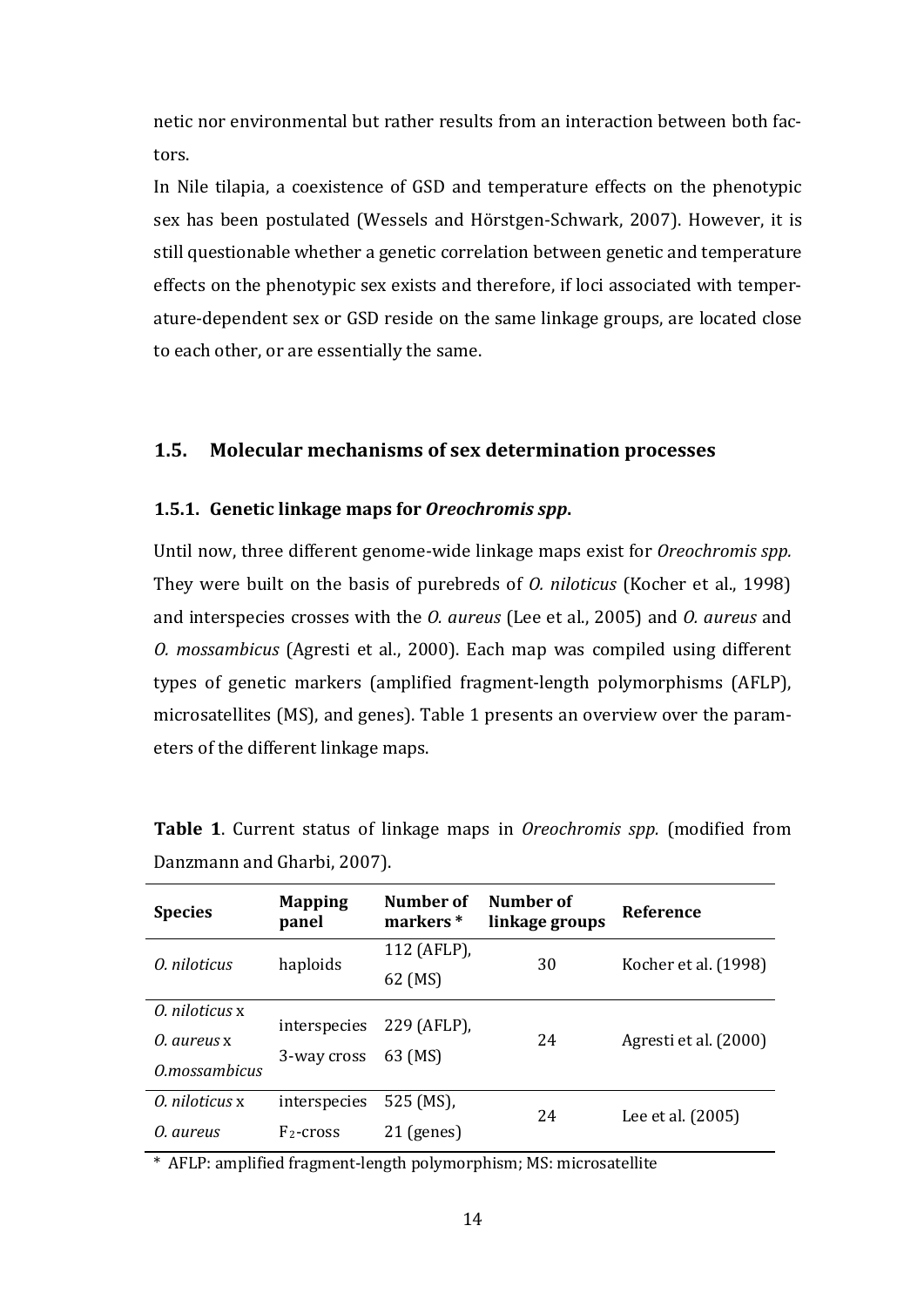Each of the three maps resulted in more than 22 linkage groups (LGs). 22 linkage groups would have been expected because of the number of chromosomes for the *Oreochromis spp.* The most comprehensive linkage map was generated by Lee et al. (2005) and was recently used in studies dealing with genetic markers. Therefore, it was used as the reference map for following explanations of gene and marker mapping.

# <span id="page-22-0"></span>**1.5.2. QTL and marker associations for the phenotypic sex in** *Oreochromis spp***.**

Several studies investigated associations of genetic markers with the phenotypic sex of *Oreochromis spp.* In 2002, Shirak et al. performed the first study by genotyping 222 meiogynogenetic fish of the female heterogametic species (WZ/ZZ) *O. aureus* for three microsatellite markers (*UNH159, UNH216*, and *UNH231*). They found *UNH216* and *UNH231* to be linked to sex ratio distortion genes. *UNH216* has been mapped to LG 23 and *UNH231* has been mapped to LG 6 within the linkage map by Lee et al. (2005) [\(Figure 1\)](#page-24-0). A sex-linked marker on LG 23 (*UNH879*) was also identified by Cnaani et al. (2003) using a F<sub>2</sub>-hybrid of *O. mossambicus* x *O. aureus*. Later, Lee et al. (2004) assumed that the sex determining locus of *O. aureus* is close to the markers *GM354*, *UNH168*, *GM271* and *UNH131* on LG 3. Additionally, genotypes of LG 1 markers (*UNH213* and *UNH868*) also showed differences between males and females. This locus corresponded to the sex-linked loci *GM201, UNH994*, and *UNH104* found in *O. niloticus* by Lee et al. (2003). In a F2-hybrid of *O. niloticus x O. aureus*, Lee et al. (2005) found significant linkage of the phenotype exclusively to the microsatellite markers *GM354*, *GM204*, *UNH168*, *GM271*, *GM139*, and *UNH131* on LG 3 [\(Figure 1\)](#page-24-0). For *O. niloticus*, Lee et al. (2003) identified sex linked loci on LG 1 in a 10 cM region between *GM201* and *UNH104*, as mentioned before. Lee and Kocher (2007) narrowed the interval by 6 cM, flanked by *wt1b* and *UNH995*. Lee et al. (2003) suggested a major sex-determining locus to be located within a few cM of *UNH995* and *UNH104*. This suggestion was approved later by Cnaani et al. (2008). Additionally, they physically mapped these sex-linked markers to a small chromosome.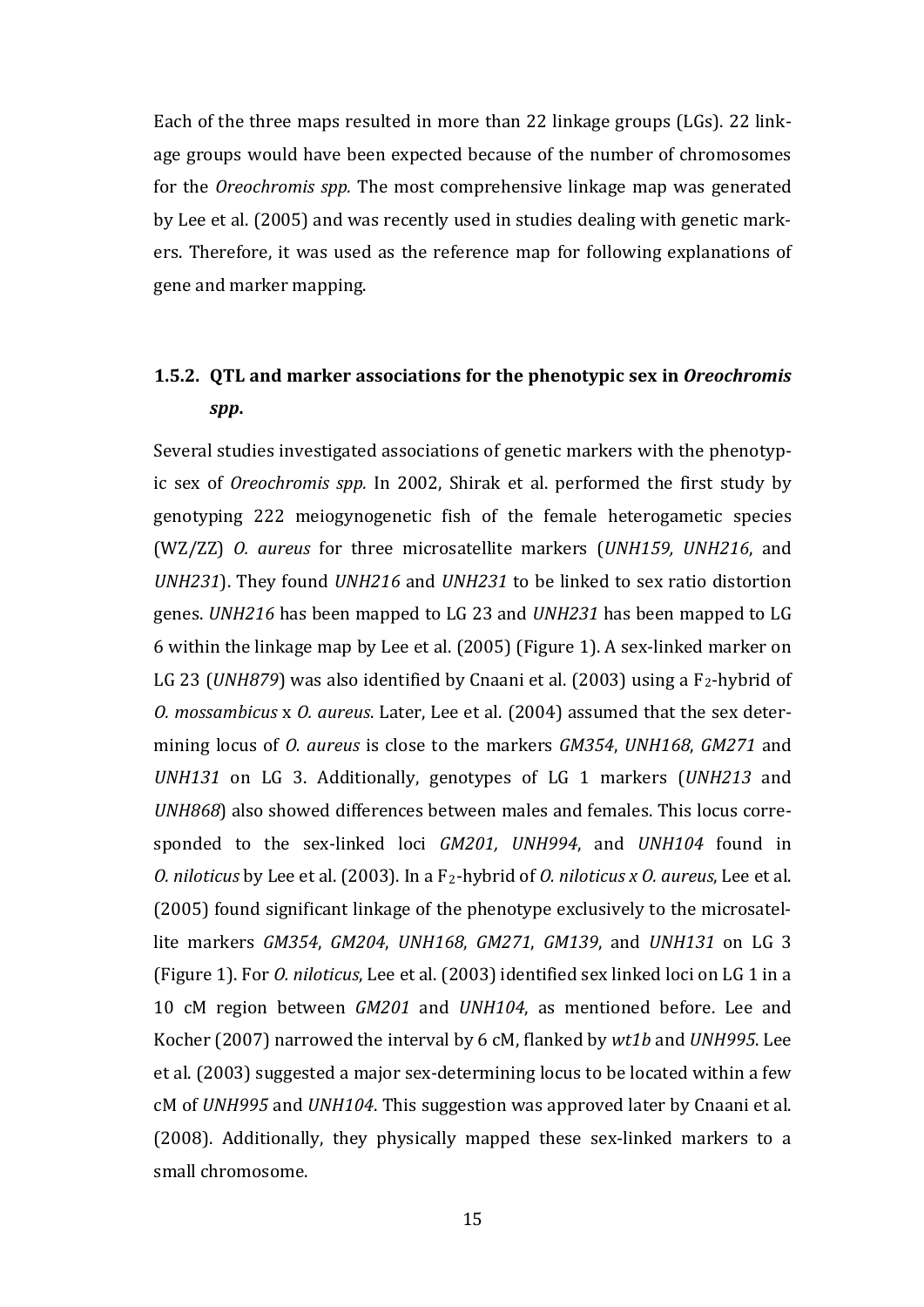Recently, Eshel et al. (2011) described a strong association of the microsatellite *UNH898* on LG 23 with the phenotypic sex in mixed sex populations of *O. niloticu*s by fine mapping of LG 23 [\(Figure 1\)](#page-24-0).

#### <span id="page-23-0"></span>**1.5.3. Candidate genes for sex determination**

In mammals, SRY (sex determining region of Y) can be seen as the only testis determining factor (Sinclair et al., 1990). In fish and other lower vertebrates, no such gene for the initial sex determination process is certainly known to be conserved (Devlin et al., 1991; Devlin and Nagahama, 2002). The specification of the phenotypic sex is underlying a much more labile system, which can be influenced by environmental factors, such as temperature. Endogenous steroids influencing the sex determination pathway can be excluded because steroidproducing cells occur just after the differentiation of the gonads (Nakamura et al., 1998). Therefore, it can be suggested, that the expression of interacting genes, which are involved in the sex determination and differentiation processes is influenced by the water temperature. Therefore, it can be suggested that temperature-driven phenotypic sex has a strong genetic background.

Putative master key regulators and candidate genes for sex determination in fish are sex determining genes of mammals. Some homologues genes were found in different lower vertebrates and for some of them, sex dimorphic expression patterns have been observed in tilapia (Guiguen et al., 1999; Kwon et al., 2001, Ijiri et al., 2008; Poonlaphdecha et al., 2011). Partially, they have been mapped to the putative sex chromosomes of *Oreochromis spp*. (Lee et al., 2005; Shirak et al., 2006; Lee and Kocher, 2007; Cnaani et al., 2008).

16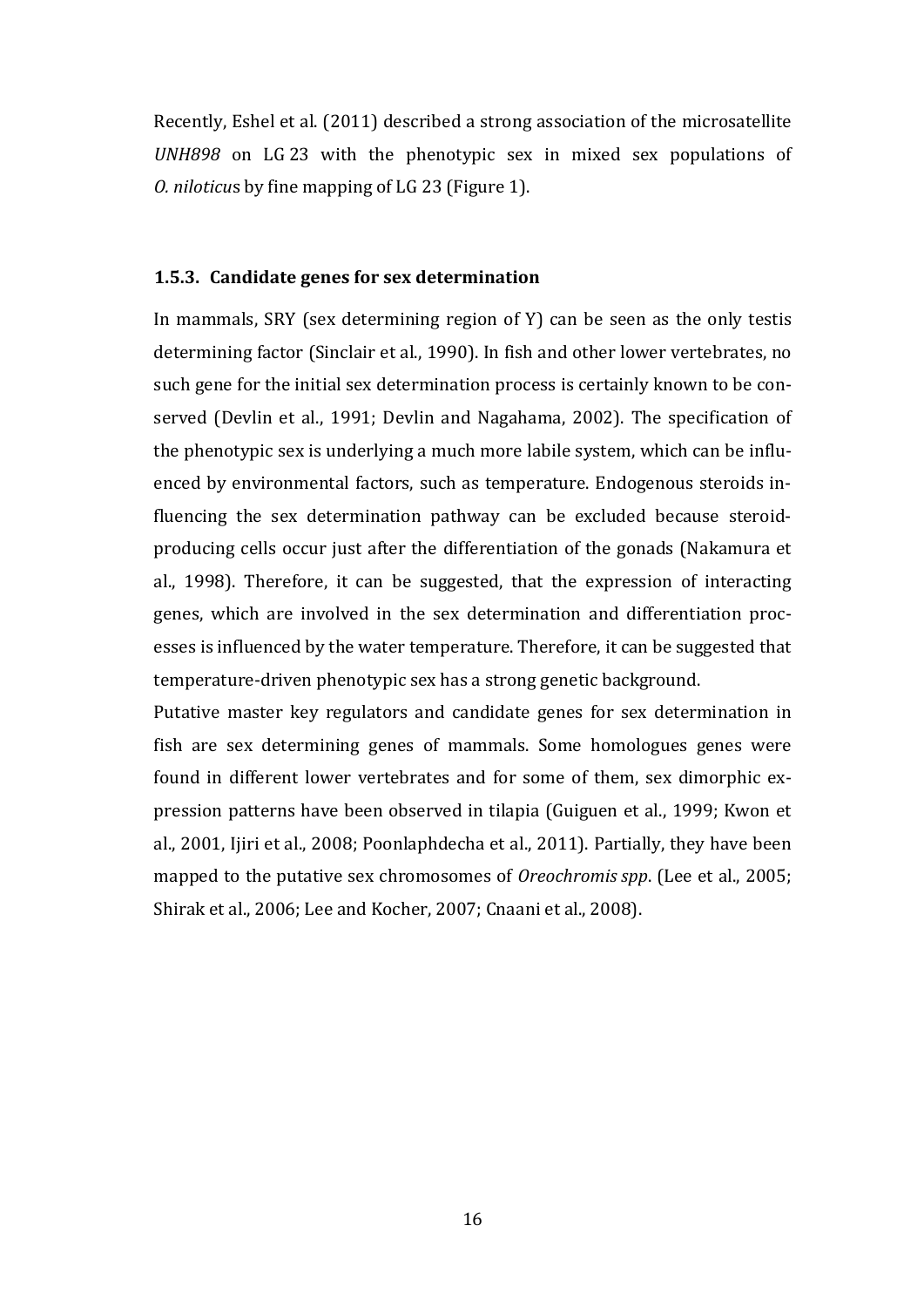

<span id="page-24-0"></span>**Figure 1**. Illustration of the mapping of the major sex-determining region of *Oreochromis niloticus* on linkage group 1(red dot), candidate genes for sex determination (green boxes) and genetic markers associated with the phenotypic sex of *Oreochromis spp*. (highlighted in light blue) on the linkage groups 1, 3, and 23 of the linkage map by Lee et al. (2005).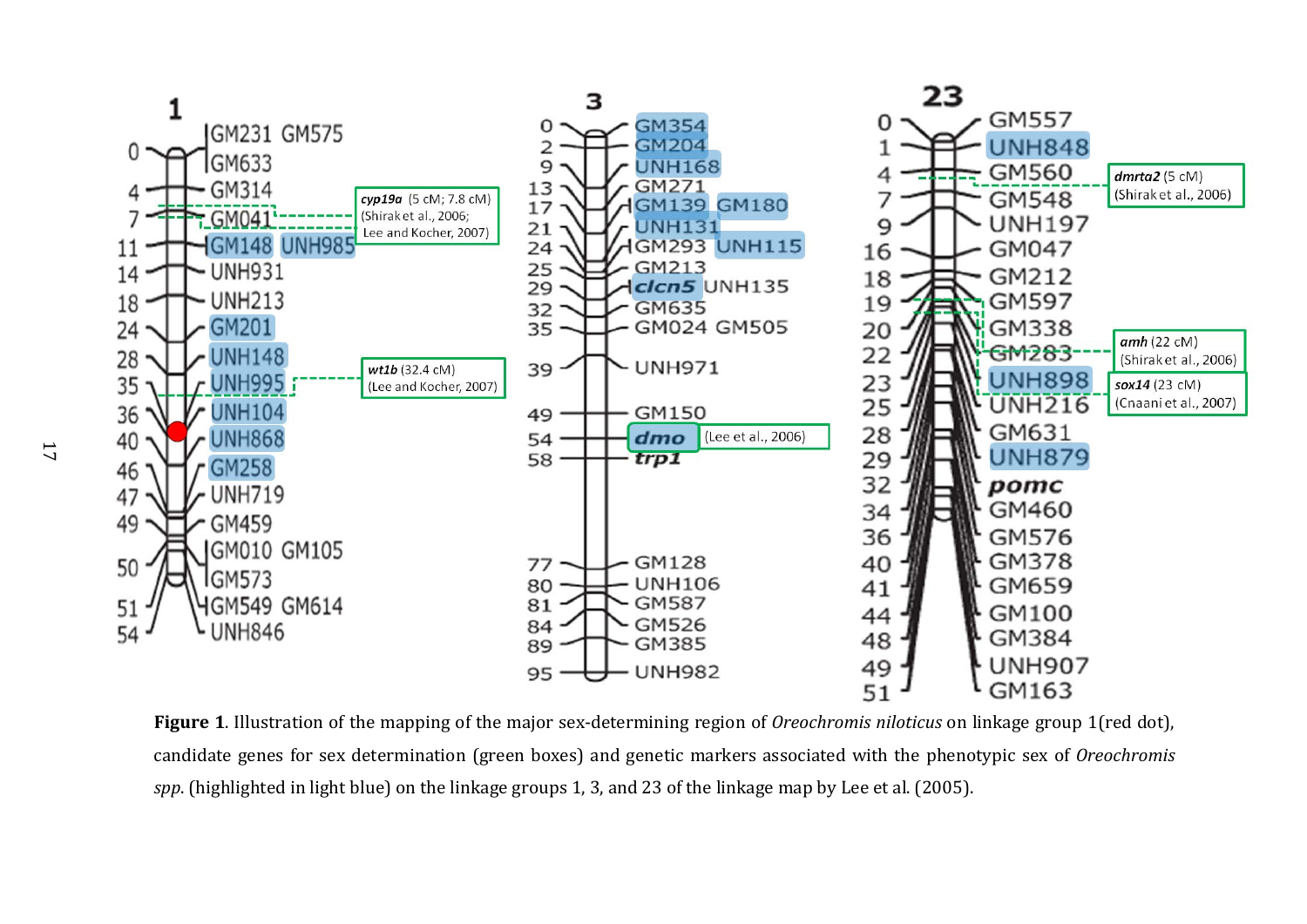## *Cyp 19a*

*Cyp19a* (cytochrome P450, family 19, subfamily A) is involved in the onset of female sex differentiation of *O. niloticus* by catalyzing the conversion of androgens to 17β-estradiol. Females showed a higher expression of *cyp19a* just after the stage of sexual lability (Guiguen et al., 1999; D'Cotta et al., 2001; Kwon et al., 2001; Ijiri et al., 2008). Bogart (1987) hypothesized the suppression of aromatase by a Y-chromosomal gene for species with a male heterogametic system. However a decrease in aromatase expression has also been found in hormonally (Bhandari et al., 2006) and thermally (D'Cotta et al., 2001) sex-reversed XXmales before the onset of ovarian differentiation. Moreover, the application of aromatase inhibitors leads to an increase of males as well (Kwon et al., 2000; Afonso et al., 2001). It has been assumed that environmental effects act on the *cyp19a* expression either directly or by a genetic cascade (Bhandari et al., 2006; D'Cotta et al., 2001). The expression of *cyp19a* strongly depends on the expression of the genes *amh* (Pieau, 1996) and *foxl2* (Wang et al., 2007). This correlation supports the hypothesis of a genetic cascade that involves *cyp19a*. Shirak et al. (2006) and Lee and Kocher (2007) mapped *cyp19a* to LG 1 between the microsatellites *GM633* and *UNH985* [\(Figure 1\)](#page-24-0).

## *Amh*

The *amh* gene (anti-müllerian hormone gene) inhibits the development of the müllerian ducts into ovaries. In tilapia, *amh* is known to be expressed earlier in the gonads of XY-males than of XX-females (D'Cotta et al., 2007; Ijiri et al., 2008). Additionally, Poonlaphdecha et al. (2011) provided evidence for a strong sexdimorphic expression of *amh* in the brain of *O. niloticus* at 14 dpf, before the initial start of gonadal differentiation and while gonadal *amh* expression was not dimorphic. *Amh* has been mapped next to *UNH898* (1 cM distance) on LG 23 (Shirak et al., 2006) [\(Figure 1\)](#page-24-0). For tilapia, there is no definite proof, for a temperature-dependent expression of *amh* (D'Cotta et al., 2007). Within other species, the role of *amh* in TSD is a controversial issue. *Amh* is involved in the regulation of *cyp19a* expression (di Clemente et al., 1992; Josso et al., 1998). A temperature-related expression of *amh* could be the result of a negative feedback effect of *cyp19a* expression (Pieau, 1996).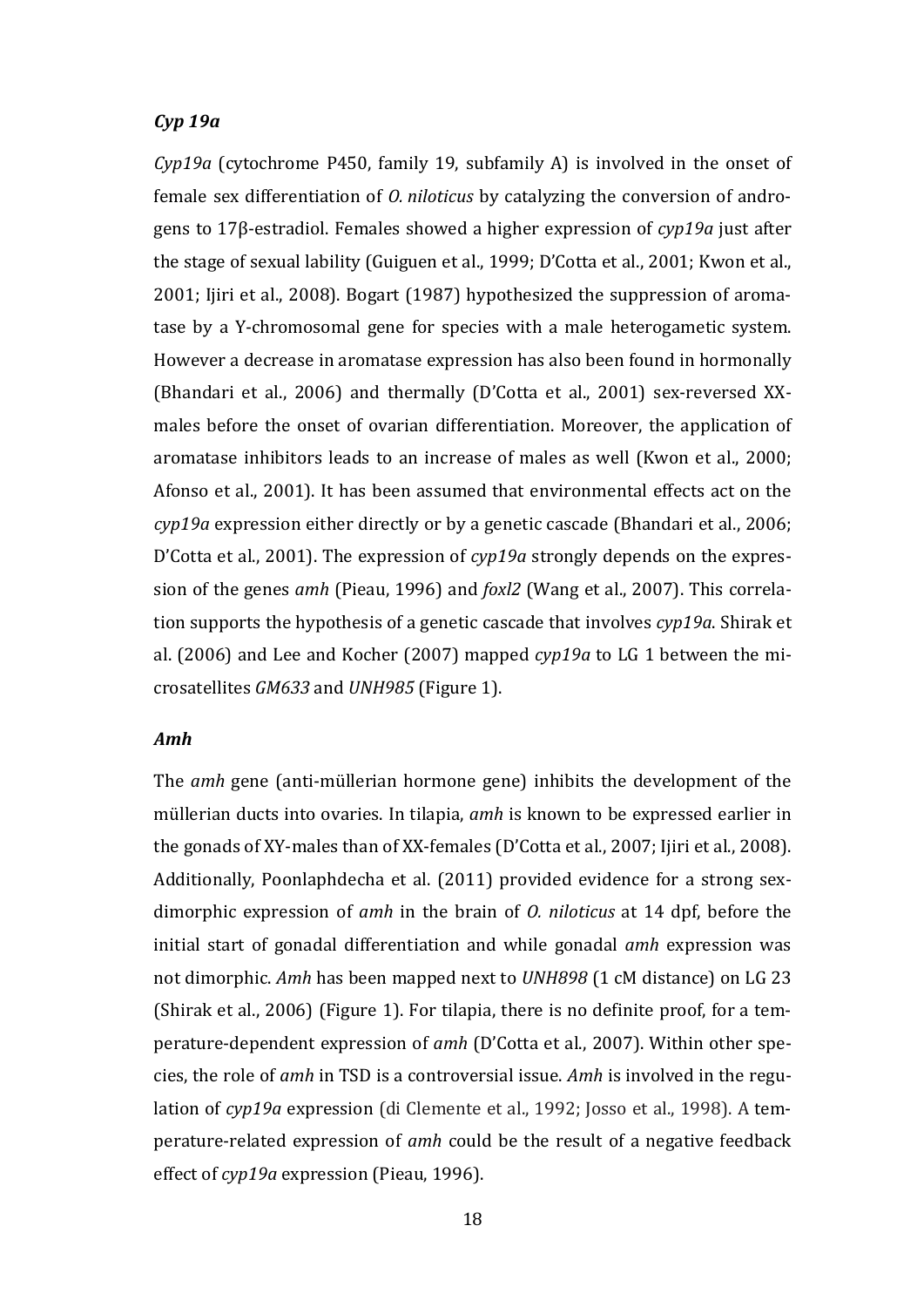#### *Foxl2*

The forkhead transcription factor gene *foxl2* (forkhead box L2) is involved in the early ovarian development and differentiation and is highly conserved in different species (Cocquet et al., 2003; Loffler et al., 2003; Baron et al., 2004). In *O. niloticus*, *foxl2* showed higher expression levels in gonads of XX-animals from the 5th day after hatching (dah), increasing until the 35th dah. Expression levels of *foxl2* in XY-gonads remained consistently low (Ijiri et al., 2008). *FoxL2* has been mapped to 17 cM on LG 14 (Shirak et al., 2006). Concerning tilapia, there is no definite proof, that the expression of *foxl2* is temperature-dependent.

However, Shoemaker et al. (2007) provided evidence that *foxl2* is involved in the sex determination of the red-eared slider turtle (*Trachemys scripta*), a species with TSD. *Foxl2* is involved in the regulation of *cyp19a* expression as well and a temperature-related expression of *foxl2* could also be the result of a negative feedback effect of *cyp19a* expression (Pieau, 1996).

## *Wt1*

The wilm's tumor gene (*WT1*) plays a critical role in mammalian gonadal development (Hossain and Saunders, 2001). Therefore, it is a putative key regulator for sex determination in other vertebrates. In *O. niloticus*, the *wt1b* gene has been mapped to LG 1 (32.4 cM) [\(Figure 1\)](#page-24-0), flanked by the markers *GM201* and *UNH995* (Lee and Kocher, 2007). This is the chromosomal region, where the major sex determiner for *O. niloticus* has been mapped to (Lee et al., 2003; Lee and Kocher, 2007), but it has been excluded as the major sex determining gene (Lee and Kocher, 2007).

#### *Sox-***gene family**

The *SOX* (*SRY*-related HMG box) gene family consists of 20 different genes in mammals and plays an essential role in sex determination. Many orthologues *sox* genes have been found in different fish species and some of them in *Oreochromis spp*. *Sox2* has been mapped to LG 17 close to the microsatellite *UNH991* and *sox14* has been mapped to LG 23 between the markers *UNH898* and *UNH216* [\(Figure 1\)](#page-24-0), just 1 cM away from *amh* (Cnaani et al., 2007). However, only for *sox9,* sexual dimorphic expressions with higher expressions in XY-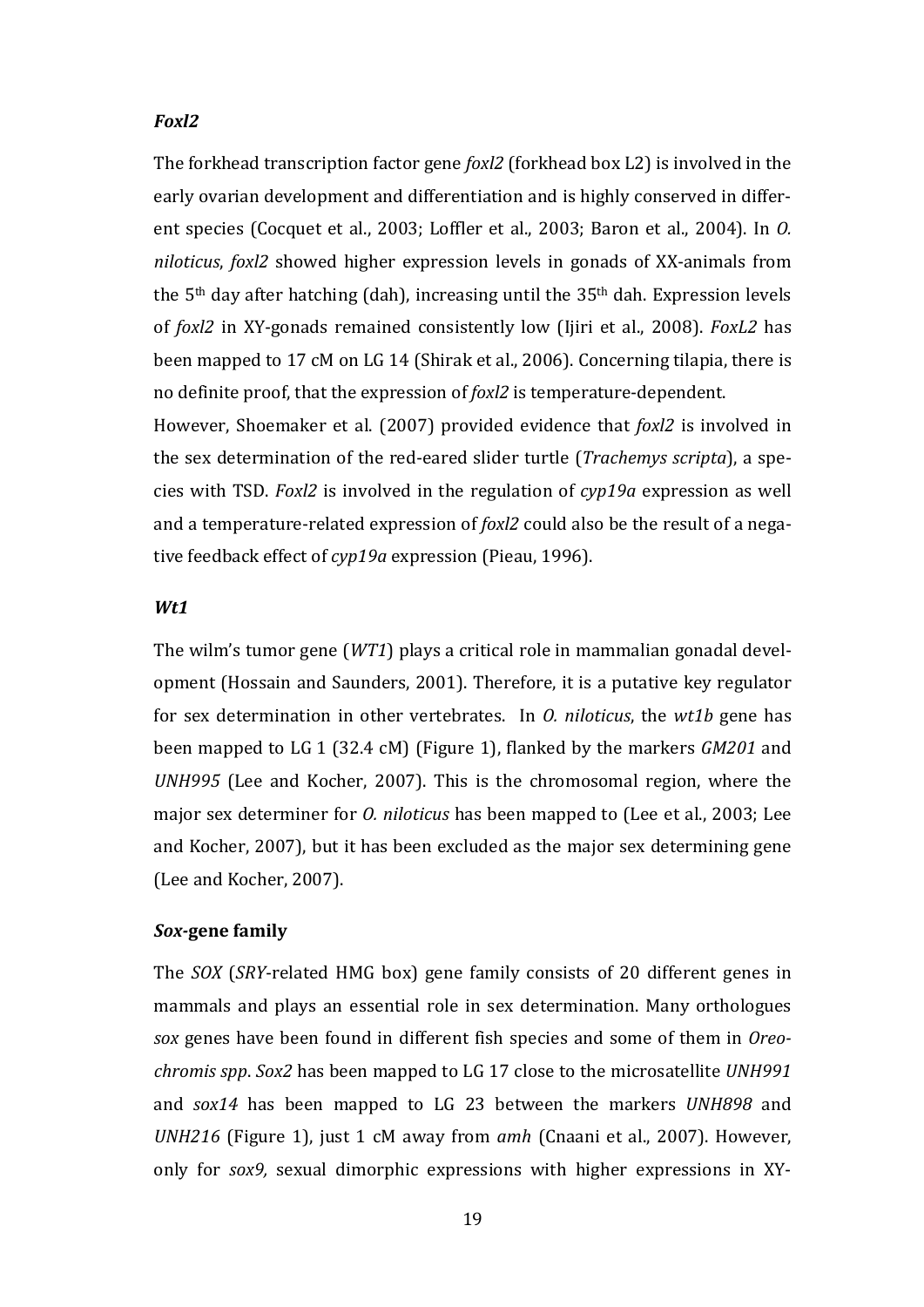gonads of *O. niloticus* have been detected until now (Ijiri et al., 2008; D'Cotta et al., 2007). *Sox9* expression is temperature-dependent in different TSD-species (Western et al., 1999; Moreno-Mendoza et al., 2001; Shoemaker et al., 2007). D'Cotta et al. (2007) provided a first evidence for temperature-dependent expression of *sox9* in *O. niloticus* with an earlier increase in XX-gonads compared to XY-gonads.

## *Dmrt1, dmrta2* **and** *dmo*

*Dmrt1* (*doublesex* and *mab-3*-related transcription factor 1) and *dmrta2* (*doublesex*- and *mab-3*-related transcription factor A2) belong to the family of *doublesex*/*mab-3* domain genes. Ijiri et al. (2008) found an early male-specific expression of *dmrt1* in gonads of *O. niloticus,* six days after hatching, increasing until day 10 after hatching. Also for medaka (*Oryzias latipes*), the closely related gene *dmy* is known to be male specific (Nanda et al., 2002). Additionally, *dmrt1* expression is up-regulated by male-producing temperatures in different TSDspecies (Kettlewell et al., 2000; Torres Maldonado et al., 2002; Hattori et al., 2007) but no respective information is available for tilapia. In *Oreochromis spp*., *dmrt1* has been mapped to 44 cM on LG 12 (Lee et al., 2005). Shirak et al. (2006) proposed *dmrta2* to be a master key regulator for sex determination in tilapia. They mapped *dmrta2* to 5 cM on LG 23 [\(Figure 1\)](#page-24-0). Additionally, the gene *dmo* is involved in the gonadal development of the ovaries (Guan et al., 2000) and has been mapped to the region between *GM150* and *UNH106* on LG 3 (Lee et al., 2005) [\(Figure 1\)](#page-24-0). *Dmo* in Nile tilapia represented a novel gene, whose expression was limited to the ovaries (Guan et al., 2000).

## <span id="page-27-0"></span>**1.6. Objectives of the present study**

The present study deals with quantitative and molecular genetic backgrounds for the temperature-dependent phenotypic sex of Nile tilapia. The first part of the study is targeted on estimating components of inheritance for temperaturedependent sex ratios using complete testcross diallels for high and weakly temperature-susceptible lines of *O. niloticus*. First estimates for additive, dominance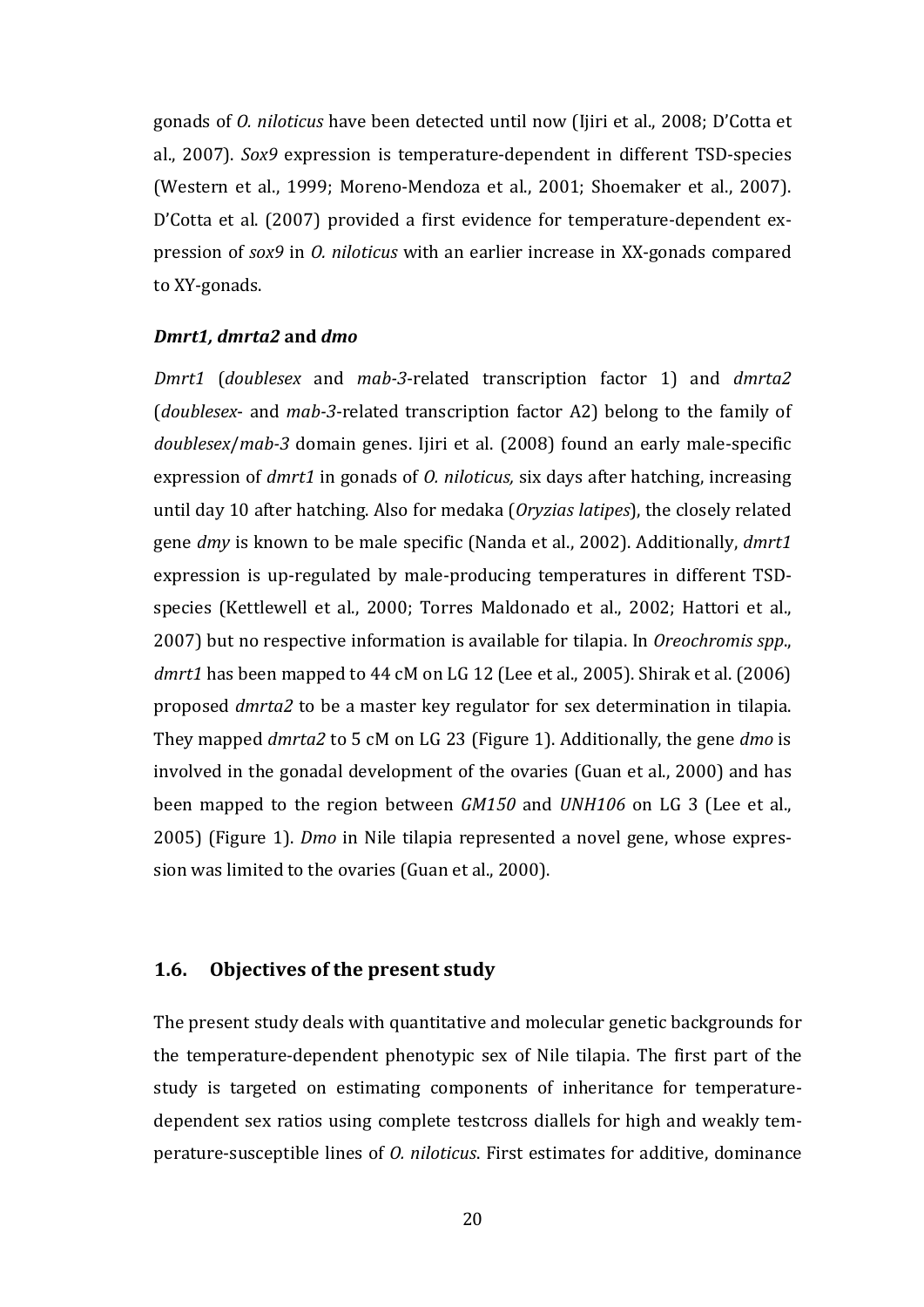and reciprocal effects as well as heritability values shall illuminate the different pathways for inheritance of the temperature-dependent phenotypic sex of *O. niloticus*.

The second part of the current study attempts for the first time to find markertrait associations and QTL for the temperature-dependent phenotypic sex in *O. niloticus* using similar line crosses as in the first part. The aim of the QTL study is to extent the knowledge of molecular genetic components contributing to temperature effects on the phenotypic sex in Nile tilapia and to explain the correlation between GSD and temperature effects on the phenotypic sex. Therefore, the study is targeted to screen genetic markers on three linkage groups which have previously been described to be linked to the phenotypic sex of *Oreochromis spp.* at normal rearing temperatures.

<span id="page-28-0"></span>Overall, this study investigates the genetic background of temperature-driven sex determination. Results of this study consider helpful tools for further selection and QTL-studies which could be applied to prospective breeding programs.

## **1.7. References**

- Afonso, L.O., Wassermann, G.J., Terezinha de Oliveira, R. (2001): Sex reversal in Nile tilapia (*Oreochromis niloticus*) using a nonsteroidal aromatase inhibitor. The Journal of Experimental Zoology, 290, 177-181.
- Agresti, J.J., Seki, S., Cnaani, A., Hulata, G., Gall, G.A.E., May, B. (2000): Breeding new strains of tilapia: development of an artificial center of origin and linkage map based on AFLP and microsatellite loci. Aquaculture, 185, 43-56.
- Baroiller, J.F. and Clota, F. (1998): Interactions between temperature effects and genotype on *Oreochromis niloticus* sex determination. Journal of Experimental Zoology, 281, 507 (abstract).
- Baroiller, J.F., and D'Cotta, H. (2001): Environment and sex determination in farmed fish. Comparative Biochemistry and Physiology, 130, 399-409.
- Baroiller, J.F., Chourrout, D., Fostier, A., Jalabert, B. (1995a): Temperature and sex-chromosomes govern sex ratios of the mouthbrooding cichlid fish *Oreochromis niloticus*. Journal of Experimental Zoology, 273, 216-223.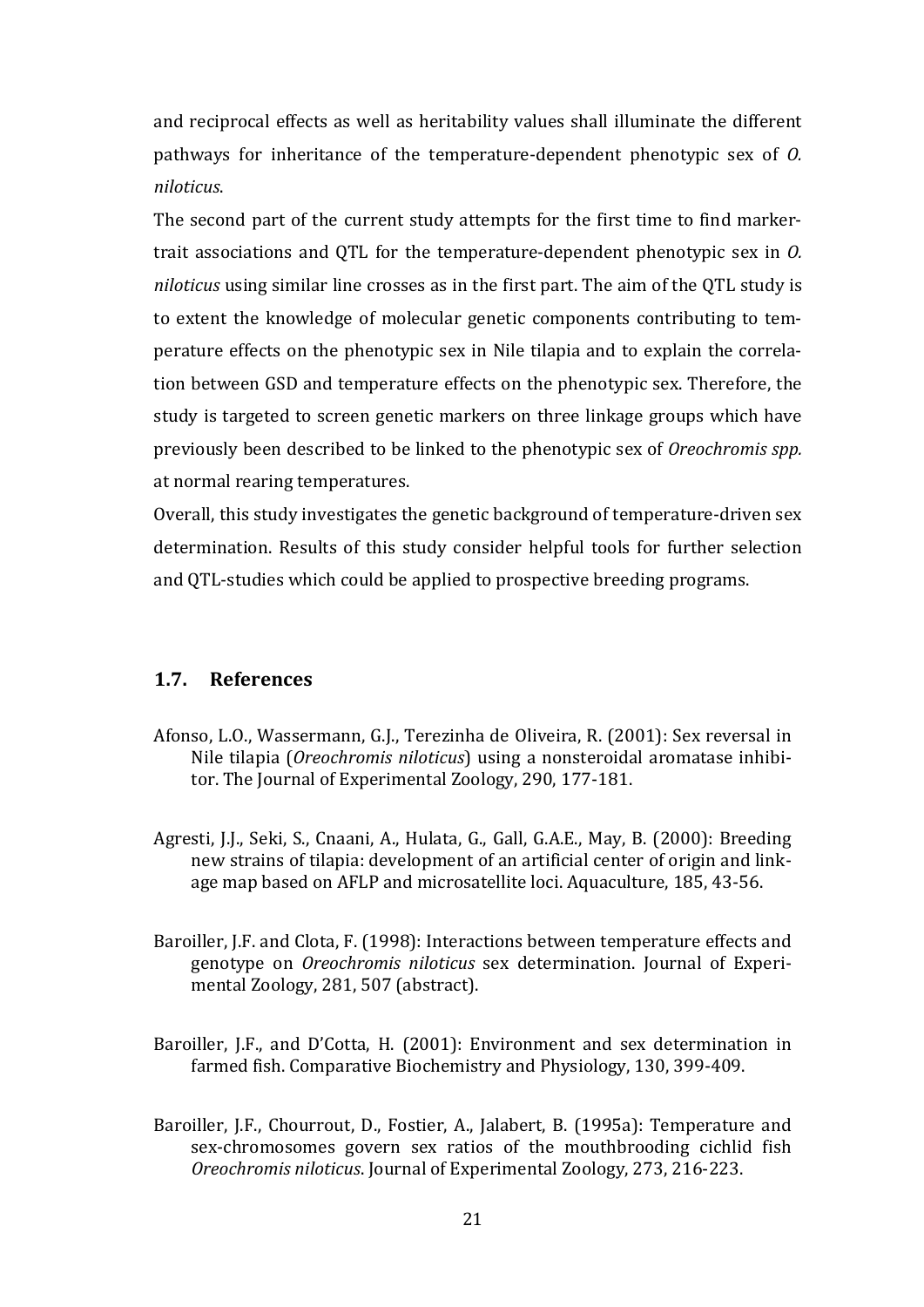- Baroiller, J.F., Clota, F., Geraz, E. (1995b): Temperature sex determination in two tilapia *Oreochromis niloticus* and the red tilapia (Red florida strain): Effect of high or low temperature, in Goetz FW, Thomas P (eds): Proceedings of the fifth international symposium on the reproductive physiology of fish. Texas Austin Texas USA July 2-8.
- Baroiller, J.F., Fostier, A., Cauty, C., Rognon, X. Jalabert, B. (1996): Effects of high rearing temperatures on the sex ratio of progeny from sex reversed males of *Oreochromis niloticus.* In: R.S.V. Pullin, J. Lazard, M. Legendre, J.B. Amon Kothias and D. Paul (eds.). The third international symposium an tilapia in aquaculture. ICLARM Conf. Proc. 41, pp. 246-256.
- Baroiller, J.F., D'Cotta, H., Bezault, E., Wessels, S., Hörstgen-Schwark, G. (2009): Tilapia sex determination: Where temperature and genetics meet. Comparative Biochemistry and Physiology, 153, 30-38.
- Baroiller, J.F., D'Cotta, H., Saillant, E (2009): Environmental effects on fish sex determination and differentiation. Sexual Development, 3, 118-135.
- Baron, D., Cocquet, J., Xia, X., Fellous, M., Guiguen, Y., Veitia, R. A. (2004): An evolutionary and functional analysis of FoxL2 in rainbow trout gonad differentiation. Journal of Molecular Endocrinology, 33, 705-715.
- Bhandari, R.K., Nakamura, M., Kobayashi, T., Nagahama, Y. (2006): Suppression of steroidogenic enzyme expression during androgen-induced sex reversal in Nile tilapia (*Oreochromis niloticus*). General and Comparative Endocrinology, 145, 20-24.
- Bogart, M.H. (1987): Sex determination: A hypothesis based on steroid ratios. Journal of Theoretical Biology, 128, 349-357.
- Bull, J.J. (1981): Of environmental sex determination from genotypic sex determination. Evolution, 47, 173-184.
- Bull, J.J. (1983): Evolution of sex determining mechanisms. Benjamin/Cummings, Menlo Park, California, USA. First Edition. ISBN 0805304002.
- Bull, J.J. (1985): Sex Ratio and Nest Temperature in Turtles: Comparing Field and Laboratory Data. Ecology, 66, 1115-1122.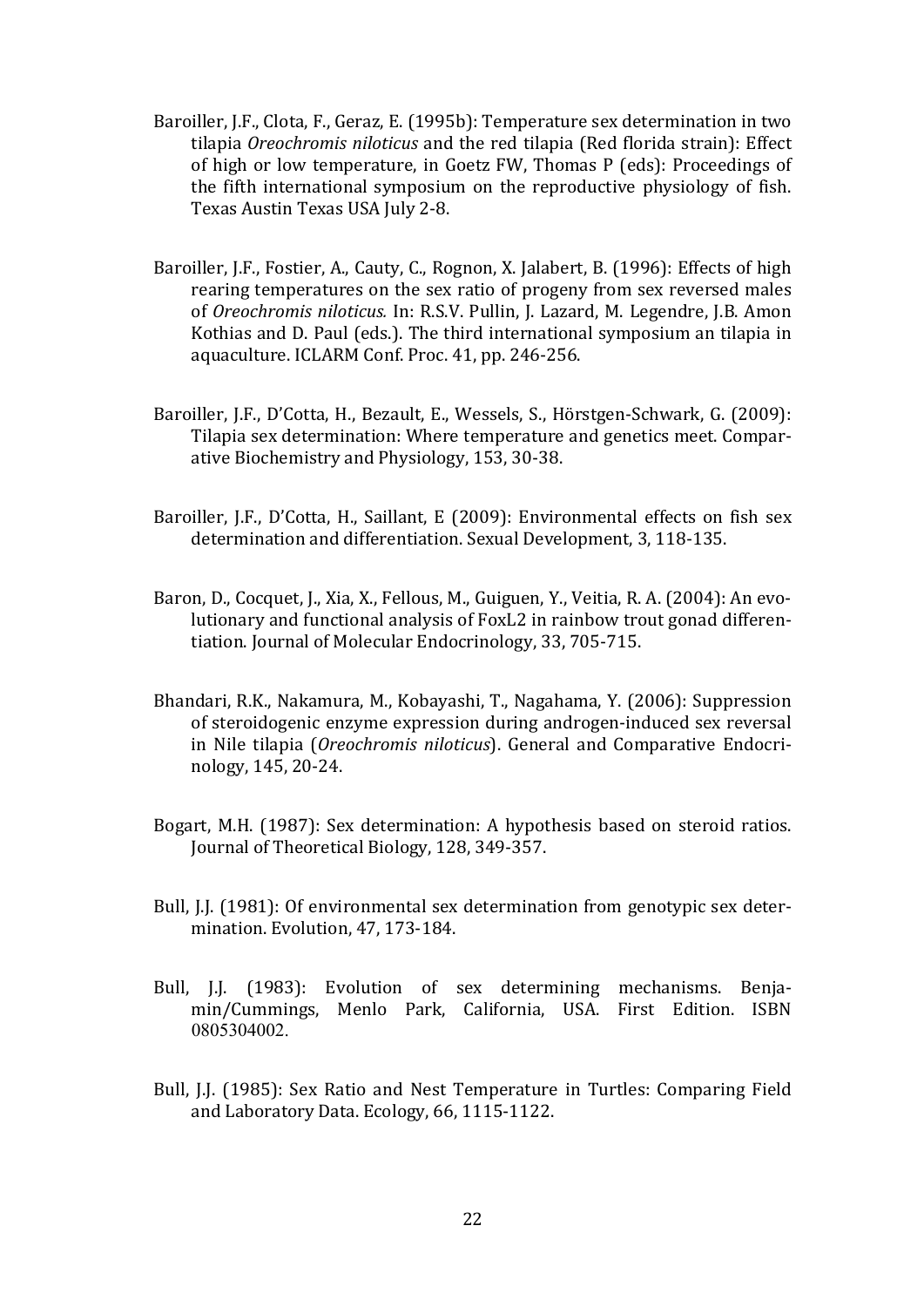- Bull, J.J. (2008): Sex determination: are two mechanisms better than one? Journal of Biosciences, 33, 5-8.
- Calhoun, W. and Shelton, W. (1983): Sex ratios of progeny from mass spawnings of sex-reversed broodstock of *Tilapia nilotica*. Aquaculture, 33, 365-371.
- Carrasco, L.A.P., Penman, D.J., Bromage, N. (1999): Evidence for the presence of sex chromosomes in the Nile tilapia (*Oreochromis niloticus*) from synaptonemal complex analysis of XX, XY and YY genotypes. Aquaculture, 173, 207-218.
- di Clemente, N, Ghaffari, S., Pepinsky, R., Pieau, C, Josso, N, Cate, R., and Vigier, B. (1992): A quantitative and interspecific test for biological activity of antimullerian hormone: the fetal ovary aromatase assay. Development, 114, 721-727.
- Cnaani, A., Hallerman, E. M., Ron, M., Weller, J.I., Indelman, M., Kashi, Y., Gall, G.A.E., and Hulata, G. (2003): Detection of a chromosomal region with two quantitative trait loci, affecting cold tolerance and fish size, in an F2 tilapia hybrid. Aquaculture, 223, 117-128.
- Cnaani, A, Lee, B-Y, Ozouf-Costaz, C., Bonillo, C., Baroiller, J.F., D'Cotta, H., Kocher, T. (2007): Mapping of sox2 and sox14 in tilapia (*Oreochromis spp.*). Sexual Development, 1, 207-210.
- Cnaani, A, Lee, B-Y, Zilberman, N., Ozouf-Costaz, C., Hulata, G., Ron, M., D'Hont, A., Baroiller, J.F., D'Cotta, H., Penman, D.J., Tomasino, E., Coutanceau, J.-P., Pepey, E., Shirak, A., Kocher, T.D. (2008): Genetics of sex determination in tilapiine species. Sexual Development, 2, 43-54.
- Cocquet, J., de Baere, E., Gareil, M., Pannetier, M., Xia, X., Fellous, M., Veitia, R. A. (2003): Structure, evolution and expression of the FOXL2 transcription unit. Cytogenetic and Genome Research, 101, 206-211.
- Conover, D. O. and Kynard, B. E. (1981): Environmental sex determination: interaction of temperature and genotype in a fish. Science, 213, 577-579.
- Danzmann, R.G. and Gharbi, K. (2007): Linkage Mapping in Aquaculture Species. In: Liu, Z. (ed.): Aquaculture Genome Technologies. Blackwell Publishing, Oxford, UK, First Edition. ISBN 0813802032, pp. 139-167.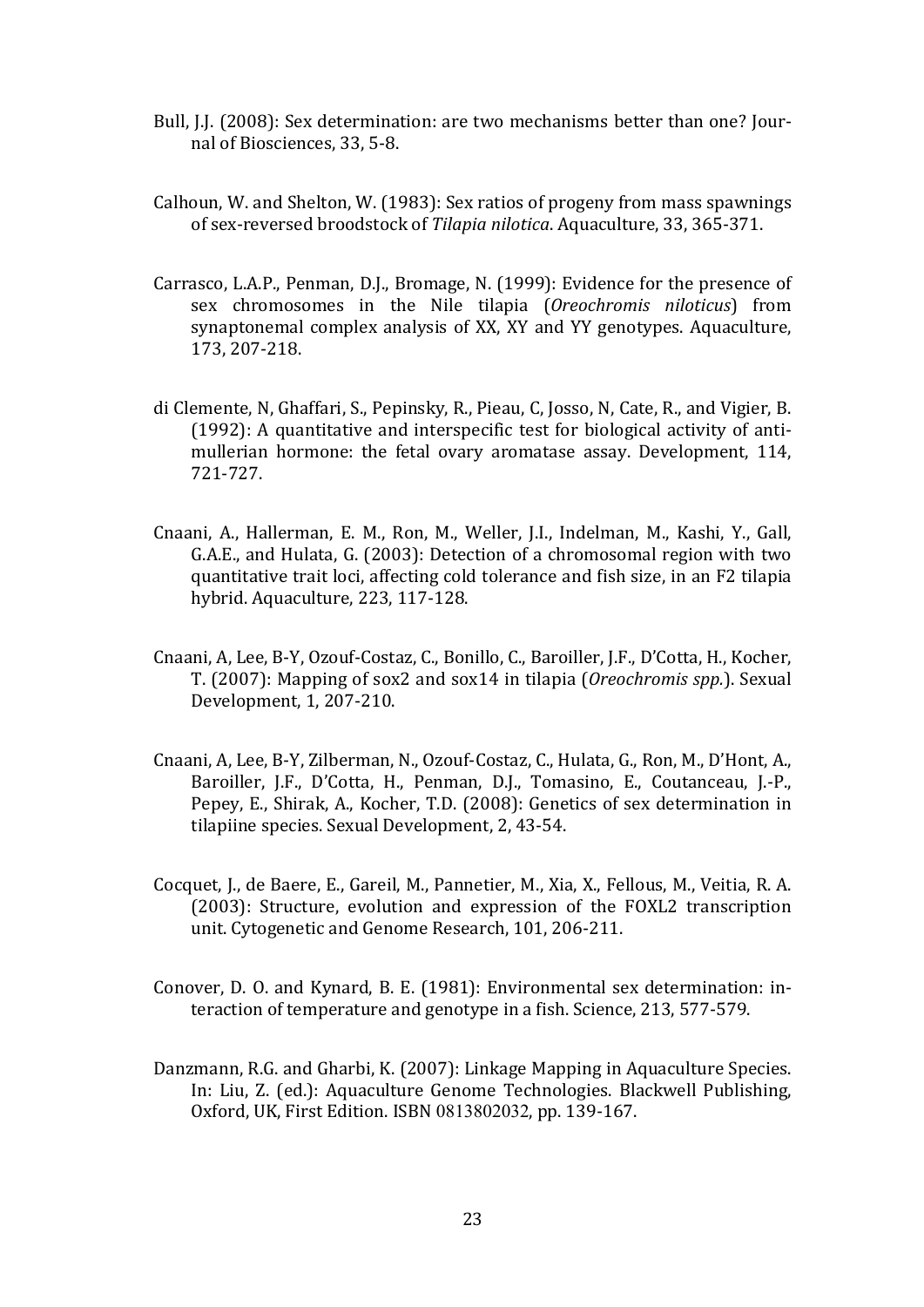- D'Cotta, H., Fostier, A., Guiguen, Y., Govoroun, M., Baroiller, J.F. (2001): Aromatase plays a key role during normal and temperature-induced sex differentiation of tilapia *Oreochromis niloticus.* Molecular Reproduction and Development, 59, 265–276.
- D'Cotta, H., Pepey, E., Pfennig, F., Bienvenu, D., Gutzeit, H.O., Volff, J.N., Wenning, M., Baroiller, J.F. (2007): Sox9a, Sox9b and Amh are up-regulated in the gonads during natural and temperature-induced tilapia male differentiation. In: Proceedings of the 8th International Symposium on Reproductive Physiology of Fish, June 3rd-8th, Saint-Malo, France.
- Desprez, D., Briand, C., Hoareau, M., Melard, C., Bosc, P., and Baroiller, J. F. (2006): Study of sex ratio in progeny of a complex *Oreochromis* hybrid, the Florida red tilapia. Aquaculture, 251, 231-237.
- Devlin, R.H., McNeil, B.K., Groves, T.D.D., Donaldson, E.M. (1991): Isolation of a Y-Chromosomal DNA Probe Capable of Determining Genetic Sex in Chinook Salmon (*Oncorhynchus tshawytscha*). Canadian Journal of Fisheries and Aquatic Sciences, 48, 1606-1612.
- Devlin, R., and Nagahama, Y. (2002): Sex determination and sex differentiation in fish: an overview of genetic, physiological, and environmental influences. Aquaculture, 208, 191-364.
- Eshel, O., Shirak, A., Weller, J.I., Slossman, T., Hulata, G., Cnaani, A., Ron, M. (2011): Fine-mapping of a locus on linkage group 23 for sex determination in Nile tilapia (Oreochromis niloticus). Animal Genetics, 42, 222-224.
- Ezaz, M.T., Myers, J.M., Powell, S.F., Mc Andrew, B.J., Penman, D.J. (2004): Sex ratios in the progeny of androgenetic and gynogenetic YY male Nile tilapia , *Oreochromis niloticus* L . Conservation Biology, 232, 205-214.
- FAO Fisheries Department (2011): Fishery, Information, Data and Statistics Unit. FISHSTAT Plus: Universal Software for fishery statistical time series, Version 2.3.2000.
- Foresti, F., Oliveira, C., Galetti, P.M., and de Almeida-Toledo, L.F. (1993): Synaptonemal complex analysis in spermatocytes of tilapia, *Oreochromis niloticus* (*Pisces, Cichlidae*). Genome, 36, 1124-1128.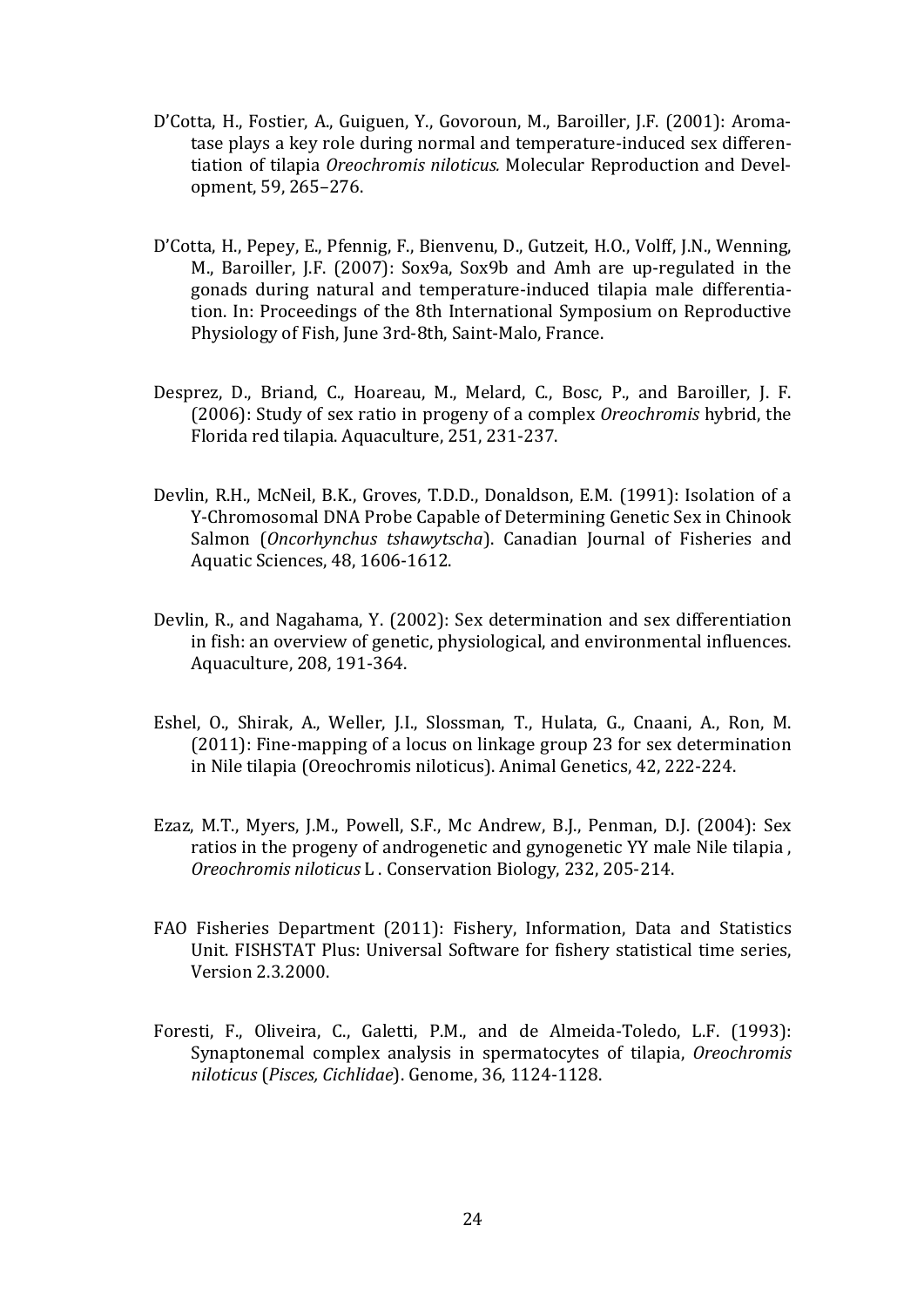- Grossen, C., Neuenschwander, S., Perrin, N. (2011): Temperature-dependent turnovers in sex-determination mechanisms: a quantitative model. Evolution, 65, 64–78.
- Guan, G., Kobayashi, T., Nagahama, Y., (2000): Sexually dimorphic expression of two types of DM (Doublesex/Mab-3)-domain genes in a teleost fish, the Tilapia (*Oreochromis niloticus*). Biochemical and Biophysical Research Communications, 272, 662-666.
- Guiguen, Y., Baroiller, J.F., Ricordel, M. J., Iseki, K., McMeel, O., Martin, S., Fostier, A. (1999): Involvement of estrogens in the process of sex differentiation in two fish species: the rainbow trout (*Oncorhynchus mykiss*) and a tilapia (*Oreochromis niloticus*). Molecular Reproduction and Development, 54, 154–162.
- Harvey, S.C., Masabanda, J., Carrasco, L.A.P., Bromage, N.R., Penman, D.J., Griffin, D.K. (2002): Molecular-cytogenetic analysis reveals sequence differences between the sex chromosomes of *Oreochromis niloticus*: evidence for an early stage of sex-chromosome differentiation. Cytogenetic and Genome research, 97, 76-80.
- Hattori, R.S., Gould, R.J., Fujioka, T., Saito, T., Kurita, J., Strüssmann, C.A., Yokota, M., Watanabe, S. (2007): Temperature-dependent sex determination in HdrR medaka *Oryzias latipes*: gender sensitivity, thermal threshold, critical period, and DMRT1 expression profile. Sexual Development, 1, 138-146.
- Hossain, A. and Saunders, G. F. (2001): The human sex-determining gene SRY is a direct target of WT1. The Journal of Biological Chemistry, 276, 16817- 16823.
- Ijiri, S., Kaneko, H., Kobayashi, T., Wang, D.-S., Sakai, F., Paul-Prasanth, B., Nakamura, M., Nagahama, Y. (2008): Sexual dimorphic expression of genes in gonads during early differentiation of a teleost fish, the Nile tilapia *Oreochromis niloticus.* Biology of Reproduction, 78, 333-341.
- Jalabert, B., Kammacher, P., Lessent, P. (1971): Déterminisme du sexe chez les hybrides entre *tilapia macrochir* et *tilapia nilotica*. étude de la sex-ratio dans les recroisements des hybrides de premiere génération par les espèces parentes. Annales de Biologie Animale Biochemie Biophysique, 11, 155-165.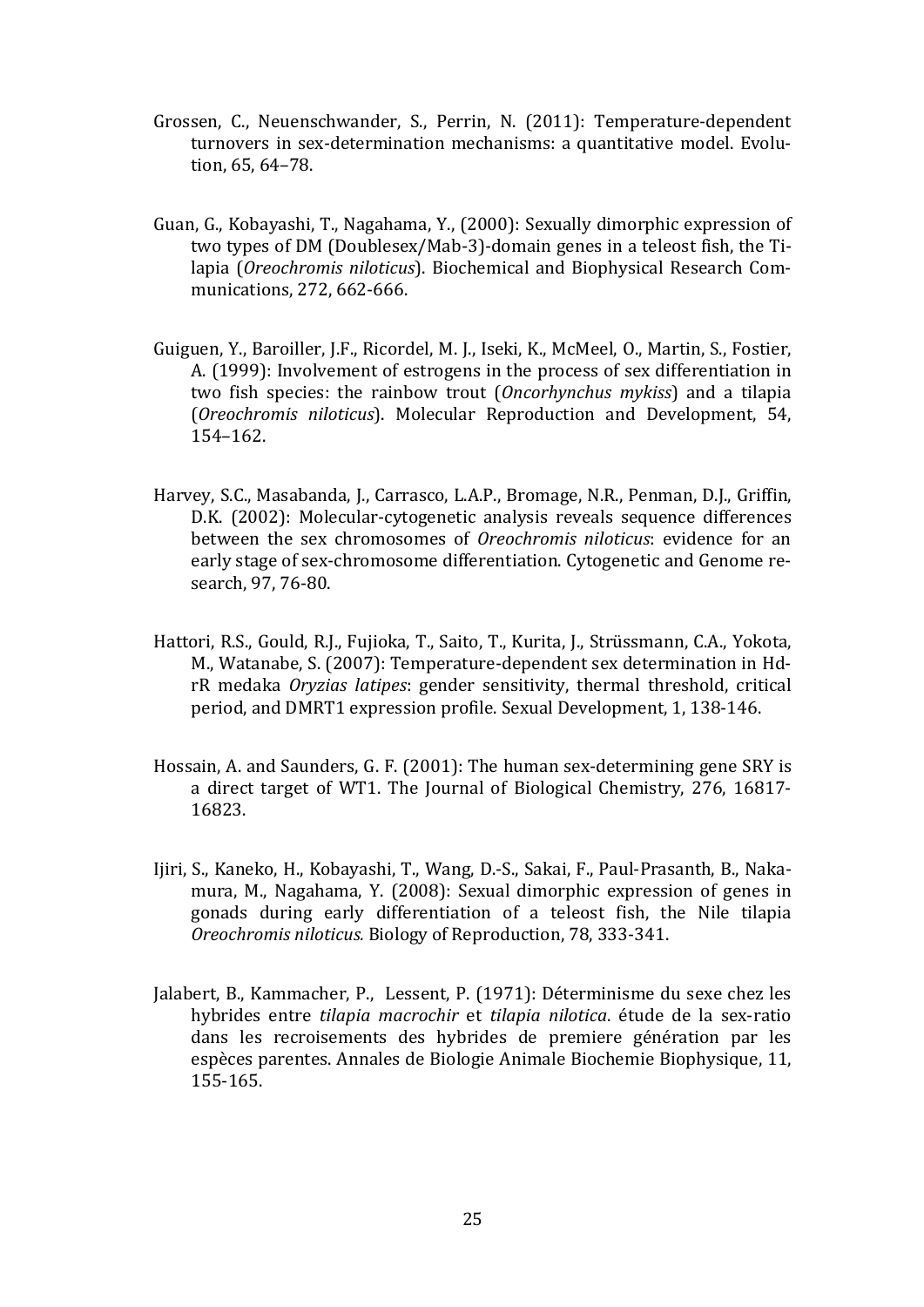- Josso, N., Racine, C., di Clemente, N., Xavier, F. (1998): The role of anti-Müllerian hormone in gonadal development. Molecular and Cellular Endocrinology, 145, 3-7.
- Kah, O., Anglade, I., Leprêtre, E., Dubourg, P., Monbrison, D. (1993): The reproductive brain in fish. Fish Physiology and Biochemistry, 11, 85-98.
- Kettlewell, J.R., Raymond, C.S., Zarkower, D. (2000): Temperature-dependent expression of turtle Dmrt1 prior to sexual differentiation. Genesis, 26, 174- 178.
- Kocher, T.D., Lee, W.J., Sobolewska, H., Penman, D., McAndrew, B. (1998): A genetic linkage map of a cichlid fish, the tilapia (*Oreochromis niloticus*). Genetics, 148, 1225-3122.
- Kwon, J.Y., Haghpanah, V., Kogson-Hurtado, L.M., McAndrew, B.J., Penman, D.J. (2000): Masculinization of genetic female Nile tilapia (*Oreochromis niloticus*) by dietary administration of an aromatase inhibitor during sexual differentiation. The Journal of Experimental Zoology, 287, 46-53.
- Kwon, J.Y., McAndrew, B.J., Penman, D.J. (2001): Cloning of brain aromatase gene and expression of brain and ovarian aromatase genes during sexual differentiation in genetic male and female Nile tilapia *Oreochromis niloticus.* Molecular Reproduction and Development, 59, 359-370.
- Lee, B.-Y. and Kocher, T.D. (2007): Exclusion of Wilms tumour (WT1b) and ovarian cytochrome P450 aromatase (CYP19A1) as candidates for sex determination genes in Nile tilapia (*Oreochromis niloticus*). Animal genetics, 38, 85- 86.
- Lee, B.-Y., Penman, D.J., Kocher, T.D. (2003): Identification of a sex-determining region in Nile tilapia (*Oreochromis niloticus*) using bulked segregant analysis. Animal Genetics, 34, 379-383.
- Lee, B.-Y., Hulata, G., Kocher, T.D. (2004): Two unlinked loci controlling the sex of blue tilapia (*Oreochromis aureus*). Heredity, 92, 543-549.
- Lee, B.-Y., Lee, W.-J., Streelman, J.T., Carleton, K.L., Howe, A.E, Hulata, G., Slettan, A., Stern, J.E., Terai, Y., Kocher, T.D. (2005): A second-generation genetic linkage map of tilapia (*Oreochromis spp.*). Genetics, 170, 237-244.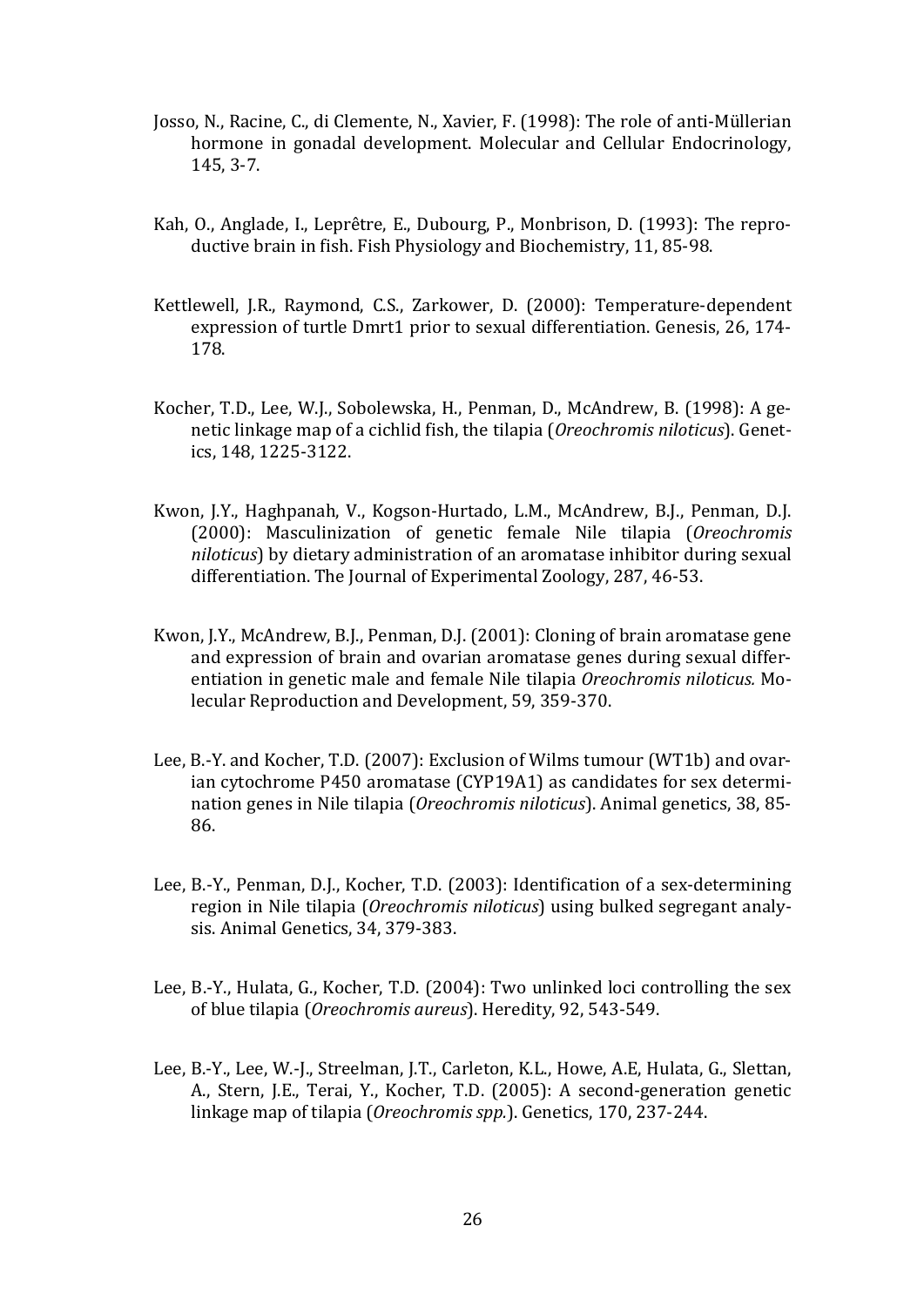- Lester, L., Lawson, K., Abella, T., Palada, M. (1989): Estimated heritability of sex ratio and sexual dimorphism in tilapia. Aquaculture Research, 20, 369–380.
- Loffler, K.A., Zarkower, D., Koopman, P. (2003): Etiology of ovarian failure in blepharophimosis ptosis epicanthus inversus syndrome: FOXL2 is a conserved, early-acting gene in vertebrate ovarian development. Endocrinology, 144, 3237-3243.
- Lozano, C., Gjerde, B., Bentsen, H. B., Dionisio, E. E., Rye, M. (2011): Estimates of strain additive genetic, heterosis and reciprocal effects for male proportion in Nile tilapia, *Oreochromis niloticus* L. Aquaculture, 312, 32-42.
- Mair, G.C., Scott, A.G., Penman, DJ, Beardmore, J.A., Skibinski, D.O.E. (1991). Sex determination in the genus Oreochromis 1. Sex reversal, gynogenesis and triploidy in *O. niloticus* (L.). Theoretical and Applied Genetics, 82, 144-152.
- Mair, G.C., Abucay, J.S., Skibinski, D.O.F., Abella, T.A. (1997): Genetic manipulation of sex ratio for the large-scale production of all- male tilapia *Oreochromis niloticus* L. Canadian Journal of Fisheries and Aquatic Sciences, 54, 396-404.
- Majumdar, K.C. and McAndrew, B.J. (1986): Relative DNA content of somatic nuclei and chromosomal studies in three genera: Tilapia, *Sarotherodon*, and *Oreochromis* of the tribe Tilapiini (*Pisces, Cichlidae*). Genetica, 68, 175-188.
- Moreno-Mendoza, N., Harley, V.R., Merchant-Larios, H. (2001): Temperature regulates SOX9 expression in cultured gonads of *Lepidochelys olivacea*, a species with temperature sex determination. Developmental Biology, 229, 319-326.
- Müller-Belecke, A. and Hörstgen-Schwark, G. (1995): Sex determination in tilapia (*Oreochromis niloticus*) sex ratios in homozygous gynogenetic progeny and their offspring. Aquaculture, 137, 57–65.
- Nakamura, M. and Nagahama, Y. (1985): Steroid Producing Cells during Ovarian Differentiation of the Tilapia (*Sarotherodon niloticus*). Development, Growth and Differentiation, 27, 701-708.
- Nakamura, M., Kobayashi, T., Chang, X.-T., Nagahama, Y. (1998): Gonadal sex differentiation in teleost fish. Journal of Experimental Zoology, 281, 362- 372.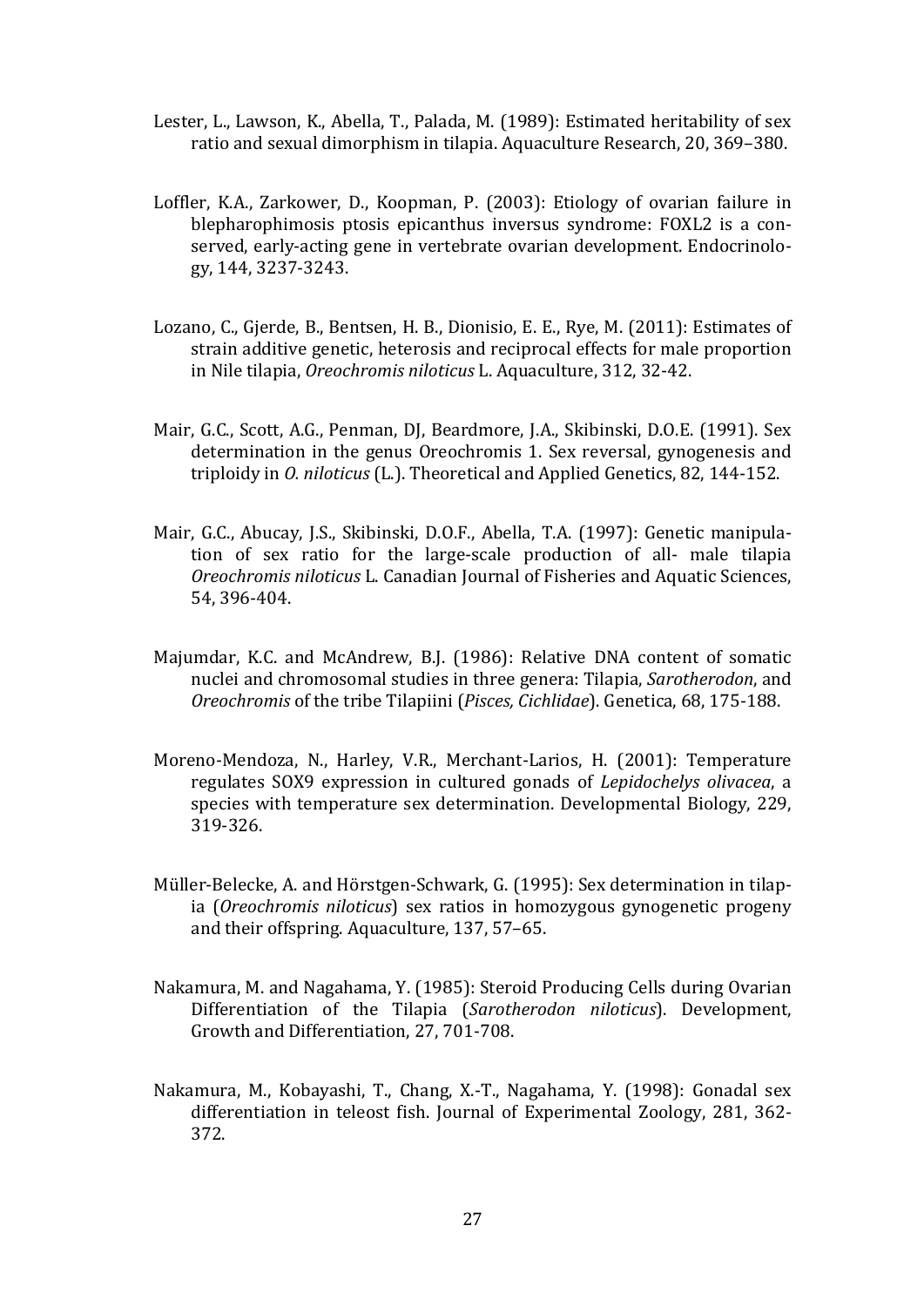- Nanda, I., Kondo, M., Hornung, U., Asakawa, S., Winkler, C., Shimizu, A., Shan, Z., Haaf, T., Shimizu, N., Shima, A. (2002): A duplicated copy of DMRT1 in the sex-determining region of the Y chromosome of the medaka, *Oryzias latipes*. Proceedings of the National Academy of Sciences of the United States of America, 99, 11778-11783.
- Ospina-Alvarez, N. and Piferrer, F. (2008): Temperature-dependent sex determination in fish revisited: prevalence, a single sex ratio response pattern, and possible effects of climate change. PloS one, 3, e2837.
- Phelps, R.P. (2006): Hormone manipulation of sex. In: Lim, C.E. &Webster, C.D. (eds.). Tilapia: Biology, Culture and Nutrition. Haworth Press, Binghamton, New York, First Edition, ISBN 1560228881, pp. 211-252.
- Pieau, C. (1996): Temperature variation and sex determination in reptiles. BioEssays, 18, 19-26.
- Poonlaphdecha, S., Pepey, E., Huang, S.-H., Canonne, M., Soler, L., Mortaji, S., Morand, S., Pfennig, F., Mélard, C., Baroiller, J.F. (2011): Elevated amh gene expression in the brain of male tilapia (*Oreochromis niloticus)* during testis differentiation. Sexual Development, 5, 33-47.
- Saillant, E., Fostier, A., Haffray, P., Menu, B., Thimonier, J., Chatain, B. (2002): Temperature Effects and Genotype-Temperature Interactions on Sex Determination in the European Sea Bass (*Dicentrarchus labrax* L.). Journal of Experimental Zoology, 292, 494-505.
- Sarre, S.D., Georges, A., and Quinn, A. (2004): The ends of a continuum: genetic and temperature-dependent sex determination in reptiles. BioEssays, 26, 639-645.
- Shirak, A, Palti, Y., Cnaani, A., Korol, A., Hulata, G., Ron, M., Avtalion, R.R. (2002): Alleles and Distorted Sex Ratios in an Inbred Line of Tilapia (*Oreochromis aureus*). Journal of Heredity, 97, 270-276.
- Shirak, A., Seroussi, E., Cnaani, A., Howe, A.E., Domokhovsky, R., Zilberman, N., Kocher, T.D., Hulata, G., Ron, M. (2006): Amh and Dmrta2 genes map to tilapia (*Oreochromis spp*.) linkage group 23 within quantitative trait locus regions for sex determination. Genetics, 174, 1573-1581.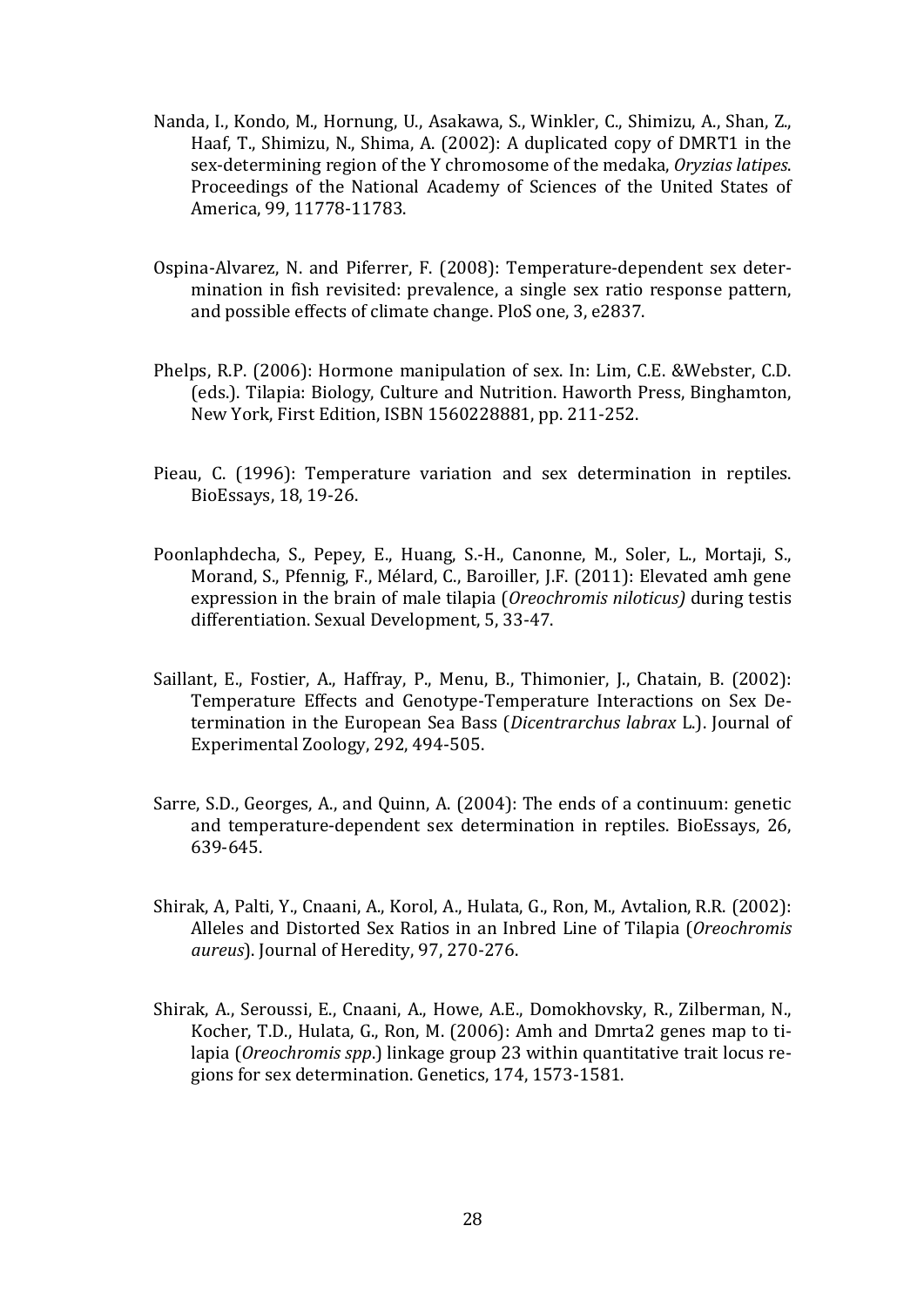- Shoemaker, C.M. and Crews, D. (2009): Analyzing the coordinated gene network underlying temperature-dependent sex determination in reptiles. Seminars in Cell and Developmental Diology, 20, 293-303.
- Shoemaker, C.M., Queen, J., and Crews, D. (2007): Response of candidate sexdetermining genes to changes in temperature reveals their involvement in the molecular network underlying temperature-dependent sex determination. Molecular Endocrinology, 21, 2750-2763.
- Sinclair, A.H., Berta, P., Palmer, M.S., Hawkins, J.R., Griffiths, B.L., Smith, M.J., Foster, J.W., Frischauf, A.M., Lovell-Badge, R., Goodfellow, P.N. (1990): A gene from the human sex-determining region encodes a protein with homology to a conserved DNA-binding motif*.* Nature*,* 346, 240-244.
- Tessema, M., Müller-Belecke, A., Hörstgen-Schwark, G. (2006): Effect of rearing temperatures on the sex ratios of *Oreochromis niloticus* populations. Aquaculture, 258, 270-277.
- Torres Maldonado, L.C., Landa Piedra, A., Moreno Mendoza, N., Marmolejo Valencia, A., Meza Martínez, A., Merchant Larios, H. (2002): Expression profiles of Dax1, Dmrt1, and Sox9 during temperature sex determination in gonads of the sea turtle *Lepidochelys olivacea*. General and Comparative Endocrinology, 129, 20-26.
- Tuan, P. (1999): Sex determination and the feasibility of genetically male tilapia production in the Thai-Chitralada strain of *Oreochromis niloticus* (L.). Aquaculture, 173, 257-269.
- Valenzuela, N., Adams, D.C., and Janzen, F.J. (2003): Pattern does not equal process: exactly when is sex environmentally determined? The American Naturalist, 161, 676-683.
- Vandeputte, M., Dupont-Nivet, M., Chavanne, H., and Chatain, B. (2007): A polygenic hypothesis for sex determination in the European sea bass *Dicentrarchus labrax*. Genetics, 176, 1049-1057.
- Wang, D.-S., Kobayashi, T., Zhou, L.-Y., Paul-Prasanth, B., Ijiri, S., Sakai, F., Okubo, K., Morohashi, K., Nagahama, Y. (2007): Foxl2 up-regulates aromatase gene transcription in a female-specific manner by binding to the promoter as well as interacting with ad4 binding protein/steroidogenic factor 1. Molecular Endocrinology, 21, 712-725.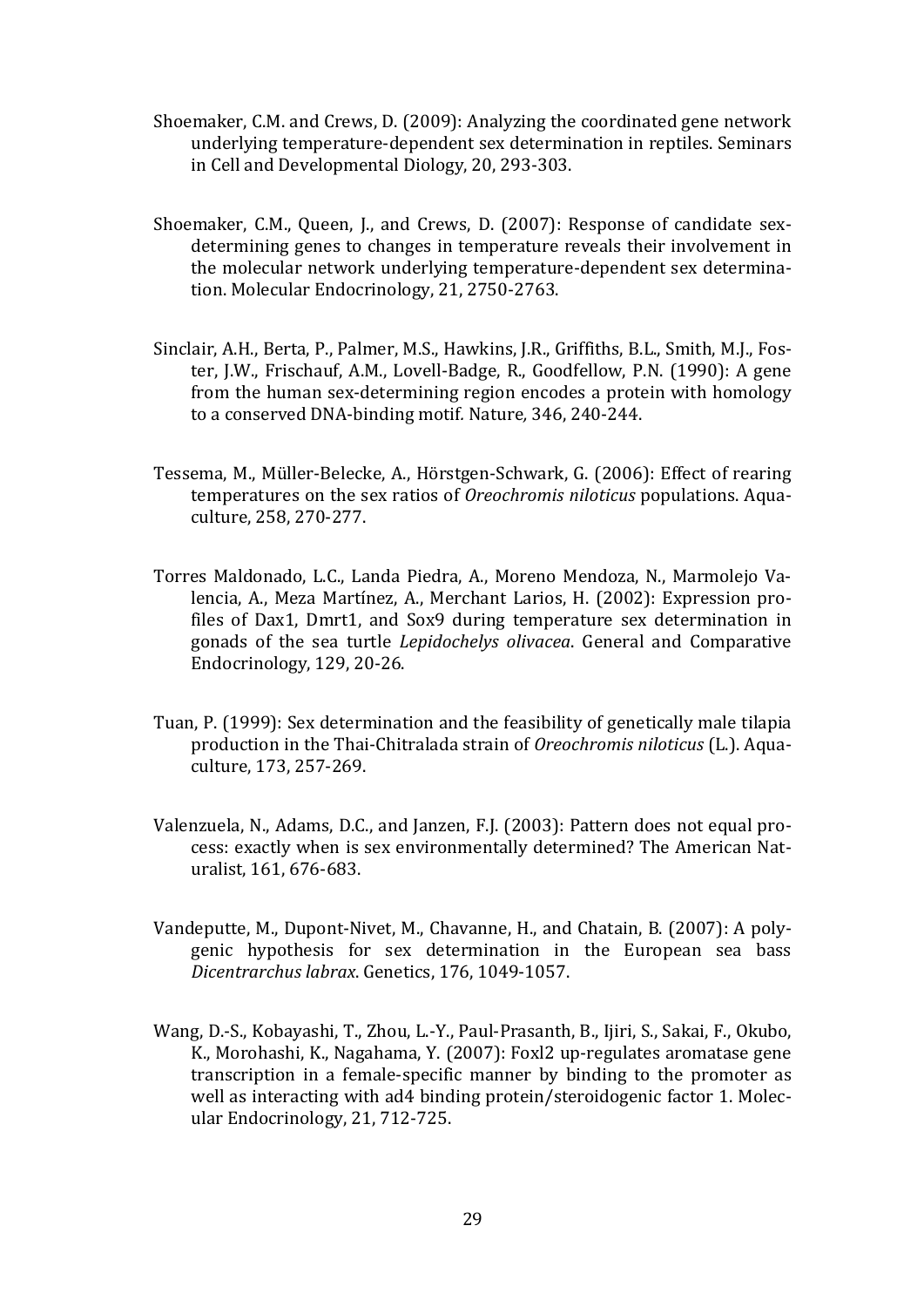- Wessels, S. and Hörstgen-Schwark, G. (2007): Selection experiments to increase the proportion of males in Nile tilapia (*Oreochromis niloticus*) by means of temperature treatment. Aquaculture, 272, S80-S87.
- Wessels, S. and Hörstgen-Schwark, G. (2011): Temperature-dependent sex ratios in selected lines and crosses with a YY-male in Nile tilapia (*Oreochromis niloticus*). Aquaculture, 318, 79-84.
- Western, P.S., Harry, J.L., Graves, J.A.M., Sinclair, A.H. (1999): Temperature-Dependent Sex Determination: Upregulation of SOX9 Expression After Commitment to Male Development. Developmental Dynamics, 214, 171- 177.
- Wohlfarth, G. and Wedekind, H. (1991): The heredity of sex determination in tilapias. Aquaculture Research, 92, 143-156.
- Yamamoto, T.-O. (1969): Sex differentiation. In: Hoar, W.S. & Randall, D.J.(eds.). Fish physiology, Vol. 3, Academic Press, New York, First Edition, ISBN 0123504031, pp. 117-175.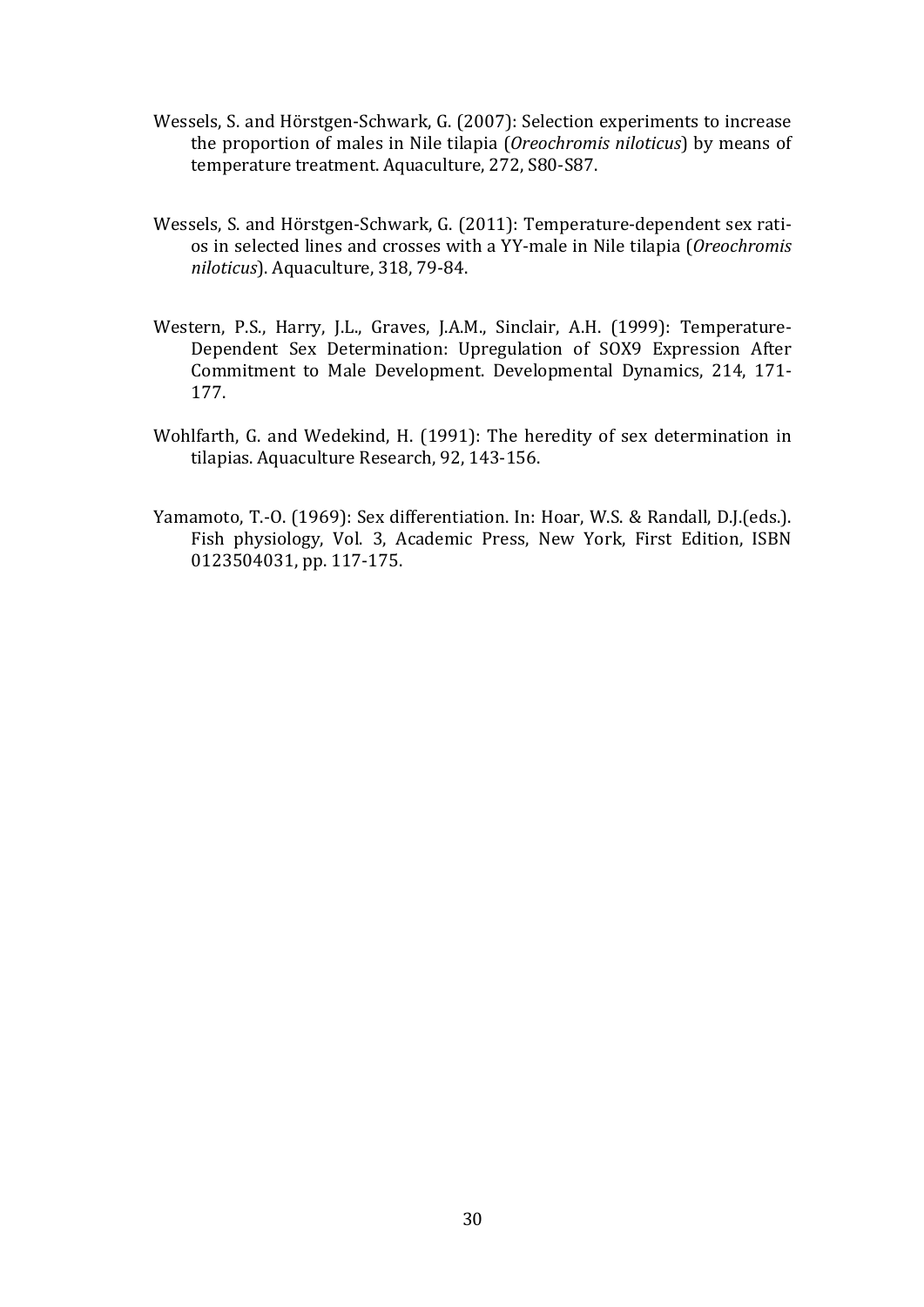**Chapter 2** 

**Additive, dominance, and reciprocal effects for temperature-dependent sex ratios of Nile tilapia (***Oreochromis niloticus***) using test cross diallels of selected lines**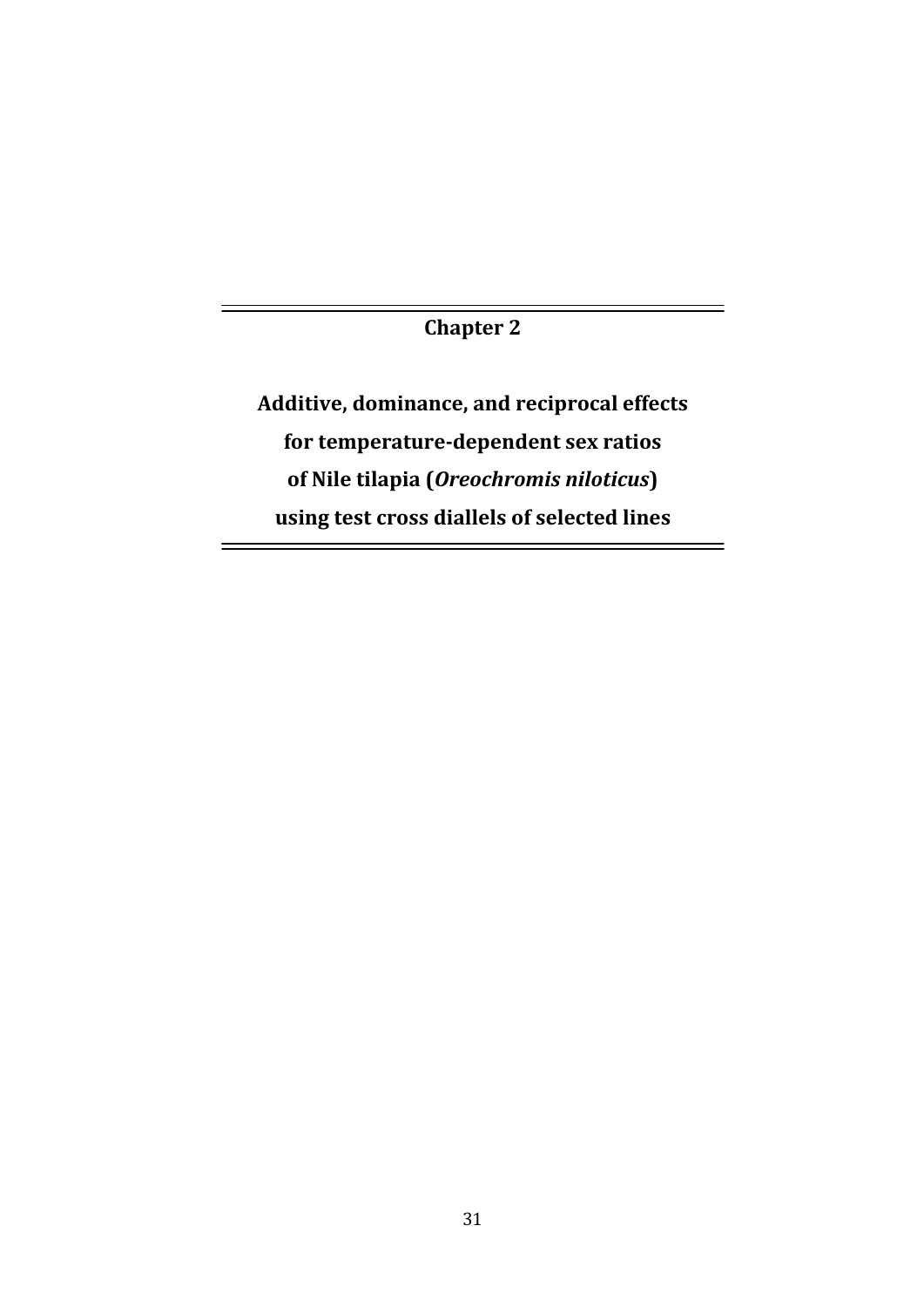#### **2.1. Abstract**

The phenotypic sex of Nile tilapia (*Oreochromis niloticus*) is governed by major and minor genetic factors as well as temperature. The temperature-dependent sex ratio is heritable and selection lines for high and low temperature susceptibility (*high* line and *low* line) had been produced. The current study provides first estimates of additive, dominance and reciprocal effects for the temperature-dependent sex of Nile tilapia using complete testcross diallels of the *high* and *low* line. A dominance effect of the *low* line was identified. Moreover, negative reciprocal effects on temperature-dependent sex ratios were found for *high*♂ x *low*♀ matings, indicating a maternal effect of the *low* line. Estimation of the heritabilities for the temperature-driven sex ratios under an animal model yielded in 0.74 for the highly and 0.51 for the weakly sensitive line. The results of this study consider important insights in the formation of temperaturedependent sex ratios and facilitate further studies on temperature-dependent sex differentiation in *O. niloticus.* Thereby, the diallels of the selected lines constitute excellent populations for future marker-based studies. This study provides helpful tools for establishing prospective breeding programs for temperature-driven masculinisation to substitute hormone treatments in tilapia production systems.

## **2.2. Introduction**

The phenotypic sex of Nile tilapia (*Oreochromis niloticus*) is governed by major and minor genetic factors. Moreover, temperatures of 34 °C and more during juvenile stages have a masculinising effect (Baroiller et al., 1995; 1996). Tessema et al. (2006) postulated a highly effective temperature treatment at 36 °C for 10 days if applied between day 10 to 20 post fertilization (dpf). However, this effect is strongly dependent on the sensitivity to temperature-dependent sex reversal and varies with the population (Tessema et al., 2006) and the combination of the parental animals (Baroiller and D'Cotta, 2001). Wes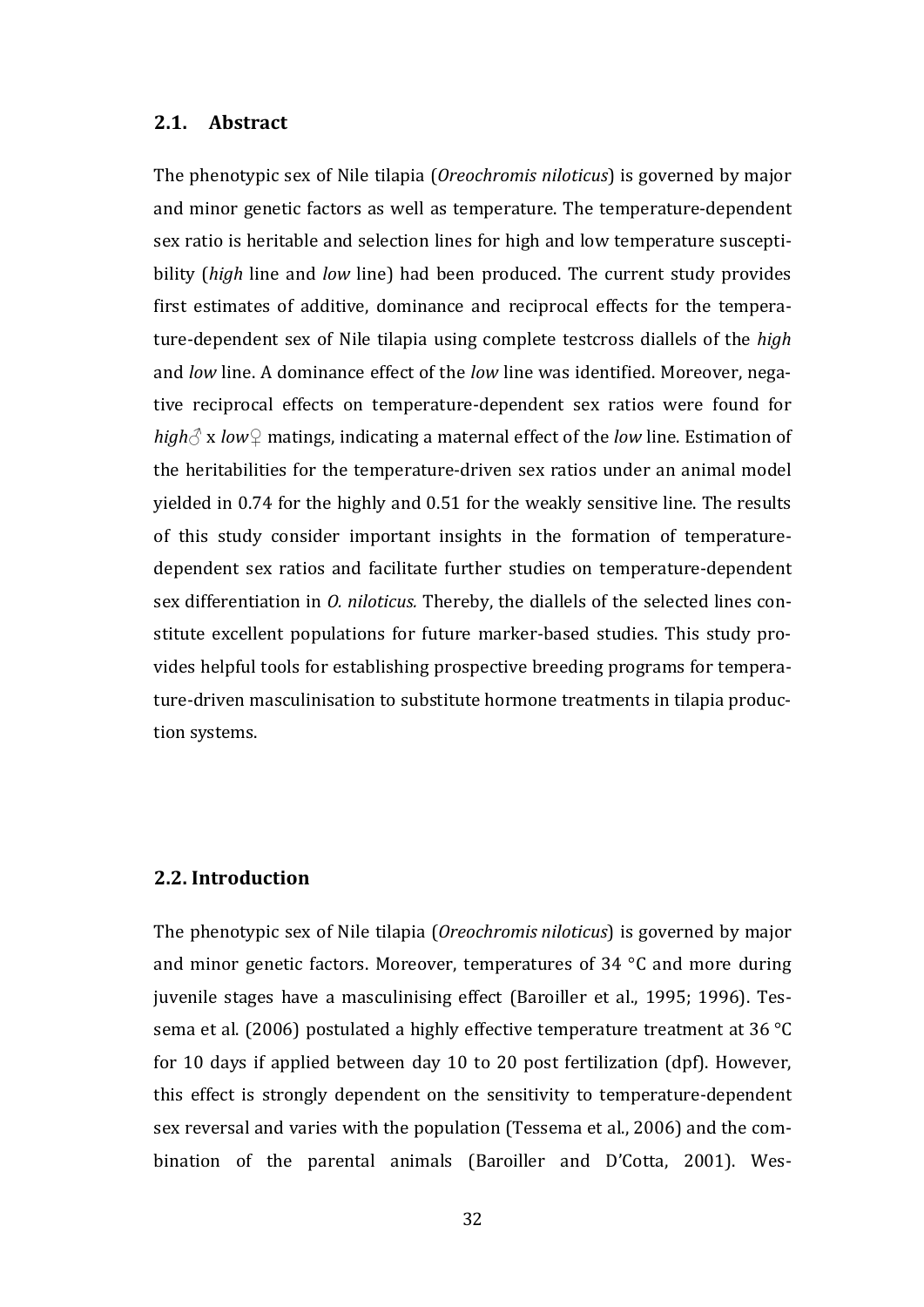sels and Hörstgen-Schwark (2007) and Baroiller and Clota (1998) assumed an additive model of temperature-driven sex ratios in Nile tilapia. This is not only hypothesised for temperature-driven sex in *O. niloticus* but also for the European sea bass (*Dicentrarchus labrax*) (Saillant et al., 2002) and the Atlantic silverside (*Menidia menidia*) (Conover and Kynard, 1981). Contrary to that, Baroiller and D'Cotta (2001) suggested, that only male breeders can sire either all sensitive or all insensitive progenies. Furthermore, the first indication for non-additive effects of temperature-dependent sex ratio inheritance in Nile tilapia can be found in the study of Tessema et al. (2006), showing a stronger effect of a low temperature-susceptible population on the progenies' temperaturedependent phenotypic sex.

Moreover, it has been proven that temperature-dependent sex ratio is a heritable trait and it can be selected for as a quantitative trait. Wessels and Hörstgen-Schwark (2007; 2011) succeeded in the selection for a highly and weakly temperature-susceptible line. The percentage of males in temperature-treated progeny groups of the *high* and the *low* line was higher than 92 % and less than 53 %, respectively, within three generations of selection. The cumulated realized heritability for the *high* and *low* line was 0.63 and 0.84, respectively.

The present study is targeted on estimating components of inheritance on temperature susceptibility, applying complete testcross diallels to the selected lines, whereas each line represents a specific susceptibility to temperature-dependent sex ratios. The analysis of such testcross diallels shall help to understand the different pathways of inheritance of temperature-dependent phenotypic sex and, additionally, to gain more information about the genetic background of this trait. Results of this study consider helpful tools for further selection, for QTL-studies and for prospective breeding programs.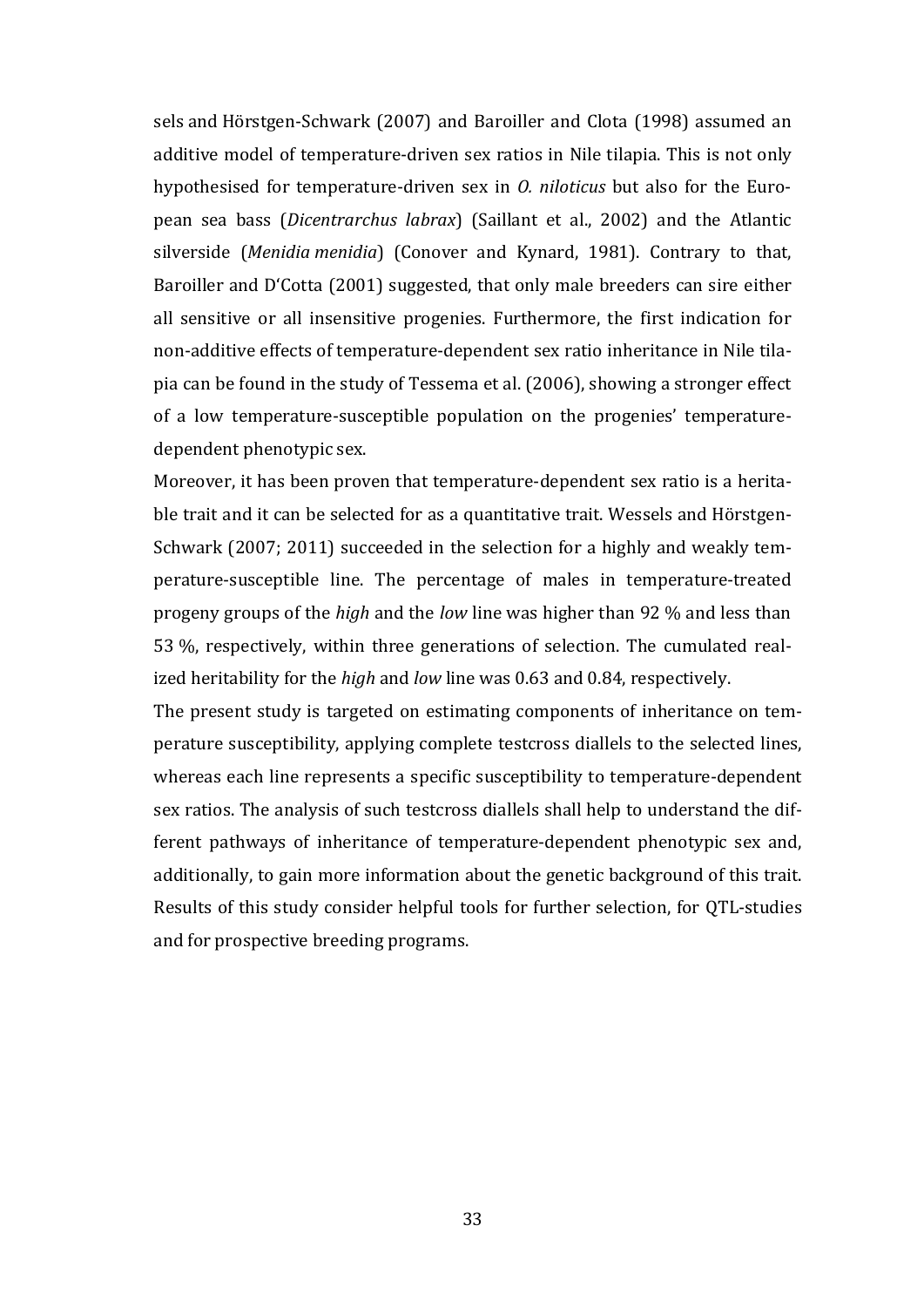#### **2.3. Material and methods**

#### **2.3.1. Mating design and temperature treatments**

Based on the selected lines for temperature-dependent male ratios by Wessels and Hörstgen-Schwark (2007; 2011), two complete testcross diallel for the *low* and the *high* line with reciprocals were carried out.

Thereby, the *high* line possesses high temperature susceptibility, reaching more than 92 % males in temperature-treated progeny groups. The *low* line is selected for low temperature susceptibility, giving less than 53 % males. Reciprocal line crossbreds (*high*♂ x *low♀*, *low♂* x *high♀*) and line purebreds (*high♂* x *high*♀, *low* $\Diamond$  x *low* $\Diamond$ ) were conducted for the first and the third generation of selection [\(Table 2\)](#page-44-0). The parental animals were randomly selected from different families of the first and third generation of selection by avoiding inbreeding and producing at least half-sib progeny groups.

The spawners were individually PIT-tagged and kept in 300 L glass aquaria at a stocking density of  $15 \text{ kg/m}^3$ . After artificial fertilization, the progeny groups were incubated for 10 days at 28 °C until the hatched larvae were split in two groups per family, each comprising of 110 larvae. The control group was further kept at 28 °C whereas the other group was kept at 36 °C from days 10 to 20 post fertilization as previously described by Tessema et al. (2006). Temperature was checked three times a day. After ten days of treatment, the groups were raised at 28 °C for at least two months in mesh covered 80 L glass aquaria. Fish of both the temperature-treated and the control groups were killed with an overdose of anaesthetics (diethylether) and the individual sex was examined microscopically using gonad squashes according to Guerrero and Shelton (1974).

#### **2.3.2. Statistical analysis**

Statistical analyses of the testcross diallels were performed using SAS/STAT® software, version 9.2 (SAS Institute Inc, NC). Verification of a 1:1 proportion of males and females in the control groups was tested using the BINOMIAL option within the procedure FREQ in a one-way frequency table. Differences in male and female frequencies between control and treatment groups within the first and second testcross diallel were analysed by fitting a generalized linear model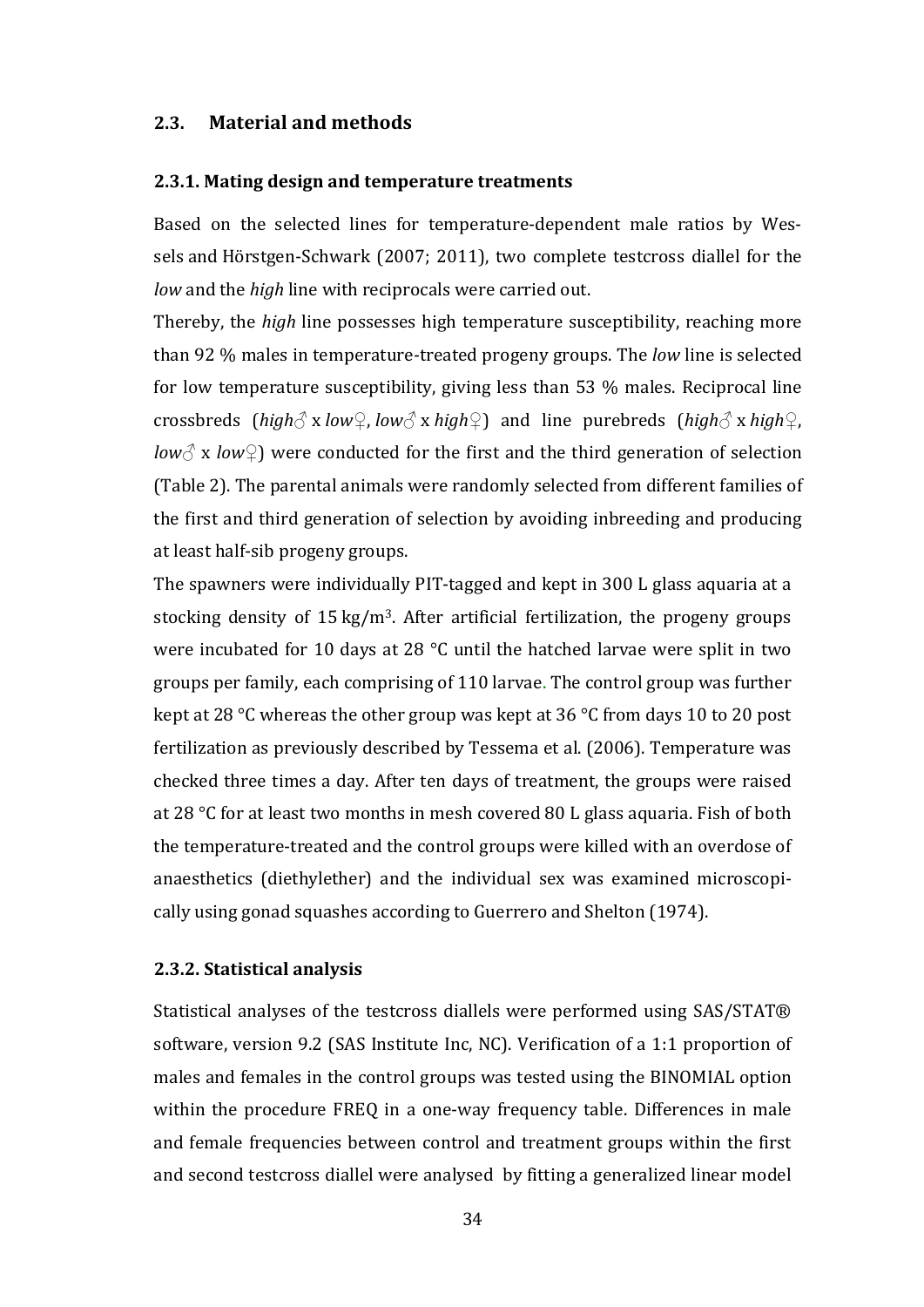applying a logit link function using Proc GLIMMIX with sex coded as a binary trait (male =  $1$ ; female =  $0$ ).

Estimation of the line additive, dominance and line reciprocal effects in the first and second testcross diallel were obtained with a logistic regression model based on Lozano et al. (2011) according to the model by Fimland (1983), adapted to the current data. The model (1) was applied for both diallels together and for each diallel separately in each control and temperature treatment (28 °C or 36 °C). The model equation (1) and the definition of crossbreeding parameter coefficients following the notation in Lozano et al. (2011) are described below:

$$
\gamma_{ijk} = \mu + \sum_i a_i t_i + \sum_i r_i w_i + \sum_{ij} h_{ij} t_{ij} + e_{ijk} \qquad (1)
$$

 $\gamma_{iik}$  = recorded sex with 1 for males and 0 for females of the *k*th individual of the *i*th and *j*th line combination  $(i = 1, 2; j = 1, 2)$ ;

$$
\mu = \text{constant};
$$

 $a_i$  = regression coefficient of the additive genetic effect of the *i*th line on the proportion of genes of the line;

 $t_i$  = proportion of genes in the *k*th individual originating from the *i*th line  $(t_i=0.0, 0.5 \text{ or } 1.0 \text{ and } \sum t_i = 1.0);$ 

 $r_i$  = regression coefficient of the reciprocal effect of the *i*th line on the proportion of genes of the line;

 $w_i$  = proportion of genes of the *k*th offspring of the *i*th line ( $w_i$  = 0.0 for purebreds,  $w_i$  = -0.5 for sire line origin,  $w_i$  = 0.5 for dam line origin and  $\sum w_i$  = 0.0;

 $h_{ij}$  = regression coefficient of the total dominance effect for the *i*th and *j*th line combination on the proportion of genes originating from both reciprocals of the *i*th and *j*th lines (*i*≠*j* and *ij*=*ji*; thus with only two lines there is only one possible combination);

 $t_{ij}$  = proportion of genes in the *k*th individual of the *i*th and *j*th line combination  $(t_{ij} = 0.0$  for *i=j*,  $t_{ij} = t_{ji} = 1.0$  for  $i \neq j$ ,  $\sum t_{ij} = 0.0$  for purebreds and  $\Sigma t_{ij} = 1.0$  for line crosses);

 $e_{ijk}$  = random error for the *k*th offspring.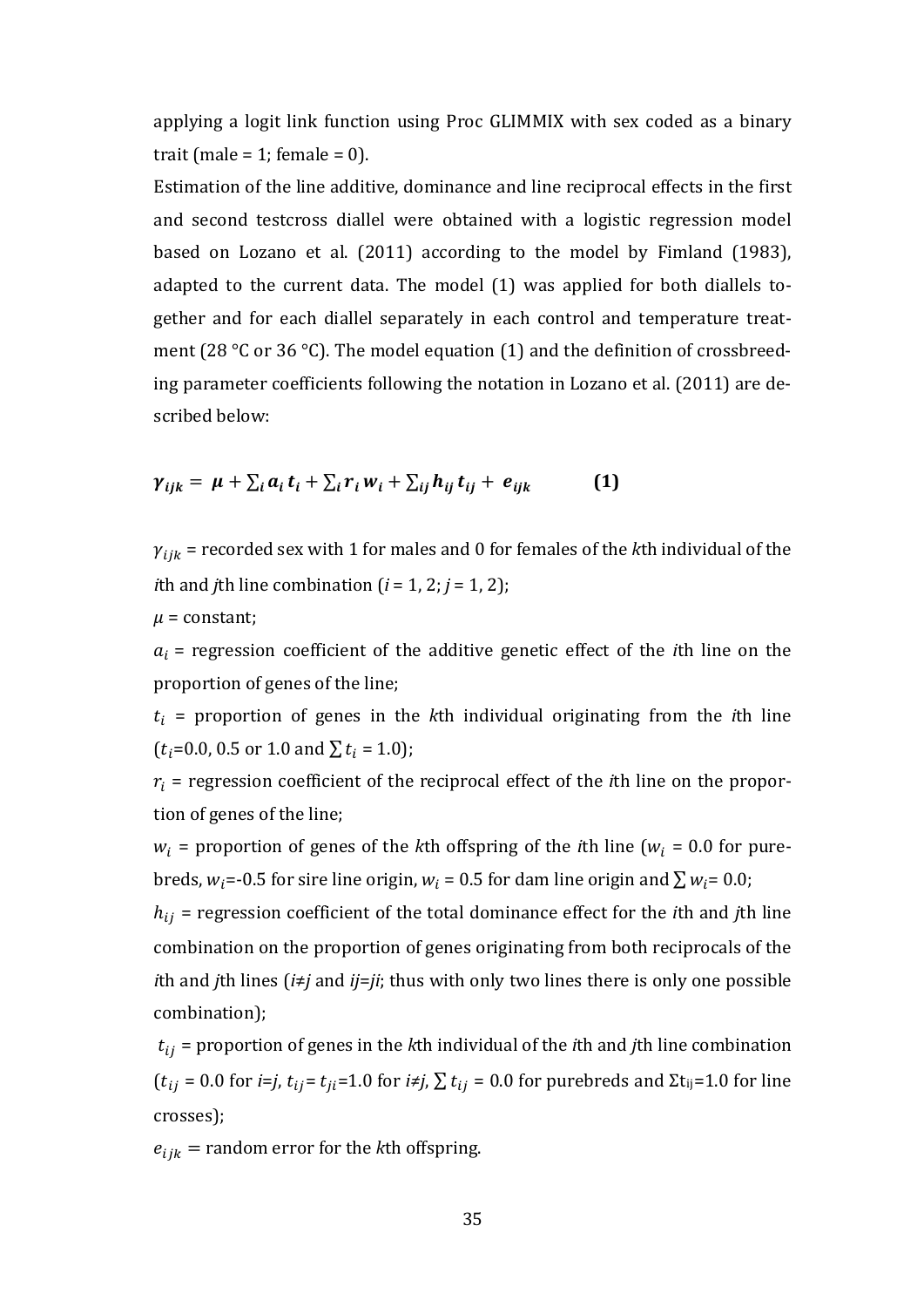Additionally, the heritabilities for the trait "sex" were estimated for the selection lines (*high* or *low*) and temperature treatment (28 °C or 36 °C) using the data of the whole experiment for selection from the base population until the third generation of selection. Heritabilities were estimated under an animal model using the software DMU, Version 6, release 4.7 (Madsen and Jensen, 2007), treating sex as a binary trait and applying a probit link function.

#### **2.4. Results**

#### **2.4.1. Treatment-dependent sex ratios**

Sex ratios of the progenies from the diallels for both generations are listed in [Ta](#page-44-0)[ble 2.](#page-44-0) Control sex ratios never differed from a 1:1 distribution, except for purebreds of the *high* line within the second diallel. This result has previously been detected by Wessels and Hörstgen-Schwark (2011).

In the first testcross diallel, the temperature treatment had significant masculinising effects in the crossbreds and purebreds compared to the control groups. In the second testcross diallel, temperature treatment caused significantly more males in both crossbreds and the purebreds of the *high* line, but not in the purebreds of the *low* line.

In the first diallel, the purebreds of the *high* line had the highest average temperature-dependent male ratios with 75.9 % followed by the purebreds of the *low* line with 71.5 % males. Both crossbreds showed average male ratios below 70 % in the temperature treatment. Similarly to the first diallel, the purebreds of the *high* line showed the highest temperature-dependent male ratios and the *high* $\triangle$  x *low* $\degree$  matings showed lower male ratios than the reciprocals in the second diallel. In the subsequent generations, the purebreds of the *high* line reached higher male ratios and temperature-dependent male ratios in the *low* line approached a 1:1 distribution. On average, temperature-dependent male ratios were higher in the second testcross diallel. In both testcross diallels the crossbreds showed lower male frequencies than *high♂* x *high♀* matings.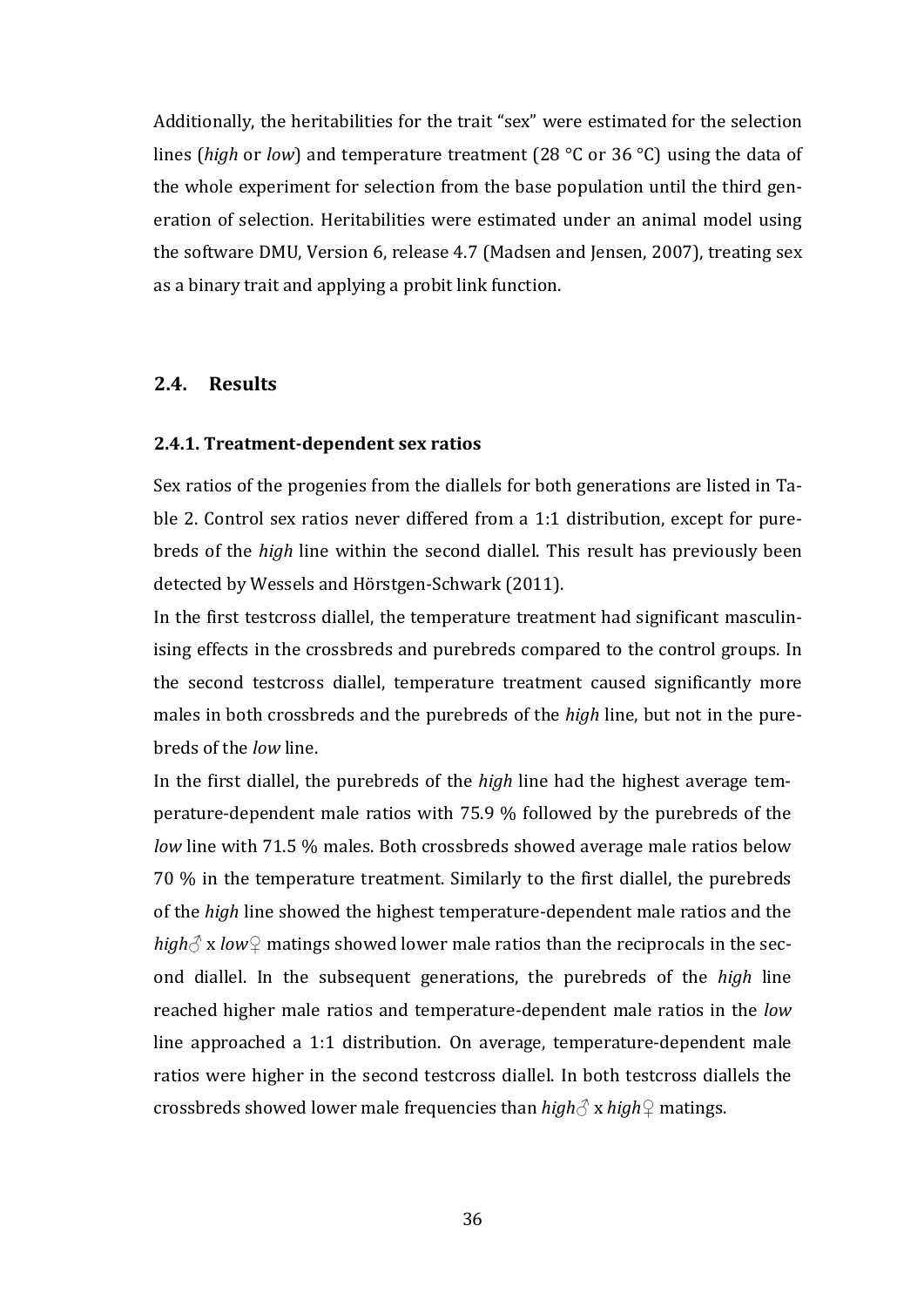|           |      |                   |    |                          | Control                     | Treatment §      |                     |
|-----------|------|-------------------|----|--------------------------|-----------------------------|------------------|---------------------|
|           |      | Paternal Maternal |    |                          | (28 °C)                     | (36 °C)          |                     |
|           | line | line              |    | n Families n Individuals |                             | $%$ males $±$ sd |                     |
| Testcross | high | high              | 29 | 4781                     | $50.1 \pm 5.6$              | $75.9 \pm 15.3$  | ***                 |
| diallel 1 | low  | low               | 8  | 1655                     | $51.3 \pm 4.1$              | $71.5 \pm 14.0$  | ***                 |
|           | high | low               | 12 | 2849                     | $49.8 \pm 2.8$              | $60.4 \pm 10.9$  | $\ast$              |
|           | low  | high              | 26 | 4493                     | $49.5 \pm 4.1$              | 69.4±13.1        | ***                 |
| Testcross | high | high              | 12 | 2028                     | $54.1 \pm 8.7$ <sup>a</sup> | $92.7 \pm 6.6$   | $** 1$              |
| diallel 2 | low  | low               | 20 | 2984                     | $51.5 \pm 5.1$              | $50.4 \pm 9.8$   | $n.s.$ <sup>1</sup> |
|           | high | low               | 8  | 1805                     | $52.7 \pm 10.9$             | $65.9 \pm 8.7$   | $\ast$              |
|           | low  | high              | 11 | 1388                     | $51.0 \pm 7.8$              | $69.8 \pm 12.4$  | $**$                |

<span id="page-44-0"></span>**Table 2**. Male ratios in control and treatment groups in two testcross diallels of the *high* and *low* line.

a significantly different from a 1:1 distribution; § treatments were tested for significant differences to the control treatment; \*\*\*=  $p < 0.001$ ; \*\*=  $p < 0.01$ ; \*=  $p < 0.05$ ; n.s.= not significant ( $p \ge$ 0.05); 1 data have been published in Wessels & Hörstgen-Schwark (2011).

#### **2.4.2. Additive line effects (***ti***)**

The additive line effects for the *high* line are listed in [Table 3,](#page-46-0) indicating the correlated additive line effects of the *low* line. Estimation of the additive line effect across both diallels in the temperature treatment revealed a highly significant (p < 0.0001) positive effect of the *high* line on the occurrence of males. Estimation of odds ratio showed that the probability to produce males by temperature treatment is 1.85 times the probability for males in the *low* line. Within the control treatment, no difference in additive line effect was found (p=0.67). When additive effects were estimated for each diallel separately, line differences within the first diallel were not significant for both temperature and control treatment. Within the second diallel, the additive line effect of the *high* line was highly significant for temperature but not for the control treatment. Point estimates of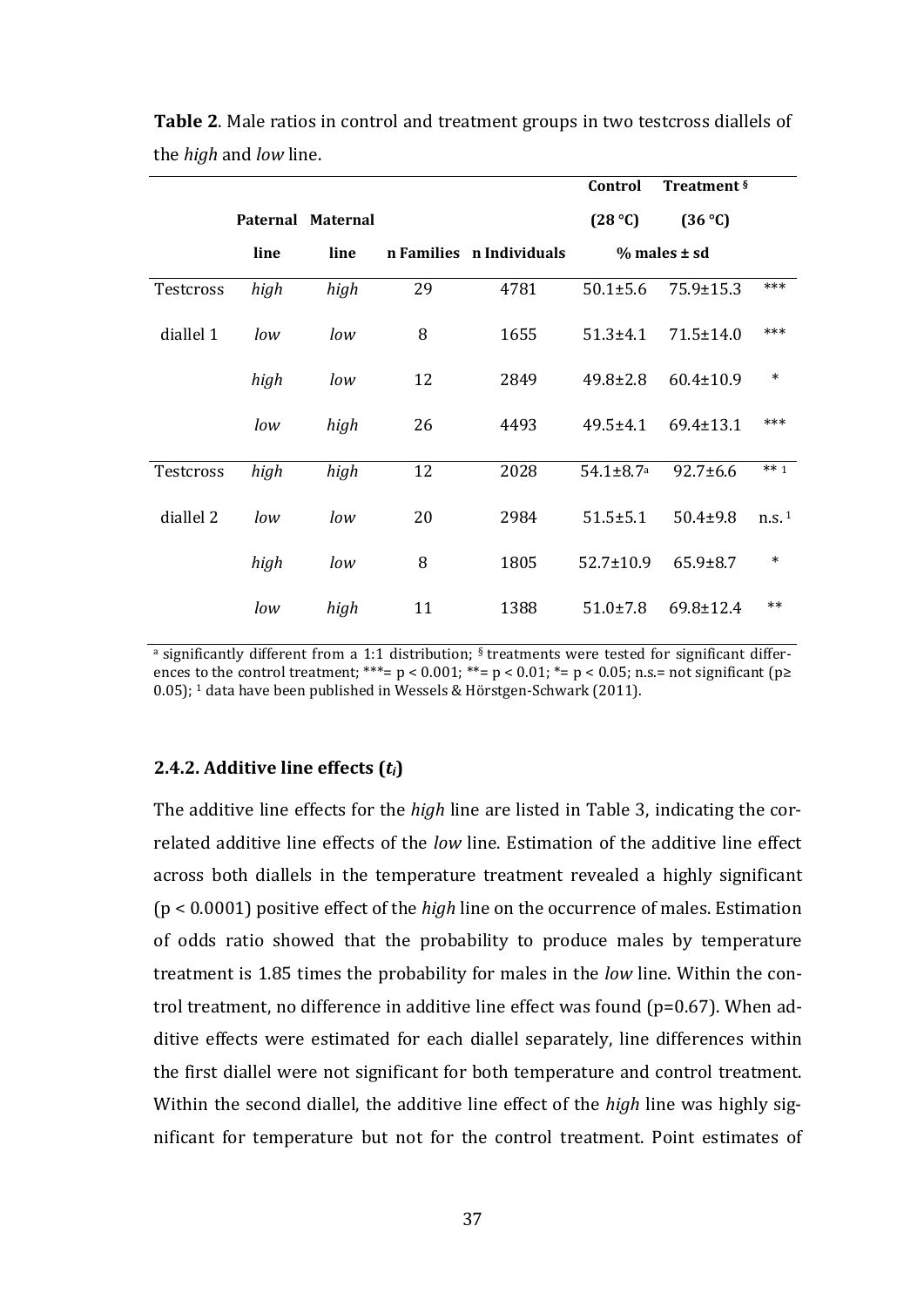odds ratio revealed an 11.1-fold higher probability for the *high* line, to produce males by temperature treatment, when compared to the *low* line.

## **2.4.3. Dominance effects**  $(t_{ii} = t_{ii})$

Overall, line crosses yielded negative dominance effects to the male frequencies. However, dominance effects were only significant if estimated for male frequencies in the temperature treatment ( $p < 0.0001$ ) with lower odds ratios within the second diallel (0.57) if compared to the first diallel (0.66) [\(Table 3\)](#page-46-0).

# **2.4.4. Reciprocal effects (***wi***)**

Reciprocal effects *high♂* x *low♀* crosses are given in [Table 3.](#page-46-0) Overall, the reciprocals had no effect on the male frequencies in the control treatments. In the temperature treatments of both testcross diallels, *high♂* x *low♀* matings showed a negative effect on male frequencies (odds ratio = 0.77) compared to the reciprocals (*low* $\Diamond$  x *high* $\Diamond$ ). This negative effect was verified for each generation, but it was only significant in the first diallel (odds ratio =  $0.71$ ; p <  $0.0001$ ).

# **2.4.5. Heritabilities (h2)**

Heritabilities for the phenotypic sex in the control treatment approximated zero. In contrast to that, estimation of  $h^2$  for the phenotypic sex in the temperaturetreated groups resulted in higher values. The combination of both lines resulted in an h² of 0.28 ± 0.03 for temperature-dependent sex ratios, whereas the *high* and *low* line showed values of  $0.74 \pm 0.03$  and  $0.52 \pm 0.04$ , respectively.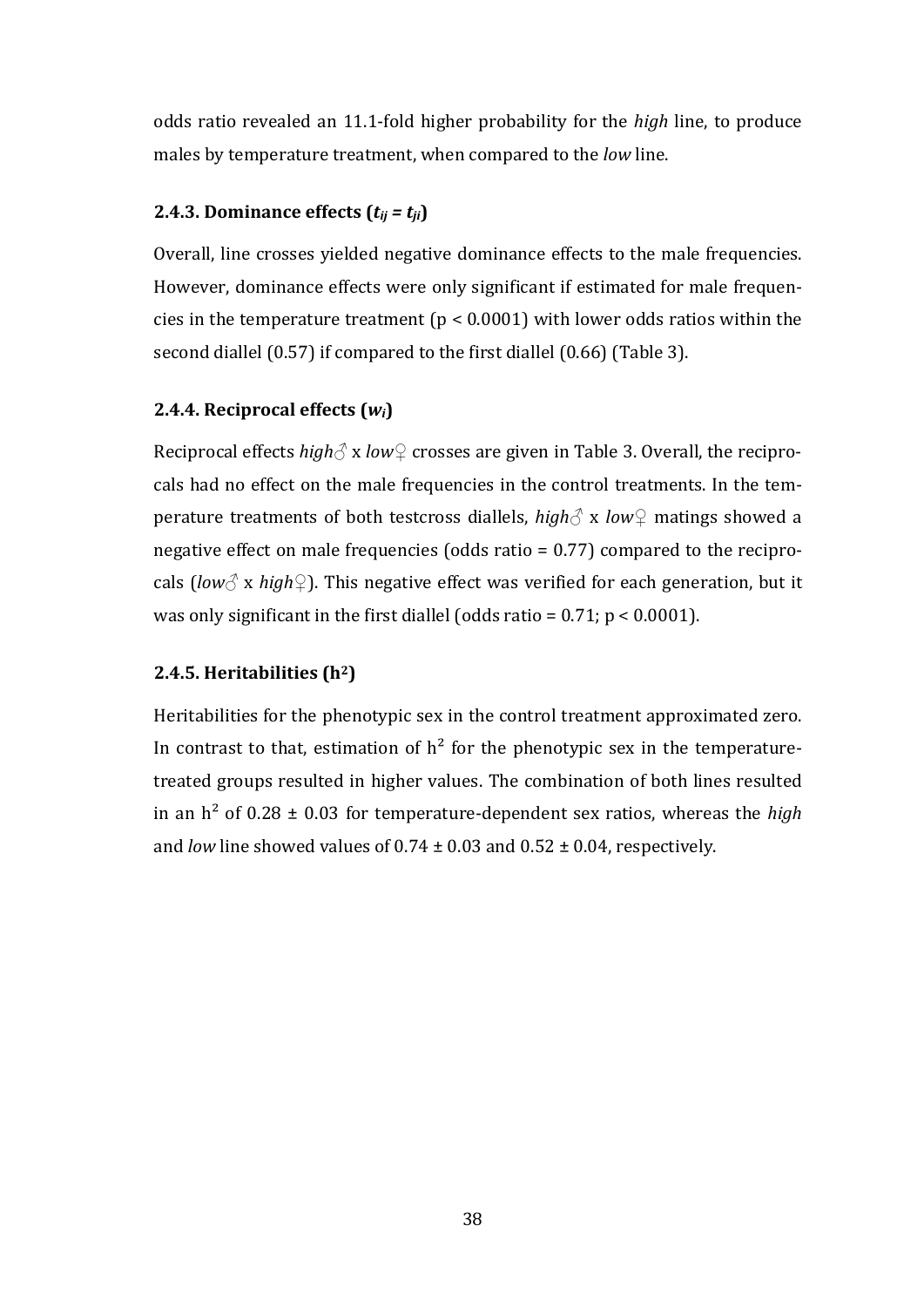|                 |                             |                 | <b>Maximum-likelihood estimates</b> |      |               | <b>Odds ratio estimates</b> |                                            |      |       |
|-----------------|-----------------------------|-----------------|-------------------------------------|------|---------------|-----------------------------|--------------------------------------------|------|-------|
|                 | <b>Generation Treatment</b> | <b>Effect</b>   | <b>Estimate</b>                     | se   | Wald $\chi^2$ | n                           | Point estimate 95 % Wald confidence limits |      |       |
| diallel $1 + 2$ | 36 °C                       | $t_i$           | 1.05                                | 0.06 | 318.74        | < 0.0001                    | 2.85                                       | 2.54 | 3.20  |
|                 |                             | Wi <sub>i</sub> | $-0.26$                             | 0.06 | 19.12         | < 0.0001                    | 0.77                                       | 0.69 | 0.87  |
|                 |                             | $t_{ij}$        | $-0.22$                             | 0.04 | 27.50         | < 0.0001                    | 0.80                                       | 0.74 | 0.87  |
| diallel $1 + 2$ | 28 °C                       | $t_i$           | $-0.02$                             | 0.05 | 0.18          | 0.67                        | 0.98                                       | 0.88 | 1.09  |
|                 |                             | $W_i$           | 0.06                                | 0.06 | 1.32          | 0.25                        | 1.07                                       | 0.96 | 1.19  |
|                 |                             | $t_{ij}$        | $-0.04$                             | 0.04 | 1.22          | 0.27                        | 0.96                                       | 0.89 | 1.03  |
| diallel 1       | $36^{\circ}$ C              | $t_i$           | 0.12                                | 0.09 | 1.80          | 0.18                        | 1.13                                       | 0.95 | 1.34  |
|                 |                             | $W_i$           | $-0.35$                             | 0.07 | 24.51         | < 0.0001                    | 0.71                                       | 0.61 | 0.81  |
|                 |                             | $t_{ij}$        | $-0.42$                             | 0.06 | 54.51         | < 0.0001                    | 0.66                                       | 0.59 | 0.73  |
| diallel 1       | 28 °C                       | $t_i$           | $-0.03$                             | 0.08 | 0.15          | 0.70                        | 0.97                                       | 0.83 | 1.14  |
|                 |                             | $W_i$           | 0.06                                | 0.07 | 0.80          | 0.37                        | 1.06                                       | 0.93 | 1.21  |
|                 |                             | $t_{ij}$        | $-0.04$                             | 0.05 | 0.53          | 0.47                        | 0.96                                       | 0.87 | 1.07  |
| diallel 2       | 36 °C                       | $t_i$           | 2.49                                | 0.13 | 369.22        | < 0.0001                    | 12.11                                      | 9.39 | 15.62 |
|                 |                             | $W_i$           | $-0.05$                             | 0.11 | 0.25          | 0.61                        | 0.95                                       | 0.77 | 1.17  |
|                 |                             | $t_{ij}$        | $-0.56$                             | 0.08 | 44.22         | < 0.0001                    | 0.57                                       | 0.48 | 0.67  |
| diallel 2       | 28 °C                       | $t_i$           | 0.06                                | 0.08 | 0.51          | 0.48                        | 1.06                                       | 0.90 | 1.25  |
|                 |                             | $W_i$           | 0.06                                | 0.10 | 0.33          | 0.57                        | 1.06                                       | 0.87 | 1.29  |
|                 |                             | $t_{ij}$        | $-0.03$                             | 0.07 | 0.25          | 0.61                        | 0.97                                       | 0.85 | 1.10  |

**Table 3.** Maximum-likelihood and odds ratio estimation of the line additive (*ti*), line reciprocal (*wi*) and dominance effects (*tij*) in the first and second testcross diallel (diallel 1 and diallel 2) of the high and low temperature-susceptible lines.

<span id="page-46-0"></span>(se = standad error;  $t_i$  = additive effect of the *high* line;  $w_i$  = reciprocal effect of line cross *high* $\partial$  x *low* $\partial$ ;  $t_{ij}$  = dominance effect of line crosses)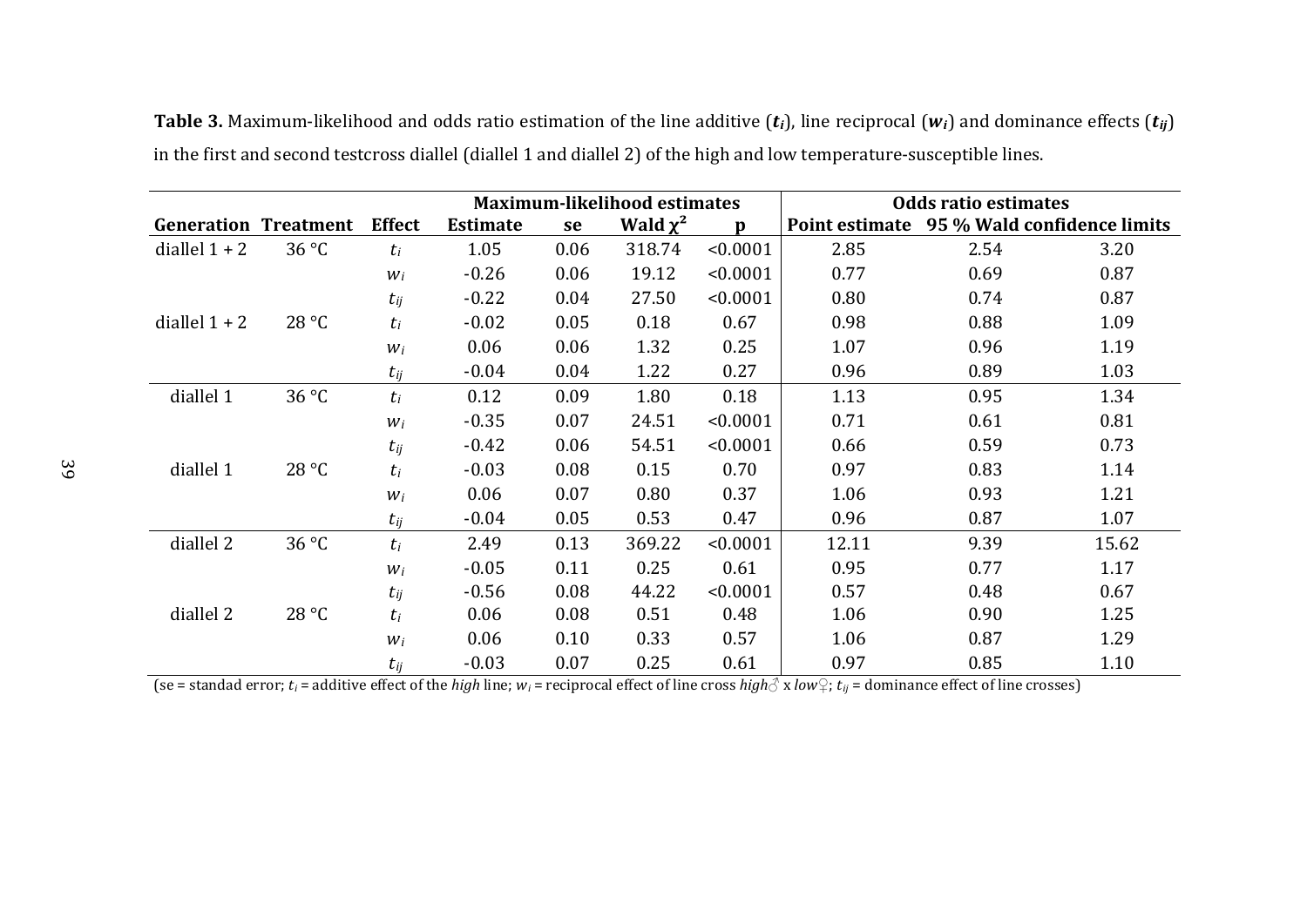#### **2.5. Discussion**

The current study provides first estimates of additive, dominance and reciprocal effects for the temperature-dependent sex of *O. niloticus* using complete testcross diallels of lines selected for high and low temperature susceptibility (Wessels & Hörstgen-Schwark, 2007; 2011). By estimating the additive effects of the selection lines as well as the heritabilities for temperature-dependent male ratios, the findings by Wessels & Hörstgen-Schwark (2007; 2011) concerning a generally 1:1 distribution of control sex ratios irrespective of the direction of selection could be verified. Heritabilities for sex ratios in the control groups were generally close to zero. Additionally, no significant line additive, dominance or reciprocal effect for control sex ratios was found for the selection lines. In contrast, Lester et al. (1989) estimated heritabilities of 0.26 for sex ratios of *O. niloticus* at normal rearing temperatures. It can be suggested, that these higher heritabilities were due to uncontrolled environmental conditions during juvenile stages, and temperature effects could not completely be neglected as an influence on the sex ratios in the study by Lester et al. (1989).

High narrow sense heritabilities for the temperature-dependent sex were verified. However, the cumulated heritability for both lines decreased by applying the animal model compared to the estimates of the realized heritabilities  $(h_R^2)$  by Wessels & Hörstgen-Schwark (2011). Furthermore, Wessels & Hörstgen-Schwark (2011) estimated higher  $h_R^2$  for the *low* line compared to the *high* line. In the current study, h<sup>2</sup> is higher for the *high* line over all three generations of selection. Thereby, narrow sense heritabilities and realized heritabilities are not comparable, because  $h_R^2$  depends on the response to selection.

A negative dominance effect was found for the crossbreds in both diallels, indicating a dominance effect of the *low* line. It could be assumed that low susceptibility to high rearing temperature is connected to a stronger effect of the major genetic sex determining factors. Therefore, the selection for low temperature sensitivity could be related to a selection for a stronger effect of major sex determining factors and the high temperature-sensitive line has been selected for a lower effect of the major sex determining factor. However, Wessels & Hörstgen-Schwark (2011) reported a paradoxical feminising effect of high rearing temperatures in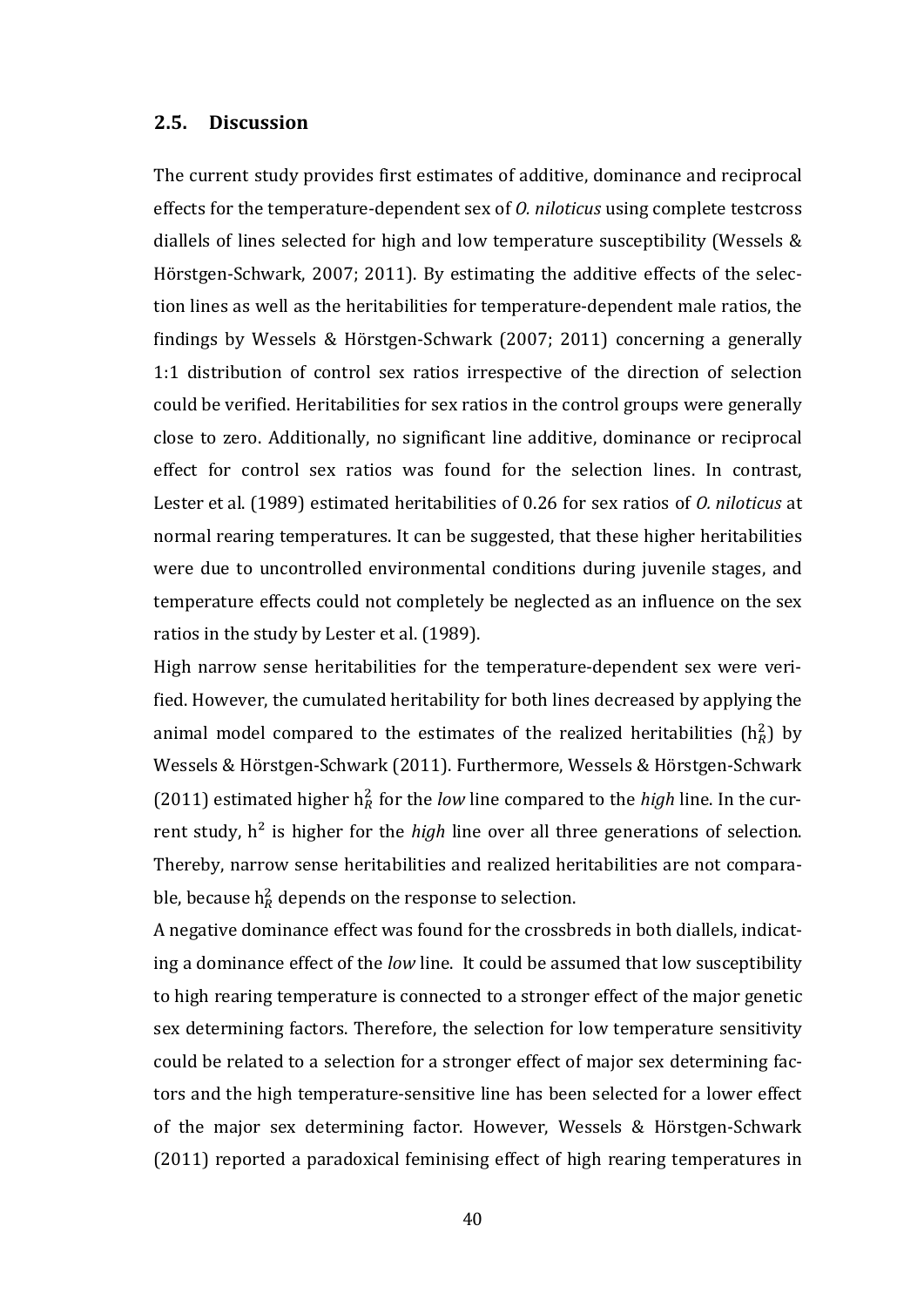matings of a YY-male with females from the *high* and *low* line as well as in two families of the *low* line. Thereby, they supposed that temperature can have both masculinising and feminising effects. However, the feminising effect in the *low* line was still low.

Grossen et al. (2011) proposed that in a quantitative genetics perspective, sex in general can be seen as a threshold trait that depends on an underlying liability factor which is under both genetic and environmental influence. This hypothesis can directly be applied to the current findings. It can be suggested, that more and stronger liability factors for the temperature-driven sex are accumulated in the *high* line than in the *low* line. The study by Tessema et al. (2006) could support these observations. In the crossings of two populations of *O. niloticus*, the average temperature-dependent male ratio of the population crosses (59.8 %) was lower than the average ratio of the purebreds (69.9 %), indicating a negative effect of the less temperature susceptible population.

In all conducted reciprocal line crosses, the sex ratios did not follow an additive genetic model. The dominance and reciprocal effects degraded due to the subsequent selection of the lines. The decreasing dominance effect in the second testcross diallel is contradictory. A stronger non-additive gene action would be expected in the crossbreds due to the increasing differentiation of the selected lines (Lynch and Walsh, 1998). Otherwise, it could be suggested that the *high* line accumulated strong temperature liability factors by further selection and the effect of the *low* line was maintained. Moreover, a negative reciprocal effect was found for *high♂* x *low♀* crossbreds. This may indicate a stronger influence of the *low* line if used on the maternal side. However, this effect was only significant for the first testcross diallel but also distinct in the second diallel. Within the *high* line, such a maternal effect could not be estimated. Maternal effects on environmental sex determination (ESD) have been detected for different species (Conover and Kynard, 1981; Ewert et al., 1994; Lang and Andrews, 1994; Luckenbach et al., 2003; Warner and Shine, 2005) resulting from different spawning seasons or oviposition sites where the progeny is exposed to environmental conditions which may influence the phenotypic sex. In this study, such factors for the maternal effect observed in the *low* line can be excluded. Maternal breeders were stocked under standardized conditions and the fertilisation took place artificially.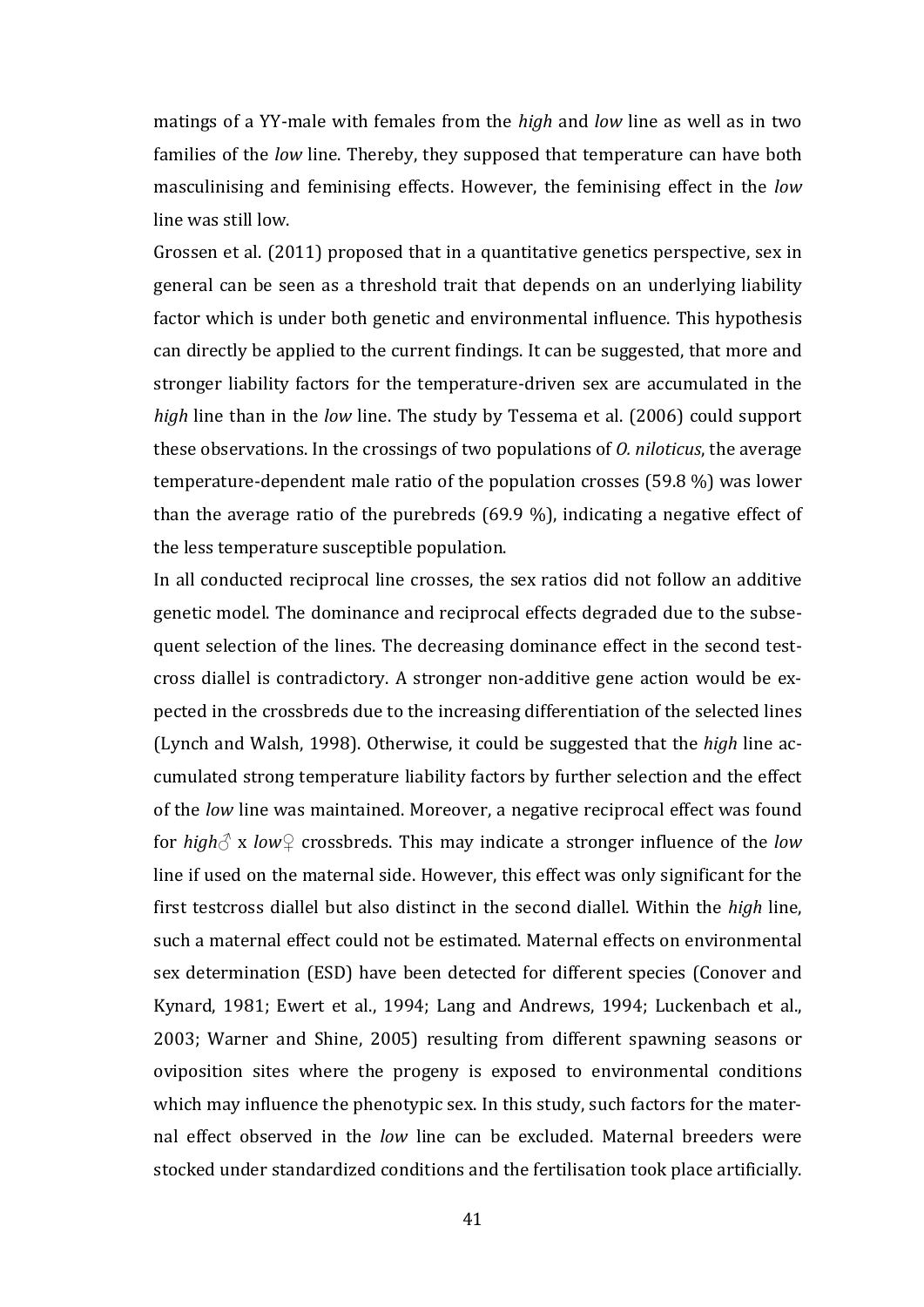Therefore, genetic maternal effects were rather due to genetic conflicts of maternal and zygotic sex determiners (Werren and Hatcher, 2000), cytoplasmatic effects as well as nDNA - mtDNA interaction or genomic imprinting (Werren and Beukeboom, 1998).

The observed additive, dominance and reciprocal effects on the susceptibility to temperature-dependent male ratios of *O. niloticus* reveal new insights to the inheritance of this trait. The results facilitate further studies on temperaturedependent sex differentiation in *O. niloticus* such as marker assisted genotype examinations. For marker based association studies, the diallels of the selected lines constitute excellent mapping populations.

### **2.6. References**

- Baroiller, J.F., Chourrout, D., Fostier, A., Jalabert, B. (1995): Temperature and sex-chromosomes govern sex ratios of the mouthbrooding cichlid fish *Oreochromis niloticus*. Journal of Experimental Zoology, 273, 216-223.
- Baroiller, J.F., Fostier, A., Cauty, C., Rognon, X., Jalabert, B. (1996): Effects of high rearing temperatures on sex ratio of progeny from sex reversed males of *Oreochromis niloticus.* In: Pullin RSV, Lazard J, Legendre M, Amon Kothias JB, Pauly D (eds): The Third International Symposium on Tilapia in Aquaculture ICLARM Conference Proceedings, 41, 246–256.
- Baroiller, J.F. and Clota, F. (1998): Interactions between temperature effects and genotype on *Oreochromis niloticus* sex determination. Journal of Experimental Zoology, 281, 507 (abstract).
- Baroiller, J. F., and D'Cotta, H. (2001): Environment and sex determination in farmed fish. Comparative Biochemistry and Physiology, 130, 399-409.
- Conover, D. O. and Kynard, B. E. (1981): Environmental sex determination: interaction of temperature and genotype in a fish. Science, 213, 577-579.
- Ewert, M.A., Jackson, D.R., Nelson, C.E. (1994): Patterns of temperaturedependent sex determination in turtles. Journal of Experimental Zoology, 270, 3–15.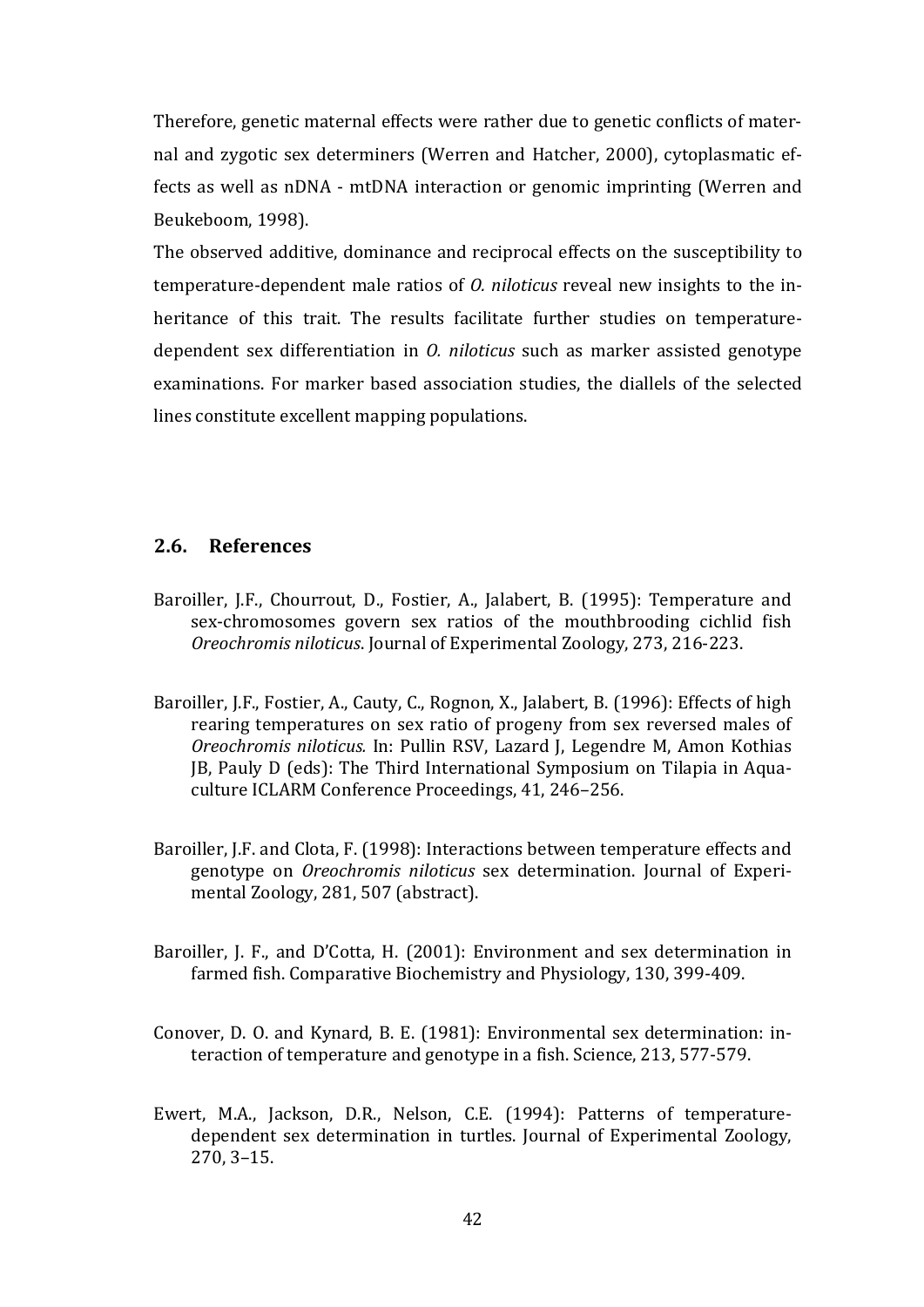- Fimland, E. (1983): Methods of estimating the effects of heterosis. Zeitschrift für Tierzüchtung und Züchtungsbiologie, 100, 3-8.
- Guerrero, R.D. and Shelton, W.L. (1974): Aceto-carmine squash method for sexing juvenile fishes. Progressive Fish-Culturist, 36, 56-56.
- Lang, J.W. and Andrews, H.V. (1994): Temperature-dependent sex determination in crocodilians. Journal of Experimental Zoology, 270, 28–44.
- Lester, L., Lawson, K., Abella, T., Palada, M. (1989): Estimated heritability of sex ratio and sexual dimorphism in tilapia. Aquaculture Research 20, 369–380.
- Lozano, C., Gjerde, B., Bentsen, H.B., Dionisio, E.E., Rye, M. (2011): Estimates of strain additive genetic, heterosis and reciprocal effects for male proportion in Nile tilapia, *Oreochromis niloticus* L. Aquaculture, 312, 32-42.
- Luckenbach, J.A., Godwin, J., Daniels, H.V., Borski, R.J. (2003): Gonadal differentiation and effects of temperature on sex determination in southern flounder (*Paralichthys lethostigma*). Aquaculture, 216, 315-327.
- Lynch, M. and Walsh, J.B. (1998): Genetics and Analysis of Quantitative Traits. Sinauer Assocs., Inc., Sunderland (MA).
- Madsen, P. and Jensen, J. (2007): A User's Guide to DMU, Version 6, release 47. Danish Institute of Agriculture and Science, Tjele, Denmark.
- Saillant, E., Fostier, A., Haffray, P., Menu, B., Thimonier, J., Chatain, B. (2002): Temperature effects and genotype-temperature interactions on sex determination in the European sea bass (*Dicentrarchus labrax* L.). Journal of Experimental Zoology, 292, 494–505.
- Tessema, M., Müller-Belecke, A., Hörstgen-Schwark, G. (2006): Effect of rearing temperatures on the sex ratios of *Oreochromis niloticus* populations. Aquaculture, 258, 270-277.
- Warner, D.A. and Shine, R. (2005): The adaptive significance of temperaturedependent sex determination: Experimental tests with a short-lived lizard. Evolution, 59, 2209–2221.
- Werren, J.H. and Hatcher, M.J. (2000): Maternal-zygotic gene conflict over sex determination: Effects of inbreeding. Genetics, 155, 1469-1479.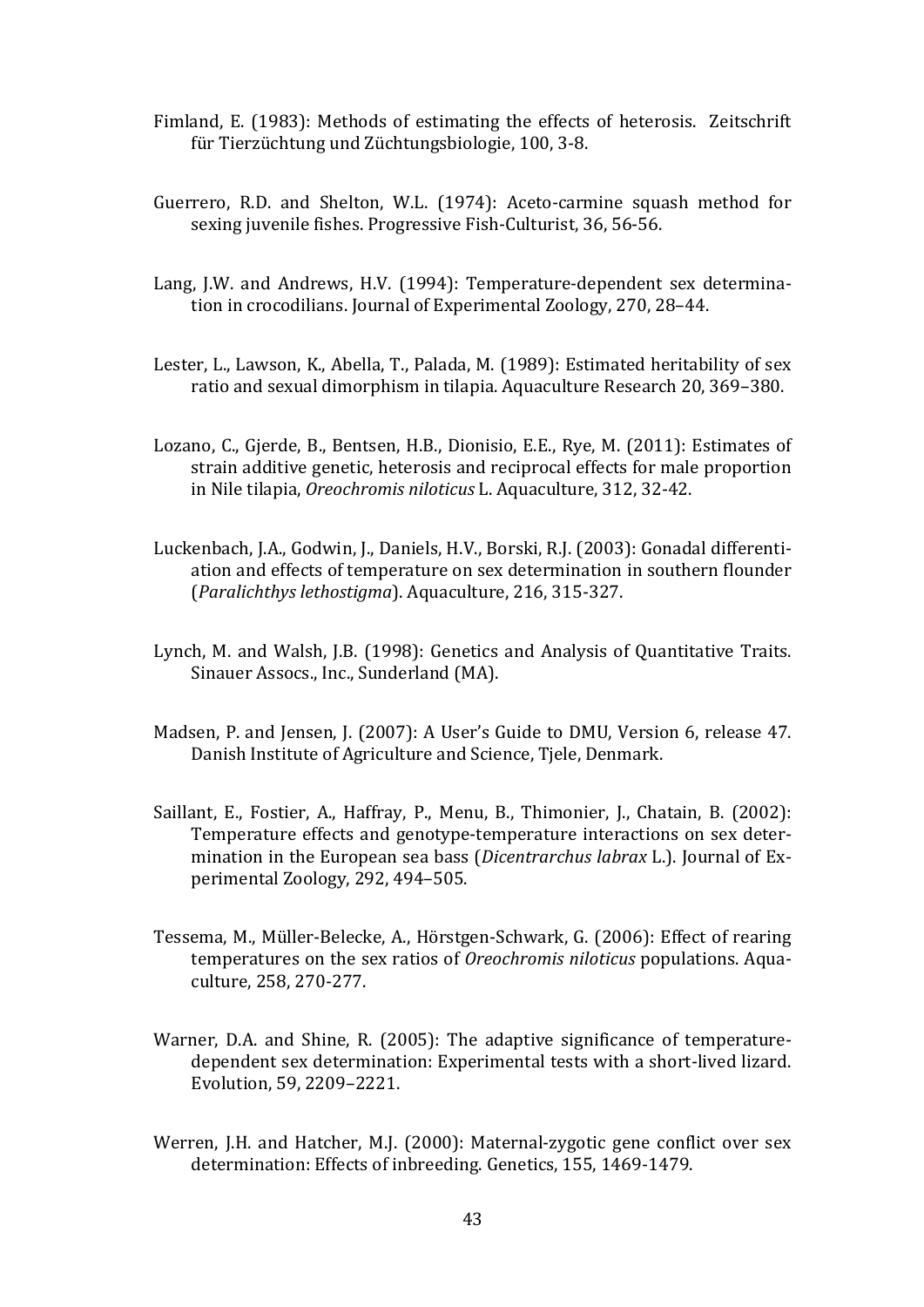- Werren, J.H. and Beukeboom, L.W. (1998): Sex determination, sex ratios, and genetic conflict. Annual Review of Ecology, Evolution, and Systematics, 29, 233-261.
- Wessels, S. and Hörstgen-Schwark, G. (2007): Selection experiments to increase the proportion of males in Nile tilapia (*Oreochromis niloticus*) by means of temperature treatment. Aquaculture, 272, S80-S87.
- Wessels, S. and Hörstgen-Schwark, G. (2011): Temperature-dependent sex ratios in selected lines and crosses with a YY-male in Nile tilapia (*Oreochromis niloticus*). Aquaculture, 318, 79-84.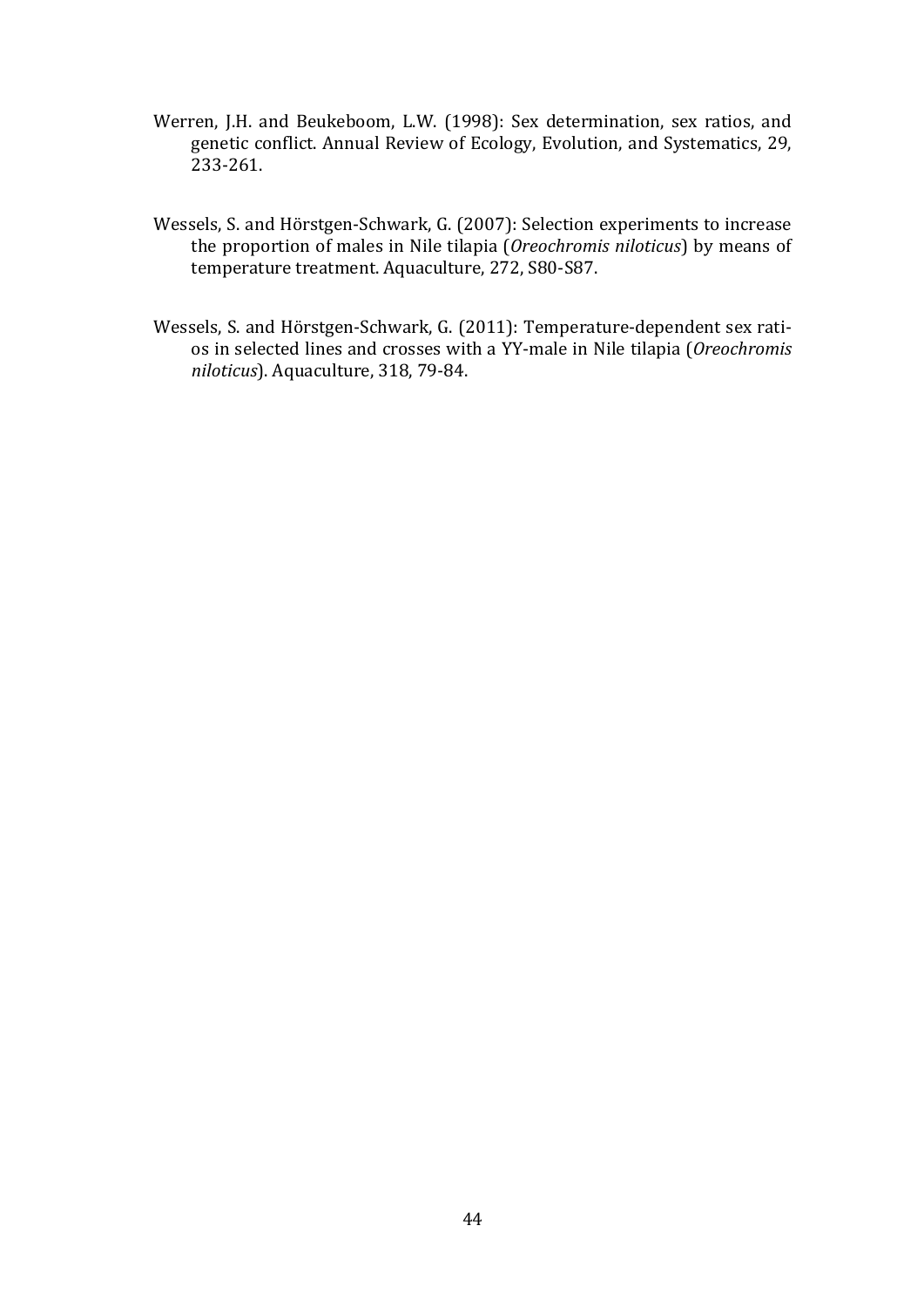# **Chapter 3**

# **First evidence for family-specific QTL for temperature-dependent sex reversal in Nile tilapia**

**(***Oreochromis niloticus***)** 

(Manuscript has been accepted for publication in "Sexual Development", 23.04.2012, Manuscript No.: 201201005).

# **Liane-Magdalena Lühmann 1,\*, Christoph Knorr 2, Gabriele Hörstgen-Schwark 1, Stephan Wessels 1**

1 Department of Animal Sciences, Division of Aquaculture and Water Ecology, Albrecht-Thaer-Weg 3, D-37075 Göttingen, Germany <sup>2</sup> Department of Animal Sciences, Division of Reproduction and Biotechnology of Livestock, Burckhardtweg 2, D-37077 Göttingen, Germany \*corresponding author: Tel.: +49 551 39 19336; fax: +49 551 39 5587; E-mail: lluehma@gwdg.de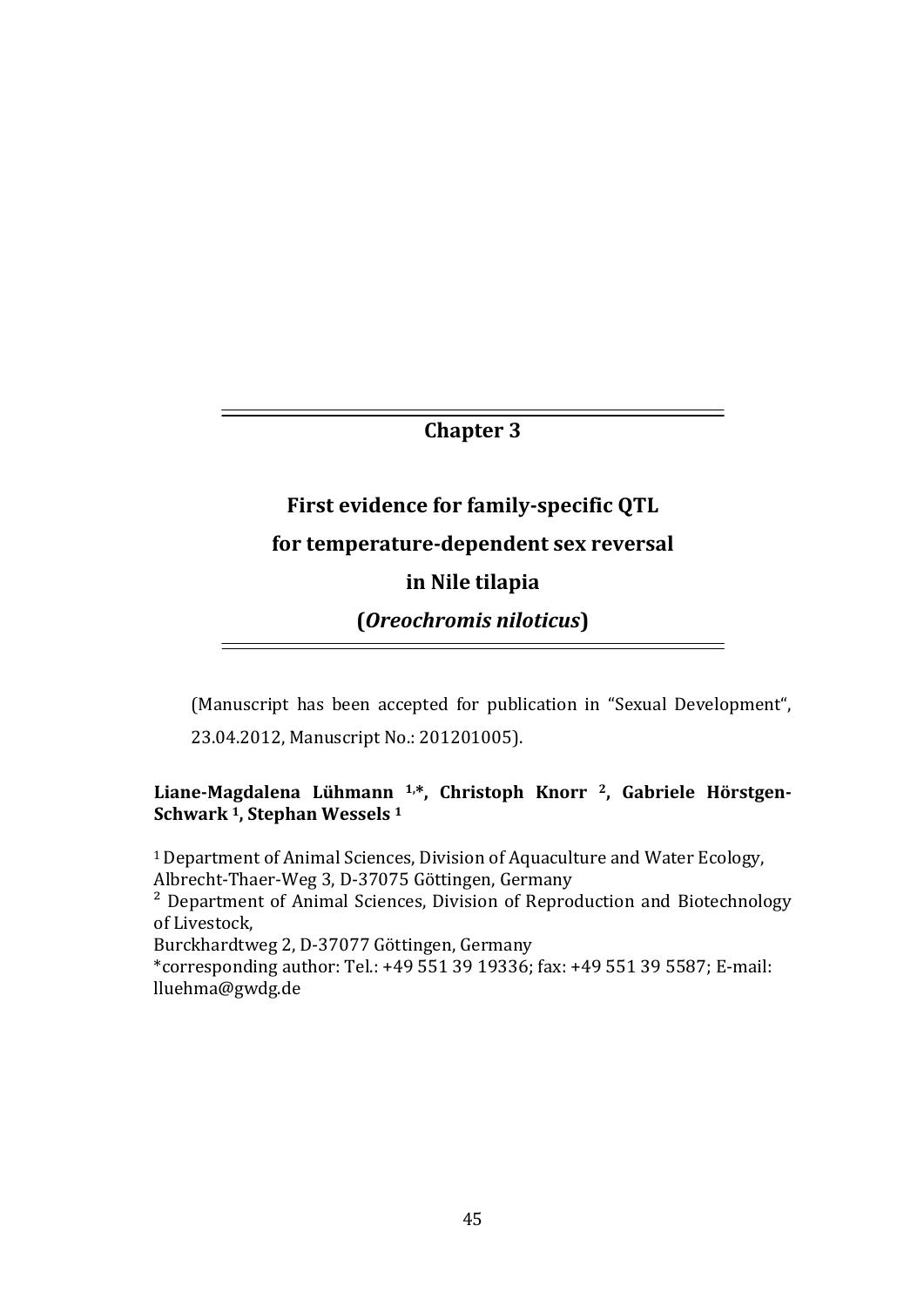#### **3.1. Abstract**

This study for the first time screens microsatellite markers for associations with the temperature-dependent sex of *Oreochromis niloticus*. Previous studies revealed markers on linkage groups (LG) 1, 3, and 23 to be linked to the phenotypic sex of *Oreochromis spp.* at normal rearing temperatures. Moreover, candidate genes for sex determination and differentiation have been mapped to these linkage groups. Here, six families of a temperature-treated genetically all-female  $(XX)$  F<sub>1</sub>-population were genotyped for 21 microsatellites on the three LGs. No population-wide QTL (quantitative trait loci) or marker trait associations could be detected. However, family-specific QTL were found on LG 1, flanked by *UNH995* and *UNH104*, on LG 3 at the position of *GM213*, and on LG 23, next to *GM283*. Moreover, family-specific single marker associations for *UNH995* and *UNH104* on LG 1, *GM213* on LG 3, as well as for *UNH898* and *GM283* on LG 23 were detected. Yet, marker trait associations could not explain the temperaturedependent sex of all fish in the respective families. The molecular cue for the temperature-dependent sex in Nile tilapia might partially coincide with allelic variants at major and minor genetic sex determining factors. Moreover, additional QTL contributing to variable liabilities towards temperature might persist on other LGs.

Key words: temperature, sex determination, TSD, GSD, Nile tilapia, QTL, sex reversal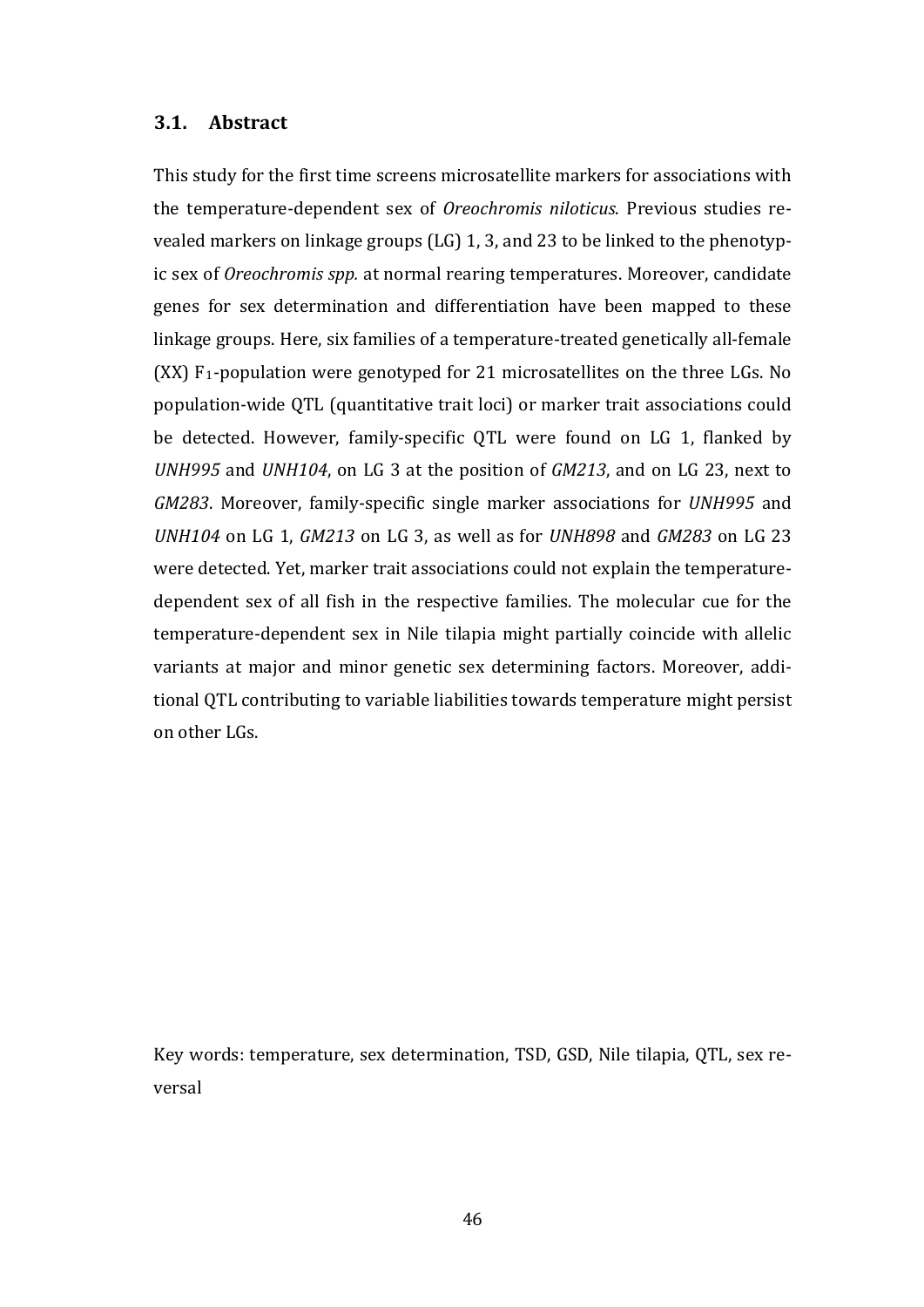#### **3.2. Introduction**

The determination of sex in Nile tilapia (*Oreochromis niloticus*) is a very complex and not yet completely understood mechanism. *O. niloticus* has a genetic sex determination (GSD) system with male heterogamety (XX/XY) as the major genetic factor (Mair et al., 1991). It is, however, postulated that further minor autosomal factors are able to override the major genetic sex determination (Mair et al., 1991; Müller-Belecke and Hörstgen-Schwark, 1995). Furthermore, elevated temperatures of 34 °C and more are also capable to switch the sex of genetically female (XX) Nile tilapia into phenotypic males (Baroiller et al., 1995a), if applied during the critical sensitive period when the gonads are still sexually undifferentiated (Baroiller et al., 1995a; b). Tessema et al. (2006) postulated a highly effective temperature treatment for 10 days at 36 °C between day 10 to 20 post fertilization (dpf). Temperature-dependent phenotypic sex is under genetic control. Male ratios in temperature-treated progenies are strongly dependent on the population and on the combination of the parental animals (Baroiller and D'Cotta, 2001; Tessema et al., 2006). Moreover, it has been proven that temperature-dependent sex ratio is a heritable trait and it can be selected for as a quantitative trait. Wessels and Hörstgen-Schwark (2007; 2011) succeeded in the selection for high and low temperature response: within three generations of selection the percentage of males in temperature-treated progeny groups of the *high* and the *low* line was more than 92 % and less than 53 %, respectively. The cumulated realized heritability for the *high* and *low* line was 0.63 and 0.84, respectively.

A comprehensive linkage map, derived from a  $F_2$ -family of the hybrid cross *Oreochromis niloticus* x *Oreochromis aureus*, exists for tilapia (Lee et al., 2005). The map spans 1311 cM in 24 linkage groups (LG). It consists of 525 microsatellite markers and 21 gene-based markers. Associations with the phenotypic sex in *Oreochromis spp*. and interspecies crosses were reported for markers on LG 1, 3, and 23 (Shirak et al., 2002; Lee et al., 2003; 2004; 2005; 2011; Cnaani et al., 2004). Furthermore, several candidate genes (*amh, dmo, dmrta2, sox14* and *wt1b)* as putative master key regulators of sex determination in tilapia were in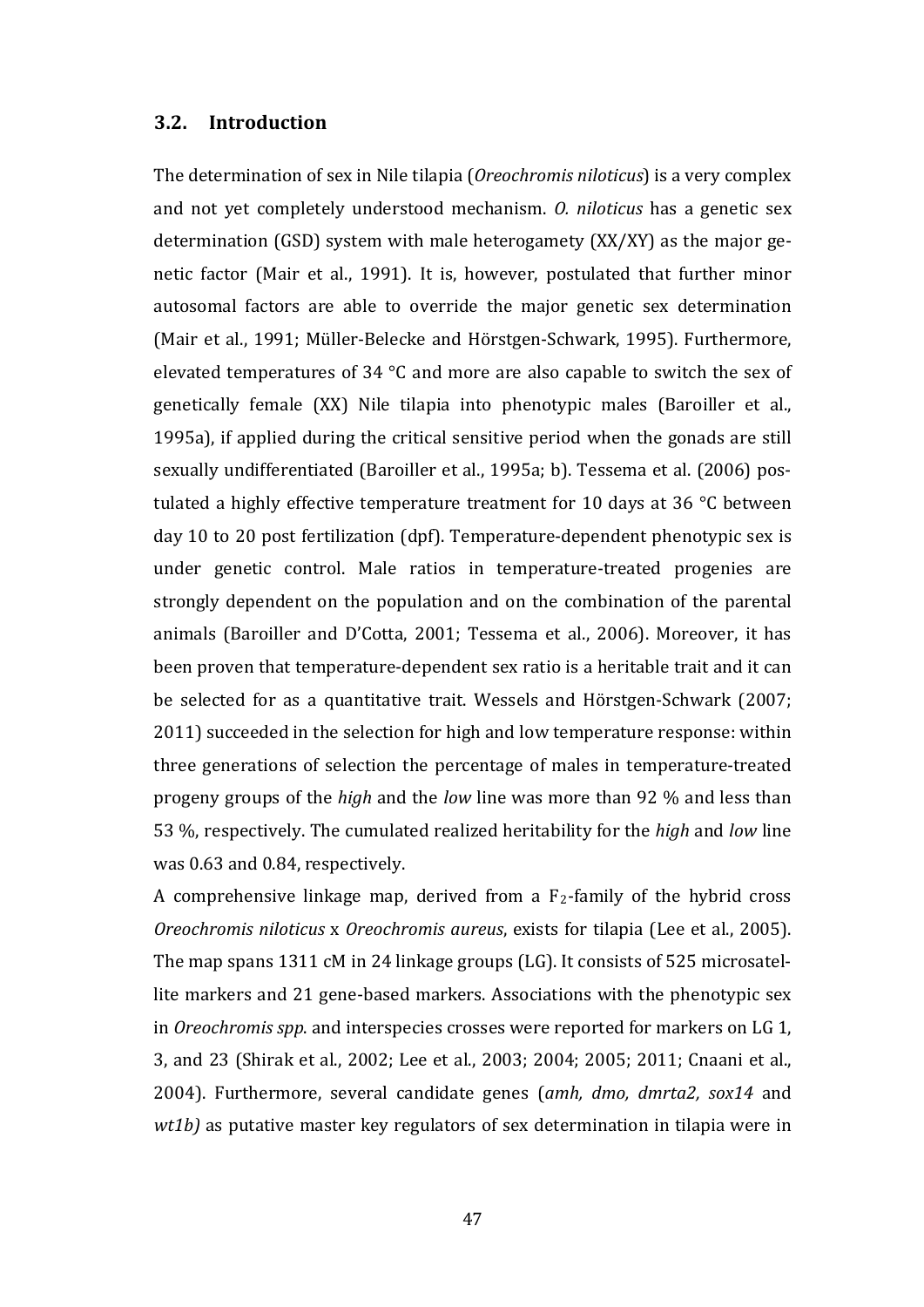addition mapped to LG 23 (Lee et al., 2005; Shirak et al., 2006; Lee and Kocher, 2007; Cnaani et al., 2008).

In *O. niloticus,* the major sex determiner has been mapped to the chromosomal region between microsatellites *GM201* and *UNH104* on LG 1 (11 cM distance) (Lee et al., 2003; Lee and Kocher, 2007). Later, Cnaani et al. (2008) mapped the major sex determiner to a 1 cM region on the same chromosome flanked by *UNH104* and *UNH995.* Recently, Eshel et al. (2011) described a strong association of the microsatellite *UNH898* on LG 23 with the phenotypic sex in mixed sex (XX/XY) populations of *O. niloticu*s. *UNH898* has been mapped next to *amh* (1 cM distance) (Shirak et al., 2006), which shows a strongly sex dimorphic expression in brains of *O. niloticus* at 14 dpf shortly before the initial start of the gonadal differentiation (Poonlaphdecha et al., 2011). Despite of the suggestive associations with the major sex determiner in different populations, the markers on the above mentioned LG 1, 3, and 23 do not explain the sex ratio in all investigated families. Thus, it is hypothesized that only the interaction of major and minor genetic factors together with temperature-dependent factors will contribute to finally explain the variety of sex ratios (Lee and Kocher, 2007; Cnaani et al., 2008).

There is no ample knowledge of genetic components contributing to temperature effects on the phenotypic sex in Nile tilapia. So far, a key role in temperature-dependent sex expression in Nile tilapia was only shown for *cyp19a,* due to reduced expression in undifferentiated gonads of temperature-treated allfemale fish (D'Cotta et al., 2001). *Cyp19a* was mapped to LG 1, flanked by *GM633* and *UNH985* (Shirak et al., 2006; Lee and Kocher, 2007)*.* The evolutionary role, the development and the interdependence of GSD, temperature effects on the phenotypic sex, and temperature-dependent sex determination (TSD) are still under discussion (Sarre et al., 2004; Bull, 2008; Ospina-Alvarez and Piferrer, 2008; Shoemaker and Crews, 2009). Bull (1980) proposed that GSD and TSD systems were mutually exclusive. In Nile tilapia, a coexistence of GSD and temperature effects on the phenotypic sex has been postulated (Wessels and Hörstgen-Schwark, 2007). However, it is still questionable if a genetic correlation between GSD and temperature effects on the phenotypic sex persists. To test for this hypothesis, 21 microsatellite markers on LG 1, 3, and 23 were inves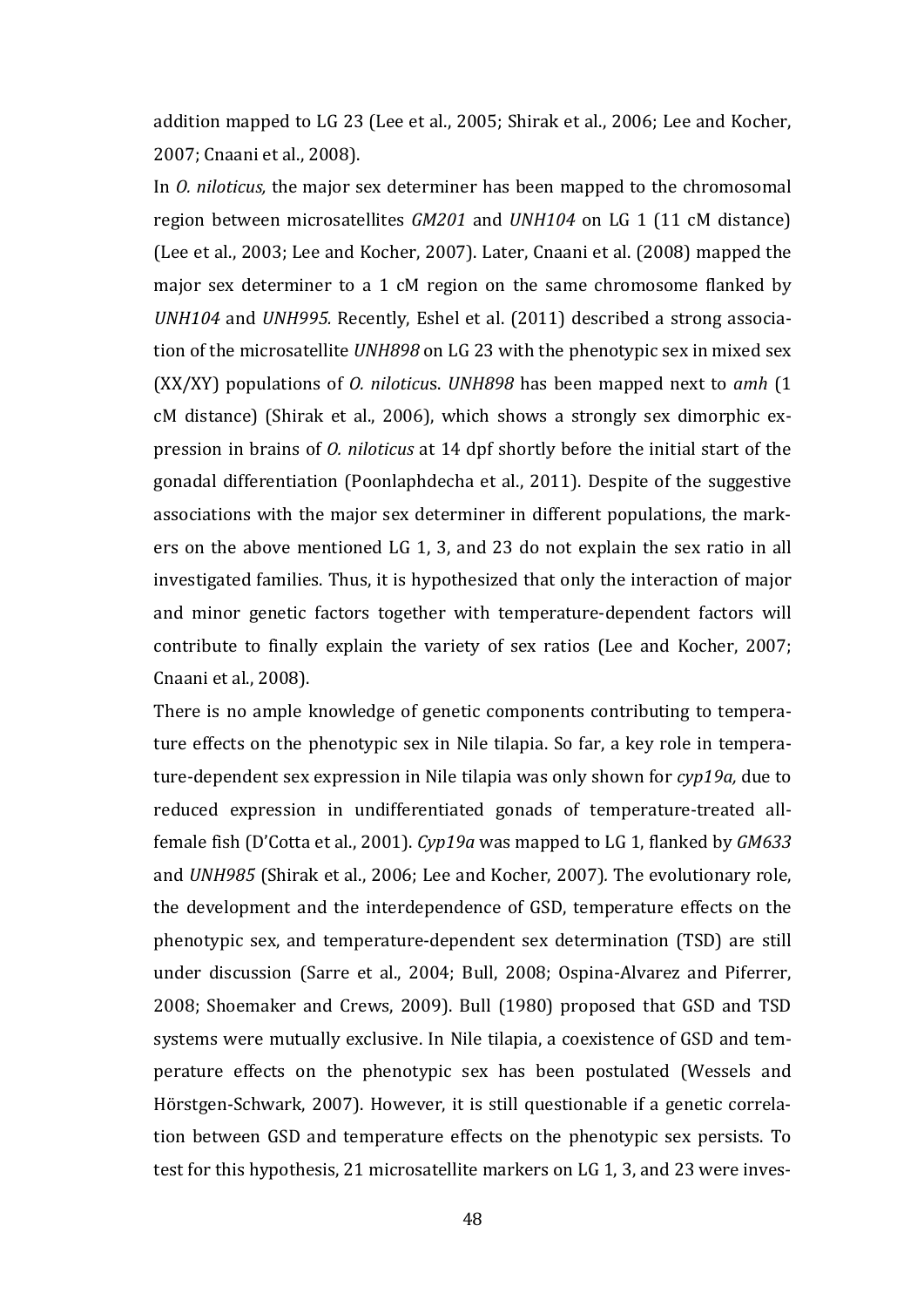tigated to prove any putative associations with the temperature-dependent sex of 180 temperature-treated fish derived from a cross between normal females (XX) and temperature sex reversed males ( $\triangle \triangle XX$ ).

#### **3.3. Materials and Methods**

#### **3.3.1. Mapping Population**

A genetically all-female (XX) mapping population of six genetically unrelated  $F_1$ families was established, derived from the Lake Manzala population (Egypt) (Table 4). Six XX-females from the *low* line and five temperature sex reversed  $\triangle$  $\triangle$ XX-males from the *high* line originating from a previous selection experiment were used as parents (Wessels and Hörstgen-Schwark, 2007; 2011). The temperature-dependent male ratios in the families of the *low* line females were less than 60 %. In the sire families, the temperature-dependent male ratios were more than 93 %. The males were previously tested for their genetic sex (XX/XY) by progeny testing (Lühmann et al., 2009), and finclips were collected from each individual (n=11). For individual identification, all fish were tagged using passive integrated transponders (PIT). After artificial fertilization, the progeny groups were incubated for 10 days at 28 °C until the larvae were split in two groups per family, each comprising 110 larvae. The control group was kept at 28 °C and the temperature treatment was carried out at 36 °C from days 10 to 20 post fertilization as previously described by Tessema et al. (2006). Temperature was checked three times a day. After ten days of treatment, the groups were raised separately at 28 °C for at least two months in mesh covered 80 L glass aquaria. Finally, 15 males and 15 females of each of the six temperature-treated groups were sexed alive by examination of the genital papilla and fin clips were taken as DNA source. Surplus fish of both the temperature-treated groups and the control groups were killed by an overdose of anaesthetics (diethylether) and the individual sex was microscopically examined using gonad squashes according to Guerrero and Shelton (1974).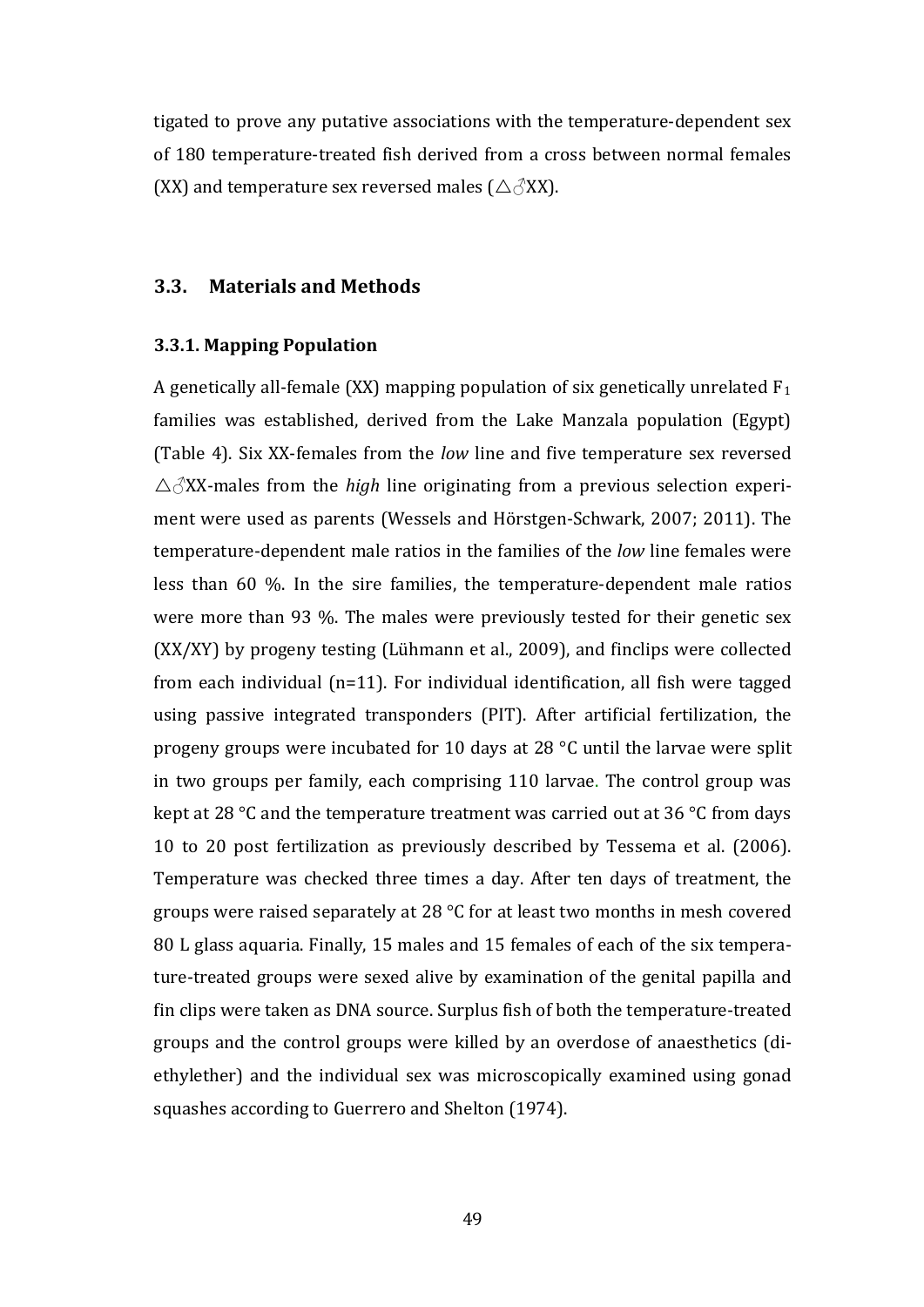#### **3.3.2. Genotyping of microsatellite markers**

The 21 microsatellite markers (Table 5) used in this study were chosen from linkage groups 1, 3, and 23 published by Lee et al. (2005). The selection of microsatellites aimed to achieve an even distribution over the linkage groups with an average distance of 9.5 cM per LG.

DNA was isolated from the fin clips by phenol-chlorophorm extraction (Chomczynski and Sacchi, 1987). Evaluation of microsatellites and allele calling were done on the ABI PRISM 3100 Genetic Analyzer with the ABI-softwares GENESCAN 3.7 and GENOTYPER 3.6 using GENESCAN™-500ROX™ as internal size standards. Multiplex assays (A to H) of two to four primer pairs were optimized (Table 5). PCR was carried out using 40 ng of genomic DNA with 1 x MultiplexMix (Qiagen, Hilden, Germany), 0.5 x Q-Solution (Qiagen), 2.8 - 14 pmol of each primer (one labelled at the 5'end alternatively with fluorescent dyes 6- FAM, CY3 or HEX) in a volume of 14 µl. The cycling conditions used were: 35 cycles at 92 °C for 30 sec, a multiplex specific annealing temperature of 54 °C, 57 °C or 62 °C for 30 sec and an extension period of 35 sec at 72 °C with an initial denaturation for 5 min at 95 °C and a final extension at 72 °C for 5 min. PCR reactions were performed using the Biometra T-Gradient thermocycler (Biometra, Goettingen, Germany).

#### **3.3.3. Statistical analysis**

For the examination of marker properties, the expected heterozygosity (also known as allelic diversity) (He) and the observed heterozygosity (Ho) were estimated for each microsatellite marker using the procedure ALLELE within the SAS/Genetics® software, version 9.2 (SAS Institute Inc, N.C., USA).

The linkage map for the genetically all-female  $(XX)$   $F_1$ -population was constructed using JOINMAP 4.0 (Kyazma, Wageningen, Netherlands) (Van Ooijen, 2006) under the cross population (CP) function. The Kosambi mapping function was applied with LOD scores of  $\geq 3$ . Maps of the six single F<sub>1</sub>-families were constructed and merged to one integrated linkage map. The comparative map charts of the current linkage map and the reference mapping by Lee et al.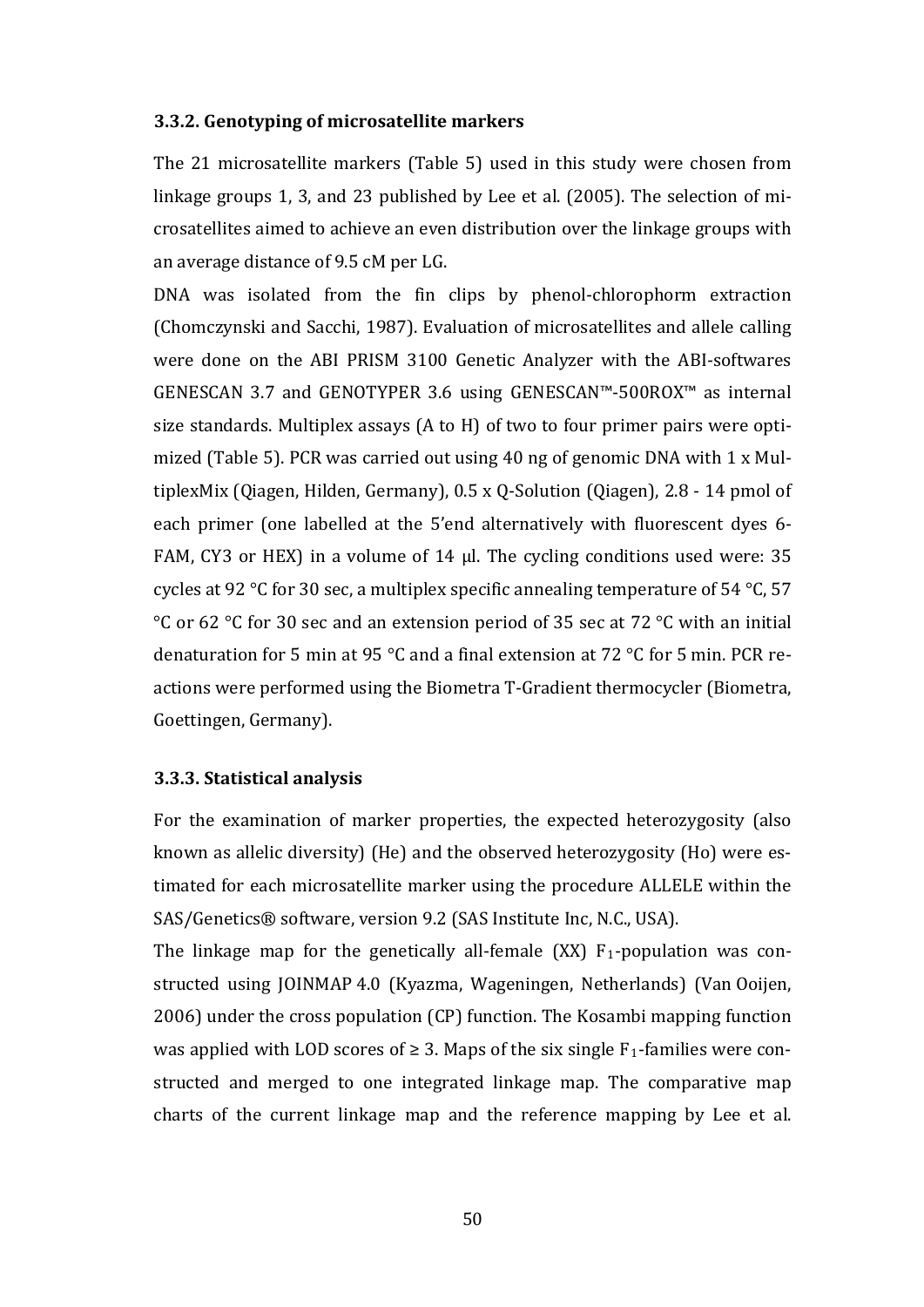(2005) was drawn using the software MapChart 2.1 (Voorrips, 2002). Both linkage maps were compared by drawing homologous loci within MapChart 2.1.

The QTL (quantitative trait loci) mapping was carried out using GridQTL 2.1.5 (Seaton et al., 2006). As a dependent variable, temperature-dependent phenotypic sex of the genetically all-female  $F_1$ -population was considered as a binary trait, coded 1 for males and 2 for females. A chromosome-wide analysis, assuming a single QTL, was performed under the Visscher and Hopper (2001) option in 1 cM intervals. The chromosome wide significance thresholds for p=0.05 and p=0.01 were determined by bootstrapping with 1000 iterations. Additionally, Pearson  $χ²$  statistics (SAS/STAT® software, version 9.2 (SAS Institute Inc, NC), Proc GLIMMIX) was performed to test for linkage between the single marker genotypes and the temperature-dependent phenotypic sex at the population and the family level. Families showing significant marker trait associations were analysed again for the respective marker genotypes by Fisher's exact test. Additionally, a family specific QTL mapping was performed with GridQTL 2.1.5 (Seaton et al., 2006) for the respective families using the same options as in the population wide QTL analysis described before.

#### **3.4. Results**

#### **3.4.1. Temperature-dependent phenotypic sex of the mapping population**

No phenotypic males were observed in the control groups, except for family 6 with two males out of 96 fish (2.1 %). Contrary to that, the temperature-treated groups showed 33.5 % males on average. The lowest percentage of males (17.5 %) was observed in family 5, and the highest percentage of males (61.0 %) was observed in family 2 (Table 4).

#### **3.4.2. Marker properties**

In the parental generation, two to six alleles per locus were identified. Over all loci, the average number of alleles was 4.2 (Table 5). In general, the chosen microsatellites were highly informative. A proportion of 2.1 % missing alleles was found in the mapping population. The average He and Ho value were 0.61 and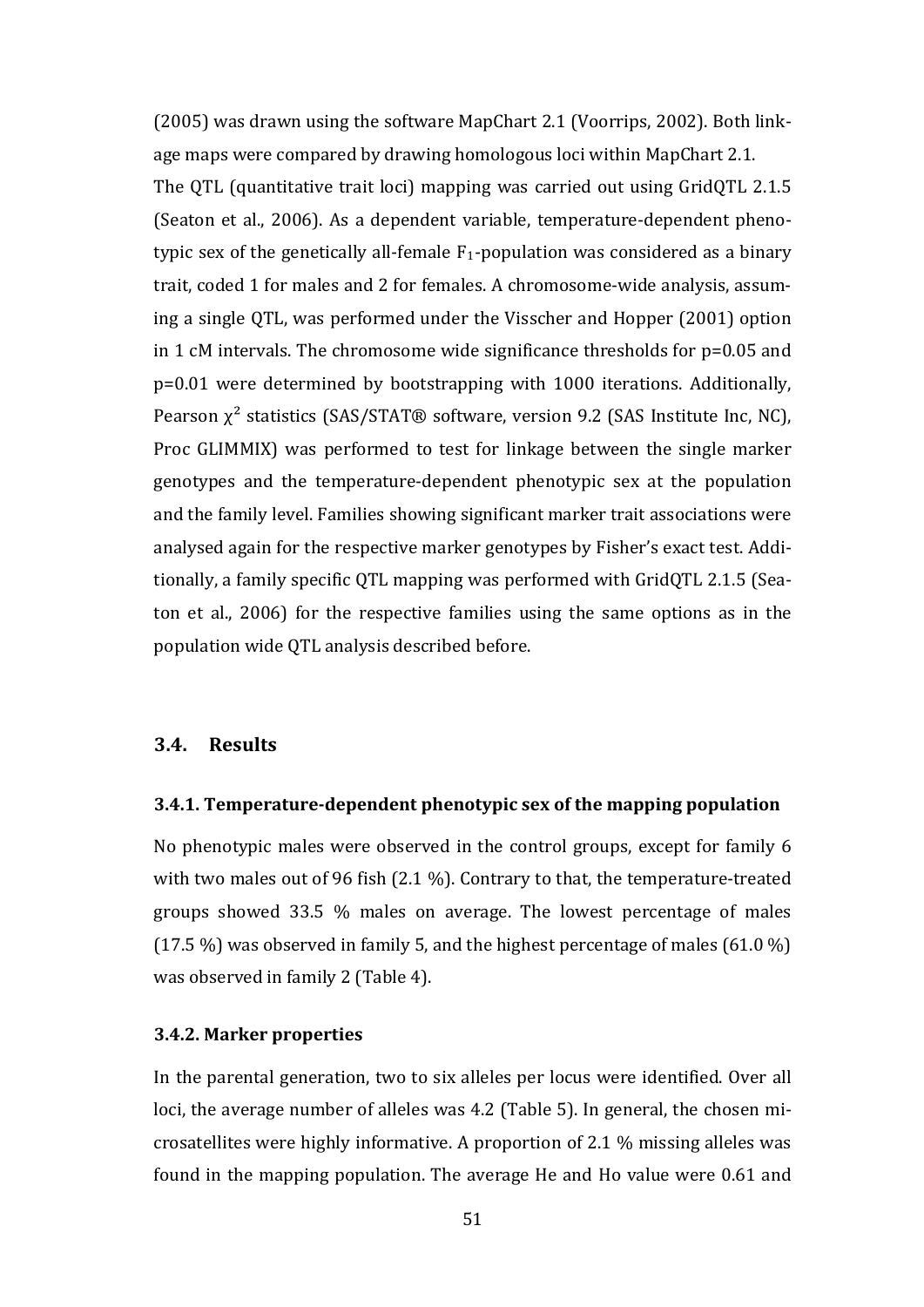0.68, respectively. Two loci (*UNH106* and *UNH982*) showed Ho and He values of less than 0.5 (Table 5). Five of the 21 loci revealed up to three null alleles in specific families or in the whole mapping population (Table 5). The remaining missing genotypes for these markers could be deduced from parental genotypes in most cases. For *UNH982*, the null alleles 112 and 118 were found in one family, with both alleles coming from the maternal genotype. It was not possible to deduce these alleles and they were set as missing values. For *UNH216,* the null alleles could not be deduced for family 6 and were thus set as missing values. Additionally, the genotyping of family 4 for *UNH216* was insufficient. Only five males and ten females were genotyped. Therefore, 1.2 % of all missing alleles resulted from missing genotypes at the loci *UNH216.* However, *UNH216* has been included in all statistical analysis.

|                | <b>Treatment</b> | n Males          | n Females      | Male ratio |
|----------------|------------------|------------------|----------------|------------|
| Family         |                  | $(\Sigma 189)$   | $(\Sigma 982)$ | (%)        |
| $\mathbf{1}$   | 28 °C            | $\boldsymbol{0}$ | 107            | 0.0        |
| $\mathbf{1}$   | 36 °C            | 37               | 63             | 37.0       |
| $\overline{2}$ | 28 °C            | $\boldsymbol{0}$ | 101            | 0.0        |
| $\overline{2}$ | 36 °C            | 47               | 30             | 61.0       |
| 3              | 28 °C            | $\boldsymbol{0}$ | 108            | 0.0        |
| 3              | 36 °C            | 27               | 79             | 25.5       |
| $\overline{4}$ | 28 °C            | $\boldsymbol{0}$ | 95             | 0.0        |
| $\overline{4}$ | 36 °C            | 19               | 81             | 19.0       |
| 5              | 28 °C            | $\overline{0}$   | 96             | 0.0        |
| 5              | 36 °C            | 17               | 80             | 17.5       |
| 6              | 28 °C            | $\overline{2}$   | 94             | 2.1        |
| 6              | 36 °C            | 40               | 58             | 40.8       |

**Table 4.** Number of males and females and male ratios in the control (28 °C) and temperature-treated (36 °C) groups of the genetically all-female  $F_1$  families.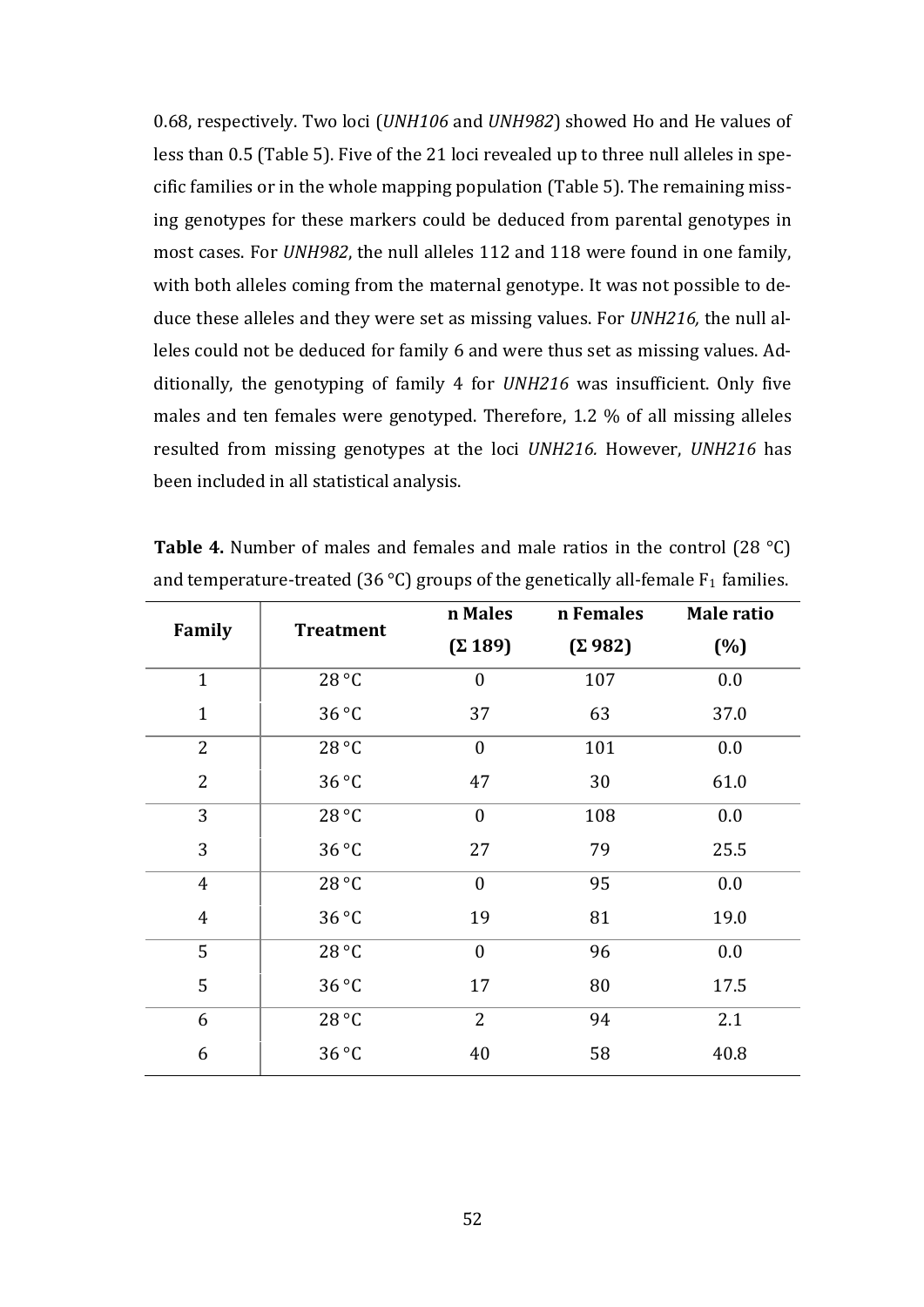| Locus         | <b>GeneBank</b> | LG           | <b>Kosambi</b>   | <b>Annealing</b>    | <b>Multiplex</b>          | n Alleles      | Ho   | He   | $\chi^2$ | $\mathbf{p}$ |
|---------------|-----------------|--------------|------------------|---------------------|---------------------------|----------------|------|------|----------|--------------|
|               | Accession       |              | cM               | temp. $(^{\circ}C)$ |                           |                |      |      |          |              |
| GM633         | BV005530        | $\mathbf{1}$ | $\mathbf{0}$     | 57                  | ${\bf F}$                 | $\overline{4}$ | 0.69 | 0.63 | 3.09     | 0.69         |
| <b>UNH985</b> | G68266          | $\mathbf{1}$ | 11               | 57                  | ${\rm D}$                 | 3              | 0.65 | 0.56 | 3.36     | $0.5\,$      |
| GM201         | BV005353        | $\mathbf{1}$ | 24               | 57                  | ${\bf E}$                 | 5              | 0.6  | 0.58 | 2.86     | 0.83         |
| <b>UNH995</b> | G68274          | $\mathbf{1}$ | 35               | 62                  | G                         | 5              | 0.62 | 0.63 | 7.25     | $0.4\,$      |
| <b>UNH104</b> | G12257          | $\mathbf{1}$ | 36               | 57                  | F                         | 5              | 0.65 | 0.63 | 7.45     | 0.38         |
| GM258         | BV005380        | $\mathbf{1}$ | 46               | 62                  | ${\bf G}$                 | 3              | 0.74 | 0.61 | 1.61     | 0.81         |
| <b>UNH846</b> | G68185          | $\mathbf{1}$ | 54               | 54                  | $\mathbf B$               | $\overline{4}$ | 0.74 | 0.64 | 3.56     | 0.83         |
| GM354         | BV005419        | 3            | $\mathbf{0}$     | 62                  | $\, {\rm H}$              | 5 <sup>1</sup> | 0.85 | 0.7  | 3.71     | 0.81         |
| GM271         | BV005386        | 3            | 13               | 57                  | D                         | 3 <sup>2</sup> | 0.72 | 0.54 | 0.92     | 0.99         |
| GM213         | BV005364        | 3            | 25               | 54                  | C                         | 3              | 0.62 | 0.55 | 6.89     | 0.14         |
| <b>UNH971</b> | G68259          | 3            | 39               | 57                  | ${\bf D}$                 | 6              | 0.87 | 0.71 | 3.26     | 0.92         |
| GM150         | BV005333        | 3            | 49               | 54                  | A                         | $\overline{4}$ | 0.67 | 0.61 | 10.18    | 0.12         |
| <b>UNH106</b> | G12259          | 3            | 80               | 54                  | $\mathbf B$               | 3 3            | 0.35 | 0.41 | 3.08     | 0.38         |
| <b>UNH982</b> | G68265          | 3            | 95               | 62                  | $\mathsf G$               | 4 4            | 0.24 | 0.22 | 1.21     | 0.75         |
| GM557         | BV005493        | 23           | $\boldsymbol{0}$ | 62                  | H                         | 4              | 0.71 | 0.66 | 1.98     | 0.92         |
| <b>UNH197</b> | G12348          | 23           | 9                | 57                  | D                         | $\overline{4}$ | 0.69 | 0.72 | 10.87    | 0.14         |
| GM283         | BV005394        | 23           | 22               | 57                  | ${\bf E}$                 | 6              | 0.84 | 0.74 | 8.34     | 0.21         |
| <b>UNH898</b> | G68215          | 23           | 23               | 62                  | $\boldsymbol{\mathrm{H}}$ | $\overline{4}$ | 0.59 | 0.62 | 10.37    | 0.32         |
| <b>UNH216</b> | G12367          | 23           | 25               | 54                  | $\mathsf C$               | 35             | 0.7  | 0.64 | 1.13     | 0.57         |
| GM576         | BV005504        | 23           | 36               | 62                  | H                         | 5              | 0.95 | 0.71 | 5.52     | 0.48         |
| GM163         | BV005338        | 23           | 51               | 54                  | A                         | 6              | 0.79 | 0.65 | 3.96     | 0.78         |

**Table 5.** Characteristics of the chosen microsatellite markers with positions on the genetic map by Lee et al. (2005) and marker trait association statistics  $(\chi^2, p)$  for the temperature-dependent phenotypic sex.

(multiplex: loci with the same capitals were used together in one PCR assay; n alleles: superscripts indicating null alleles (bp);  $1 = 96$  (family 3), 2 = **107** (family 6), **132** (family 1, 2, 3, 4), 3 =**123** (family 2), **129** (family 3), 4 =**102** (family 4, 5), **112** & **118** (family 2), 5 = **117** (family 4, 5, 6), **119** (family 4, 5), **121** (family 1, 3).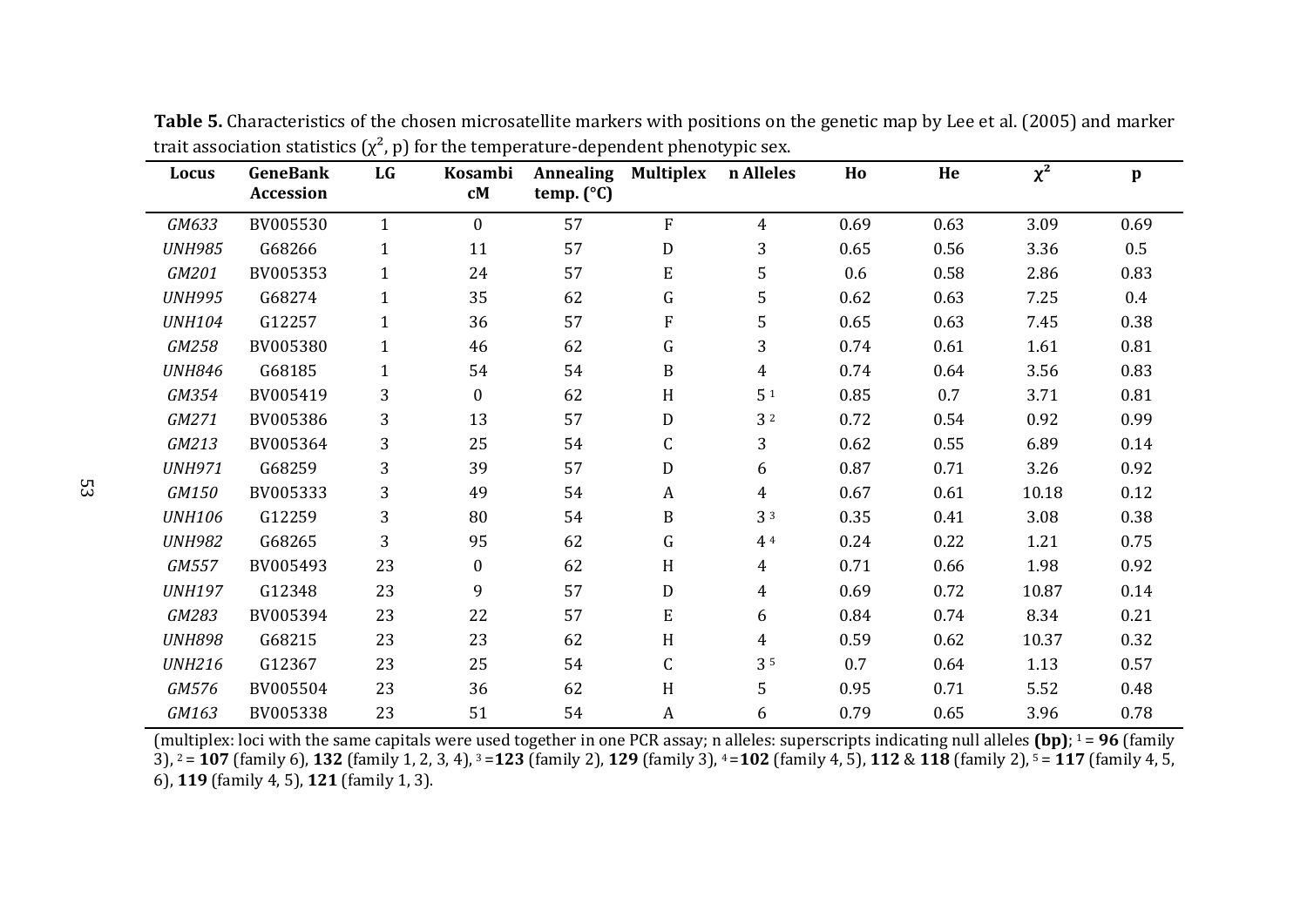



given to the left of each linkage group. **Figure 2**. Comparison of the genetic linkage map of Lee et al. (2005) (white) and the combined linkage map of six genetically all-female (XX) temperaturetreated F1 families (blue) of *O. niloticus*. Marker distances in Kosambi cM are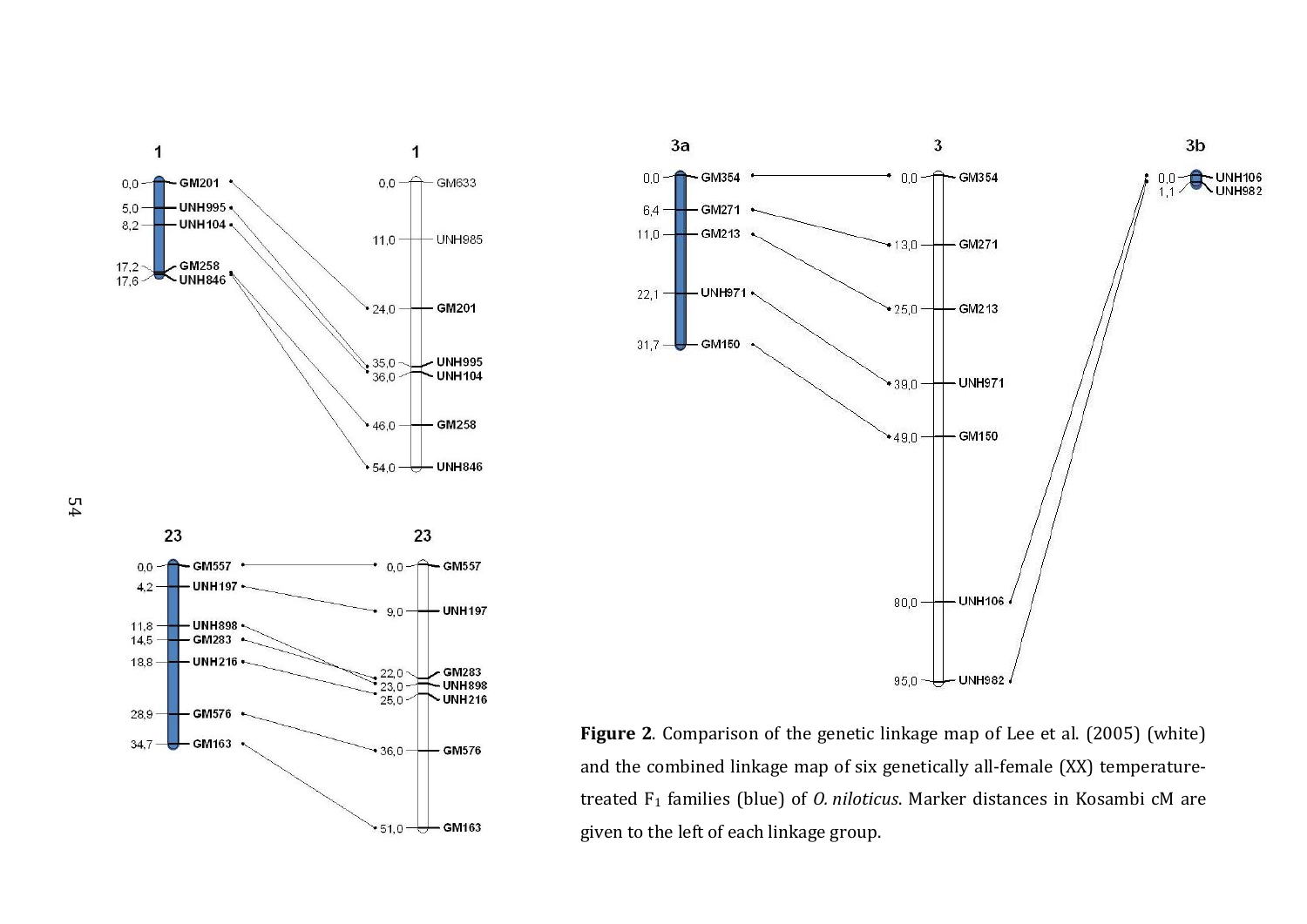#### **3.4.3. Linkage Map**

*GM633* and *UNH985* remained unmapped, but an integrated linkage map consisting of four LGs (LOD  $\geq$  3; Figure 2) was constructed. The total map length was 85.1 cM with an average marker distance of 4.8 cM. LG 1 was 17.6 cM long with five markers having an average distance of 4.4 cM. LG 3a consisted of five markers with an average distance of 7.9 cM and a total length of 31.7 cM. LG 3b included two markers with a distance of 1.1 cM. Seven markers were mapped to LG 23 over a total length of 34.7 cM and an average marker distance of 5.8 cM.

# **3.4.4. Marker trait associations for temperature-dependent phenotypic sex**

The population wide QTL search for the phenotypic sex of the temperaturetreated genetically all-female  $F_1$ -population showed no significant QTL on any of the LGs (Table 6). LOD scores were as high as 1.1 for LG 23 and as low as 0.03 for LG 3b. F-values were below the F-statistic thresholds for p=0.05.

| <b>LG</b>      | <b>F</b> statistic | <b>LOD</b> |       |
|----------------|--------------------|------------|-------|
|                |                    |            |       |
|                |                    | $(p=0.05)$ |       |
| 1              | 3.600              | 6.870      | 0.781 |
| 3a             | 2.440              | 7.195      | 0.529 |
| 3 <sub>b</sub> | 0.130              | 5.291      | 0.029 |
| 23             | 4.980              | 7.284      | 1.081 |

**Table 6.** Population wide QTL statistics for temperature-dependent phenotypic sex in a genetically all-female (XX) population of *O. niloticus.*

Pearson  $\chi^2$  test statistics for single marker associations did also not reveal significances at the population level (Table 5). However, the family based approach revealed several significant associations with the phenotypic sex: *UNH995* and *UNH104* on LG 1 in family 6, *GM213* on LG 3a in family 2, and *UNH898* (LG 23) and *GM283* (LG 23) in family 4. Fisher's exact statistics for these five markers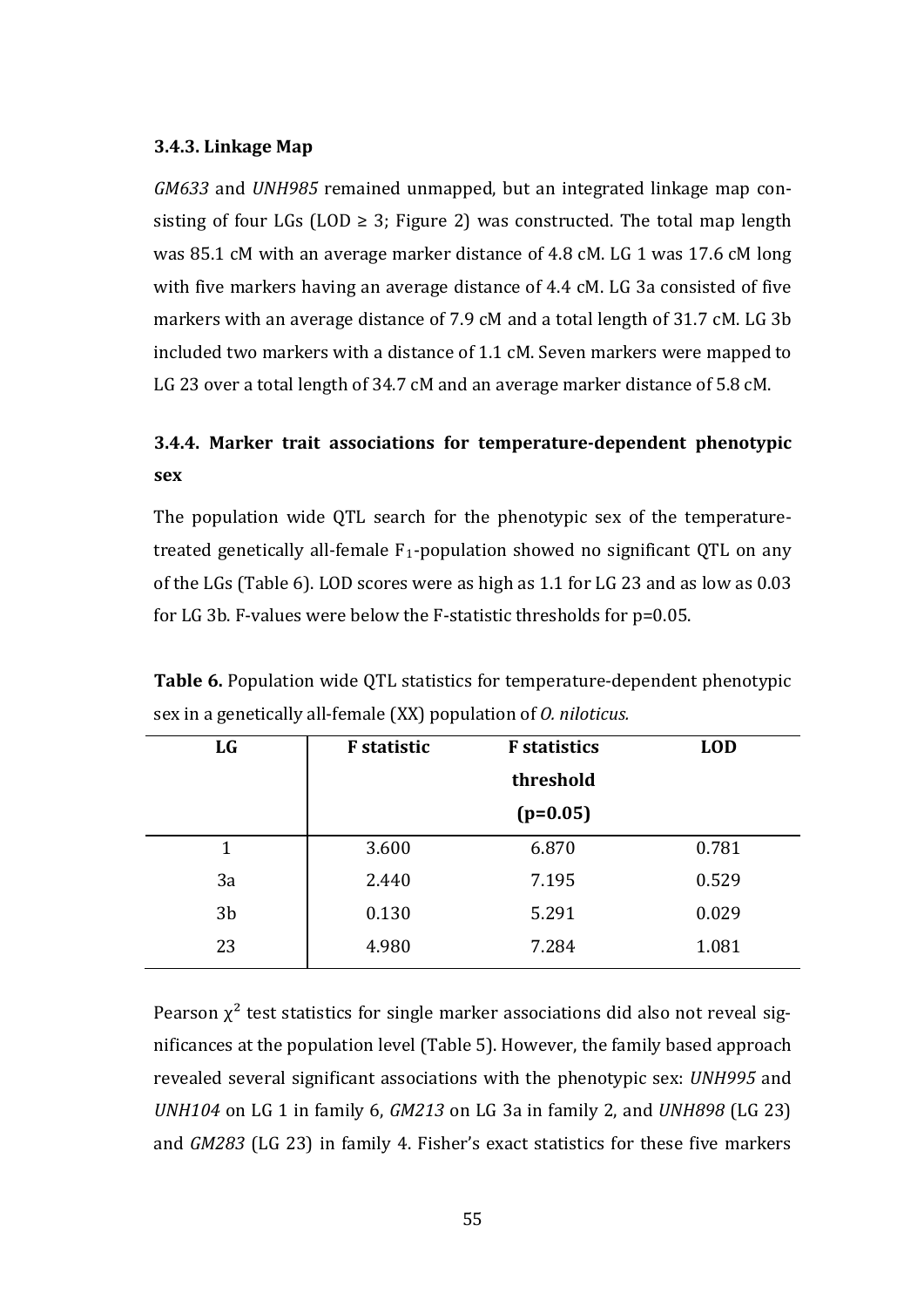and the respective families are displayed in Table 7. The subsequent QTL studies using GridQTL confirmed the associations for families 2, 4, and 6 (Figures 3, 4, and 5).

Furthermore, segregation distortions for *GM283* and *UNH898* genotypes were found for family 4. The four genotypes per marker significantly differed from the expected Mendelian segregation of 1:1:1:1 ( $p < 0.05$ ).

Locus **Family**<sup>1</sup>  $\chi^2$  **p**<sup>2</sup> **Genotype**<sup>3</sup> **n** Males **n** Females *UNH995* family 6 6.65 0.025 172/220 10 3 (172/172 x 172/220) 172/172 5 12 *UNH104* family 6 6.53 0.027 129/178 11 4  $(129/129 \times 129/178)$  129/129 4 11 *GM213* family 2 6.65 0.025 76/83 10 3  $(76/83 \times 83/83)$  83/83 5 12 *UNH898* family 4 8.25 0.037 254/274 1 4 (254/274 x 254/262) 254/254 10 4 262/274 1 6 254/262 2 1 *GM283* family 4 8.68 0.026 176/178 10 3 (164/176 x 176/178) 164/176 2 7 164/178 1 4 176/176 2 1

**Table 7.** Number of males and females for each genotype of family-specific significantly associated loci with the temperature-dependent sex.

 $(1 =$  the parental genotypes are given in brackets (dam x sire),  $2 =$  Fisher's exact probability,  $3 =$  allele sizes in base pairs)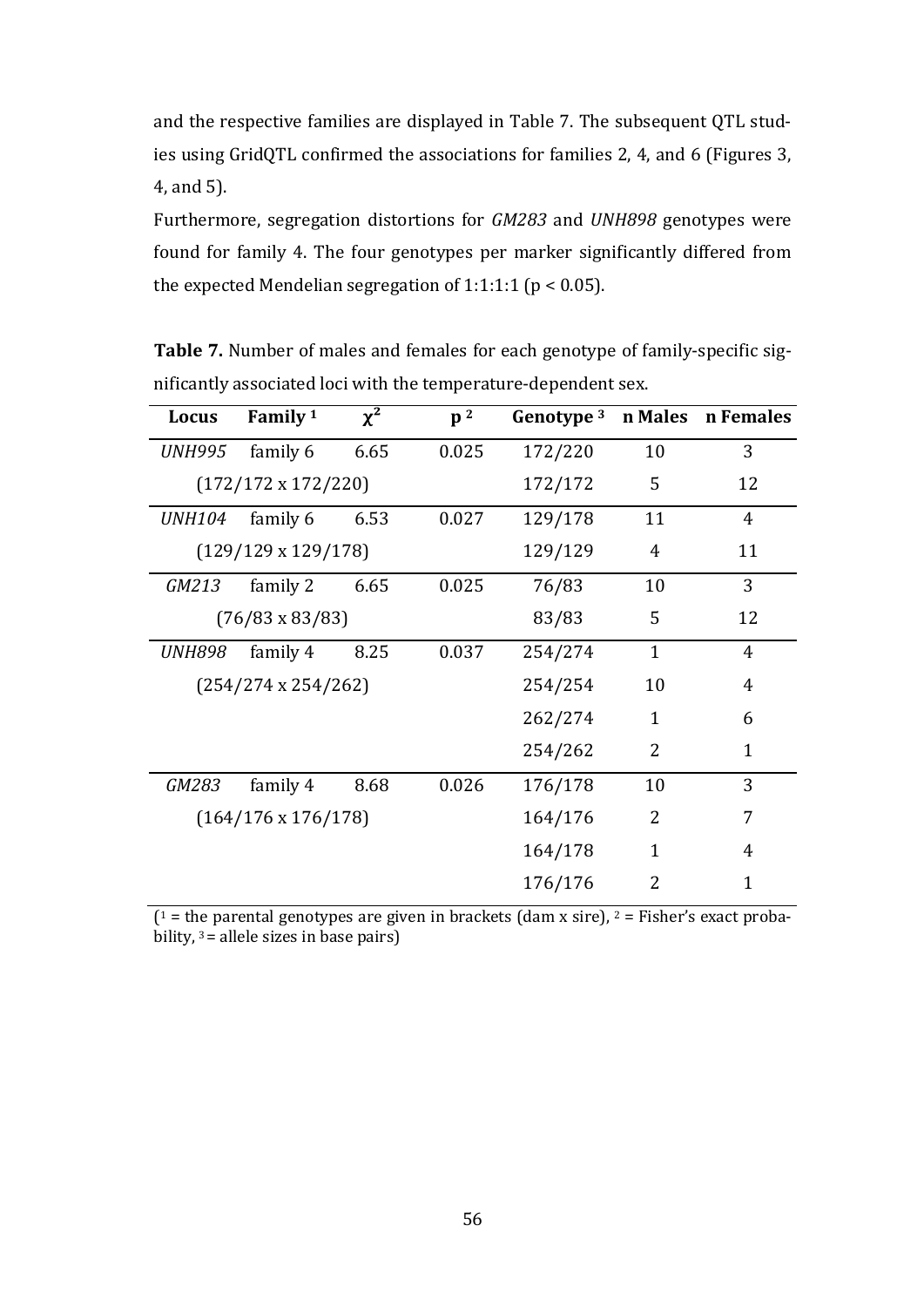

Figure 3. QTL statistics for LG 1 within family 6 of the F<sub>1</sub> mapping population.



**Figure 4.** QTL statistics for LG 3a within family 2 of the F<sub>1</sub> mapping population.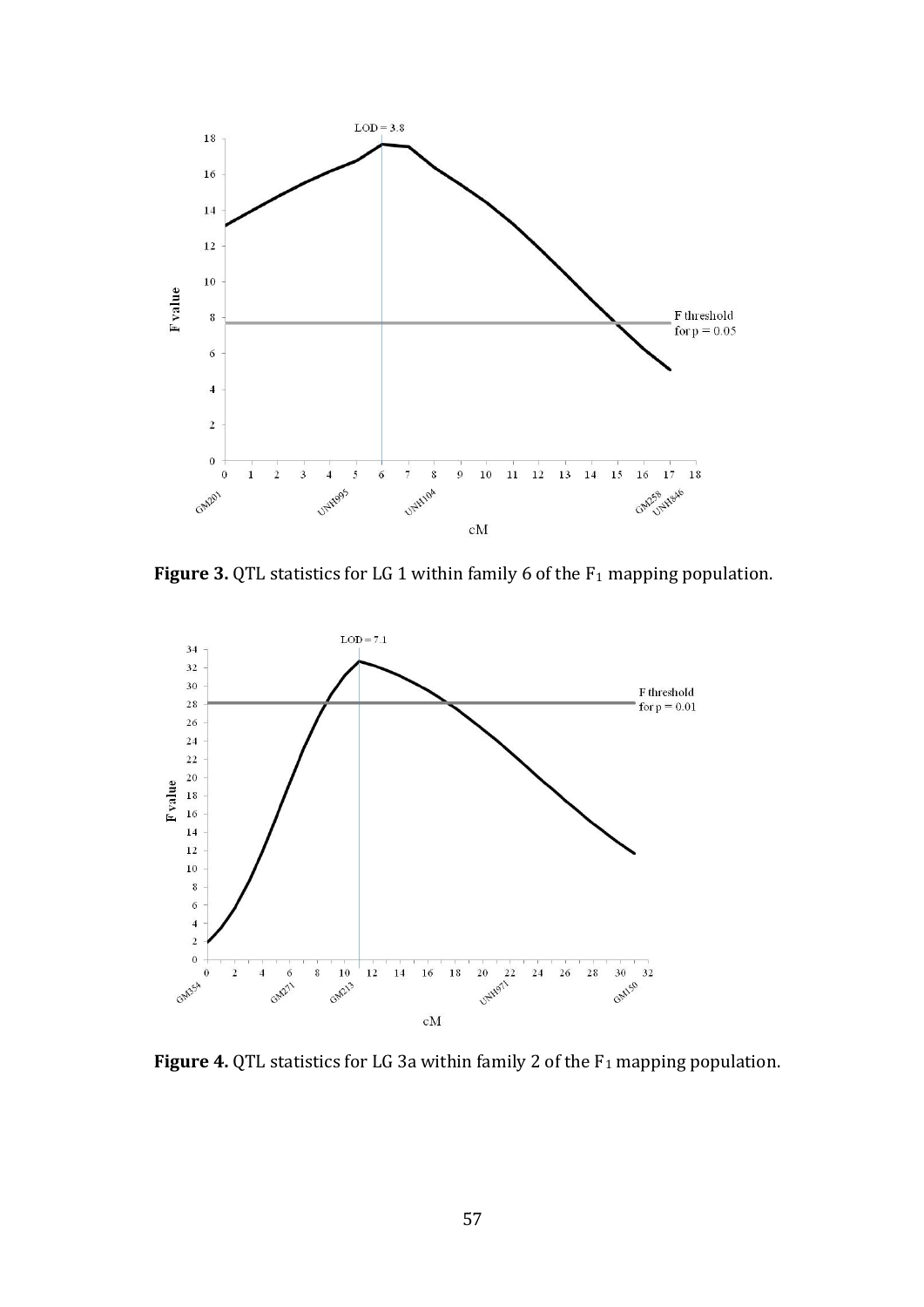

**Figure 5.** QTL statistics for LG 23 within family 4 of the F<sub>1</sub> mapping population.

#### **3.5. Discussion**

Previous studies have indicated that several genetic markers on LG 1, 3, and 23 are linked to the phenotypic sex of *Oreochromis spp*. (Shirak et al., 2002; Lee et al., 2003; 2004; 2005; 2011; Cnaani et al., 2004). Moreover, different genes which are putatively involved in the sex differentiation have also been mapped to these linkage groups (Lee et al., 2005; Shirak et al., 2006; Lee and Kocher 2007; Cnaani et al., 2008).

The current study is the first attempt to identify marker trait associations and QTL for the temperature-dependent phenotypic sex in a cichlid species with a sex determination system composed of major and minor genetic factors as well as clear temperature effects on the expression of the phenotypic sex.

#### **3.5.1. Phenotyping - temperature-dependent phenotypic sex**

In order to assure that all males observed in temperature-treated groups were temperature sex reversed, a genetically all-female population was used in the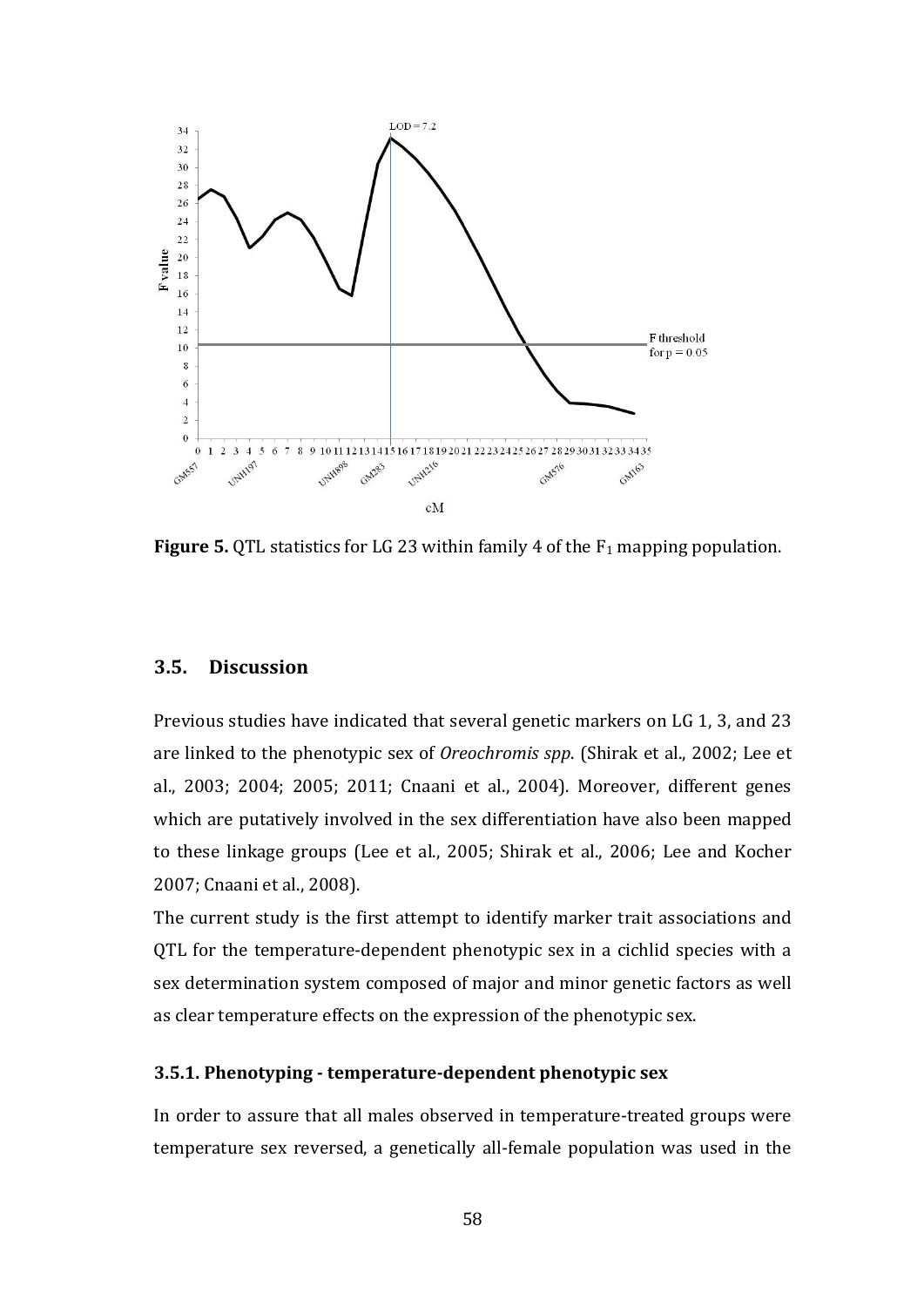present study. This genetically all-female population was derived from a cross of a high ( $\triangle \triangle$ XX) and a low temperature sensitive line ( $\angle$ XX) (Wessels and Hörstgen-Schwark, 2007; 2011). In the current study, no males were observed in five of the six control groups of the mapping population. Thus, autosomal sex factors can be excluded in these families. However, in the control group of family 6, two males out of 96 fish were found which might result from a sex reversal caused by autosomal factors. A contamination of the control groups by other fish is very unlikely as all aquaria were mesh covered to prevent jumping over of fish. Nevertheless, all males in the temperature-treated groups of family 6 were assumed to be temperature sex reversed.

#### **3.5.2. Marker properties**

Within the  $F_1$  mapping population the microsatellites were highly informative. Both average values for Ho (0.68) and He (0.61) were moderately high, confirming their suitability for linkage and QTL mapping. Further, in the present study null alleles for several loci were observed (see Table 5). For *GM271*, also Cnaani and Kocher (2008) found null alleles in *O. tanganicae* and they discussed that the occurrence of null alleles indicates developing sex chromosomes. This has also been described for stickleback species (*Gasterosteidae*), where null alleles were shown to occur sex specifically as a sign of sex chromosome differentiation (Ross et al., 2009; Shikano et al., 2011). However, a sex specific occurrence of null alleles could not be reported here.

#### **3.5.3. Linkage mapping**

A comparison between the present linkage map and the reference map by Lee et al. (2005) revealed some differences. First of all, the linkage of *GM633* and *UNH985* to LG 1 could not be confirmed here  $(LOD \le 2)$ . Additionally, no linkage between both loci could be found in the present study; however, both markers were informative in the current mapping population. This lack of linkage may be due to the different fish species and populations used. Lee et al. (2005) worked with a species cross of *O. niloticus* and *O. aureus* whereas the present linkage map was constructed for an *O. niloticus* population. Additionally, the mapping population in the current study consisted of a genetically all-female (XX) popu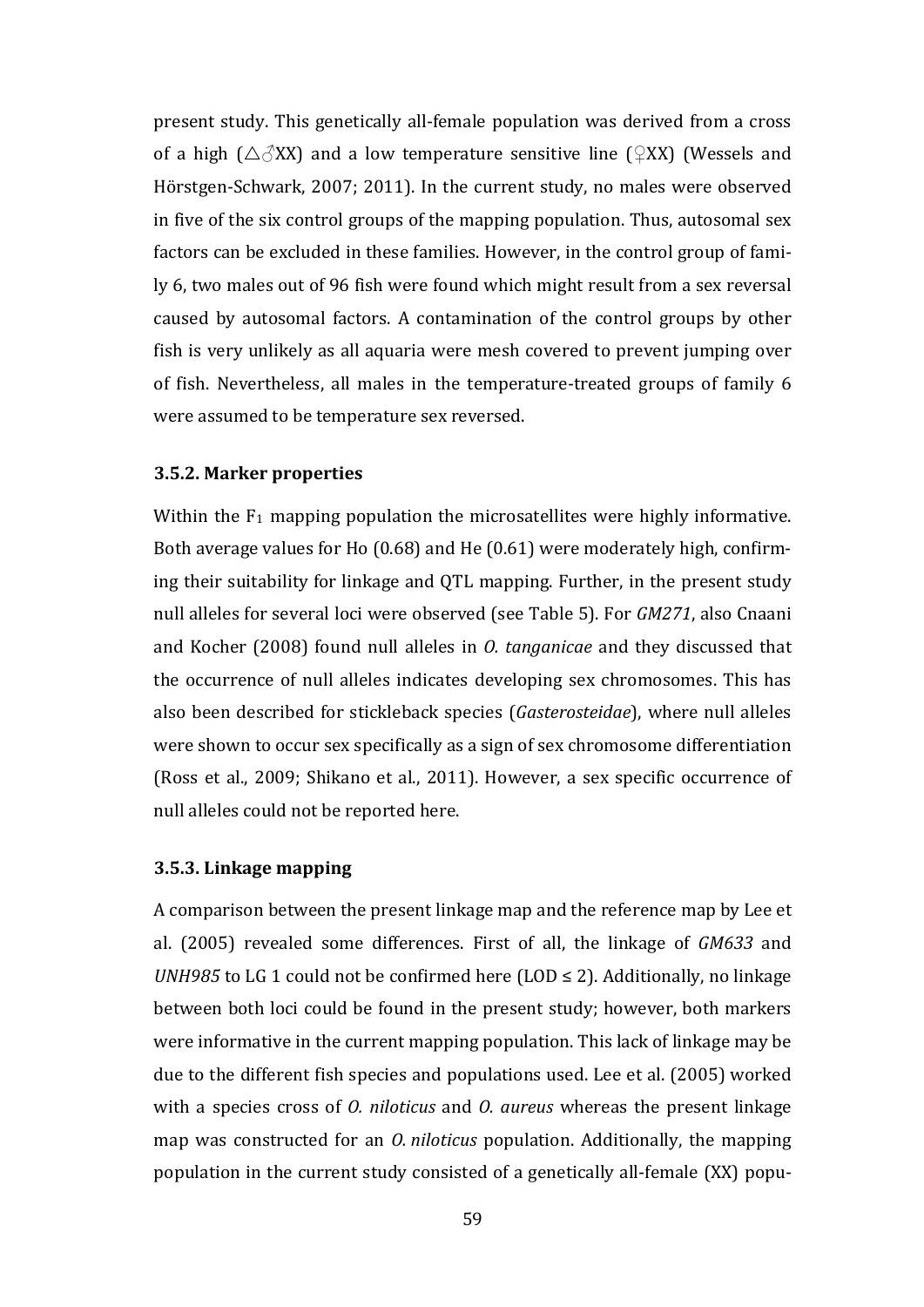lation. The reported linkage of *GM633* and *UNH985* could thus have resulted from the mixed sex progeny of the crossed species.

Secondly, LG 3 was split in the present study, although the order of the loci persisted. Lee et al. (2005) reported a distance of 31 cM between *GM150* and *UNH106*. In the present investigation, the distance could even be larger as no linkage between the markers was observed leading to LG 3a and LG 3b.

Thirdly, on LG 23 the loci *UNH898* and *GM283* switched in order compared to the map calculated by Lee et al. (2005). Again, species and population differences of the two studies might have attributed to the different results. Additionally, the current linkage groups (in cM) were shorter compared to the proposed length of the reference map (see Figure 2).This may be due to the lower marker density for each linkage group as only a subset of the mapped markers was investigated in this study. Additionally, sex specific recombination rates might explain the differences in LG lengths. Higher recombination rates in the telomeric region of males and in the centromeric region of females have been described for several fish species like rainbow trout and zebrafish (Sakamoto et al., 2000, Singer et al., 2002). Also, Lee et al. (2004; 2005) observed different recombination rates for males and females in tilapia depending on the chromosomal region. Therefore, the current length of LGs could be specific for genetically female fish of *O. niloticus.* 

# **3.5.4. Marker trait associations for temperature-dependent phenotypic sex**

It is still controversially discussed if loci responsible for temperature-dependent sex and GSD reside on the same linkage groups, if they are located closely to each other, or if they are basically identical.

Sarre et al. (2004) proposed a continuum of GSD and temperature-dependent phenotypic sex, with the same genes involved in both systems within a species. In this study, no QTL on the population level were identified, but some were mapped for families 2, 4, and 6. The QTL were in the majority localized in regions with known associations between the phenotypic sexes at normal temperature. In family 6, significant associations to the temperature-dependent sex were found on LG 1 for the markers *UNH995* (5 cM) and *UNH104* (8.2 cM), con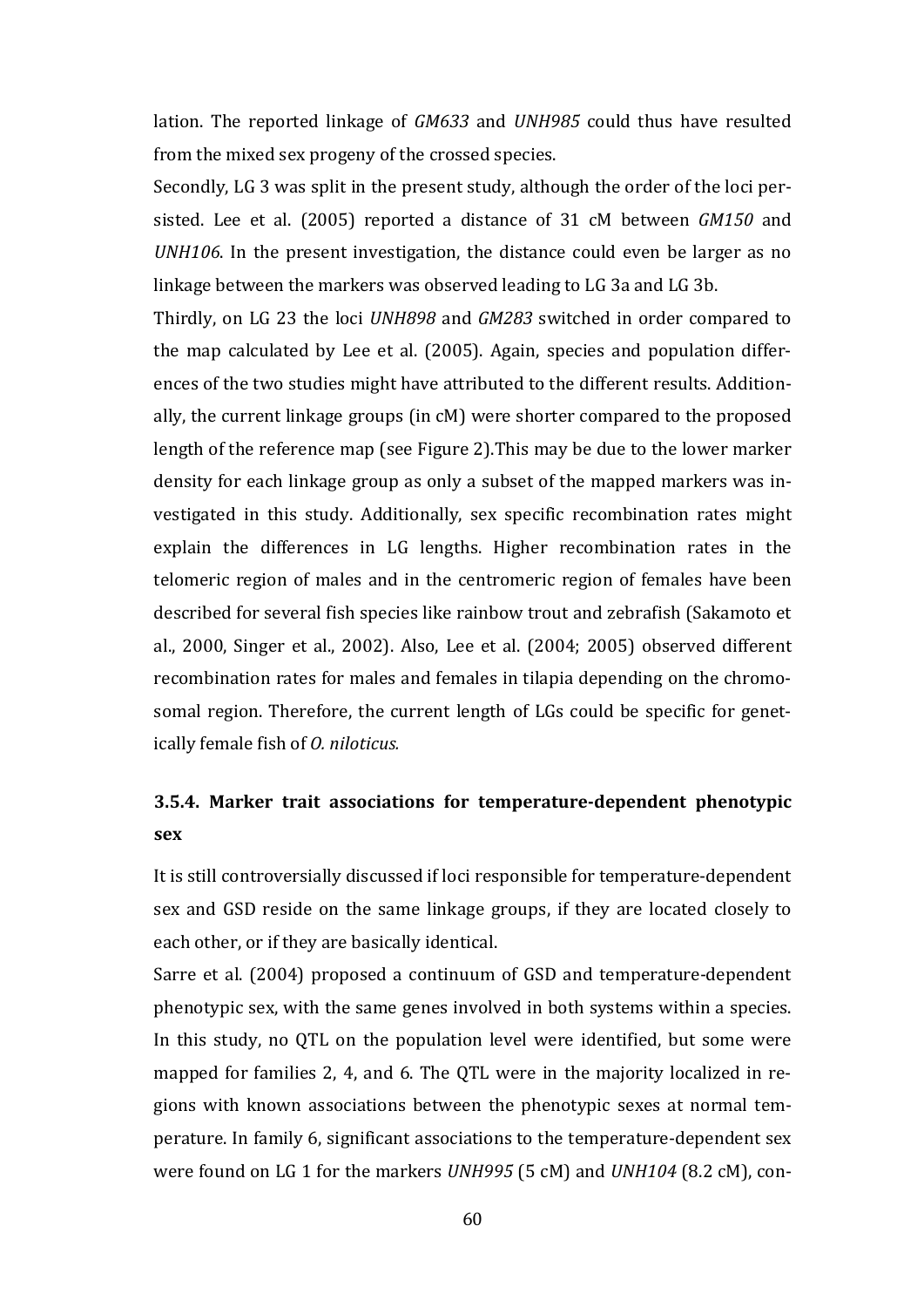firmed by a significant QTL (LOD=3.8) at the position of 6 cM (Figure 2). For both markers the specific paternal alleles 220 (*UNH995)* and 178 (*UNH104)* were mostly found in males and might thus be suggested to be associated with phenotypic males after temperature treatment within this family. However, as not all of the male progenies possess these alleles; additional factors must control TSD in this family. In fact, the chromosomal region flanked by *UNH995* and *UNH104* harbors the major male sex determiner for *O. niloticus* (Cnaani et al., 2008). One putative key regulator for sex determination, the *wt1b* gene has been mapped to LG 1, 5.9 cM away from *UNH995* and 6.6 cM away from *UNH104*. But it has been excluded as the major male determiner (Lee and Kocher, 2007). For tilapia, no temperature-dependent expression studies exist for *wt1b*.

In family 2 *GM213* on LG 3a was significantly associated with the phenotypic sex, confirmed by a significant QTL on LG 3a at position of 11 cM (Figure 2). In this family, most female progenies possessed the identical-by-state microsatellite alleles of the sire, whereas the identical-by-state alleles of the dam were mostly found in male progenies. For *Oreochromis aureus*, a tilapia species with a female heterogametic sex determination system (ZZ/WZ), maternally inherited alleles of LG 3 markers are assumed to be sex specific (Cnaani et al., 2008). Additionally, the gene *dmo,* which is involved in the gonadal development of the ovaries (Guan et al., 2000), has been mapped to the region between *GM150* and *UNH106* on LG 3, approximately 29 cM away from *GM213* (Lee et al., 2005). Because of the large interval, a higher marker density should be applied to detect putative associations with the *dmo* gene.

Moreover, significant associations with *UNH898* on LG 23 were found in family 4 (Figure 3). Three different alleles for *UNH898* (254, 262, and 274) could be determined for this family. Progenies with the genotype 254/254 were male biased (10:4), whereas the genotype 254/274 produced almost all-females (1:4). If allele 262 was present, no association with the phenotypic sex could be observed. Therefore, it might be assumed, that each allele of *UNH898* and their respective combinations represent a different liability to temperature within this family. Eshel et al. (2011) described the microsatellite marker *UNH898* at LG 23 to be associated with the phenotypic sex of *O. niloticus.* The authors found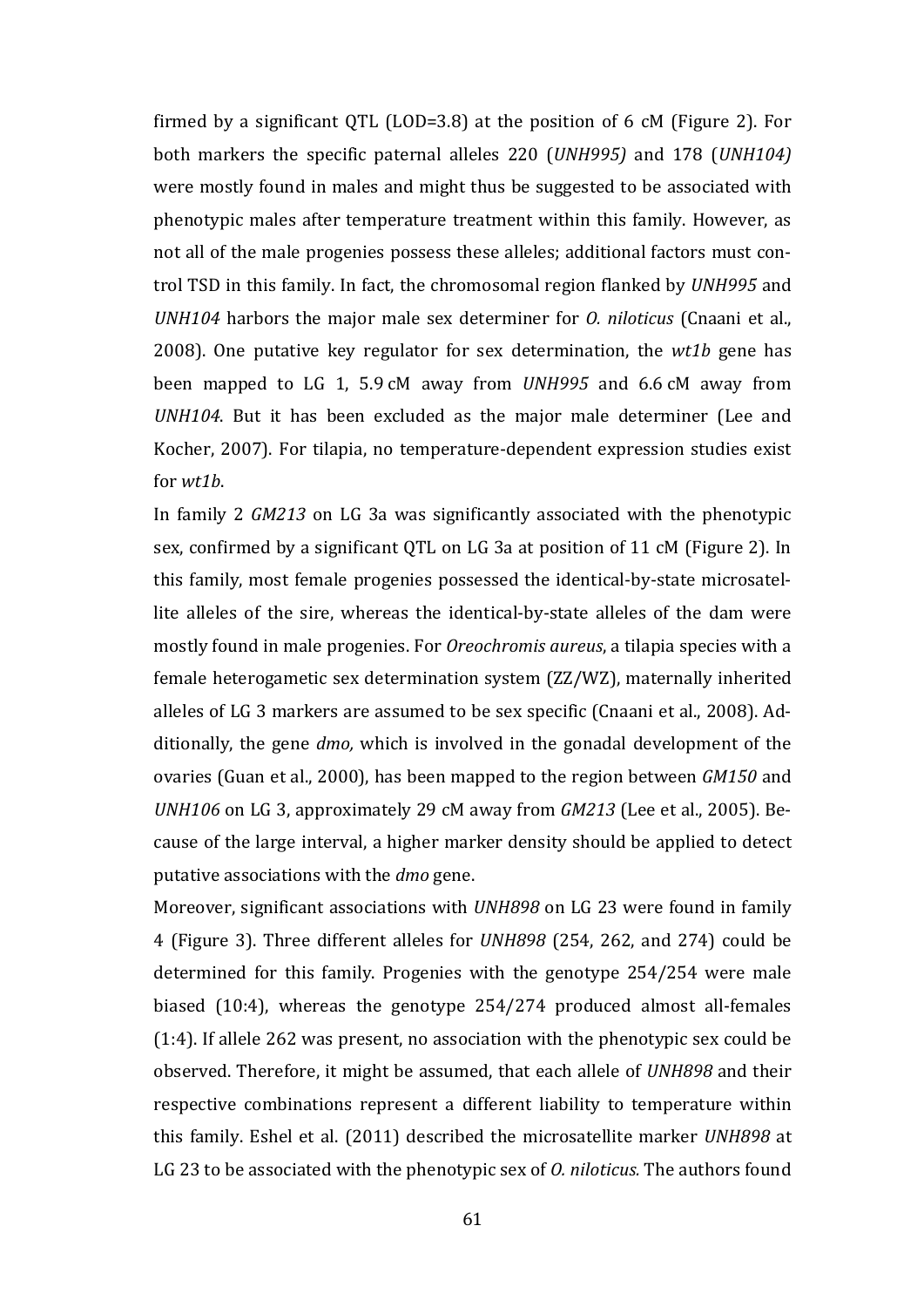allele 276 almost exclusively in males, and fish exhibiting genotypes with the alleles 253/253, 253/274, as well as 274/274 were almost exclusively females. In the present study allele 276 was not detected. This could be reasonable, as a genetically all-female (XX) mapping population was used and no males in control groups were found. However, allele sizes strongly depend on the method of microsatellite analysis, as respective sizes in bp can differ between the techniques. Here, alleles were not sequenced and might therefore not be completely comparable. Thus, individuals that are homozygous for the allele 274 respectively for the allele 276 should comparatively be sequenced to assess the degree of identity.

Strong associations were found for *GM283* on LG 23 in family 4. Ten out of 15 males showed the paternal genotype (176/178), whereas 12 out of 15 females were devoid of it. The QTL, detected for family 4 was mapped to 15 cM (LOD=7.2), close to *GM283* (14.5 cM). In family 4, segregation distortion was found for the genotypes of both microsatellites *GM283* and *UNH898* on LG 23. Cnaani et al. (2008) also reported deviations from the expected Mendelian segregation for sex-linked markers on LG 1 in *O. aureus* and *O. mossambicus*. The authors concluded that lethal alleles were linked to the sex determining factor. In the current mapping population no differences in mortality in dependence to the combination of alleles were detected after the 9th dpf. If lethal alleles caused the segregation distortion in family 4, they would have had an impact on the survival before the 9<sup>th</sup> dpf.

Different putative master key regulators for sex determination have been mapped to LG 23 (Shirak et al., 2002; 2006; Cnaani et al., 2007). *Amh* has been mapped to the position of *GM283,* just 1 cM away from *UNH898* (Shirak et al., 2002). Although *amh* exhibited a sex specific expression in brains of 14 dpf old *O. niloticus* fry, there is no definite proof, that the expression of *amh* is also temperature-dependent (D'Cotta et al., 2007). Within other species, the role of *amh* in TSD is controversially discussed. *Amh* is involved in the regulation of *cyp19a* expression (Josso et al., 1998). Therefore, a temperature related expression of *amh* could be the result of a feedback effect of *cyp19a* expression (Pieau, 1996). Shirak et al. (2006) and Lee and Kocher (2007) mapped *cyp19a* to LG 1 between the microsatellites *GM633* and *UNH985*. Both microsatellites could not be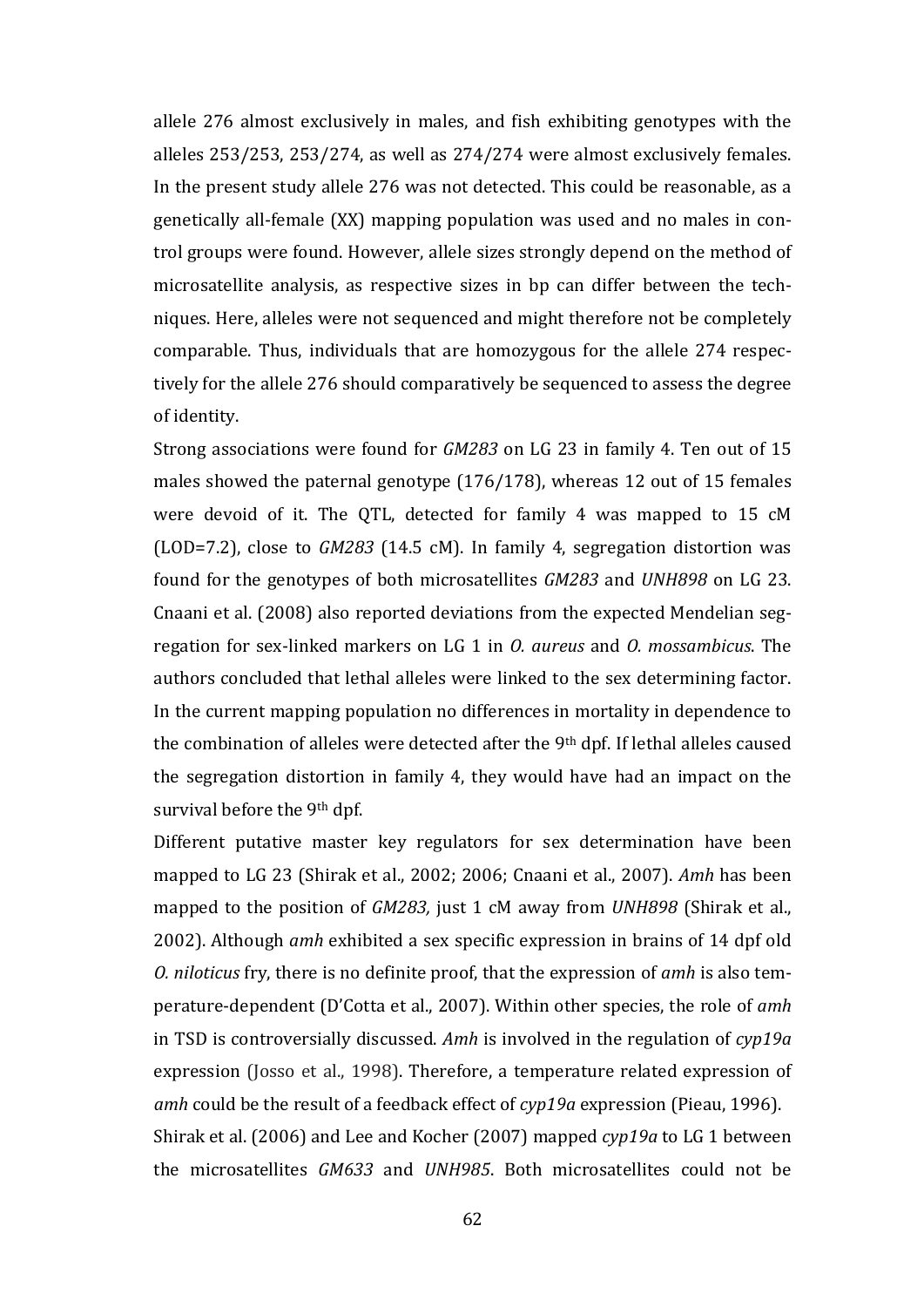mapped to the present linkage map (Figure 2). Therefore, the QTL study could not cover this chromosomal region and no QTL or single marker-trait association could be found here. To achieve linkage in further experiments, a higher density of markers especially in this region should be realized.

No significant QTL or single marker association could be found for any of the markers in families 1, 3, and 5. Additionally, significant marker trait associations could not explain the temperature-dependent sex of all fish in the respective families. Therefore, it can be assumed, that additional family-specific QTL for the temperature-dependent phenotypic sex might be found on other LGs as well. D'Cotta et al. (2007) for example, provided a first evidence for a temperature-dependent expression of *sox9* in *O. niloticus* resulting in an earlier increase of *sox9* expression in XX-gonads compared to XY-gonads. Moreover, *dmrt1* expression is known to be up regulated by male producing temperature in different TSD-species like *Trachemys scripta, Lepidochelys olivacea* and *Oryzias latipes* (e.g. Kettlewell et al., 2000; Torres et al., 2002; Hattori et al., 2007). *Dmrt1* has been mapped to LG 12 in tilapia (Lee et al., 2005). Hence, a genome-wide approach with special emphasis on chromosomal regions harboring candidate genes for sex determining processes seems to be promising.

The QTL detected herein correspond to regions known for sex determination at normal rearing temperature. Summarizing the controversial discussion about the interdependence of genetic and temperature effects on sex determination of vertebrates, Grossen et al. (2011) suggested for species with GSD, that the temperature effect is hidden by genes with major effects. But a certain threshold of liability values has to be exceeded (Grossen et al., 2011). This threshold model could also be suggested for the sex determination process in *O. niloticus*. A certain number of temperature-responsive allelic variants have to be exceeded, to result in phenotypic male differentiation during temperature treatments. This might be the reason, why not all progenies become male in a temperature treatment. Multiple interacting loci have also been postulated for autosomal sex determination in Nile tilapia (Müller-Belecke and Hörstgen-Schwark, 1995, Ser et al., 2010), yet the number of underlying QTL in both systems of sex determination remains to be determined. Therefore, temperature-dependent sex ex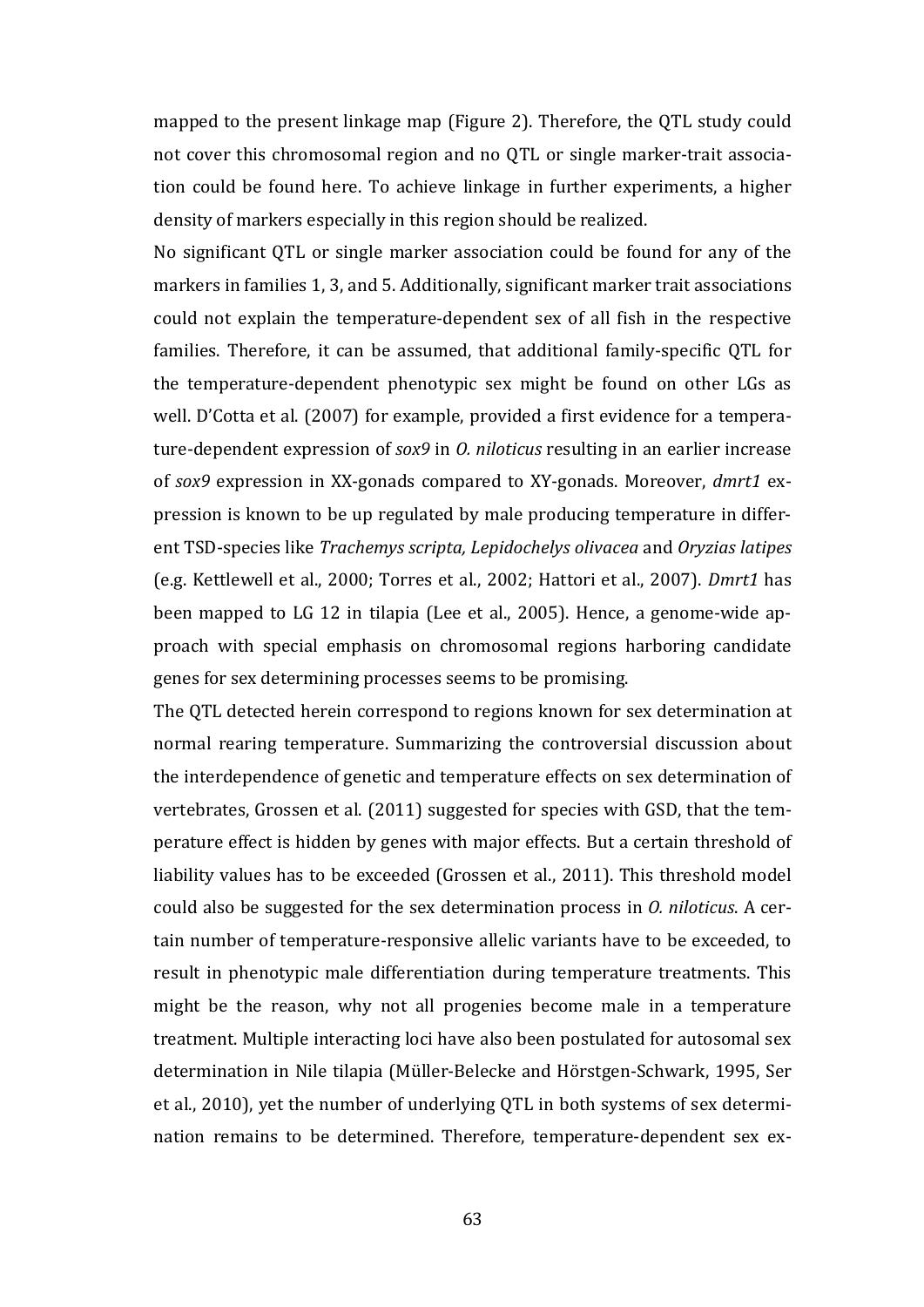pression in Nile tilapia might rather be a result of a polygenic system causing several liability values, which might overlap with liability values for GSD.

This is further underlined when looking at the allele inheritance of the significant markers in family 6. In which the sex determining allele came from the sire and was located on LG 1. Therefore factors influencing temperature and genetic effects on sex determination might at least partially reside in the same major sex determining region (LG1), also showing patterns of inheritance comparable to the XX/XY system for GSD. In contrast to that, the sex determining allele of *GM213* in family 2 came from the dam and was located on LG 3 like in a WZ/ZZ system. The inheritance of sex determining alleles from LG 3 has never before been described for *O. niloticus*. However, studies about sex linked markers on LG 1 in *O. niloticus* reported missing linkage for markers on LG 1 (Lee et al., 2003; Ezaz et al., 2004). The sex determining loci on LG 3 may be an evolutionary rudiment because LG 3 has been suggested to be the ancestral sex chromosome and that sex determination loci has shifted to LG 1 (Cnaani et al., 2008). Shifts of sex determining loci from the ancestral sex chromosome to other LGs could also be the reason for the detected linkage of *UNH898* and *GM283* on LG 23 in family 4. Temperature effects on sex determination (and their absence) might play a crucial role in evolution and fixation of novel sex chromosomes or major sex factors as observed in Nile tilapia on LG1.

Moreover, only a single QTL has been found per family. Additionally, the QTL detected here were different for the families. Therefore, the chromosomal regions or genes on which the temperature acts seem to be dependent on the family. Because of the high variability of significant markers and QTL for the different families, it can be assumed, that the present mapping population will provide an excellent basis for further studies. Furthermore, the analysis of candidate genes is very promising, especially of *amh* and *cyp19a.* For both genes, polymorphisms have already been described for *Oreochromis* spp. (Shirak et al., 2006). Additionally, the microsatellite markers mostly show a high informativeness in this population which increases their suitability for further experiments. A following  $F_2$ -population will provide additional segregations of the markers and QTL, including further LGs. Moreover, a higher accuracy and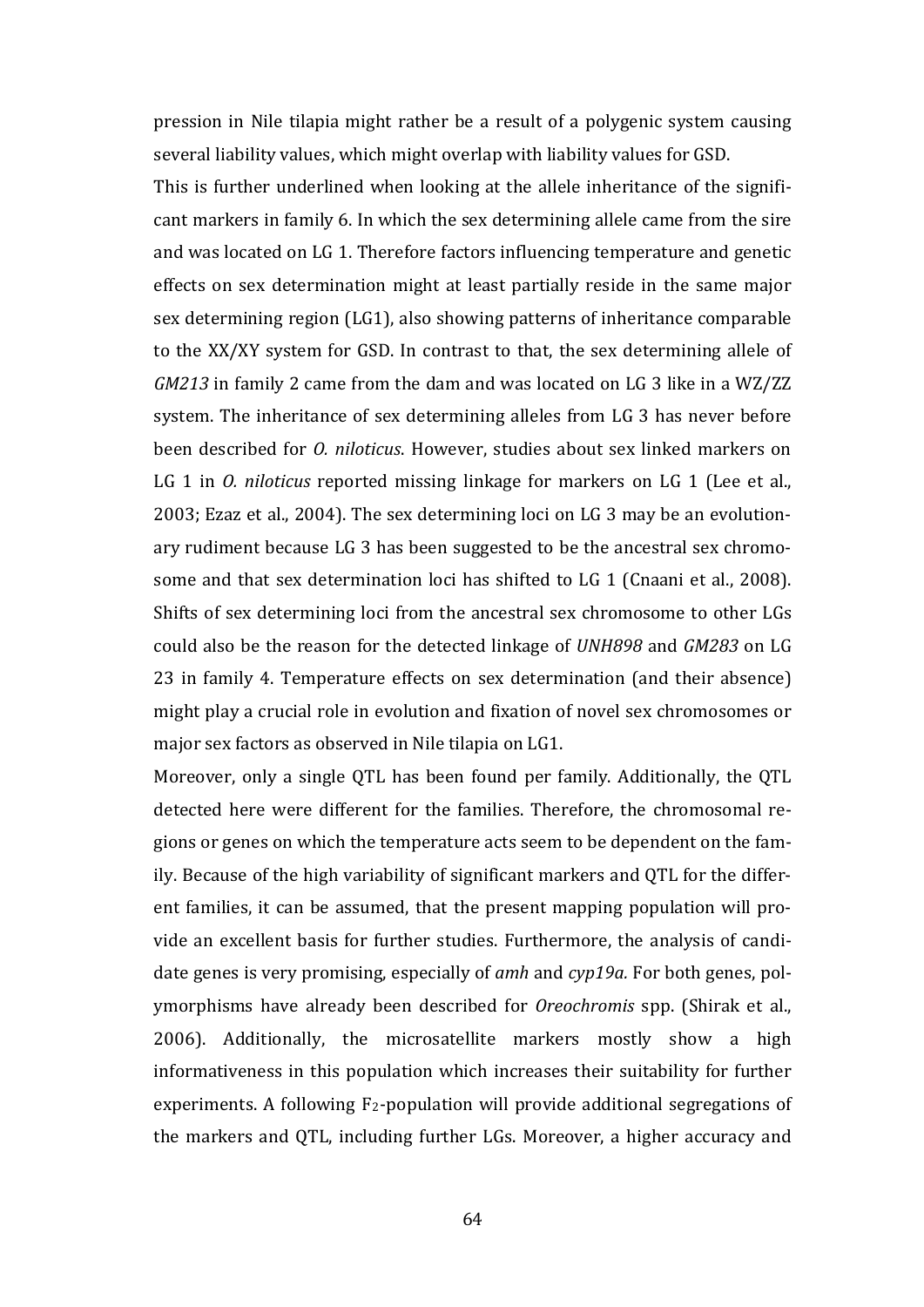confirmation of the QTL positions is aimed to be achieved by using more markers in the current QTL regions.

### **Acknowledgement**

The authors would like to thank Sabrina Pach and Birgit Reinelt for their technical assistance. This work was supported by the German Research Foundation (WE 4434/2-1).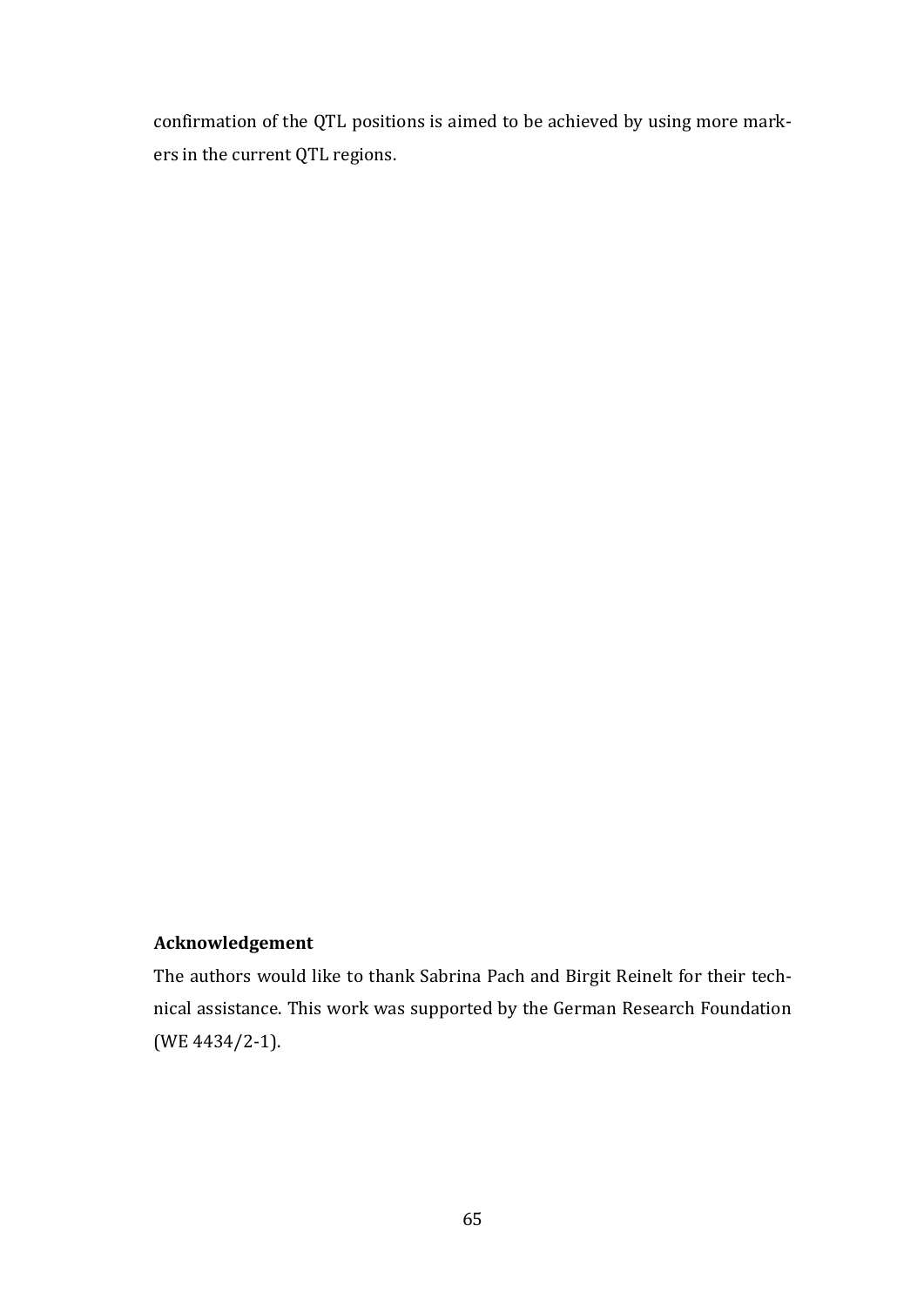### **3.6. References**

- Baroiller, J. F., and D'Cotta, H. (2001): Environment and sex determination in farmed fish. Comparative Biochemistry and Physiology, 130, 399-409.
- Baroiller, J.F., Chourrout, D., Fostier, A., Jalabert, B. (1995a): Temperature and sex-chromosomes govern sex ratios of the mouthbrooding cichlid fish *Oreochromis niloticus*. Journal of Experimental Zoology, 273, 216-223.
- Baroiller, J.F., Clota, F., Geraz, E. (1995b): Temperature sex determination in two tilapia *Oreochromis niloticus* and the red tilapia (Red florida strain): Effect of high or low temperature, in Goetz FW, Thomas P (eds): Proceedings of the fifth international symposium on the reproductive physiology of fish. The University of Texas, Austin, Texas, USA, pp 158-160.
- Bull J.J. (1980): Sex Determination in Reptiles. Quarterly Review of Biology, 55, 3-21.
- Bull, J.J. (2008): Sex determination: are two mechanisms better than one? Journal of Biosciences, 33, 5-8.
- Chomczynski, P. and Sacchi, N. (1987)**:** Single-step method of RNA isolation by acid guanidinium thiocyanate-phenol-chloroform extraction. Analytical Biochemistry, 162:156-159.
- Cnaani, A., and Kocher, T.D. (2008): Sex-linked markers and microsatellite locus duplication in the cichlid species *Oreochromis tanganicae*. Biology Letters, 4 700-703.
- Cnaani, A., Zilberman, N., Tinman, S., Hulata, G., Ron, M. (2004): Genome-scan analysis for quantitative trait loci in an F2 tilapia hybrid. Molecular Genetics and Genomics, 272, 162–172.
- Cnaani, A, Lee, B-Y., Ozouf-Costaz, C., Bonillo, C., Baroiller, J.F., D'Cotta, H., Kocher, T. (2007): Mapping of sox2 and sox14 in tilapia (*Oreochromis spp.*). Sexual Development, 1, 207-210.
- Cnaani, A, Lee, B-Y., Zilberman, N., Ozouf-Costaz, C., Hulata, G., Ron, M., D'Hont, A., Baroiller, J.-F., D'Cotta, H., Penman, D.J., Tomasino, E., Coutanceau, J.-P., Pepey, E., Shirak, A., Kocher, T.D. (2008): Genetics of sex determination in tilapiine species. Sexual Development, 2, 43-54.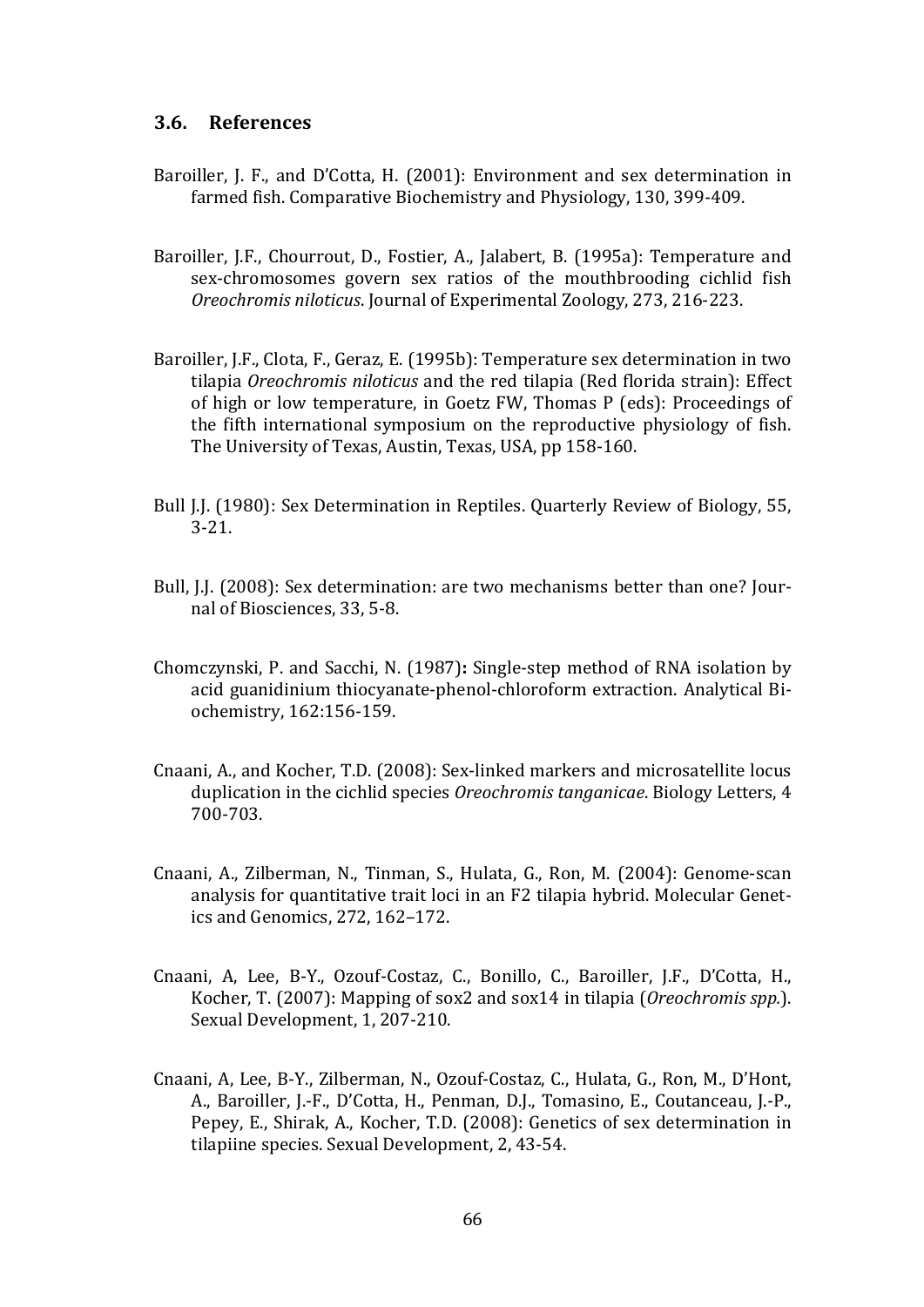- D'Cotta, H., Fostier, A., Guiguen, Y., Govoroun, M., Baroiller, J.F. (2001): Aromatase plays a key role during normal and temperature-induced sex differentiation of tilapia *Oreochromis niloticus.* Molecular Reproduction and Development, 59, 265–276.
- D'Cotta, H., Pepey, E., Pfennig, F., Bienvenu, D., Gutzeit, H.O., Volff, J.N., Wenning, M., Baroiller, J.F. (2007): Sox9a, Sox9b and Amh are up-regulated in the gonads during natural and temperature-induced tilapia male differentiation. In: Roudaut G, Labbé C, Bobe J (eds): Proceedings of the 8th International Symposium on Reproductive Physiology of Fish, Saint-Malo, France. pp 40.
- Eshel, O., Shirak, A., Weller, J. I., Slossman, T., Hulata, G., Cnaani, A., Ron, M. (2011): Fine-mapping of a locus on linkage group 23 for sex determination in Nile tilapia (*Oreochromis niloticus*). Animal Genetics, 42, 222-224.
- Ezaz, M.T., Harvey, S.C., Boonphakdee, C., Teale, A.J., McAndrew, B.J., Penman, D.J. (2004): Isolation and physical mapping of sex-linked AFLP markers in Nile tilapia ( *Oreochromis niloticus* L.). Marine Biotechnology, 6, 435-445.
- Grossen, C., Neuenschwander, S., Perrin, N. (2011): Temperature-dependent turnovers in sex-determination mechanisms: a quantitative model. Evolution, 65, 64–78.
- Guan, G., Kobayashi, T., Nagahama, Y., (2000): Sexually dimorphic expression of two types of DM (Doublesex/Mab-3)-domain genes in a teleost fish, the Tilapia (*Oreochromis niloticus*). Biochemical and Biophysical Research Communications, 272, 662-666.
- Guerrero, R.D. and Shelton, W.L. (1974): Aceto-carmine squash method for sexing juvenile fishes. Progressive Fish-Culturist, 36, 56-56.
- Hattori, R.S., Gould, R.J., Fujioka, T., Saito, T., Kurita, J., Strüssmann, C.A., Yokota, M., Watanabe, S. (2007): Temperature-dependent sex determination in HdrR medaka *Oryzias latipes*: gender sensitivity, thermal threshold, critical period, and DMRT1 expression profile. Sexual Development, 1, 138-146.
- Josso, N., Racine, C., di Clemente, N., Rey, R., Xavier, F. (1998): The role of anti-Müllerian hormone in gonadal development. Molecular and Cellular Endocrinology, 145, 3-7.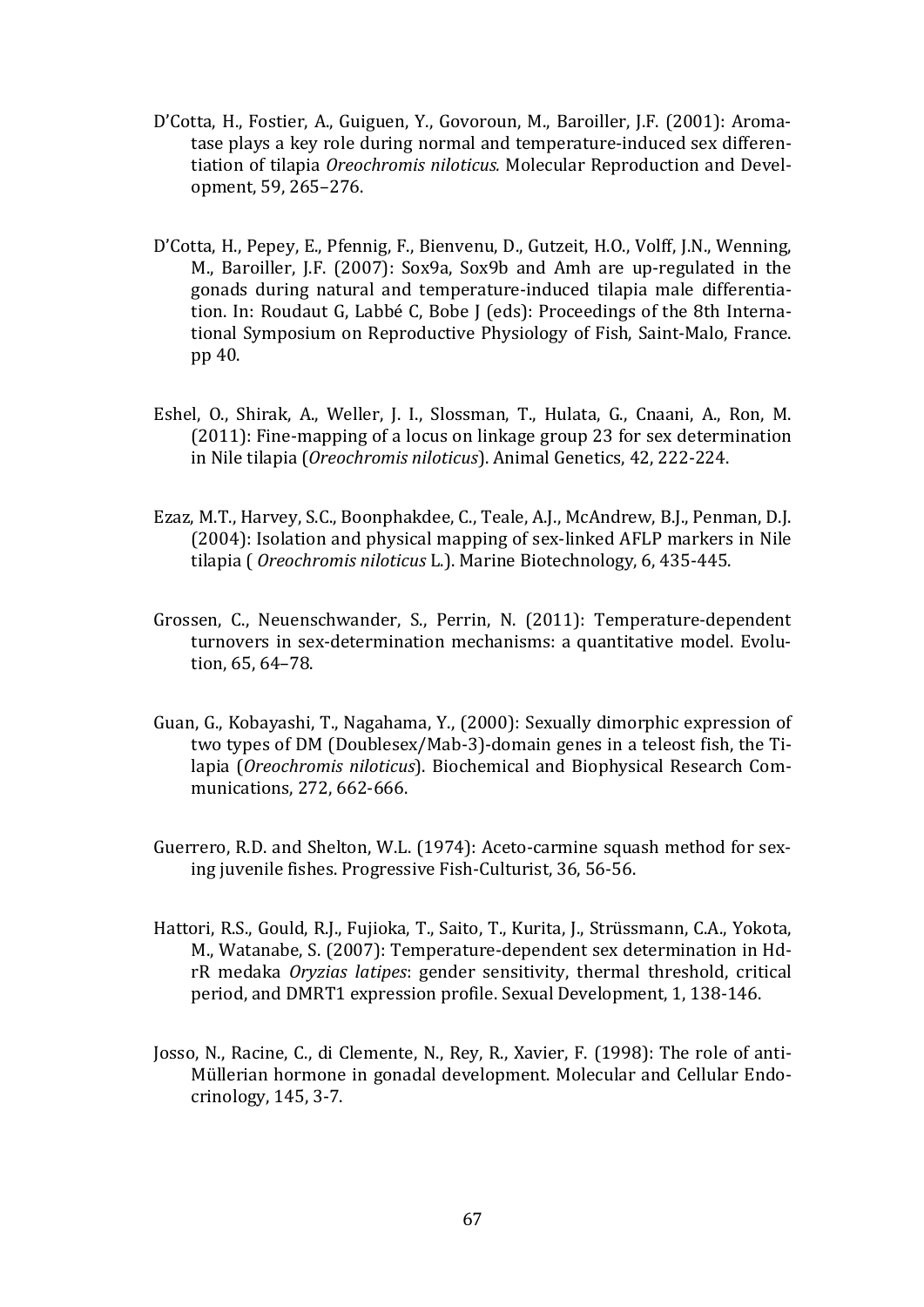- Kettlewell, J.R., Raymond, C.S., Zarkower, D. (2000): Temperature-dependent expression of turtle Dmrt1 prior to sexual differentiation. Genesis, 26, 174- 178.
- Lee, B.-Y. and Kocher, T. D. (2007): Exclusion of Wilms tumour (WT1b) and ovarian cytochrome P450 aromatase (CYP19A1) as candidates for sex determination genes in Nile tilapia (*Oreochromis niloticus*). Animal Genetics, 38, 85-86.
- Lee, B.-Y., Penman, D.J., Kocher, T.D. (2003): Identification of a sex-determining region in Nile tilapia (*Oreochromis niloticus*) using bulked segregant analysis. Animal Genetics, 34, 379-383.
- Lee, B.-Y., Hulata, G., Kocher, T.D. (2004): Two unlinked loci controlling the sex of blue tilapia (*Oreochromis aureus*). Heredity, 92, 543-549.
- Lee, B.-Y., Lee, W.-J., Streelman, J.T., Carleton, K.L., Howe, A.E, Hulata, G., Slettan, A., Stern, J.E., Terai, Y., and Kocher, T.D. (2005): A second-generation genetic linkage map of tilapia (*Oreochromis spp.*). Genetics, 170, 237-244.
- Lee, B.Y., Coutanceau, J.P., Ozouf-Costaz, C., D'Cotta, H., Baroiller, J.F., Kocher, T.D. (2011): Genetic and physical mapping of sex-linked AFLP markers in Nile tilapia (*Oreochromis niloticus*). Marine Biotechnology, 13, 557–562.
- Lühmann, L., Samavati, S., Wessels, S., Hörstgen-Schwark, G. (2009): The effect of temperature and hormone treatments during embryonic and post-larvae stages on sex differentiation in Nile tilapia (*Oreochromis niloticus*). Book of Abstracts of 10th International Symposium on Genetics in Aquaculture Bangkok, Thailand, June 22-26. 2009, p. 217.
- Mair, G.C., Scott, A.G., Penman, DJ, Beardmore, J.A., Skibinski, D.O.E. (1991). Sex determination in the genus Oreochromis 1. Sex reversal, gynogenesis and triploidy in *O. niloticus* (L.). Theoretical and Applied Genetics, 144-152.
- Müller-Belecke, A. and Hörstgen-Schwark, G. (1995): Sex determination in tilapia (*Oreochromis niloticus*) sex ratios in homozygous gynogenetic progeny and their offspring. Aquaculture, 137, 57–65.
- Ospina-Alvarez, N. and Piferrer, F. (2008): Temperature-dependent sex determination in fish revisited: prevalence, a single sex ratio response pattern, and possible effects of climate change. PloS one 3, e2837.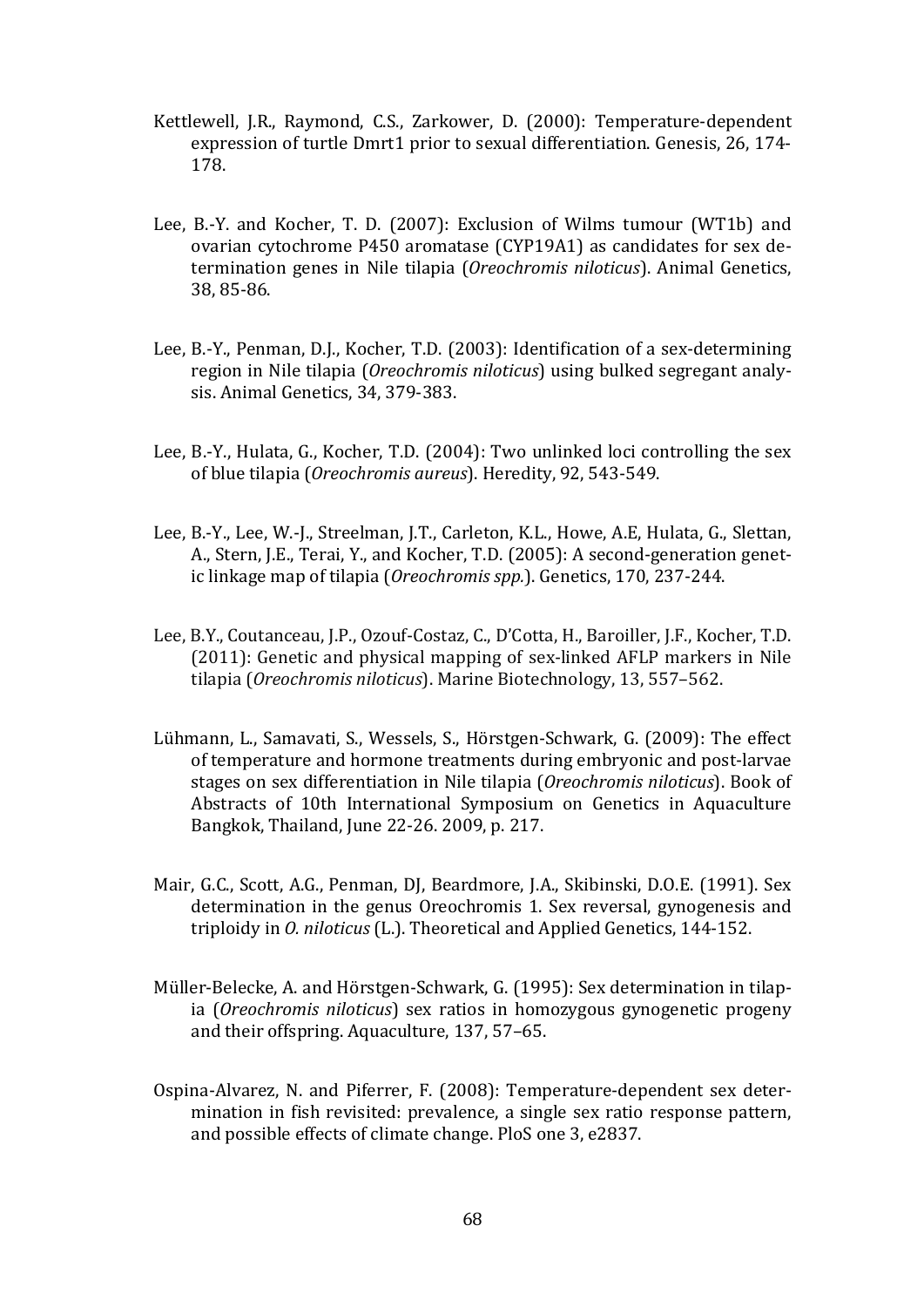- Pieau, C. (1996): Temperature variation and sex determination in reptiles. BioEssays, 18, 19-26.
- Poonlaphdecha, S., Pepey, E., Huang, S.-H., Canonne, M., Soler, L., Mortaji, S., Morand, S., Pfennig, F., Mélard, C., and Baroiller, J.F. (2011): Elevated amh gene expression in the brain of male tilapia (*Oreochromis niloticus)* during testis differentiation. Sexual Development, 5, 33-47.
- Ross, J.A., Urton, J.R., Boland, J., Shapiro, M.D., Peichel, C.L. (2009): Turnover of Sex Chromosomes in the Stickleback Fishes (*Gasterosteidae*). PLoS Genetics, 5, e1000391.
- Sakamoto, T., Danzmann, R.G., Gharbi, K., Howard, P., Ozaki, A., Khoo, S.K., Woram, R.A., Okamoto, N., Ferguson, M.M., Holm, L.E., Guyomard, R., Hoyheim, B. (2000): A microsatellite linkage map of rainbow trout (*Oncorhynchus mykiss*) characterized by large sex-specific differences in recombination rates. Genetics 155, 1331-1345.
- Sarre, S. D., Georges, A., Quinn, A. (2004): The ends of a continuum: genetic and temperature-dependent sex determination in reptiles. BioEssays, 26, 639- 645.
- Seaton, G., Hernandez, J., Grunchec, J.A., White, I., Allen, J., De Koning, D.J., Wei, W., Berry, D., Haley, C., Knott, S. (2006): GridQTL: A Grid Portal for QTL mapping of compute intensive datasets, Proceedings of the 8th World Congress on Genetics Applied to Livestock Production August 13-18 2006. Belo Horizonte Brazil.
- Ser, J.R., Roberts, R.B., Kocher, T.D.: Multiple interacting loci control sex determination in Lake Malawi cichlid fish. Evolution, 64, 486–501.
- Shikano, T., Natri, H.M., Shimada, Y., Merilä, J. (2011): High degree of sex chromosome differentiation in stickleback fishes. BMC Genomics, 12, 474.
- Shirak, A, Palti, Y., Cnaani, A., Korol, A., Hulata, G., Ron, M., Avtalion, R.R. (2002): Alleles and Distorted Sex Ratios in an Inbred Line of Tilapia (*Oreochromis aureus*). Journal of Heredity, 97, 270-276.
- Shirak, A., Seroussi, E., Cnaani, A., Howe, A.E., Domokhovsky, R., Zilberman, N., Kocher, T.D., Hulata, G., Ron, M. (2006): Amh and Dmrta2 genes map to tilapia (*Oreochromis spp*.) linkage group 23 within quantitative trait locus regions for sex determination. Genetics, 174, 1573-1581.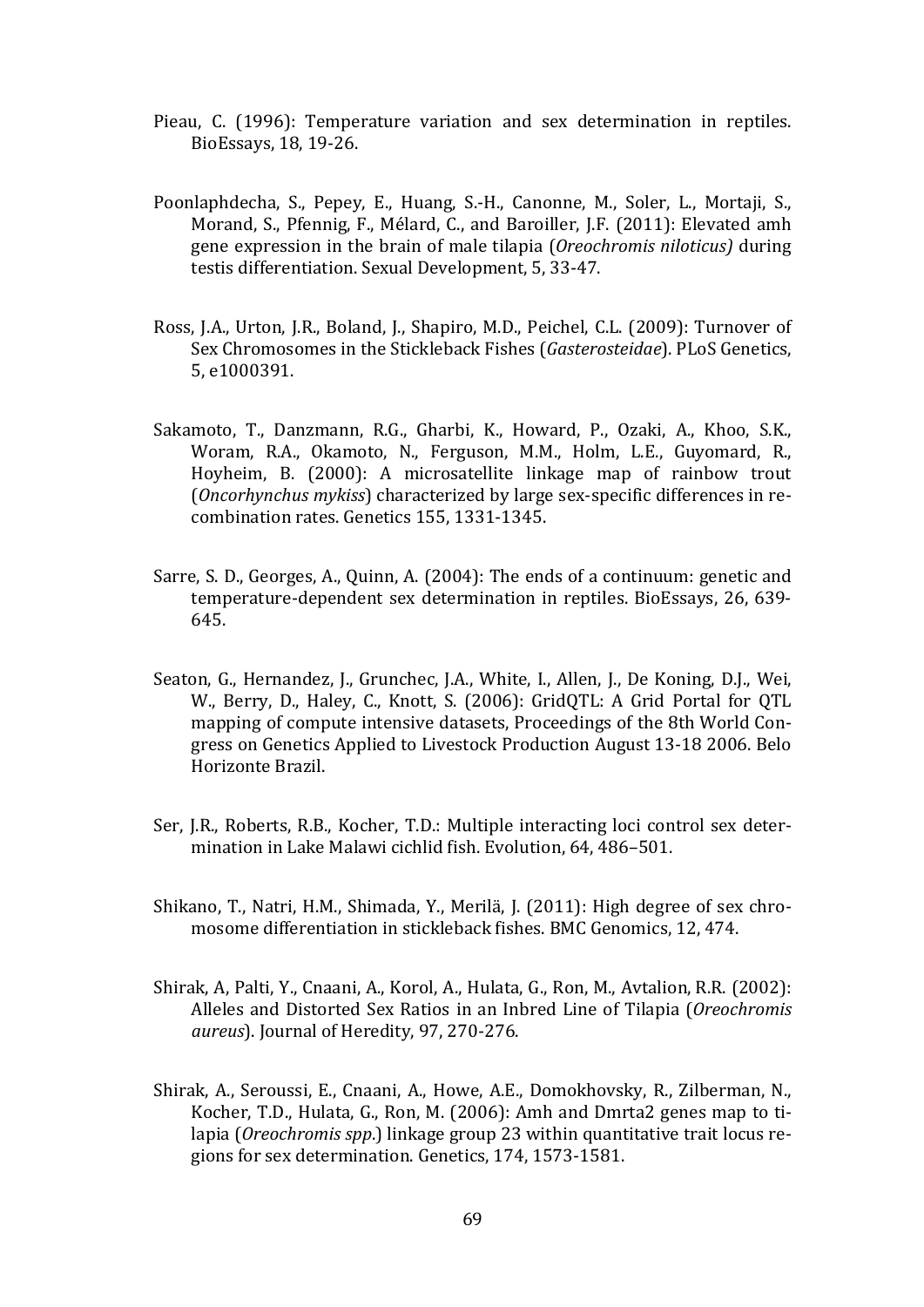- Shoemaker, C. M. and Crews, D. (2009): Analyzing the coordinated gene network underlying temperature-dependent sex determination in reptiles. Seminars in Cell and Developmental Biology, 20, 293-303.
- Tessema, M., Müller-Belecke, A., and Hörstgen-Schwark, G. (2006): Effect of rearing temperatures on the sex ratios of *Oreochromis niloticus* populations. Aquaculture, 258, 270-277.
- Torres Maldonado, L.C., Landa Piedra, A., Moreno Mendoza, N., Marmolejo Valencia, A., Meza Martínez, A., Merchant Larios, H. (2002): Expression profiles of Dax1, Dmrt1, and Sox9 during temperature sex determination in gonads of the sea turtle *Lepidochelys olivacea*. General and Comparative Endocrinology, 129, 20-26.
- Van Ooijen, J.W. (2006): JoinMap® 4 Software for the calculation of genetic linkage maps in experimental populations. Kyazma B.V. Wageningen Netherlands.
- Visscher, P.M. and Hopper, J.L. (2001): Power of regression and maximum likelihood methods to map QTL from sib-pair and DZ twin data. Annals of Human Genetics, 65, 583-601.
- Voorrips, R.E. (2002): MapChart: Software for the graphical presentation of linkage maps and QTLs. Journal of Heredity, 93, 77-78.
- Wessels, S. and Hörstgen-Schwark, G. (2007): Selection experiments to increase the proportion of males in Nile tilapia (*Oreochromis niloticus*) by means of temperature treatment. Aquaculture, 272, S80-S87.
- Wessels, S. and Hörstgen-Schwark, G. (2011): Temperature-dependent sex ratios in selected lines and crosses with a YY-male in Nile tilapia (*Oreochromis niloticus*). Aquaculture, 318, 79-84.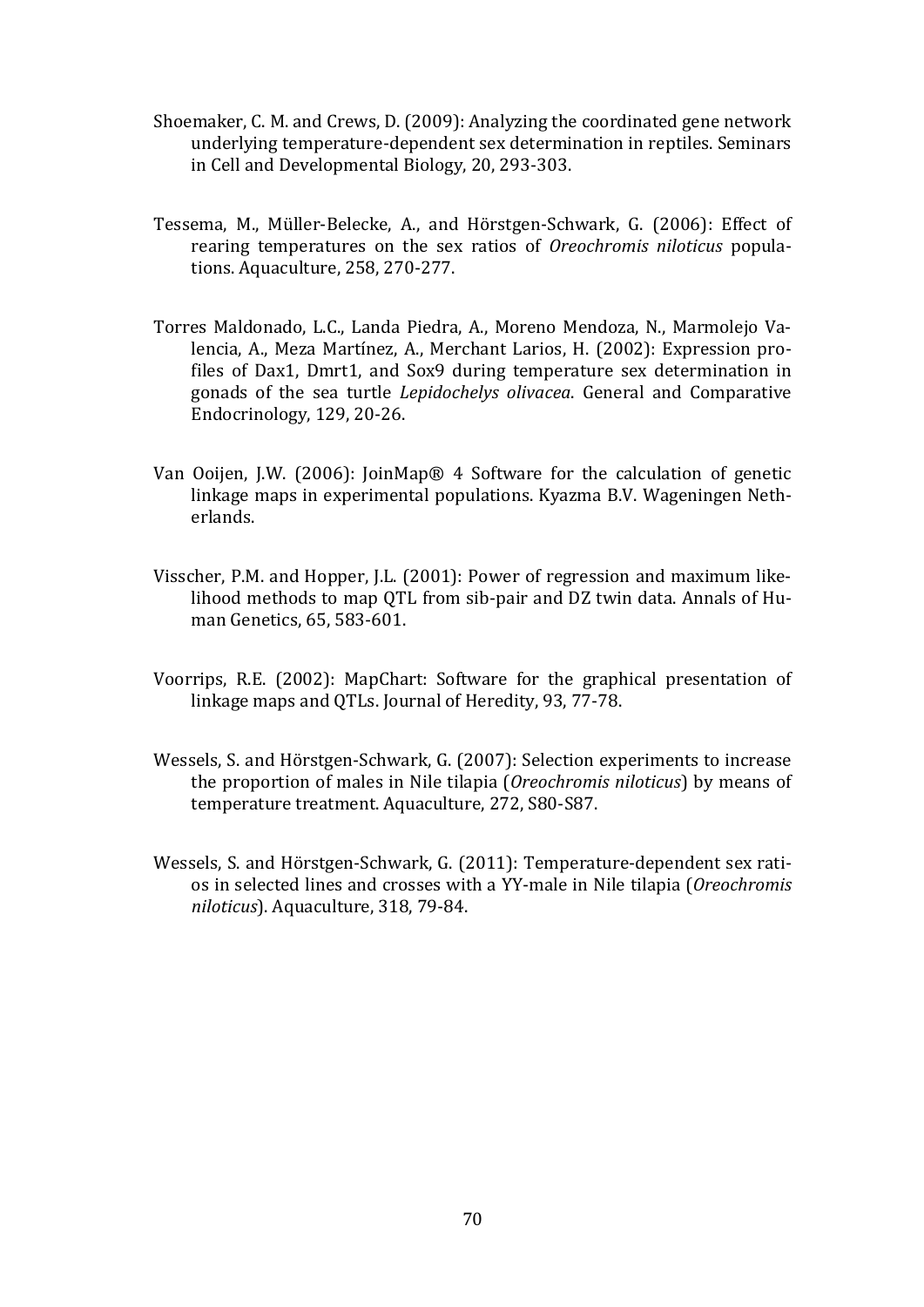**Chapter 4** 

 $\overline{\phantom{0}}$ 

É

**General Discussion**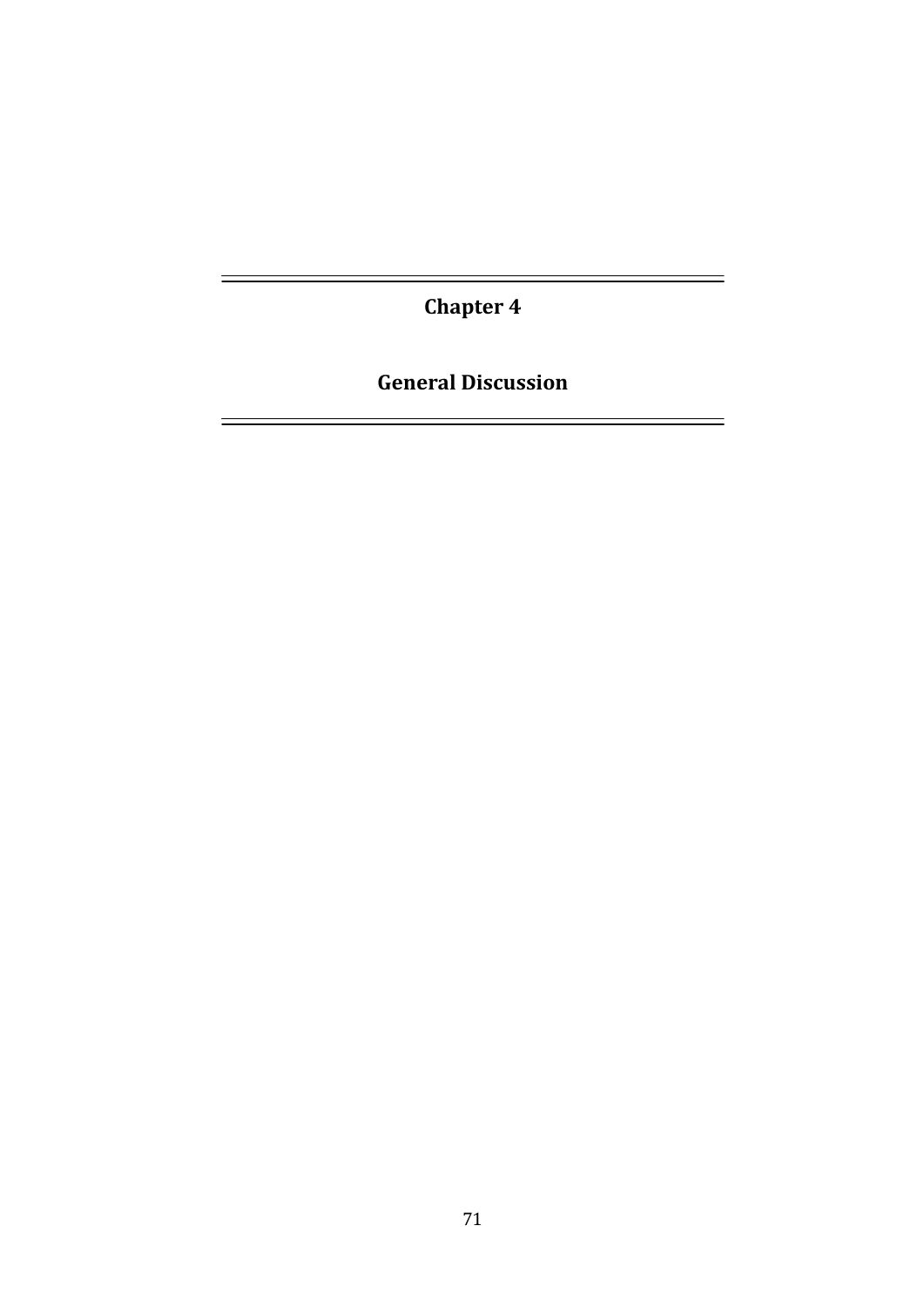#### **4.1. Inheritance of sex ratios in** *O. niloticus*

Previous studies provided evidence that the temperature-dependent phenotypic sex of Nile tilapia strongly depends on the population and on the combination of the parental animals (Baroiller and D'Cotta, 2001; Tessema et al., 2006). In Chapter 2, additive, dominance and reciprocal effects for the temperature-dependent phenotypic sex of *O. niloticus* were estimated using complete testcross diallels of the divergently selected high and low temperature-susceptible lines (Wessels & Hörstgen-Schwark, 2007; 2011). Additionally, heritabilities for the temperaturedependent sex ratios for both the high and low temperature susceptible line were estimates to be 0.74 and 0.52 for the *high* and *low* line, respectively. Previously, heritabilities of 0.26 for sex ratios of *O. niloticus* at normal rearing temperatures were estimated by Lester et al. (1989). Other studies estimated heritabilities for sex ratios in different species with approved temperature-dependent sex ratios as well. Rhen et al. (2011) estimated high heritabilities for the sexual phenotype of the leopard gecko (*Eublepharis macularius*) at two different temperatures producing different male ratios in this TSD-species. Vandeputte et al. (2007) estimated a heritability of  $h^2$ =0.62 for the phenotypic sex of the European sea bass (*Dicentrarchus labrax*). In contrast to that, in the current study, the control groups, which were not treated with masculinising temperatures, the heritabilities for phenotypic sex at normal rearing temperatures were estimated to be close to zero and no effect on the sex ratios for both the *high* and *low* line could be detected in Chapter 2. This confirms the suggestion by Wessels and Hörstgen-Schwark (2007) that the selection for the temperature-dependent phenotypic sex was not correlated with a selection for phenotypic sex in general. Moreover, approximately no males were found in the control groups of the genetically all-female population (Chapter 3). Thus, it can be assumed that the selection for this trait is not correlated with autosomal factors, influencing the sex determination.

For the temperature-dependent male ratios a negative dominance effect for the *low* line has been found within both diallels which decreased in the diallel of the third generation. It can be suggested that major genetic factors influencing the sex determination have a stronger effect on the sex determining pathways and by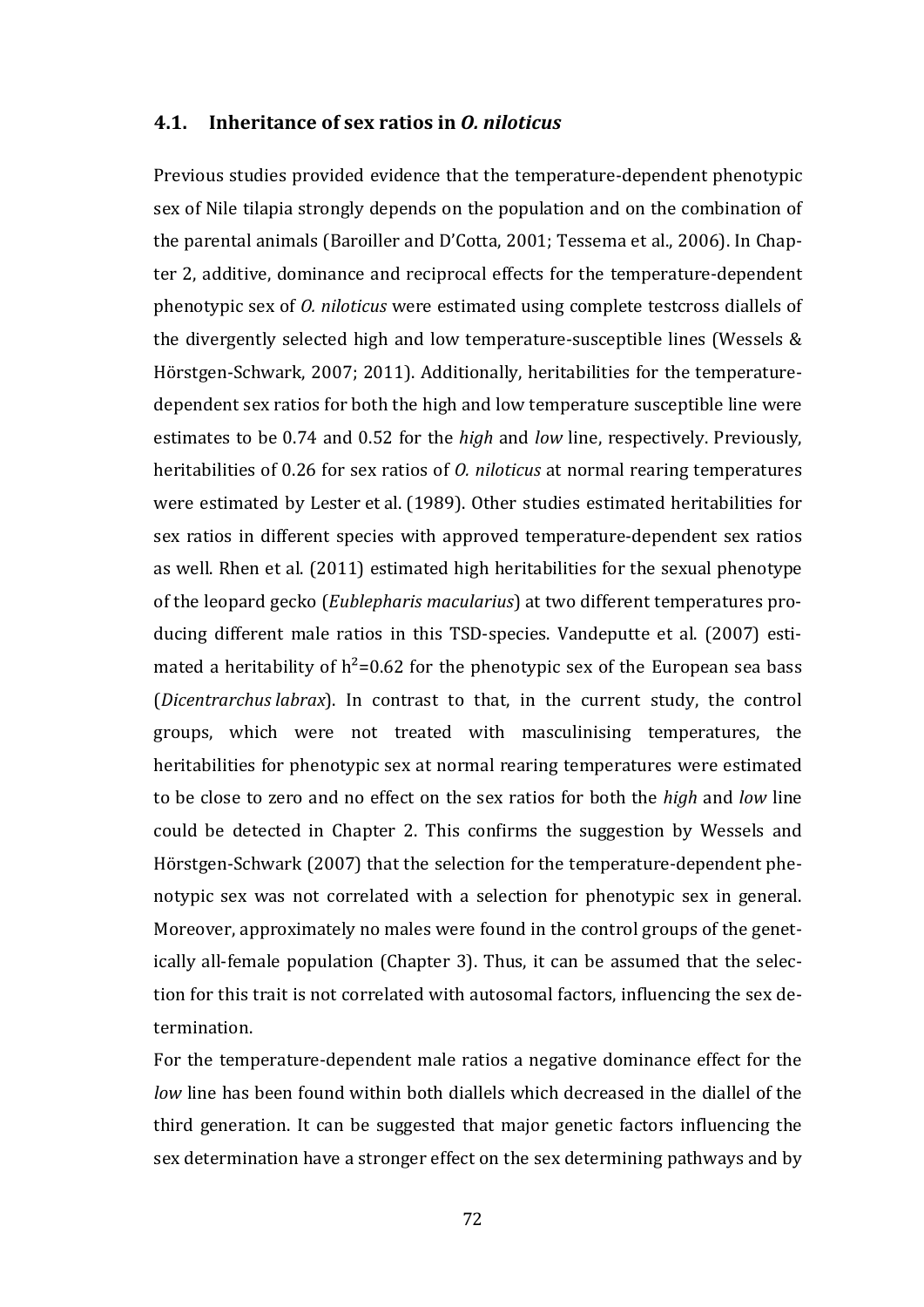ongoing selection, the effect decreases. Additionally, a decreasing reciprocal effect for the *low* line has been found from the first to the second diallel. The reciprocal effect in the first diallel was due to a maternal effect of the *low* line. However, the effect could not be found in the second diallel. Congruently with the previous assumption, the decreasing maternal effect can be suggested to be caused by an accumulation of factors for temperature-dependent sex determination in the population.

As a conclusion, in all conducted reciprocal line crosses, the sex ratios did not follow an additive genetic model, whereas this non-additive genetic effect decreased by ongoing selection.

### **4.2. Polygenic sex determination**

According to previous studies and the assumptions of the current study (Chapter 2), the phenotypic sex of *O. niloticus* is in general subjected to a polygenic model. However, the sex ratios at normal ambient temperatures have a strong genetic background with low variation between different families and no maternal and paternal effects. Occurring family variations in sex ratios have mostly been assumed to be due to environmental factors, especially to temperature effects, acting on the sex determination (Lozano et al., 2011). Temperaturedependent sex ratios have been assumed to underlie a polygenic model because temperature-dependent sex ratios of progeny groups responded to selection (Wessels and Hörstgen-Schwark, 2007; 2011) and between family variations as well as maternal or paternal influences have been observed (Baroiller and Clota, 1998; Baroiller and D'Cotta, 2001; Tessema et al., 2006). In Chapter 2, evidence for a polygenic model of temperature-dependent sex ratios was provided. Dominance and reciprocal effects were detected for the high and low temperaturesusceptible lines. The reciprocal effect was supposed to be due to a maternal effect of the *low* line.

Moreover, the QTL analysis in Chapter 3 provides further evidence for a polygenic system of temperature-dependent sex reversal at the molecular genetic level.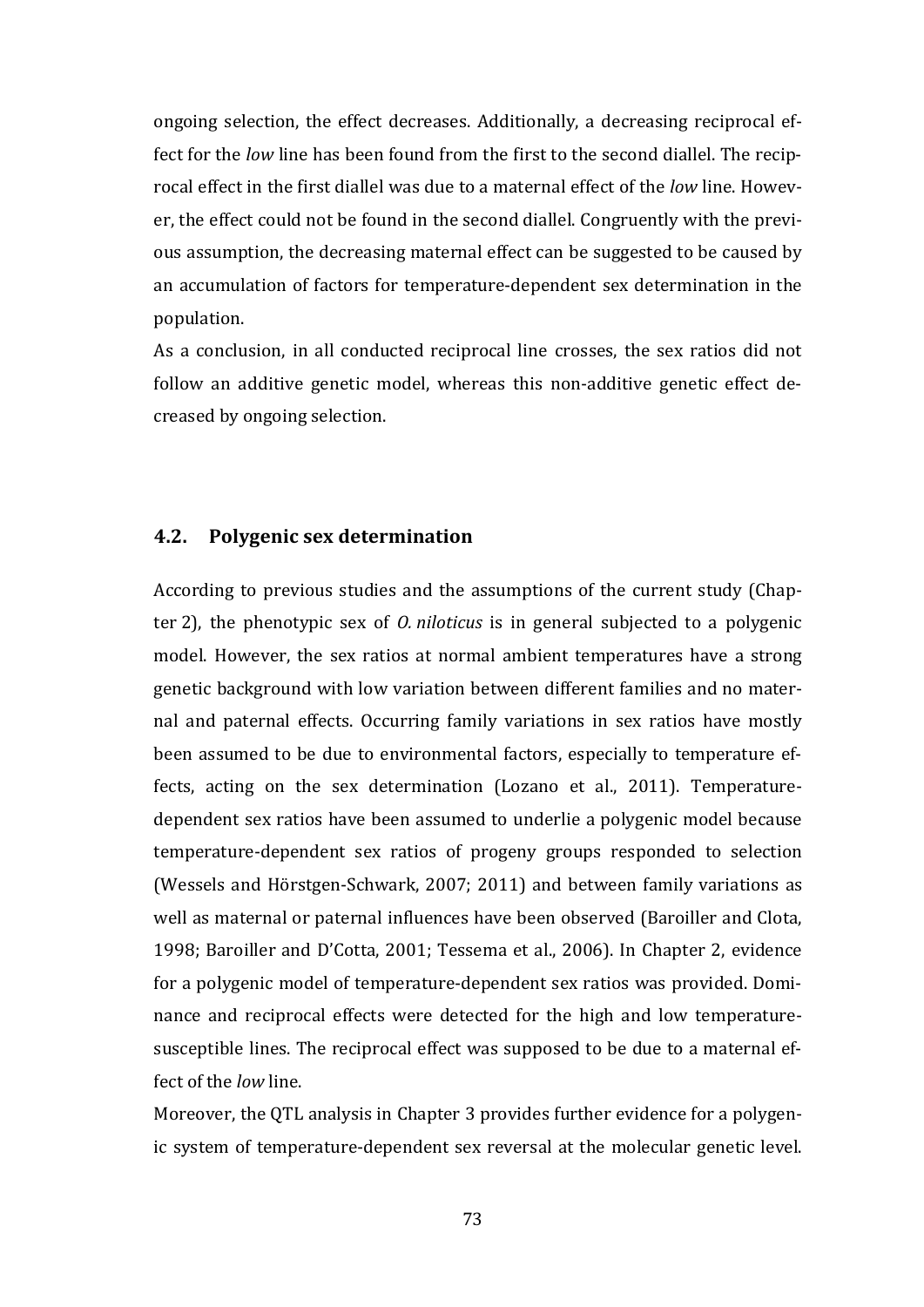Three QTL for the temperature-dependent sex have been found on different LGs and further QTL on other linkage groups have been supposed. These observations provide evidence of the polygenic character of the temperature-driven sex determination in *O. niloticus*.

# **4.3. Interaction of genetic sex determination and temperature effects**

Temperature-dependent sex determination and genetic sex determination have long been considered as two fundamentally different traits which are mutually exclusive (Bull, 1980; Bull, 1985; Valenzuela et al., 2003). However, recent studies assume a co-existence of both systems with interactions of temperature and genetic effects, displaying a continuum (Sarre et al., 2004). In Nile tilapia, both genetic and temperature effects influence the phenotypic sex. Thus, a similar complex system of sex determination has been postulated (Wessels and Hörstgen-Schwark, 2007; Baroiller et al., 2009).

The present study is able to adduce evidence of this suggestion. In the first part of the current study, it has been assumed that the selection for a low susceptibility to temperature treatments leads to a stronger impact of the genetic factors for sex determination. Thus, the *high* line has been selected for a high susceptibility to temperature treatments connected to a low influence of genetic factors for sex determination by temperature treatments. Hence, both lines have been selected for the same trait, exhibiting a low or a high influence of masculinising temperatures on the sex determination pathway and the heritabilities for the temperature-dependent sex ratios in the *low* line are comparable with the heritabilities in the *high* line. Thus, both genetic and temperature effects co-exist in each family and each line.

In Chapter 3, additional evidence of this co-existence has been found at the molecular genetic level. The family-specific QTL for the temperature-dependent phenotypic sex were mainly localized in regions, where the major genetic factor for the phenotypic sex at normal temperatures has been mapped to in several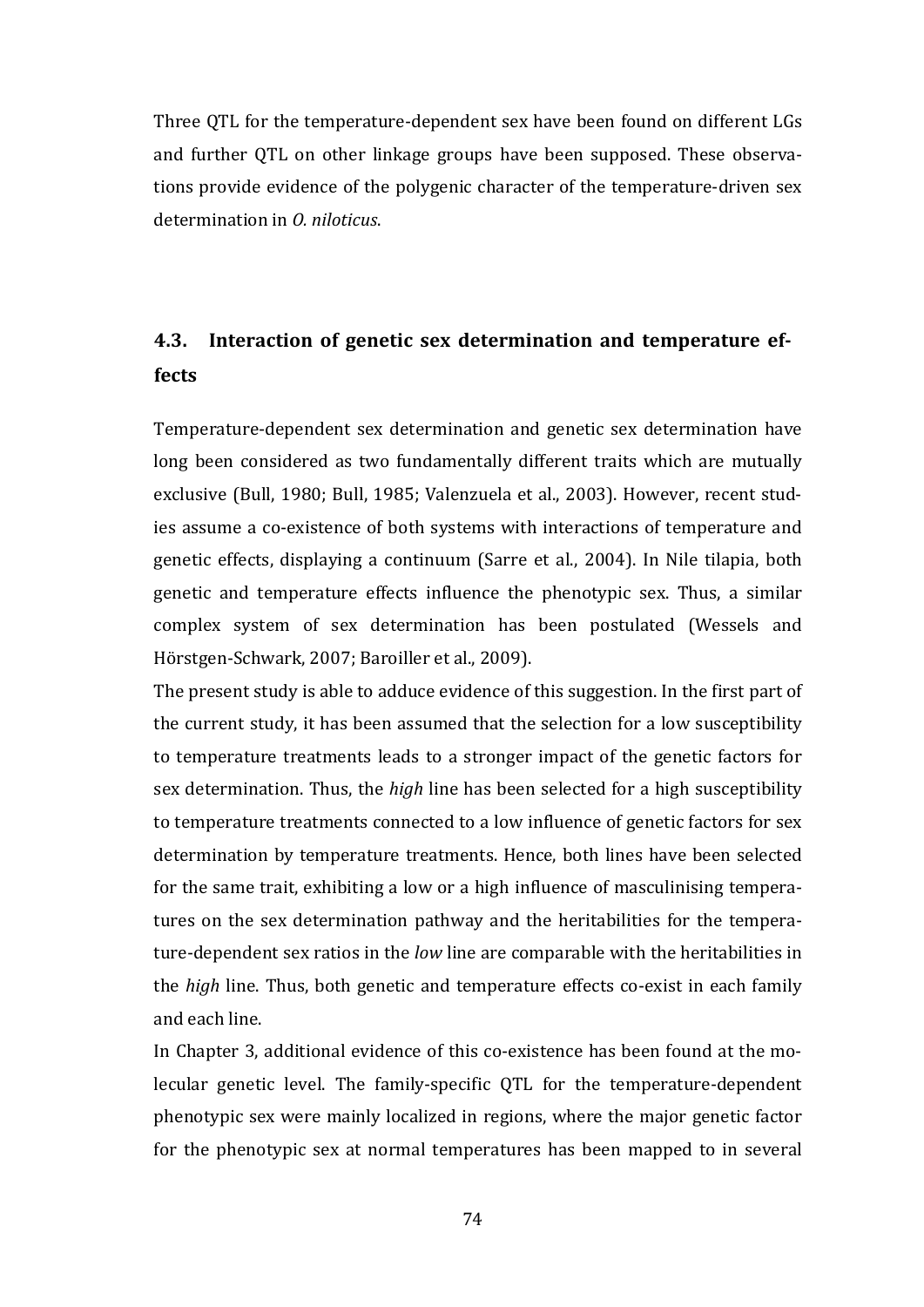studies (Shirak et al., 2002; Lee et al., 2003; 2004; 2005; 2011; Cnaani et al., 2004). Therefore, it can be stated out that the underlying genetic network for both systems is either connected or even congruent.

Grossen et al. (2011) suggested that in species with GSD, the temperature effect is hidden by genes with major effects. Furthermore, Ospina-Álvarez and Piferrer (2008) distinguished between species with real TSD and species with genotypic sex determination plus temperature effect (GSD + TE). Accordingly, sex determination in *O. niloticus* has to be defined as GSD + TE and elevated temperatures can have an influence on the phenotypic sex beside the existence of major genetic sex determining factors.

### **4.4. A threshold model for sex determination**

In the previous chapters, it was shown that sex determination in *O. niloticus* is a polygenic trait with interacting genetic loci for the genetic and temperature effects. It was assumed, that the genetic and the temperature-dependent phenotypic sex underlie the same pathways and can be suggested to display essentially the same trait. This provides evidence, that sex determination of Nile tilapia underlies a threshold model with certain liability factors and is neither purely genetically nor environmentally determined but rather results from an interaction between the liability factors for both effects as proposed by Grossen et al. (2011).

The QTL detection provides evidence, that temperature effects on the phenotypic sex have a strong genetic background (Chapter 3), and it was shown that temperature response can be influenced by genetic factors and that maternal and paternal influences contribute to the trait (Chapter 2). The genetic components of sex determination have been assumed to consist of one major sex determiner (Jalabert et al., 1971; Mair et al., 1991) plus at least two minor genetic factors (Müller-Belecke and Hörstgen-Schwark, 1995). The temperature-dependent phenotypic sex has been proven to be a polygenic trait. Therefore, it can be suggested, that more and stronger liability factors for the temperature-driven sex are accumulated in the *high* line than in the *low* line. However, the connections and interactions of the liability factors are still questionable. The threshold may be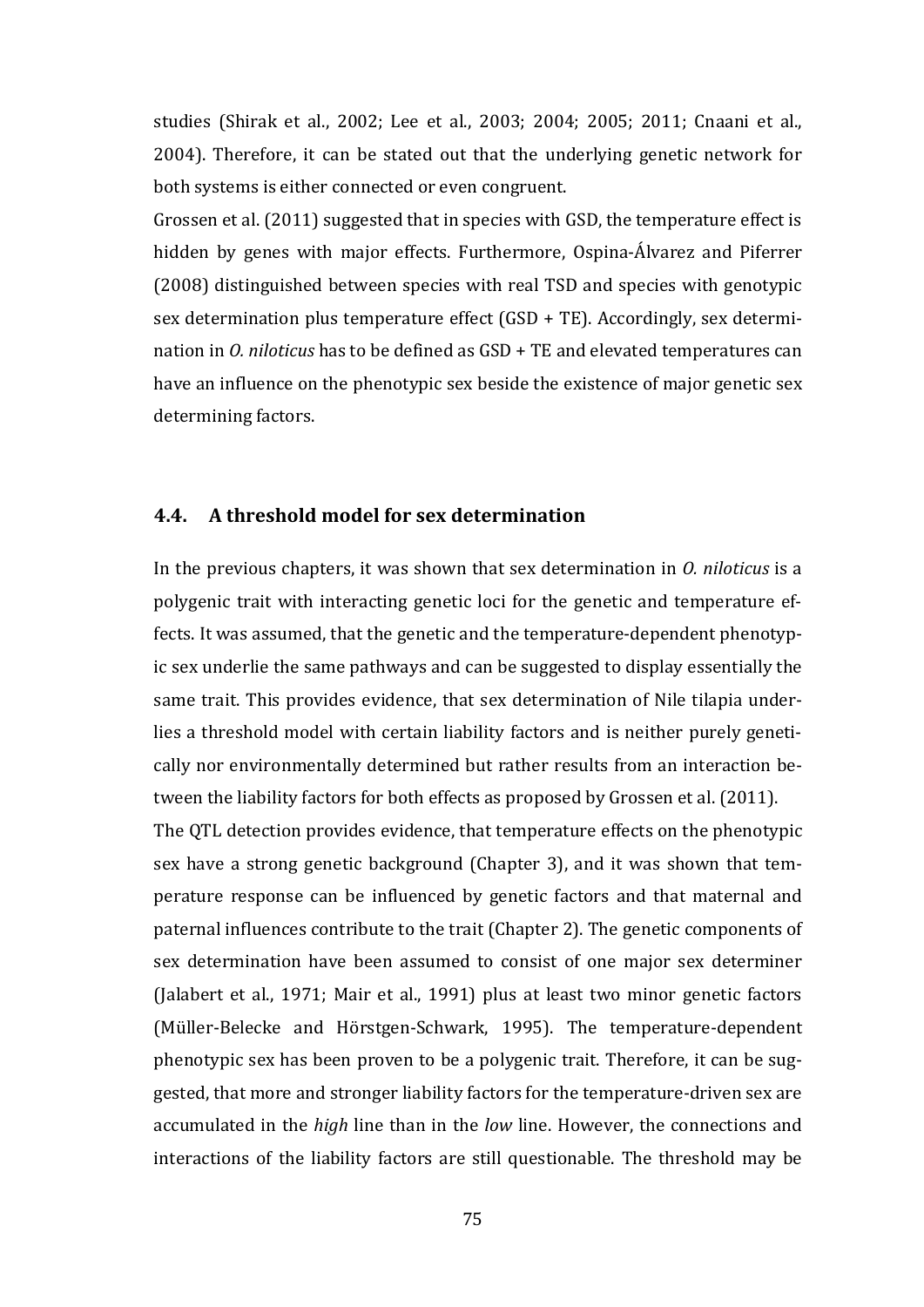addicted to the quantity of factors on the one hand or to the quality of the liability factors on the other hand.

High temperature-dependent male ratios may be due to an accumulation of temperature liability factors at the population (Chapter 2) and the individual level (Chapter 3). Furthermore, the genetic components of temperature liability factors seemed to overlap with major and minor genetic factors of sex determination. Therefore, liability factors for temperature-dependent phenotypic sex could rather be due to allelic interactions and differentially expressed sex-determining genes, directly or indirectly influenced by temperatures.

### **4.5. Concluding remarks and outlook**

Investigations of sex determination and sex ratios offer some of the best opportunities for studying the nature of constraints of adaptation and evolution by natural selection and are therefore of fundamental importance for biological and evolutionary sciences (e.g. West et al., 2002; Sarre et al., 2004).

The present study provides decisive information about the genetic background of sex determination in *O. niloticus*. Results of this study enable interesting insights in the formation of temperature-dependent sex ratios and sex reversal.

Following research on QTL for the temperature-driven sex in Nile tilapia should aim to provide stronger segregation patterns using a consecutive  $F_2$ -population of the line crosses. A fine mapping of the located QTL as well as the analysis of further linkage groups seems very promising. Temperature-dependent expression analysis of candidate genes will provide stronger information about the sex determination cascade and the interactions between genetic and temperature effects on the phenotypic sex of Nile tilapia.

In summary, substantial progress has been achieved for establishing prospective breeding programs for temperature-induced masculinisation in order to substitute hormone treatments in tilapia production systems. The study provides the first step for the development of a marker-assisted selection for high male ratios by temperature treatments.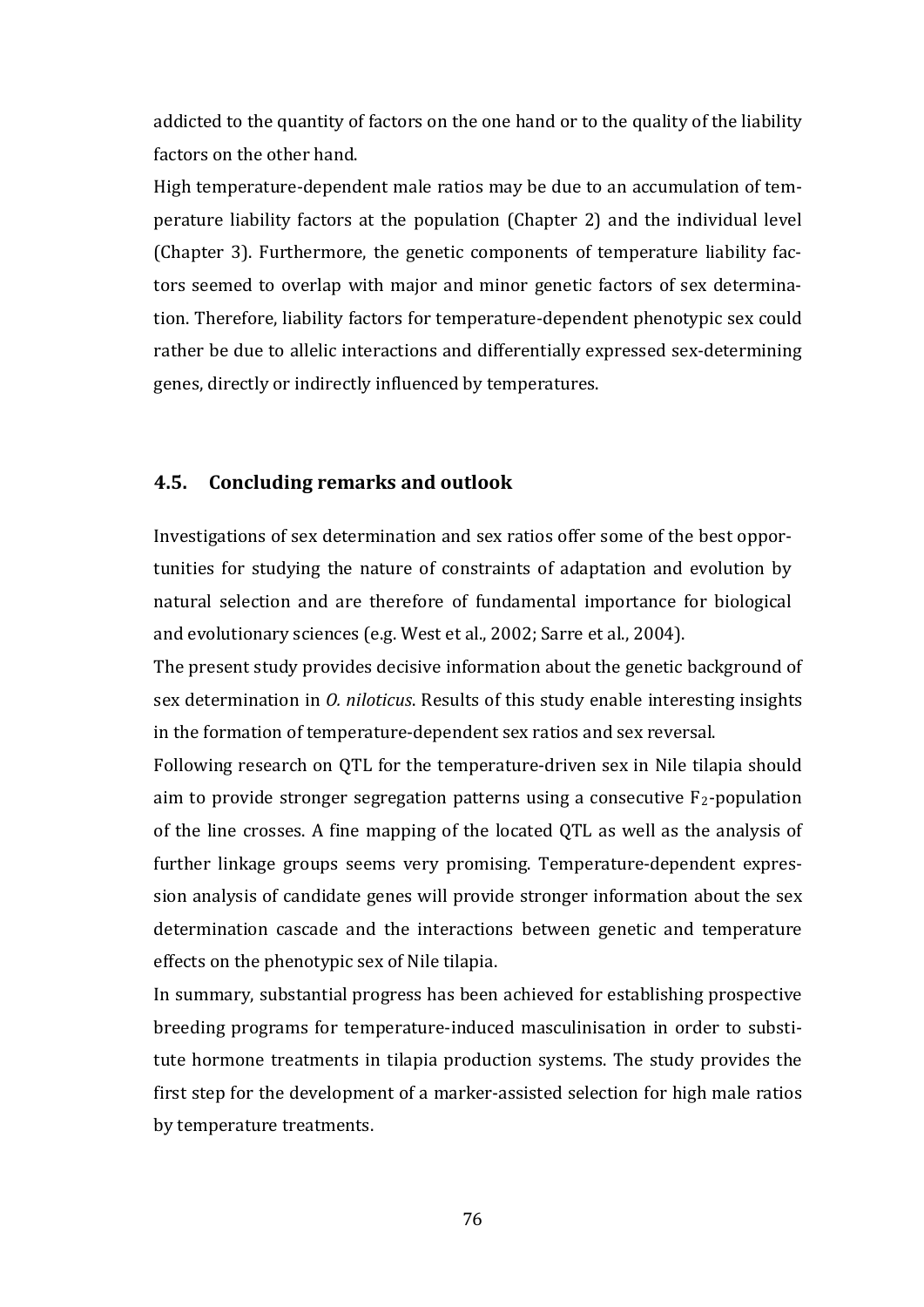### **4.6. References**

- Baroiller, J.F. and Clota, F. (1998): Interactions between temperature effects and genotype on *Oreochromis niloticus* sex determination. Journal of Experimental Zoology, 281, 507 (abstract).
- Baroiller, I.F., and D'Cotta, H. (2001): Environment and sex determination in farmed fish. Comparative Biochemistry and Physiology, 130, 399-409.
- Baroiller, J.F., D'Cotta, H., Bezault, E., Wessels, S., Hörstgen-Schwark, G. (2009): Tilapia sex determination: Where temperature and genetics meet. Comparative Biochemistry and Physiology, 153, 30-38.
- Bull J.J. (1980): Sex Determination in Reptiles. Quarterly Review of Biology, 55, 3-21.
- Bull, J.J. (1985): Sex Ratio and Nest Temperature in Turtles: Comparing Field and Laboratory Data. Ecology, 66, 1115-1122.
- Cnaani, A., Zilberman, N., Tinman, S., Hulata, G., Ron, M. (2004): Genome-scan analysis for quantitative trait loci in an F2 tilapia hybrid. Molecular Genetics and Genomics, 272, 162–172.
- Grossen, C., Neuenschwander, S., Perrin, N. (2011): Temperature-dependent turnovers in sex-determination mechanisms: a quantitative model. Evolution, 65, 64–78.
- Jalabert, B., Kammacher, P., Lessent, P. (1971): Déterminisme du sexe chez les hybrides entre *tilapia macrochir* et *tilapia nilotica*. étude de la sex-ratio dans les recroisements des hybrides de premiere génération par les espèces parentes. Annales de Biologie Animale Biochimie Biophysique, 11, 155-165.
- Lee, B.-Y. and Kocher, T.D. (2007): Exclusion of Wilms tumour (WT1b) and ovarian cytochrome P450 aromatase (CYP19A1) as candidates for sex determination genes in Nile tilapia (*Oreochromis niloticus*). Animal Genetics, 38, 85- 86.
- Lee, B.-Y., Penman, D.J., Kocher, T.D. (2003): Identification of a sex-determining region in Nile tilapia (*Oreochromis niloticus*) using bulked segregant analysis. Animal Genetics, 34, 379-383.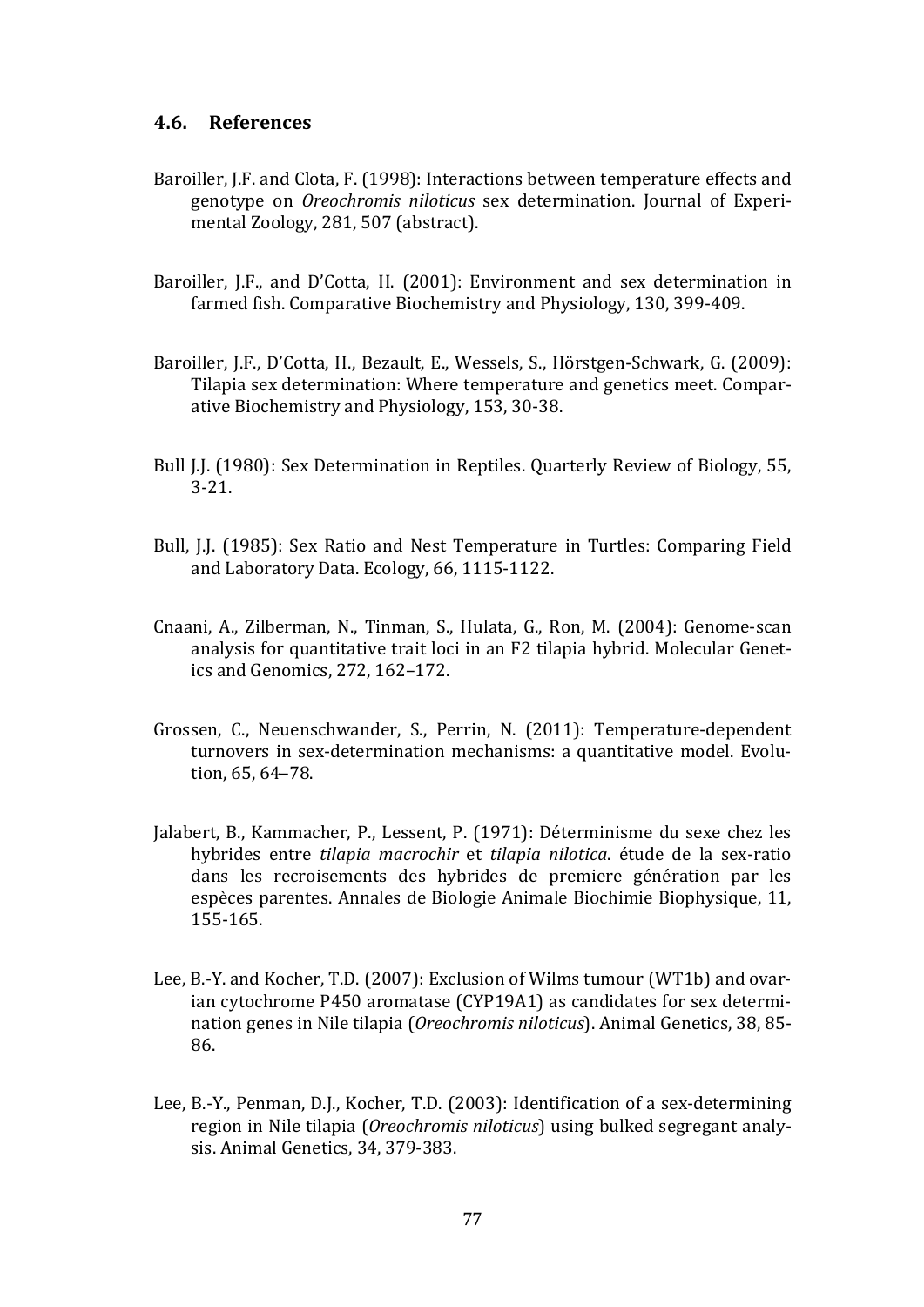- Lee, B.-Y., Hulata, G., Kocher, T.D. (2004): Two unlinked loci controlling the sex of blue tilapia (*Oreochromis aureus*). Heredity, 92, 543-549.
- Lee, B.-Y., Lee, W.-J., Streelman, J.T., Carleton, K.L., Howe, A.E, Hulata, G., Slettan, A., Stern, J.E., Terai, Y., Kocher, T.D. (2005): A second-generation genetic linkage map of tilapia (*Oreochromis spp.*). Genetics, 170, 237-244.
- Lee, B.Y., Coutanceau, J.P., Ozouf-Costaz, C., D'Cotta, H., Baroiller, J.F., Kocher, T.D. (2011): Genetic and physical mapping of sex-linked AFLP markers in Nile tilapia (*Oreochromis niloticus*). Marine Biotechnology, 13, 557–562.
- Lester, L., Lawson, K., Abella, T., Palada, M. (1989): Estimated heritability of sex ratio and sexual dimorphism in tilapia. Aquaculture Research, 20, 369–380.
- Lozano, C., Gjerde, B., Bentsen, H.B., Dionisio, E.E., Rye, M. (2011): Estimates of strain additive genetic, heterosis and reciprocal effects for male proportion in Nile tilapia, *Oreochromis niloticus* L. Aquaculture, 312, 32-42.
- Mair, G.C., Scott, A.G., Penman, D.J, Beardmore, J.A., Skibinski, D.O.E. (1991). Sex determination in the genus Oreochromis 1. Sex reversal, gynogenesis and triploidy in *O. niloticus* (L.). Theoretical and Applied Genetics, 82, 144-152.
- Müller-Belecke, A. and Hörstgen-Schwark, G. (1995): Sex determination in tilapia (*Oreochromis niloticus*) sex ratios in homozygous gynogenetic progeny and their offspring. Aquaculture, 137, 57–65.
- Ospina-Alvarez, N. and Piferrer, F. (2008): Temperature-dependent sex determination in fish revisited: prevalence, a single sex ratio response pattern, and possible effects of climate change. PloS one, 3, e2837.
- Rhen, T., Schroeder, A., Sakata, J.T., Huang, V., Crews, D. (2011): Segregating variation for temperature-dependent sex determination in a lizard, Heredity, 106, 649–660.
- Sarre, S. D., Georges, A., Quinn, A. (2004): The ends of a continuum: genetic and temperature-dependent sex determination in reptiles. BioEssays, 26, 639- 645.
- Shirak, A, Palti, Y., Cnaani, A., Korol, A., Hulata, G., Ron, M., and Avtalion, R.R. (2002): Alleles and Distorted Sex Ratios in an Inbred Line of Tilapia (*Oreochromis aureus*). Journal of Heredity, 97, 270-276.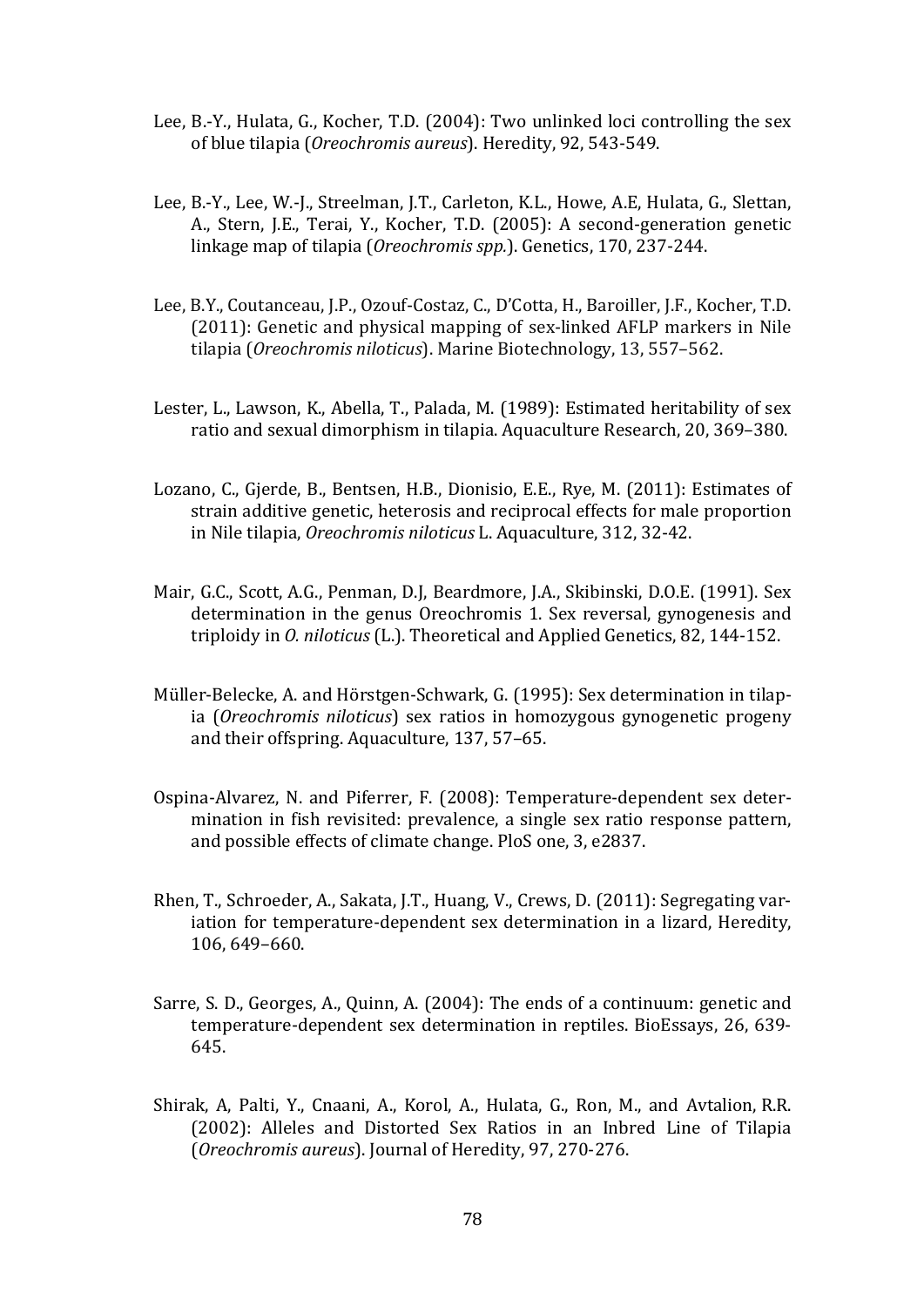- Tessema, M., Müller-Belecke, A., Hörstgen-Schwark, G. (2006): Effect of rearing temperatures on the sex ratios of *Oreochromis niloticus* populations. Aquaculture, 258, 270-277.
- Valenzuela, N., Adams, D.C., Janzen, F.J. (2003): Pattern does not equal process: exactly when is sex environmentally determined? The American Naturalist, 161, 676-683.
- Vandeputte, M., Dupont-Nivet, M., Chavanne, H., Chatain, B. (2007): A polygenic hypothesis for sex determination in the European sea bass *Dicentrarchus labrax*. Genetics, 176, 1049-1057.
- Wessels, S. and Hörstgen-Schwark, G. (2007): Selection experiments to increase the proportion of males in Nile tilapia (*Oreochromis niloticus*) by means of temperature treatment. Aquaculture, 272, S80-S87.
- Wessels, S. and Hörstgen-Schwark, G. (2011): Temperature-dependent sex ratios in selected lines and crosses with a YY-male in Nile tilapia (*Oreochromis niloticus*). Aquaculture, 318, 79-84.

West, S.A., Reece, S.E., Sheldon, B.C. (2002): Sex Ratios. Heredity, 88, 117-124.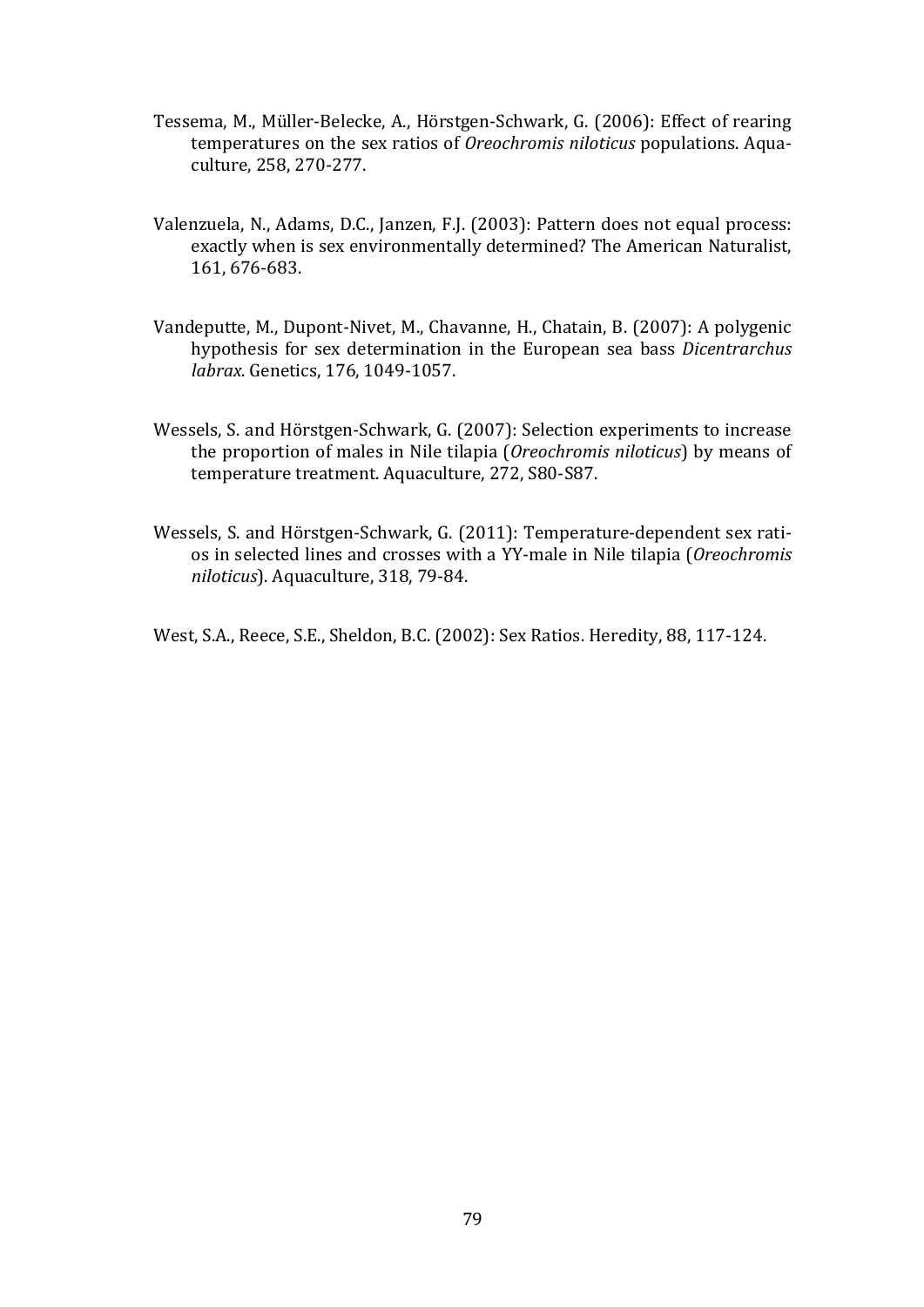# **Curriculum vitae**

Liane-Magdalena Lühmann

Personal Details

| Date of birth  | December 09, 1983 |
|----------------|-------------------|
| Place of birth | Celle, Germany    |
| Nationality    | German            |

## Professional experience

| Since 04/2012          | Research Assistant at the Department of Animal Sciences,<br>Division of Reproduction and Biotechnology of Livestock<br>and Division of Aquaculture and Aquatic Ecology at the<br>Georg-August University of Göttingen |
|------------------------|-----------------------------------------------------------------------------------------------------------------------------------------------------------------------------------------------------------------------|
| 10/2008-12/2011        | Research Assistant at the Department of Animal Sciences,<br>Division of Aquaculture and Water Ecology at the Georg-<br>August University of Göttingen                                                                 |
| 04/2007-04/2008        | Student Research Assistant at the Institute of Animal Phy-<br>siology and Nutrition at the Georg-August University of<br>Göttingen                                                                                    |
| 02/2006-04/2006        | Internship at the Institute of Animal Welfare and Animal<br>Husbandry (Friedrich-Loeffler-Institute; Federal Research<br>Institute for Animal Health, Celle)                                                          |
| Work experience abroad |                                                                                                                                                                                                                       |
|                        | $\Omega$ (2000 $\Omega$ /2000 $\Omega$ M. L., I r.,  D,  I r., 1 D.                                                                                                                                                   |

06/2009-07/2009 Chiang Mai Inland Fisheries Research and Development Centre, Thailand Studies on temperature dependent sex determination in Nile tilapia (*Oreochromis niloticus*), within a DAAD sponsored partnership between the Universities of Göttingen and Chiang Mai

# Education

| 10/2006-09/2008 Master's program for Agricultural Sciences with emphasis |
|--------------------------------------------------------------------------|
| in Animal Sciences at the Georg-August University of                     |
| Göttingen,                                                               |
| Degree: Master of Science                                                |
|                                                                          |

10/2003-09/2006 Bachelor's program for Agricultural Sciences with emphasis in Animal Sciences at the Georg-August University of Göttingen, Degree: Bachelor of Science